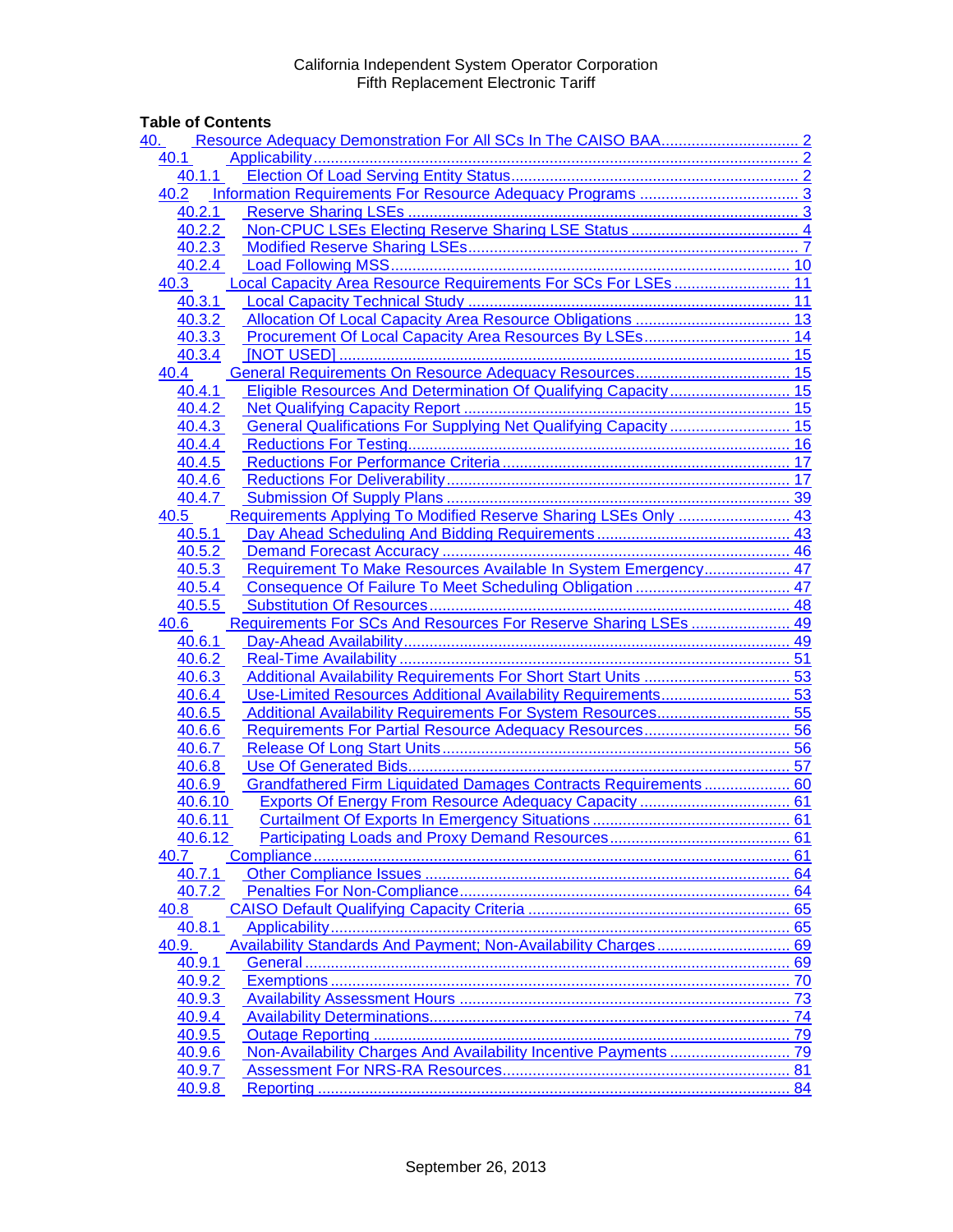#### <span id="page-1-0"></span>**40. Resource Adequacy Demonstration For All SCs In The CAISO BAA**

#### <span id="page-1-1"></span>**40.1 Applicability**

A Load Serving Entity, and its Scheduling Coordinator, shall be exempt from this Section 40 during the next Resource Adequacy Compliance Year, if the metered peak Demand of the Load Serving Entity did not exceed one (1) MW during the twelve months preceding the last date on which the Load Serving Entity can make the election in Section 40.1.1 for the next Resource Adequacy Compliance Year. This Section 40 shall apply to all other Load Serving Entities and their respective Scheduling Coordinators. For purposes of Section 40, a Load Serving Entity shall not include any entity satisfying the terms of California Public Utilities Code Section 380(j)(3).

### <span id="page-1-2"></span>**40.1.1 Election Of Load Serving Entity Status**

On an annual basis, in the manner and schedule set forth in the Business Practice Manual, the Scheduling Coordinator for a Load Serving Entity, not exempt under Section 40.1, shall inform the CAISO whether each such LSE elects to be either: (i) a Reserve Sharing LSE or (ii) a Modified Reserve Sharing LSE. A Scheduling Coordinator for a Load following MSS is not required to make an election under this Section. Scheduling Coordinators for Load following MSSs are subject solely to Sections 40.2.4, 40.3, and with respect to their Local Capacity Area Resources identified in accordance with Section 40.2.4, Section 40.9.

The CAISO may confirm with the CPUC, Local Regulatory Authority, or federal agency, as applicable, the accuracy of the election by the Scheduling Coordinator for any LSE under its respective jurisdiction, or, in the absence of any election by the Scheduling Coordinator, the desired election for any LSE under its jurisdiction. The determination of the CPUC, Local Regulatory Authority, or federal agency will be deemed binding by the CAISO on the Scheduling Coordinator and the LSE. If the Scheduling Coordinator and CPUC, Local Regulatory Authority, or federal agency, as appropriate, fail to make the election on behalf of an LSE in accordance with the Business Practice Manual, the LSE shall be deemed a Reserve Sharing LSE.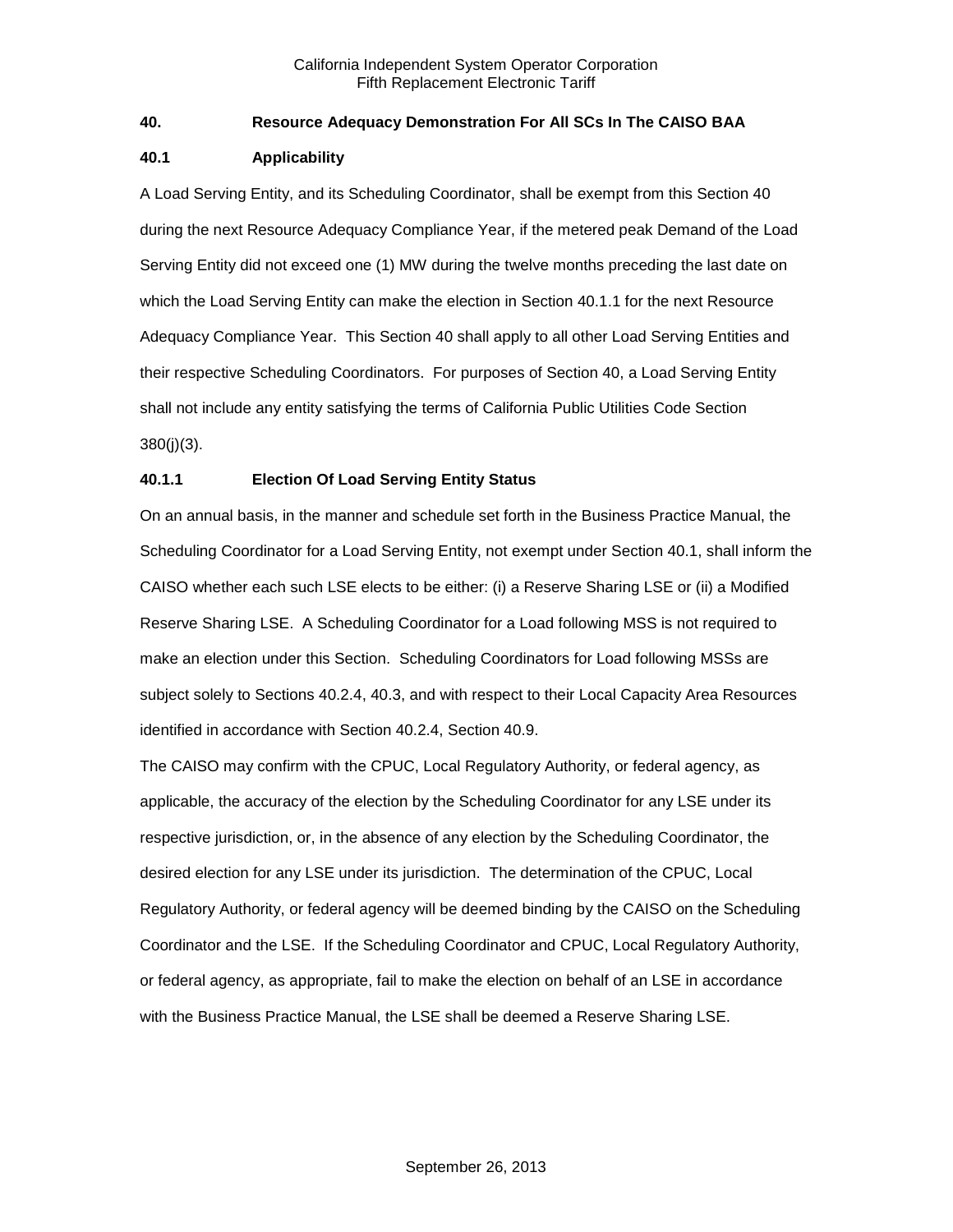- <span id="page-2-0"></span>**40.2 Information Requirements For Resource Adequacy Programs**
- <span id="page-2-1"></span>**40.2.1 Reserve Sharing LSEs**
- **40.2.1.1 Requirements for CPUC Load Serving Entities Electing Reserve Sharing LSE Status**
	- (a) The Scheduling Coordinator for a CPUC Load Serving Entity electing Reserve Sharing LSE status must provide the CAISO with all information or data to be provided to the CAISO as required by the CPUC and pursuant to the schedule adopted by the CPUC, except that the monthly Resource Adequacy Plans or the same information as required to be included in the monthly Resource Adequacy Plans, plus any other information the CAISO requires as identified in the Business Practice Manual, shall be submitted to the CAISO no less than 45 days in advance of the first day of the month covered by the plan, as provided in Section 40.2.1.1(e).
	- (b) Where the information or data provided to the CAISO under Section 40.2.1.1(a) does not include Reserve Margin(s), then the provisions of Section 40.2.2.1(b) shall apply.
	- (c) Where the information or data provided to the CAISO under Section 40.2.1.1(a) does not include criteria for determining qualifying resource types and their Qualifying Capacity, then the provisions of Section 40.8 shall apply.
	- (d) Where the information or data provided to the CAISO under Section 40.2.1.1(a) does not include annual and monthly Demand Forecast requirements, then the provisions of Section 40.2.2.3 shall apply.
	- (e) Where the information or data provided to the CAISO under Section 40.2.1.1(a) does not include annual and monthly Resource Adequacy Plan requirements, or where there is a requirement to submit monthly Resource Adequacy Plans but the submission date is less than 45 days in advance of the first day of the month covered by the plan, then Section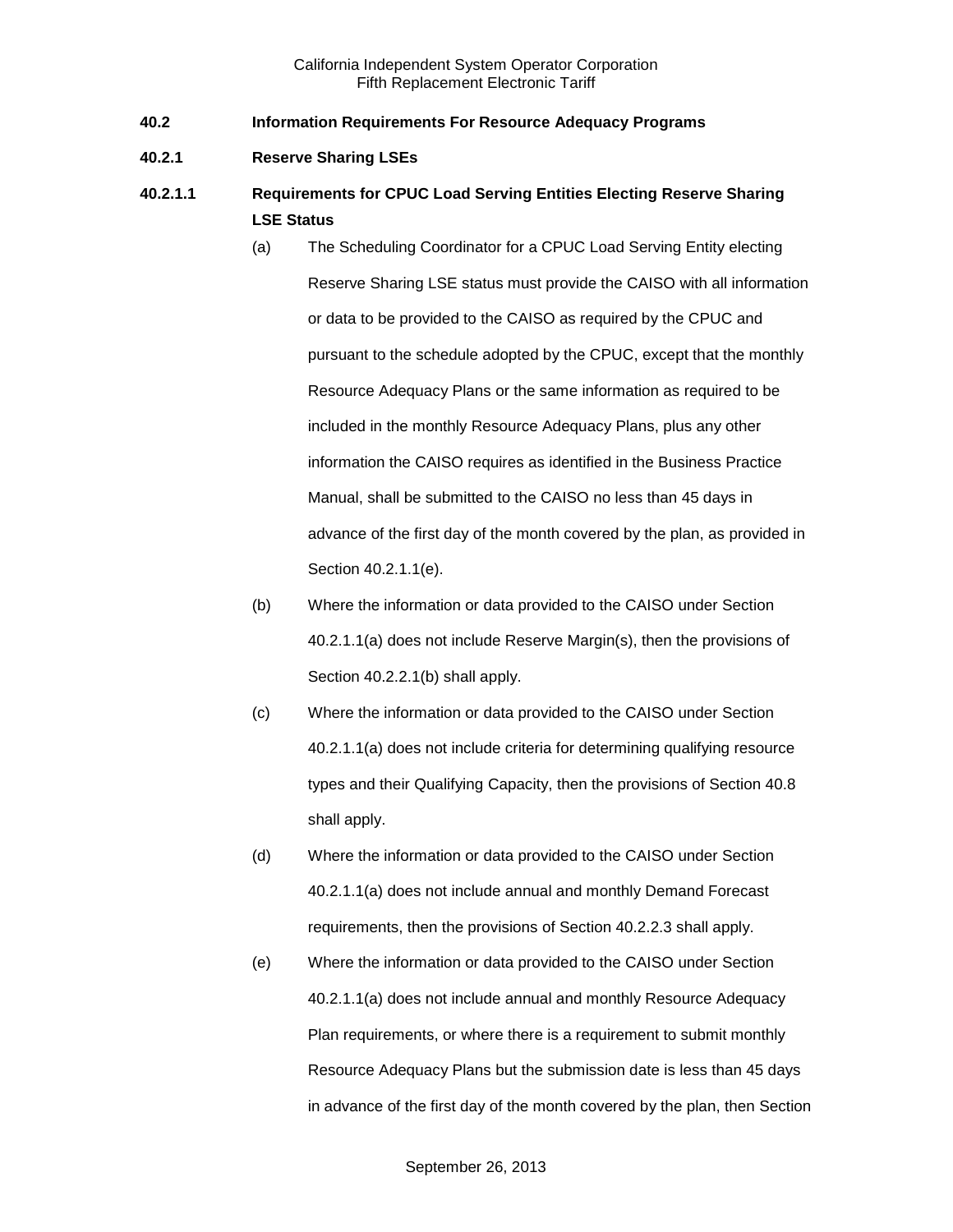40.2.2.4 shall apply.

(f) Notwithstanding Section 40.2.1.1(a) and (e), for the resource adequacy month of January 2013, the monthly Resource Adequacy Plans or the same information as required to be included in the monthly Resource Adequacy Plans, plus any other information the CAISO requires as identified in the Business Practice Manual, shall be submitted to the CAISO no later than November 20, 2012, which is 42 days in advance of the first day of the month.

#### <span id="page-3-0"></span>**40.2.2 Non-CPUC LSEs Electing Reserve Sharing LSE Status**

#### **40.2.2.1 Reserve Margin**

- (a) The Scheduling Coordinator for a Non-CPUC Load Serving Entity electing Reserve Sharing LSE status must provide the CAISO with the Reserve Margin(s) adopted by the appropriate Local Regulatory Authority or federal agency for use in the annual Resource Adequacy Plan and monthly Resource Adequacy Plans listed as a percentage of the Demand Forecasts developed in accordance with Section 40.2.2.3.
- (b) For the Scheduling Coordinator for a Non-CPUC Load Serving Entity for which the appropriate Local Regulatory Authority or federal agency has not established a Reserve Margin(s) or a CPUC Load Serving Entity subject to Section 40.2.1.1(b) that has elected Reserve Sharing LSE status, the Reserve Margin for each month shall be no less than fifteen percent (15%) of the LSE's peak hourly Demand for the applicable month, as determined by the Demand Forecasts developed in accordance with Section 40.2.2.3.

#### **40.2.2.2 Qualifying Capacity Criteria**

The Scheduling Coordinator for a Non-CPUC Load Serving Entity electing Reserve Sharing LSE status must provide the CAISO with a description of the criteria adopted by the Local Regulatory Authority or federal agency for determining qualifying resource types and the Qualifying Capacity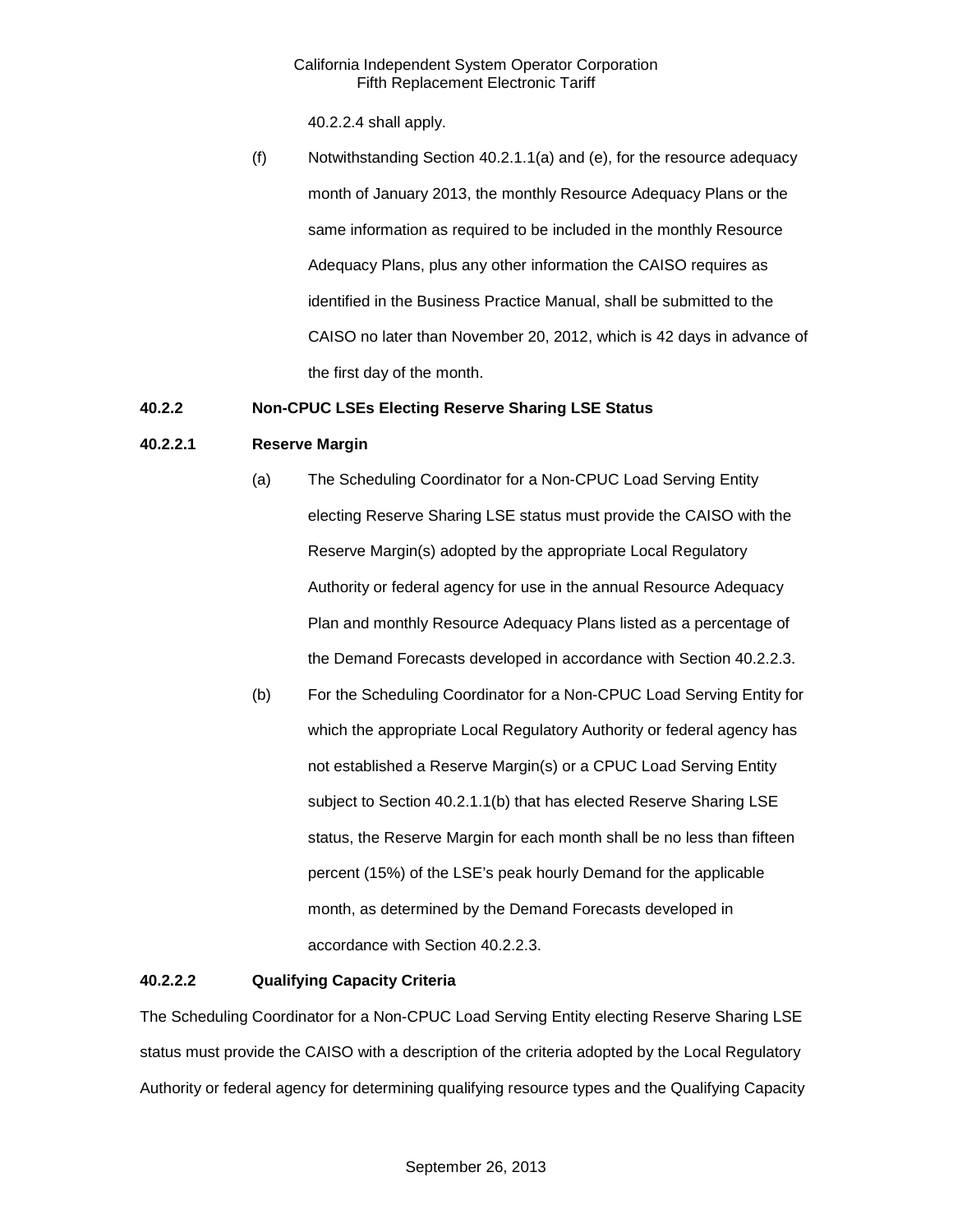from such resources and any modifications thereto as they are implemented from time to time. The Reserve Sharing LSE may elect to utilize the criteria set forth in Section 40.8.

#### **40.2.2.3 Demand Forecasts**

The Scheduling Coordinator for a Non-CPUC Load Serving Entity or CPUC Load Serving Entity subject to Section 40.2.1.1(b) electing Reserve Sharing LSE status must provide annual and monthly Demand Forecasts on the schedule and in the reporting format(s) set forth in the Business Practice Manual. The annual and monthly Demand Forecasts shall utilize the annual and monthly coincident peak Demand determinations provided by the California Energy Commission for such Load Serving Entity, which will be calculated from the Demand Forecast information submitted to the California Energy Commission by each Reserve Sharing LSE; or (ii) if the California Energy Commission does not produce coincident peak Demand Forecasts for the Load Serving Entity, the annual and monthly coincident peak Demand Forecasts produced by the CAISO for such Load Serving Entity in accordance with its Business Practice Manual. Scheduling Coordinators must provide data and information, as may be requested by the CAISO, necessary to develop or support the Demand Forecasts required by this Section.

#### **40.2.2.4 Annual and Monthly Resource Adequacy Plans**

The Scheduling Coordinator for a Non-CPUC Load Serving Entity or a CPUC Load Serving Entity subject to Section 40.2.1.1(b) electing Reserve Sharing LSE status must provide annual and monthly Resource Adequacy Plans for such Load Serving Entity, as follows:

- (a) Each annual Resource Adequacy Plan must be submitted to the CAISO on a schedule and in the reporting format(s) set forth in the Business Practice Manual. The annual Resource Adequacy Plan must, at a minimum, set forth the Local Capacity Area Resources, if any, procured by the Load Serving Entity as described in Section 40.3.
- (b) Each monthly Resource Adequacy Plan or the same information as required to be included in the monthly Resource Adequacy Plan, plus any other information the CAISO requires as identified in the Business Practice Manual, must be submitted to the CAISO at least 45 days in advance of the first day of the month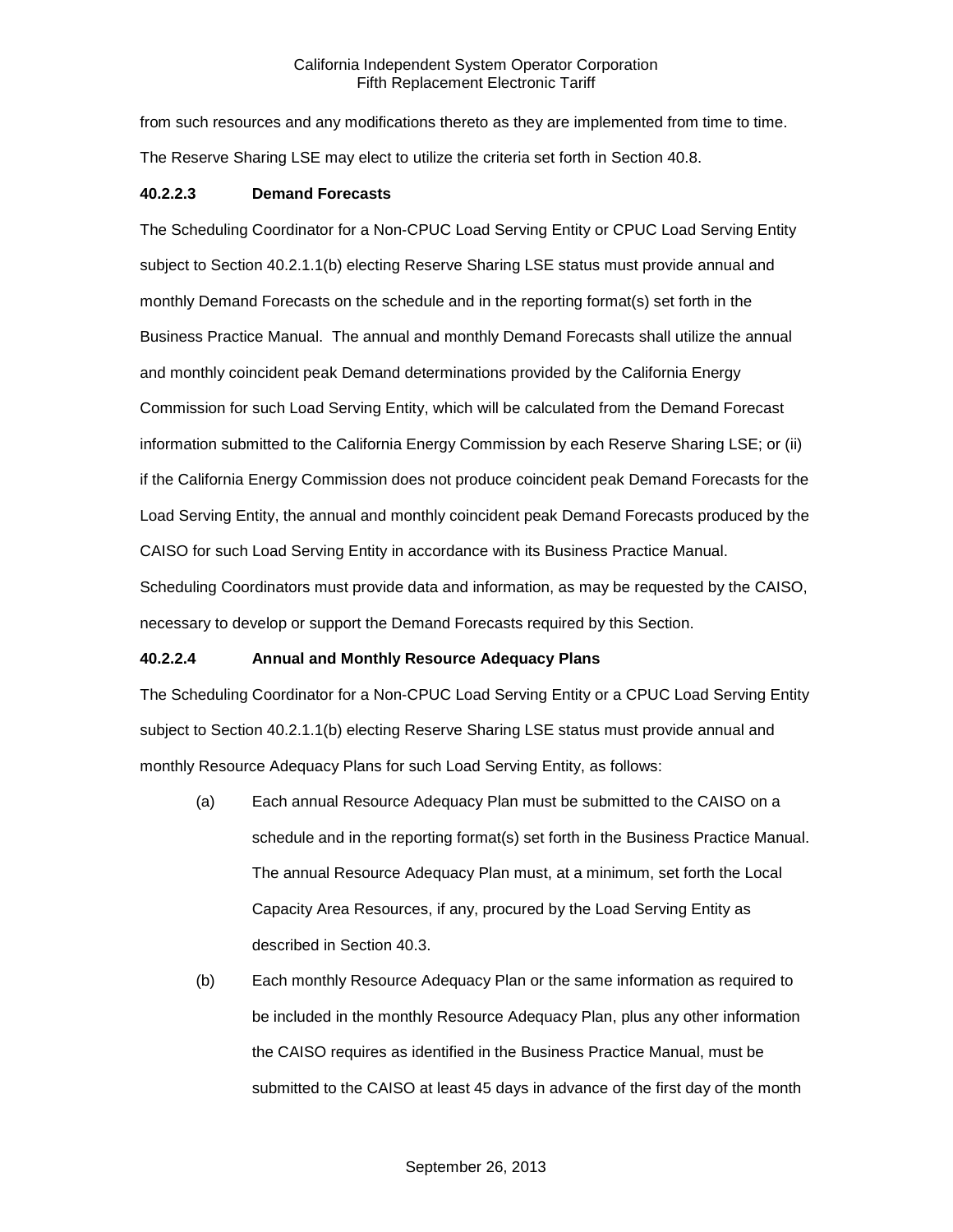covered by the plan, and in accordance with the schedule and in the reporting format(s) set forth in the Business Practice Manual. The monthly Resource Adequacy Plan must identify all resources, including Local Capacity Area Resources, the Load Serving Entity will rely upon to satisfy the applicable month's peak hour Demand of the Load Serving Entity as determined by the Demand Forecasts developed in accordance with Section 40.2.2.3 and applicable Reserve Margin. Resource Adequacy Plans must utilize the Net Qualifying Capacity requirements of Section 40.4.

- (c) The Scheduling Coordinator for the Load Serving Entity may submit at any time from 45 days through 11 days in advance of the relevant month, a revision to its monthly Resource Adequacy Plan to correct an error in the plan. The CAISO will not accept any revisions to a monthly Resource Adequacy Plan from 10 days in advance of the relevant month through the end of the month, unless the Scheduling Coordinator for the Load Serving Entity demonstrates good cause for the change and explains why it was not possible to submit the change earlier.
- (d) In order to ensure that the CAISO's outage replacement determination remains accurate, the Scheduling Coordinator for the Load Serving Entity that submits a revision to its monthly Resource Adequacy Plan to correct an error must include in the revision a MW amount of Resource Adequacy Capacity for each day of month that is no less than the MW amount of Resource Adequacy Capacity included in its original plan for each day of the month.
- (e) In order to ensure that the amount of Resource Adequacy Capacity required to be included in the Load Serving Entity's Resource Adequacy Plan is operationally available to the CAISO throughout the resource adequacy month, the Load Serving Entity that submits the monthly Resource Adequacy Plan is subject to the replacement requirement in Section 9.3.1.3.1.
- (f) Notwithstanding Section 40.2.2.4(b), for the resource adequacy month of January 2013, the monthly Resource Adequacy Plans or the same information as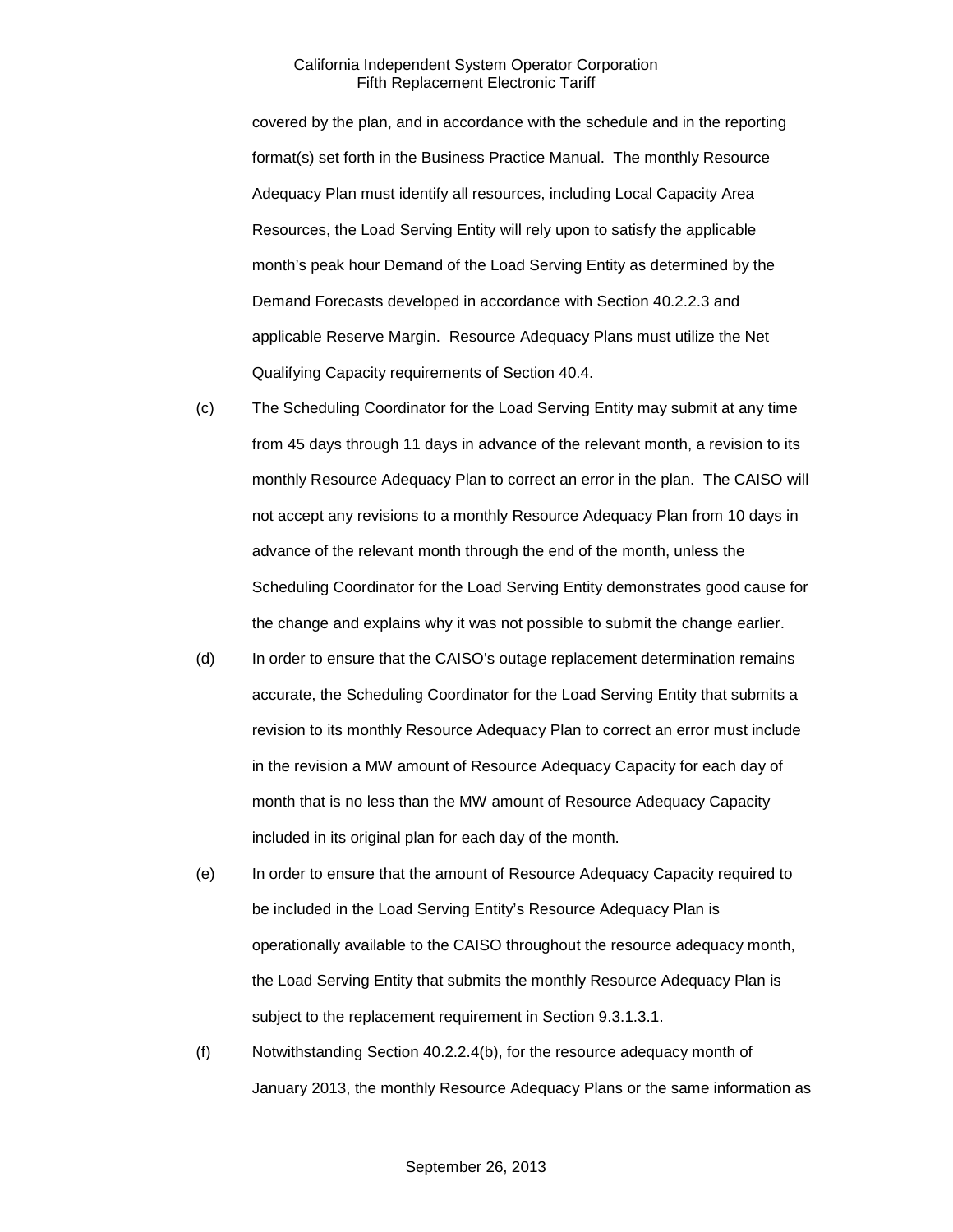required to be included in the monthly Resource Adequacy Plans, plus any other information the CAISO requires as identified in the Business Practice Manual, shall be submitted to the CAISO no later than November 20, 2012, which is 42 days in advance of the first day of the month. Notwithstanding Section 40.2.2.4(c), for the resource adequacy month of January 2013, the Scheduling Coordinator for the Load Serving Entity may submit at any time from 42 days through 11 days in advance of the relevant month, a revision to its monthly Resource Adequacy Plan to correct an error in the plan.

#### <span id="page-6-0"></span>**40.2.3 Modified Reserve Sharing LSEs**

#### **40.2.3.1 Reserve Margin**

- (a) The Scheduling Coordinator for a Load Serving Entity electing Modified Reserve Sharing LSE status must provide the CAISO with the Reserve Margin(s) adopted by the CPUC, Local Regulatory Authority, or federal agency, as appropriate, for use in the annual Resource Adequacy Plan and monthly Resource Adequacy Plans listed as a percentage of the Demand Forecasts developed in accordance with Section 40.2.3.3.
- (b) For the Scheduling Coordinator for a Load Serving Entity electing Modified Reserve Sharing LSE status for which the CPUC, Local Regulatory Authority, or federal agency, as appropriate, has not established a Reserve Margin, the Reserve Margin shall be no less than fifteen percent (15%) of the applicable month's peak hour Demand of the Load Serving Entity, as determined by the Demand Forecasts developed in accordance with Section 40.2.3.3.

#### **40.2.3.2 Qualifying Capacity**

The Scheduling Coordinator for a Load Serving Entity electing Modified Reserve Sharing LSE status must provide the CAISO with a description of the criteria for determining qualifying resource types and the Qualifying Capacity from such resources and any modifications thereto as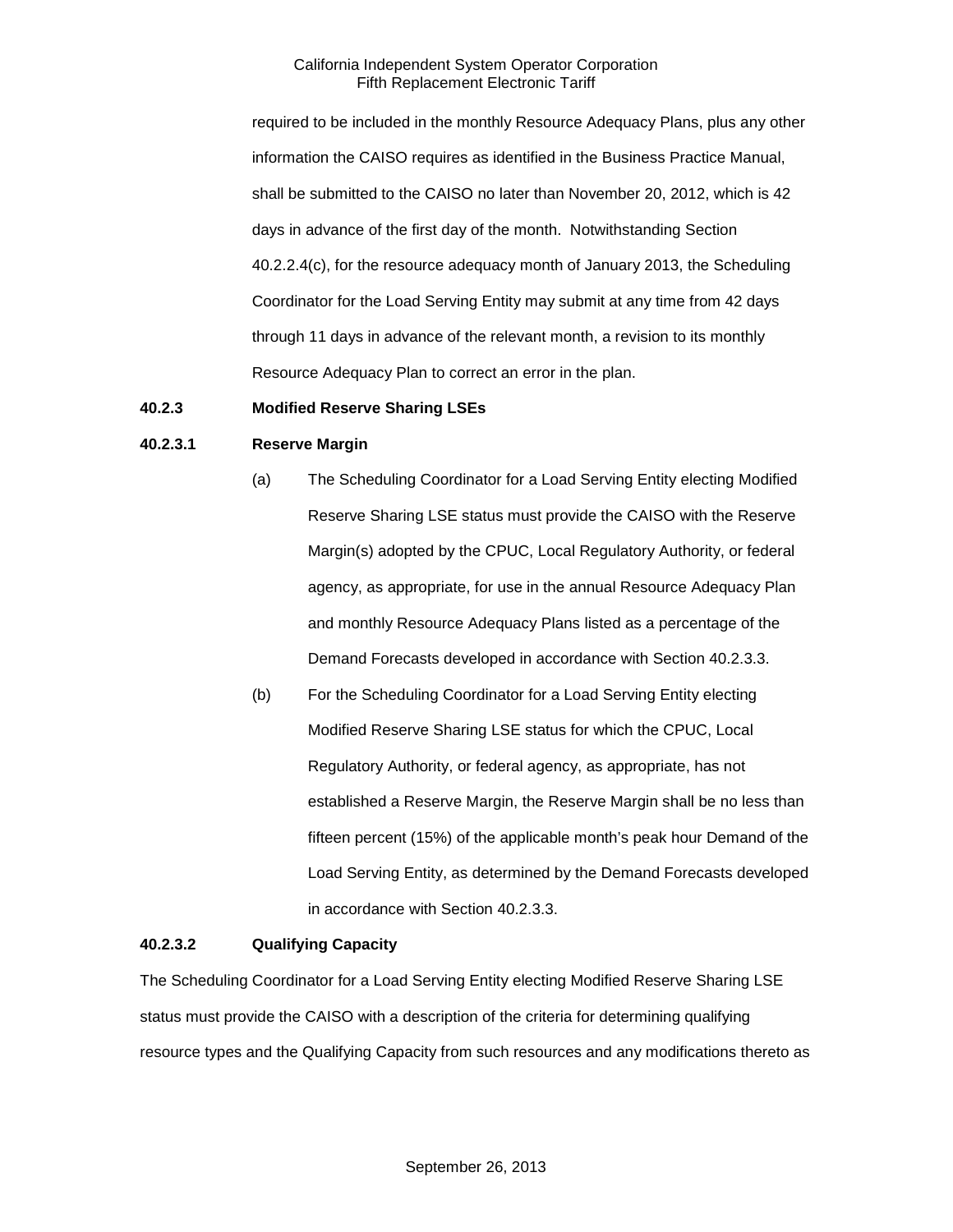they are implemented from time to time. The Modified Reserve Sharing LSE may elect to utilize the criteria set forth in Section 40.8.

#### **40.2.3.3 Demand Forecasts**

- (a) The Scheduling Coordinator for a Load Serving Entity electing Modified Reserve Sharing LSE status must provide annual and monthly Demand Forecasts on the schedule and in the reporting format(s) set forth in the Business Practice Manual. The annual and monthly Demand Forecasts shall utilize the annual and monthly coincident peak Demand determinations provided by the California Energy Commission for such Load Serving Entity, which will be calculated from Demand Forecast data submitted to the California Energy Commission by each Modified Reserve Sharing LSE; or (ii) if the California Energy Commission does not produce coincident peak Demand Forecasts for the Load Serving Entity, the annual and monthly coincident peak Demand Forecasts produced by the CAISO for such Load Serving Entity in accordance with its Business Practice Manual. Scheduling Coordinators must provide data and information, as may be requested by the CAISO, to develop or support the Demand Forecast required by this Section 40.2.3.3(b).
- (b) The Scheduling Coordinator for a Load Serving Entity electing Modified Reserve Sharing LSE status must submit, on the schedule and in the reporting format set forth in the Business Practice Manual, hourly Demand Forecasts for each Trading Hour of the next Trading Day for each Modified Reserve Sharing LSE represented. The Scheduling Coordinator for a Load Serving Entity electing Modified Reserve Sharing LSE status must provide data or supporting information, as requested by the CAISO, for the Demand Forecasts required by this Section 40.2.3.3(b) for each Modified Reserve Sharing LSE served by the Scheduling Coordinator and a description of the criteria upon which the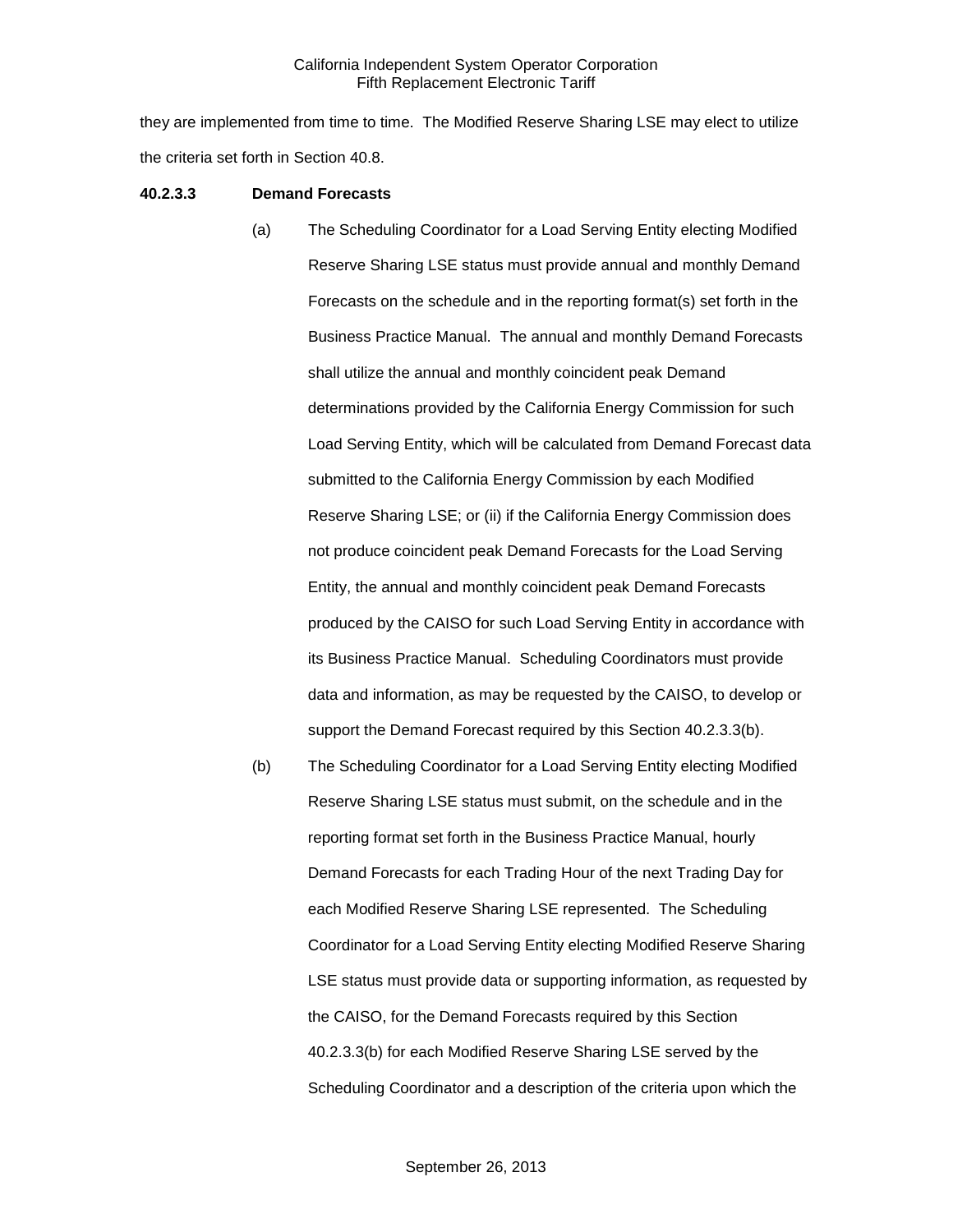Demand Forecast was developed, and any modifications thereto as they are implemented from time to time.

#### **40.2.3.4 Annual and Monthly Resource Adequacy Plans**

The Scheduling Coordinator for a Load Serving Entity electing Modified Reserve Sharing LSE status must provide annual and monthly Resource Adequacy Plans, for each Modified Reserve Sharing LSE served by the Scheduling Coordinator, as follows:

- (a) Each annual Resource Adequacy Plan must be submitted to the CAISO on a schedule and in the reporting format(s) set forth in the Business Practice Manual. The annual Resource Adequacy Plan must, at a minimum, set forth the Local Capacity Area Resources, if any, procured by the Modified Reserve Sharing LSE as described in Section 40.3.
- (b) Each monthly Resource Adequacy Plan or the same information as required to be included in the monthly Resource Adequacy Plan, plus any other information the CAISO requires as identified in the Business Practice Manual, must be submitted to the CAISO at least 45 days in advance of the first day of the month covered by the plan, and in accordance with the schedule and in the reporting format(s) set forth in the Business Practice Manual. The monthly Resource Adequacy Plan must identify the resources the Modified Reserve Sharing LSE will rely upon to satisfy its forecasted monthly Demand and Reserve Margin as set forth in Section 40.2.3.1, for the relevant reporting period and must utilize the Net Qualifying Capacity requirements of Section 40.4.
- (c) The Scheduling Coordinator for the Load Serving Entity may submit, at any time from 45 days through 11 days in advance of the relevant month, a revision to its monthly Resource Adequacy Plan to correct an error in the plan. The CAISO will not accept any revisions to a monthly Resource Adequacy Plan from 10 days in advance of the relevant month through the end of the month, unless the Scheduling Coordinator for the Load Serving Entity demonstrates good cause for the change and explains why it was not possible to submit the change earlier.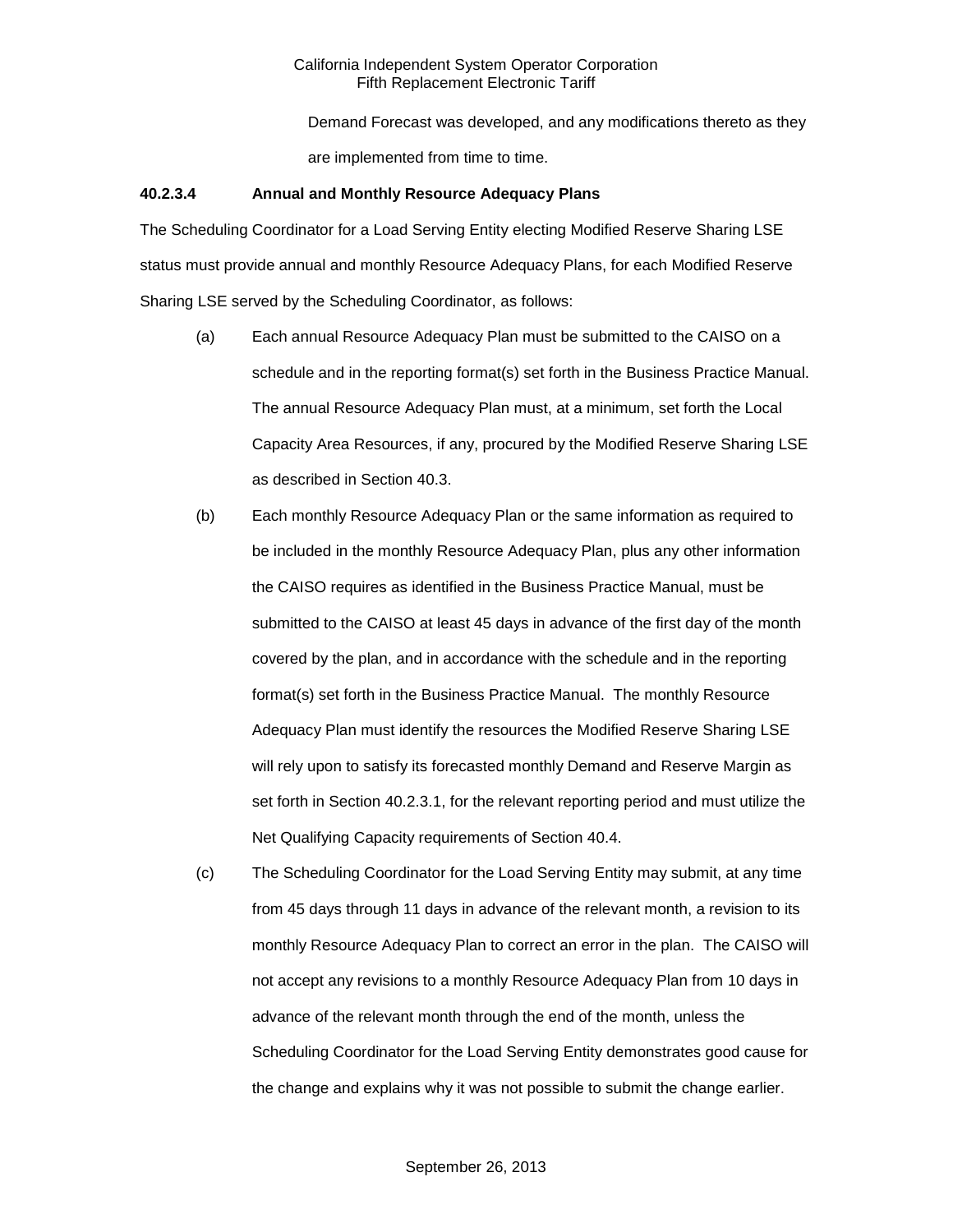- (d) In order to ensure that the CAISO's outage replacement determination remains accurate, the Scheduling Coordinator for the Load Serving Entity that submits a revision to its monthly Resource Adequacy Plan to correct an error must include in the revision a MW amount of Resource Adequacy Capacity for each day of month that is no less than the MW amount of Resource Adequacy Capacity included in its original plan for each day of the month.
- (e) In order to ensure that the Resource Adequacy Capacity required to be included in the Load Serving Entity's monthly Resource Adequacy Plan is operationally available to the CAISO throughout the resource adequacy month, the Load Serving Entity that submits the monthly Resource Adequacy Plan is subject to the replacement requirement in Section 9.3.1.3.1.
- (f) Notwithstanding Section 40.2.3.4(b), for the resource adequacy month of January 2013, the monthly Resource Adequacy Plans or the same information as required to be included in the monthly Resource Adequacy Plans, plus any other information the CAISO requires as identified in the Business Practice Manual, shall be submitted to the CAISO no later than November 20, 2012, which is 42 days in advance of the first day of the month. Notwithstanding Section 40.2.3.4(c), for the resource adequacy month of January 2013, the Scheduling Coordinator for the Load Serving Entity may submit at any time from 42 days through 11 days in advance of the relevant month, a revision to its monthly Resource Adequacy Plan to correct an error in the plan.

#### <span id="page-9-0"></span>**40.2.4 Load Following MSS**

A Scheduling Coordinator for a Load following MSS must provide an annual Resource Adequacy Plan that sets forth, at a minimum, the Local Capacity Area Resources, if any, procured by the Load following MSS as described in Section 40.3. The annual Resource Adequacy Plan shall utilize the annual coincident peak Demand determination provided by the California Energy Commission for such Load following MSS using Demand Forecast data submitted to the California Energy Commission by the Load following MSS, or, if the California Energy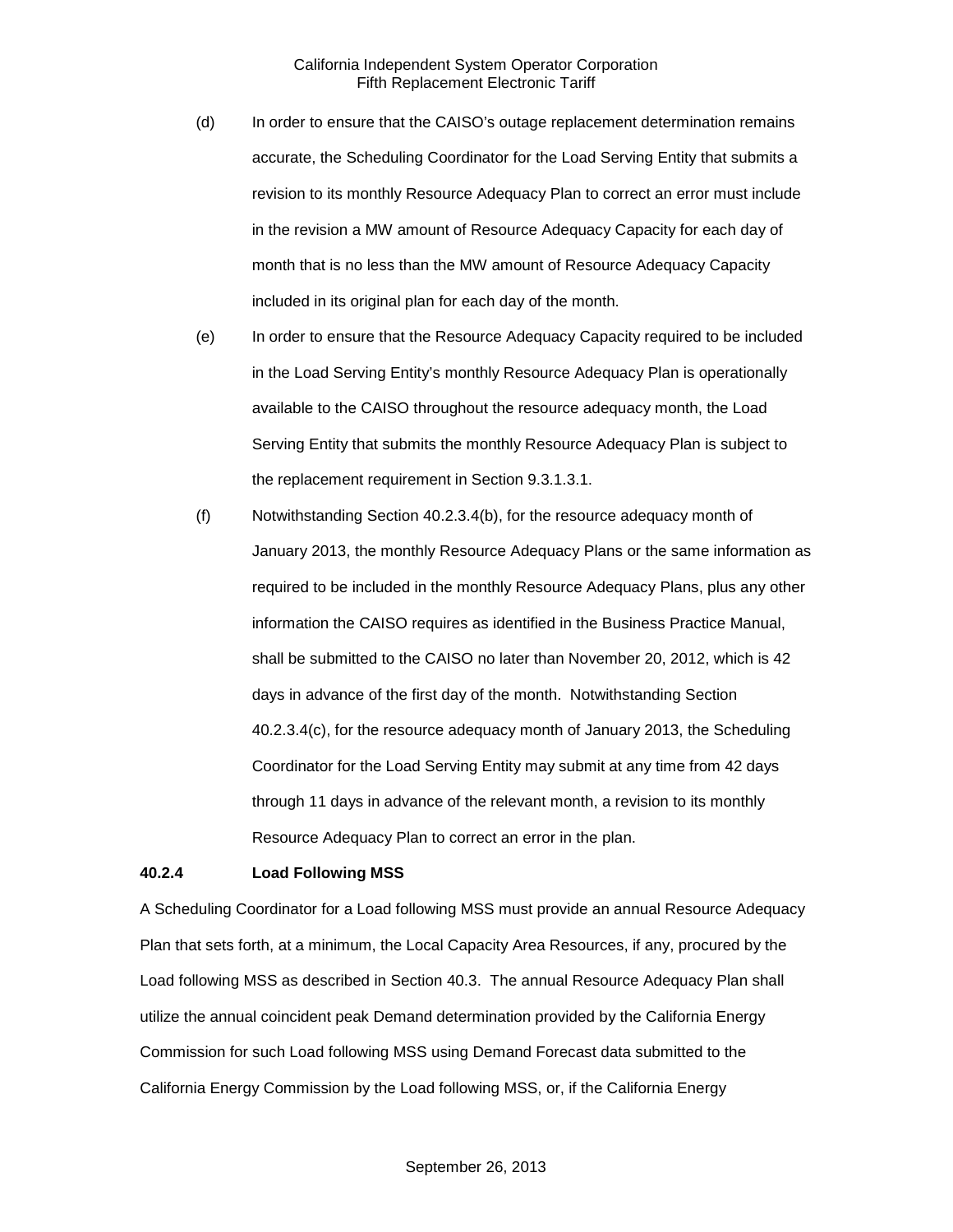Commission does not produce coincident peak Demand Forecasts for the Load following MSS, the annual coincident peak Demand Forecast produced by the CAISO for such Load following MSS in accordance with its Business Practice Manual using Demand Forecast data submitted to the CAISO by the Load following MSS. The Local Capacity Area Resources identified by the annual Resource Adequacy Plan submitted by the Load following MSS shall be subject to the Availability Standards, Non-Availability Charge, and Availability Incentive Payment specified in Section 40.9.

#### <span id="page-10-0"></span>**40.3 Local Capacity Area Resource Requirements For SCs For LSEs**

#### <span id="page-10-1"></span>**40.3.1 Local Capacity Technical Study**

On an annual basis, pursuant to the schedule set forth in the Business Practice Manual, the CAISO will, perform, and publish on the CAISO Website the Local Capacity Technical Study. The Local Capacity Technical Study shall identify Local Capacity Areas, determine the minimum amount of Local Capacity Area Resources in MW that must be available to the CAISO within each identified Local Capacity Area, and identify the Generating Units within each identified Local Capacity Area. The CAISO shall collaborate with the CPUC, Local Regulatory Authorities within the CAISO Balancing Authority Area, federal agencies, and Market Participants to ensure that the Local Capacity Technical Study is performed in accordance with this Section 40.3 and to establish for inclusion in the Business Practice Manual other parameters and assumptions applicable to the Local Capacity Technical Study and a schedule that provides for: (i) reasonable time for review of a draft Local Capacity Technical Study, (ii) reasonable time for Participating TOs to propose operating solutions, and (iii) release of the final Local Capacity Technical Study no later than 120 days prior to the date annual Resource Adequacy Plans must be submitted under this Section 40.

#### **40.3.1.1 Local Capacity Technical Study Criteria**

The Local Capacity Technical Study will determine the minimum amount of Local Capacity Area Resources needed to address the Contingencies identified in Section 40.3.1.2. In performing the Local Capacity Technical Study, the CAISO will apply those methods for resolving Contingencies considered appropriate for the performance level that corresponds to a particular studied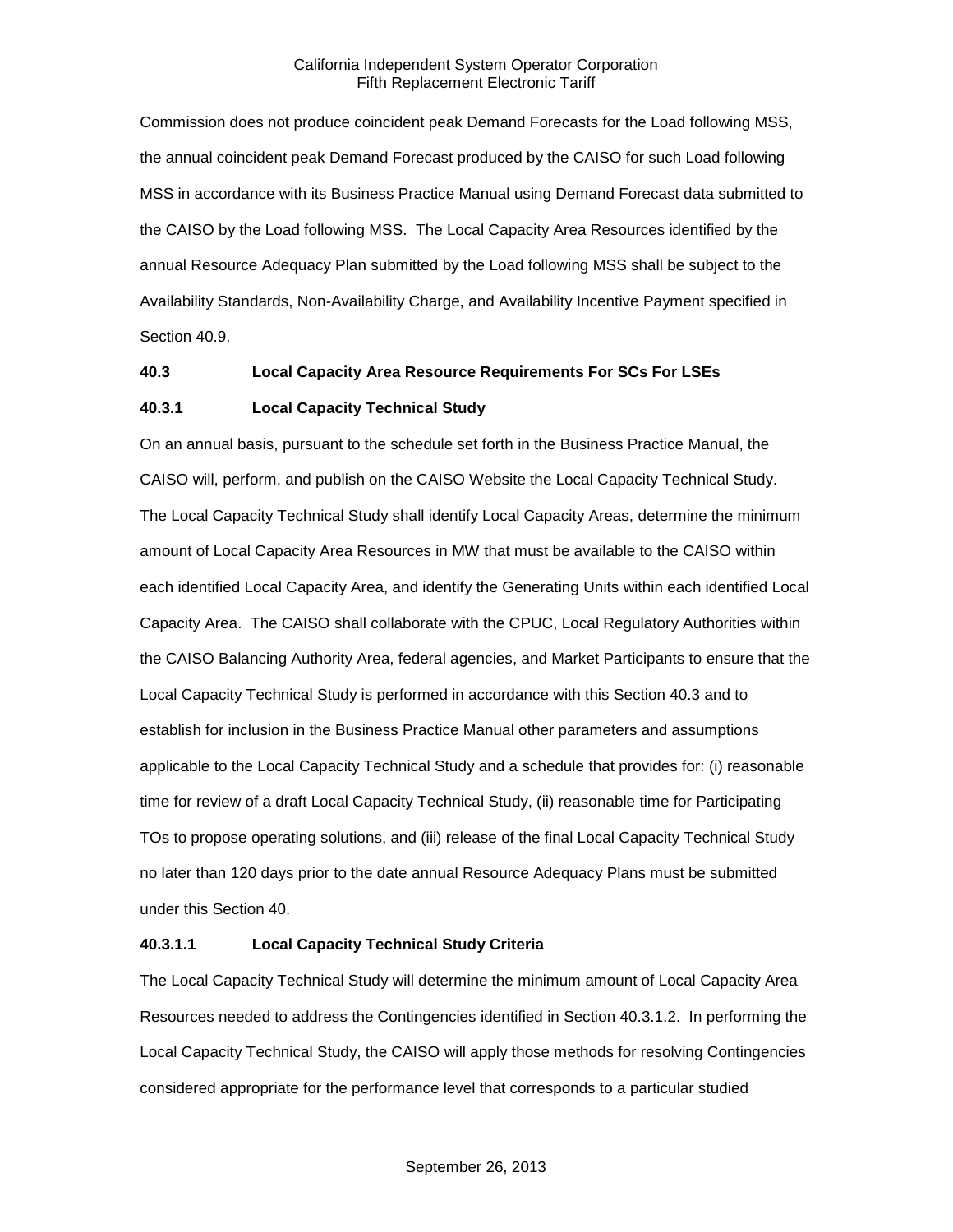Contingency, as provided in NERC Reliability Standards TPL-001-0, TPL-002-0, TPL-003-0, and TPL-004-0, as augmented by CAISO Reliability Criteria in accordance with the Transmission Control Agreement and Section 24.2.1. The CAISO Reliability Criteria shall include:

- (1) Time Allowed for Manual Readjustment: This is the amount of time required for the Operator to take all actions necessary to prepare the system for the next Contingency. This time should not be more than thirty (30) minutes.
- (2) No voltage collapse or dynamic instability shall be allowed for a Contingency in Category D – extreme event (any B1-4 system readjusted (Common Mode) L-2), as listed in Section 40.3.1.2.

### **40.3.1.2 Local Capacity Technical Study Contingencies.**

| The Local Capacity Technical Study shall assess the following |
|---------------------------------------------------------------|
| Contingencies:                                                |
| <b>Contingency Component(s)</b>                               |
| NERC/WECC Performance Level A - No Contingencies              |
| NERC/WECC Performance Level B - Loss of a single element      |
| 1. Generator (G-1)                                            |
| 2. Transmission Circuit (L-1)                                 |
| 3. Transformer (T-1)                                          |
| 4. Single Pole (dc) Line                                      |
| 5. G-1 system readjusted L-1                                  |
| NERC/WECC Performance Level C - Loss of two or more elements  |
| 3. L-1 system readjusted G-1                                  |
| 3. G-1 system readjusted T-1 or T-1 system readjusted G-1     |
| 3. L-1 system readjusted T-1 or T-1 system readjusted L-1     |
| 3. G-1 system readjusted G-1                                  |
| 3. L-1 system readjusted L-1                                  |
| 4. Bipolar (dc) Line                                          |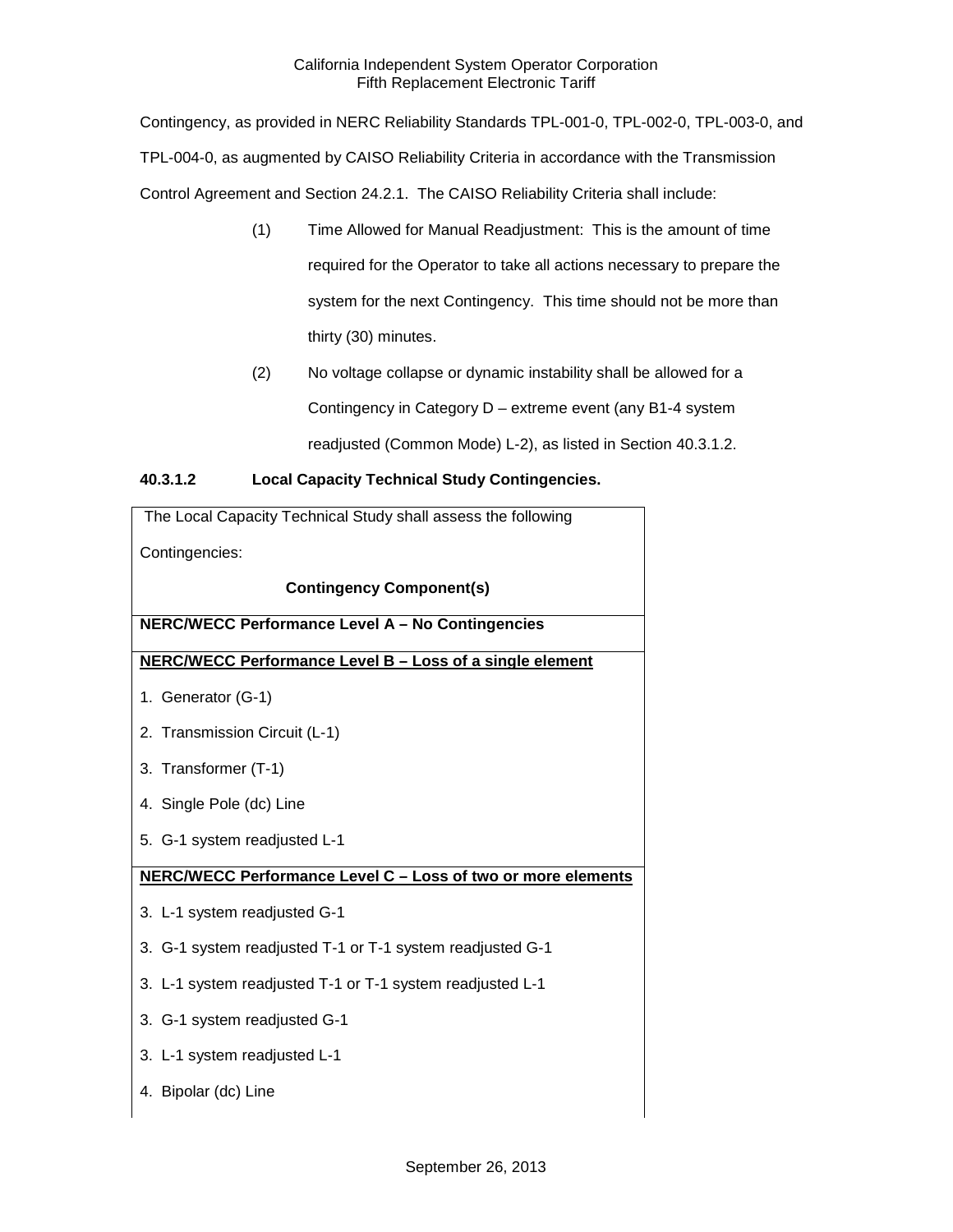5. Two circuits (Common Mode) L-2

WECC-S3. Two generators (Common Mode) G-2

#### **D – Extreme event – loss of two or more elements**

Any B1-4 system readjusted (Common Mode) L-2

### <span id="page-12-0"></span>**40.3.2 Allocation Of Local Capacity Area Resource Obligations**

The CAISO will allocate responsibility for Local Capacity Area Resources to Scheduling Coordinators for Load Serving Entities in the following sequential manner:

> (a) The responsibility for the aggregate Local Capacity Area Resources required for all Local Capacity Areas within each TAC Area as determined by the Local Capacity Technical Study will be allocated to all Scheduling Coordinators for Load Serving Entities that serve Load in the TAC Area in accordance with the Load Serving Entity's proportionate share of the LSE's TAC Area Load at the time of the CAISO's annual coincident peak Demand set forth in the annual peak Demand Forecast for the next Resource Adequacy Compliance Year as determined by the California Energy Commission. Expressed as a formula, the allocation of Local Area Capacity Resource obligations will be as follows: (∑ Local Capacity Area MW in TAC Area from the Local Capacity Technical Study) \* (LSE Demand in TAC Area at CAISO annual coincident peak Demand)/(Total TAC Area Demand at the time of CAISO annual coincident peak Demand). This will result in a MW responsibility for each Load Serving Entity for each TAC Area in which the LSE serves Load. The LSE may meet its MW responsibility, as assigned under this Section, for each TAC Area in which the LSE serves Load by procurement of that MW quantity in any Local Capacity Area in the TAC Area.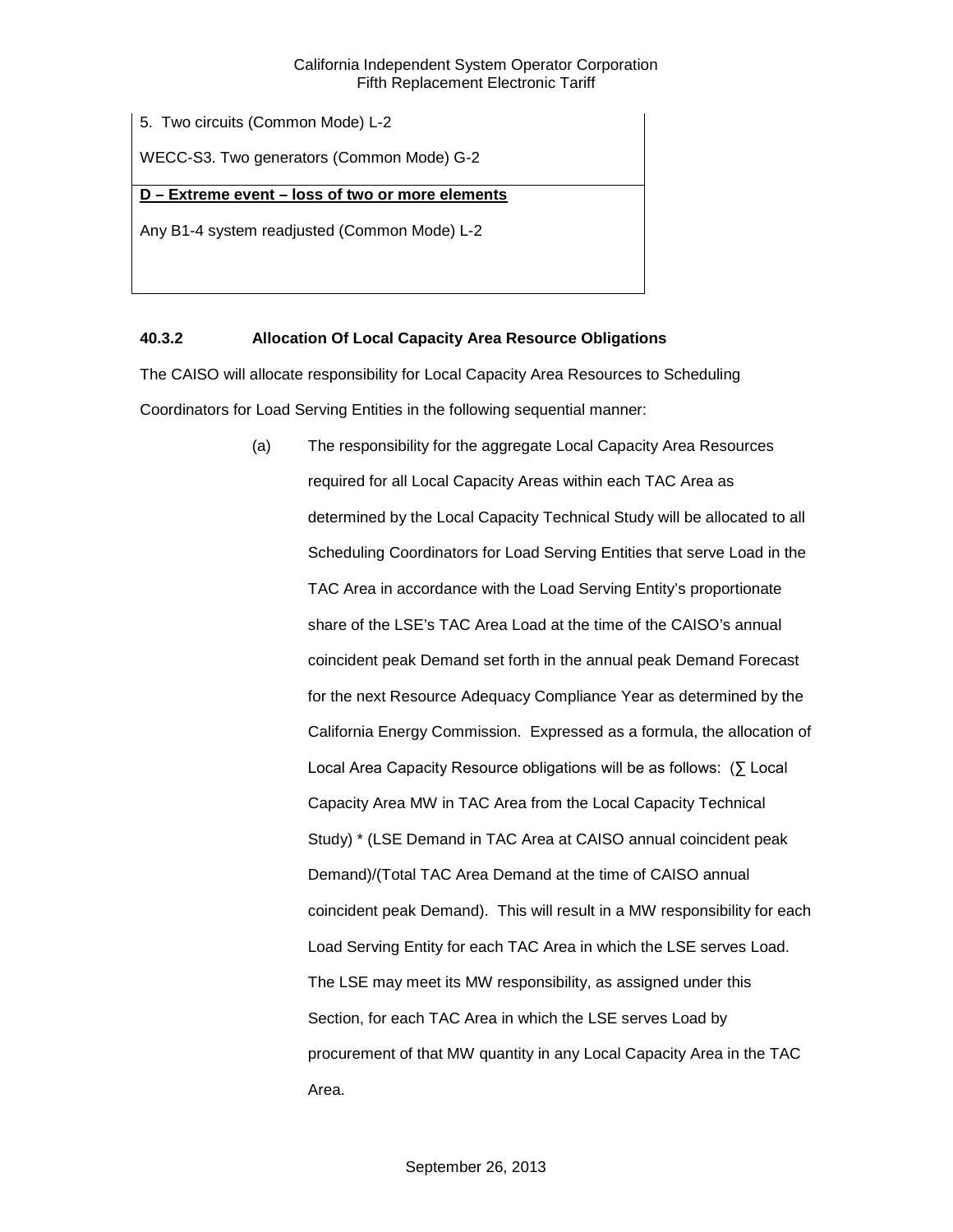- (b) For Scheduling Coordinators for Non-CPUC Load Serving Entities, the Local Capacity Area Resource obligation will be allocated based on Section 40.3.2(a) above.
- (c) For Scheduling Coordinators for CPUC Load Serving Entities, the CAISO will allocate the Local Capacity Area Resource obligation based on an allocation methodology, if any, adopted by the CPUC. However, if the allocation methodology adopted by the CPUC does not fully allocate the total sum of each CPUC Load Serving Entity's proportionate share calculated under Section 40.3.2(a), the CAISO will allocate the difference to all Scheduling Coordinators for CPUC Load Serving Entities in accordance with their proportionate share calculated under 40.3.2(a). If the CPUC does not adopt an allocation methodology, the CAISO will allocate Local Capacity Area Resources to Scheduling Coordinators for CPUC Load Serving Entities based on Section 40.3.2(a).

Once the CAISO has allocated the total responsibility for Local Capacity Area Resources, the CAISO will inform the Scheduling Coordinator for each LSE of the LSE's specific allocated responsibility for Local Capacity Area Resources in each TAC Area in which the LSE serves Load.

#### <span id="page-13-0"></span>**40.3.3 Procurement Of Local Capacity Area Resources By LSEs**

Nothing in this Section 40 obligates any Scheduling Coordinator to demonstrate on behalf of a Load Serving Entity that the Load Serving Entity has procured Local Capacity Area Resources to satisfy capacity requirements for each Local Capacity Area identified in the technical study. Scheduling Coordinators for Load Serving Entities may aggregate responsibilities for procurement of Local Capacity Area Resources. If a Load Serving Entity has procured Local Capacity Area Resources that satisfy generation capacity requirements for Local Capacity Areas, the Scheduling Coordinator for such Load Serving Entity shall include this information in its annual and monthly Resource Adequacy Plan(s).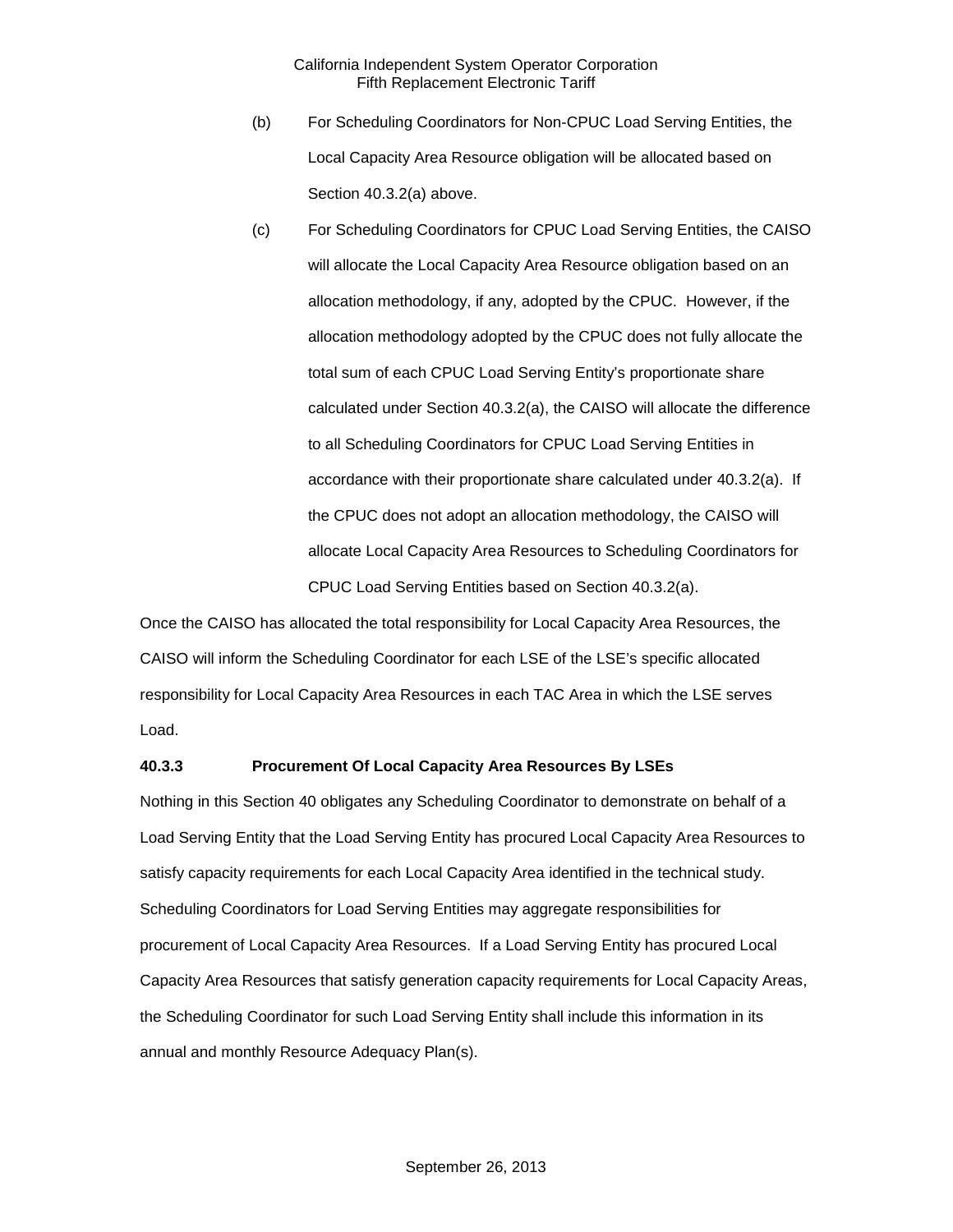#### <span id="page-14-0"></span>**40.3.4 [NOT USED]**

#### <span id="page-14-1"></span>**40.4 General Requirements On Resource Adequacy Resources**

#### <span id="page-14-2"></span>**40.4.1 Eligible Resources And Determination Of Qualifying Capacity**

The CAISO shall use the criteria provided by the CPUC or Local Regulatory Authority to determine and verify, if necessary, the Qualifying Capacity of all Resource Adequacy Resources; however, to the extent a resource is listed by one or more Scheduling Coordinators in their Resource Adequacy Plans, which apply the criteria of more than one Local Regulatory Authority that leads to conflicting Qualifying Capacity values for that resource, the CAISO will accept the methodology that results in the highest Qualifying Capacity value. Only if the CPUC, Local Regulatory Authority, or federal agency has not established any Qualifying Capacity criteria, or chooses to rely on the criteria in this CAISO Tariff, will the provisions of Section 40.8 apply.

#### <span id="page-14-3"></span>**40.4.2 Net Qualifying Capacity Report**

The CAISO shall produce an annual report posted to the CAISO Website on the schedule set forth in the Business Practice Manual that sets forth the Net Qualifying Capacity of all Participating Generators. All other Resource Adequacy Resources may be included in the annual report under Section 40.4.2 upon their request. The Net Qualifying Capacity of any resource included in the annual report, once posted to the CAISO Website, shall not be reduced by the CAISO for the next Resource Adequacy Compliance Year. Any change proposed to be made to a Net Qualifying Capacity value for a resource included in a prior annual report shall be explained, and any test results or analyses underlying the change provided, to the Scheduling Coordinator within ten (10) days of the CAISO's determination that a change to the resource's Net Qualifying Capacity is appropriate, which also must be at least fifteen (15) days prior to the posting on the CAISO Website of the annual report. Any disputes as to the CAISO's determination regarding Net Qualifying Capacity shall be subject to the CAISO ADR Procedures.

#### <span id="page-14-4"></span>**40.4.3 General Qualifications For Supplying Net Qualifying Capacity**

Resource Adequacy Resources included in a Resource Adequacy Plan submitted by a Scheduling Coordinator on behalf of a Load Serving Entity serving Load in the CAISO Balancing Authority Area must: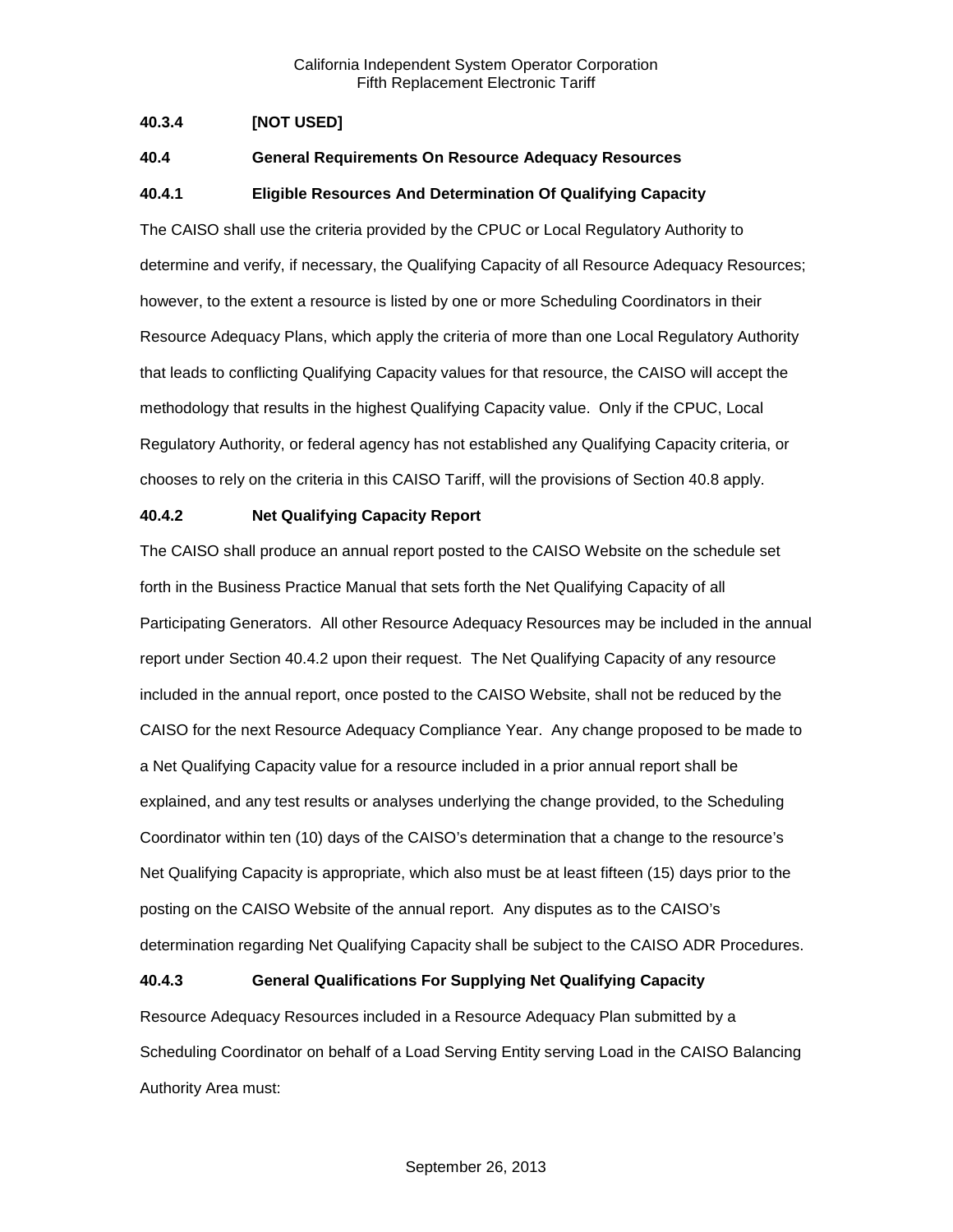- (1) Be available for testing by the CAISO to validate Qualifying Capacity, which can be no less than a resource's PMin even if the resource's contractual Resource Adequacy Capacity is less than its PMin, and determine Net Qualifying Capacity for the next Resource Adequacy Compliance Year;
- (2) Provide any information requested by the CAISO to apply the performance criteria to be adopted by the CAISO pursuant to Section 40.4.5;
- (3) Submit Bids into the CAISO Markets as required by this CAISO Tariff;
- (4) Be in compliance, as of the date that the CAISO performs any testing or otherwise determines Net Qualifying Capacity for the next Resource Adequacy Compliance Year, with the criteria for Qualifying Capacity established by the CPUC, relevant Local Regulatory Authority, or federal agency and provided to the CAISO; and
- (5) Be subject to Sanctions for non-performance as specified in the CAISO Tariff; and
- (6) For a resource with contractual Resource Adequacy Capacity less than PMin, make the PMin available to the CAISO for commitment or dispatch at PMin, subject to Section 11.8 provisions for Bid Cost Recovery, so that the resource's Resource Adequacy Capacity can be utilized as required by this CAISO Tariff.

#### <span id="page-15-0"></span>**40.4.4 Reductions For Testing**

In accordance with the procedures specified in the Business Practice Manual, the Generating Unit of a Participating Generator or other Generating Units, System Units or Loads of Participating Loads or Proxy Demand Resources included in a Resource Adequacy Plan submitted by a Scheduling Coordinator on behalf of a Load Serving Entity can have its Qualifying Capacity reduced, for purposes of the Net Qualifying Capacity annual report under Section 40.4.2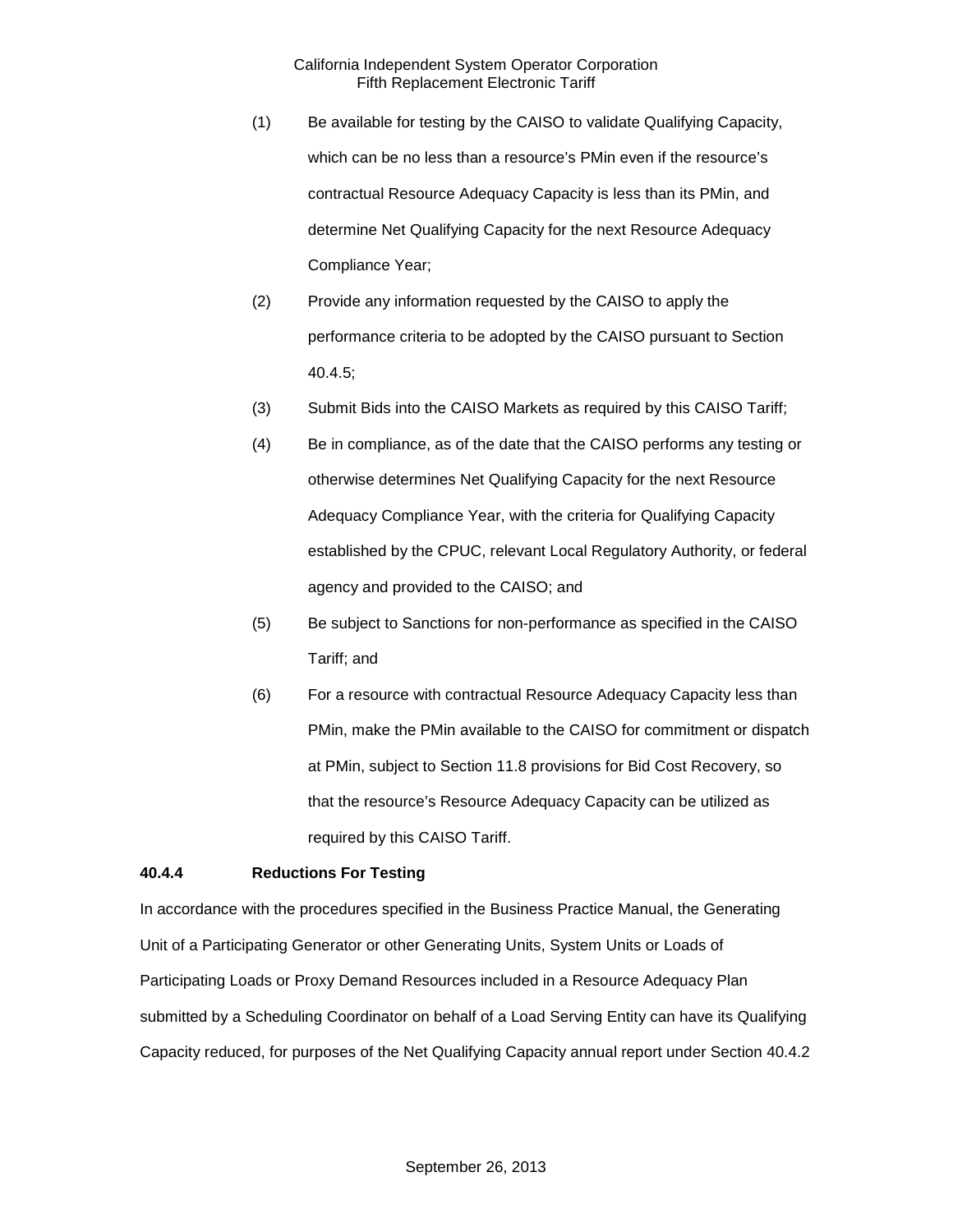for the next Resource Adequacy Compliance Year, if a CAISO testing program determines that it is not capable of supplying the full Qualifying Capacity amount.

#### <span id="page-16-0"></span>**40.4.5 Reductions For Performance Criteria**

No later than 12 months after the effective date of this Section 40, the CAISO will issue a report outlining a proposal with respect to performance criteria for Resource Adequacy Resources. The CAISO will collaborate with the CPUC and other Local Regulatory Authorities to develop the performance criteria to be submitted to FERC. The Scheduling Coordinator for a Resource Adequacy Resource shall provide or make available to the CAISO, subject to the confidentiality provisions of this CAISO Tariff, all documentation requested by the CAISO to determine, develop or implement the performance criteria, including, but not limited to, NERC Generating Availability Data System data.

#### <span id="page-16-1"></span>**40.4.6 Reductions For Deliverability**

#### **40.4.6.1 Deliverability Within the CAISO Balancing Authority Area**

In order to determine Net Qualifying Capacity from Resource Adequacy Resources subject to this Section 40.4, the CAISO will determine that a Resource Adequacy Resource is available to serve the aggregate of Load by means of a deliverability study. Documentation explaining the CAISO's deliverability analysis will be posted on the CAISO Website. The deliverability study will be performed annually and shall focus on peak Demand conditions. The results of the deliverability study shall be incorporated into the Net Qualifying Capacity annual report under Section 40.4.2 and will be effective for the next Resource Adequacy Compliance Year. To the extent the deliverability study shows that the Qualifying Capacity is not deliverable to the aggregate of Demand under the conditions studied, the Qualifying Capacity of the Resource Adequacy Resource will be reduced on a MW basis for the capacity that is undeliverable. Resources will be electrically grouped in a manner consistent with the CAISO Deliverability Assessment methodology posted on the CAISO Website. For Resource Adequacy Resources in the same electrical group which have identified deliverability constraints, the Qualifying Capacity of the Resource Adequacy Resources that obtained Full Capacity Deliverability Status or partial deliverability through Section 8.2 of Appendix Y to this CAISO Tariff will be reduced prior to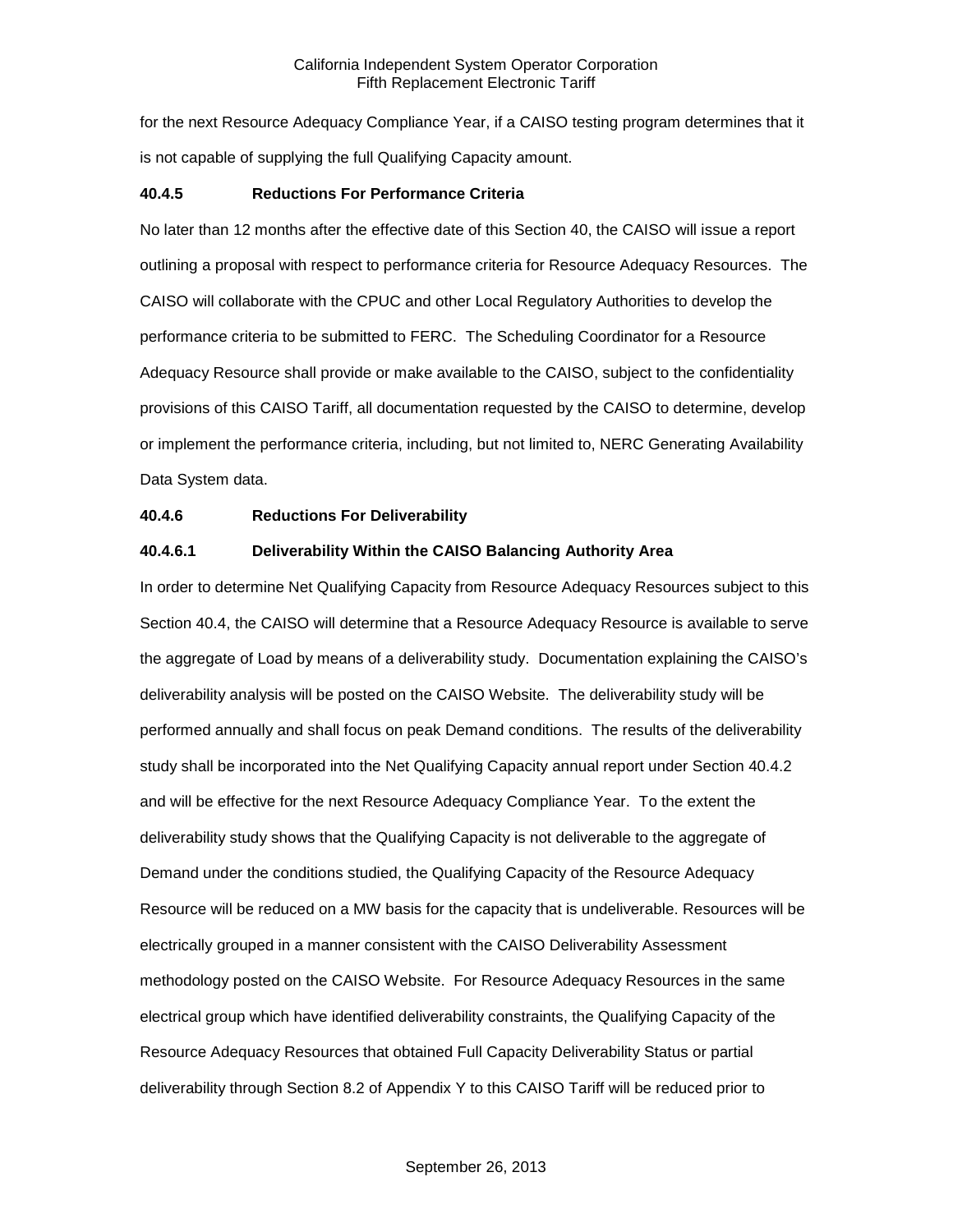reducing the Qualifying Capacity of those resources which were originally provided Full Capacity Deliverability Status pursuant to inclusion in an Interconnection Study Cycle under Appendix Y to this CAISO Tariff.

#### **40.4.6.2 Deliverability of Imports**

#### **40.4.6.2.1 Available Import Capability Assignment Process**

For Resource Adequacy Plans covering any period after December 31, 2007, total Available Import Capability will be assigned on an annual basis for a one-year term to Load Serving Entities serving Load in the CAISO Balancing Authority Area and other Market Participants through their respective Scheduling Coordinators, as described by the following sequence of steps. However, should the CPUC modify by decision its compliance period from January to December of the calendar year to May through April of the calendar year, the CAISO shall extend the effectiveness of the assignment for Resource Adequacy Compliance Year 2008 through April 2009.

Step 1: Determination of Maximum Import Capability on Interties into the CAISO Balancing Authority Area: The CAISO shall establish the Maximum Import Capability for each Intertie into the CAISO Balancing Authority Area, and will post those values on the CAISO Website in accordance with the schedule and process set forth in the Business Practice Manual. Step 2: Determination of Available Import Capability by Accounting for Existing Contracts and Transmission Ownership Rights Held by Out-of- Balancing Authority Area LSEs: For each Intertie, the Available Import Capability will be determined by subtracting from the Maximum Import Capability established in Step 1 for each Intertie the import capability on each Intertie associated with (i) Existing Contracts and (ii) Transmission Ownership Rights held by load serving entities that do not serve Load within the CAISO Balancing Authority Area. The remaining sum of all Intertie Available Import Capability is the Total Import Capability. Total Import Capability shall be used to determine the Load Share Quantity for each Load Serving Entity that serves Load within the CAISO Balancing Authority Area. Step 3: Determination of Existing Contract Import Capability by Accounting for Existing Contracts and Transmission Ownership Rights Held by CAISO Balancing Authority Area LSEs: From the Available Import Capability remaining on each Intertie after Step 2 above,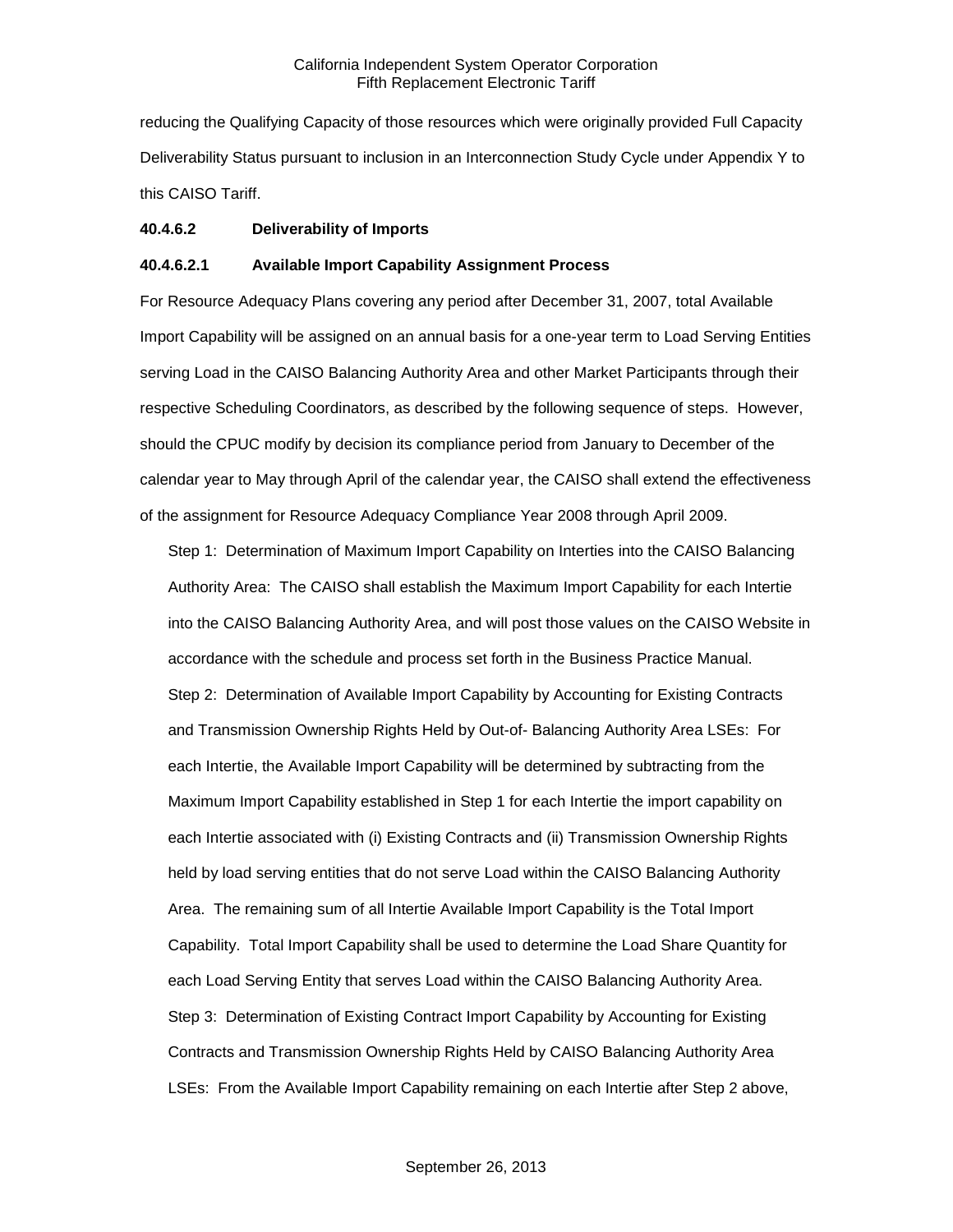Existing Contracts and Transmission Ownership Rights held by Load Serving Entities that serve Load within the CAISO Balancing Authority Area shall be reserved for the holders of such commitments and will not be subject to reduction under any subsequent steps in this Section. The import capability reserved pursuant to this Step 3 is the Existing Contract Import Capability.

Step 4: Assignment of Pre-RA Import Commitments: From the Available Import Capability remaining on each Intertie after reserving Existing Contract Import Capability under Step 3 above, the CAISO will assign to Load Serving Entities serving Load within the CAISO Balancing Authority Area Pre-RA Import Commitment Capability on a particular Intertie based on Pre-RA Import Commitments in effect (where a supplier has an obligation to deliver the Energy or make the capacity available) at any time during the Resource Adequacy Compliance Year for which the Available Import Capability assignment is being performed. The Pre-RA Import Commitment will be assigned to the Intertie selected by the Load Serving Entity during the Resource Adequacy Compliance Year 2007 import capability assignment process, which was required to be based on the Intertie upon which the Energy or capacity from the Pre-RA Import Commitment had been primarily scheduled or, for a Pre-RA Import Commitment without a scheduling history at the time of the Resource Adequacy Compliance Year 2007 import capability assignment process, the primary Intertie upon which the Energy or capacity was anticipated to be scheduled. To the extent a Pre-RA Import Commitment was not presented during the Resource Adequacy Compliance Year 2007 import capability assignment process, the Load Serving Entity shall select the Intertie upon which the Pre-RA Import Commitment is primarily anticipated to be scheduled during the term of the Pre-RA Import Commitment and that selection shall be utilized in future annual Available Import Capability assignment processes. If a Pre-RA Import Commitment submitted on behalf of a LSE with Existing Contract Import Capability is assigned under this Section to the same Intertie on which the LSE holds Existing Contract Import Capability, the Pre-RA Import Commitment will be assumed to deliver over the Existing Contract Import Capability until exhausted, unless the LSE can demonstrate otherwise.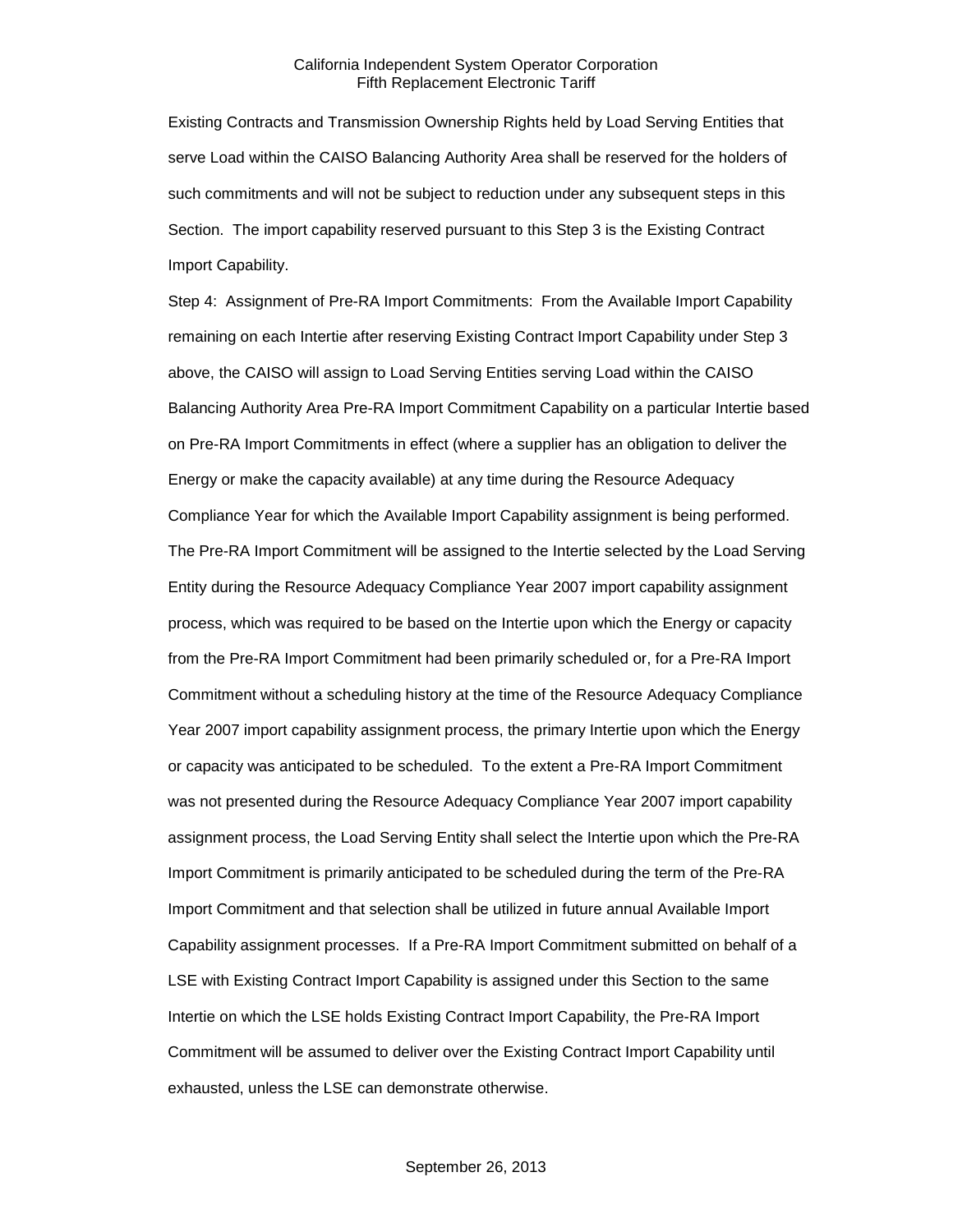To the extent a particular Intertie becomes over requested with Pre-RA Import Commitments due to either Pre-RA Import Commitments not included in the Resource Adequacy Compliance Year 2007 import capability assignment process or changes in system conditions that decrease the Maximum Import Capability of the Intertie, such that the MW represented in all Pre-RA Import Commitments utilizing the Intertie exceed the Intertie's Available Import Capability in excess of that reserved for Existing Contracts and Transmission Ownership Rights under Steps 2 and 3, the Pre-RA Import Commitments will be assigned Pre-RA Import Commitment Capability, based on the Import Capability Load Share Ratio of each Load Serving Entity submitting Pre-RA Import Commitments on the particular Intertie. To the extent this initial assignment of Pre-RA Import Commitment Capability has not fully assigned the Available Import Capability of the particular over requested Intertie, the remaining Available Import Capability on the over requested Intertie will be assigned until fully exhausted based on the Import Capability Load Share Ratio of each Load Serving Entity whose submitted Pre-RA Import Commitment has not been fully satisfied by the previous Import Capability Load Share Ratio assignment iteration. The Available Import Capability assigned pursuant to this Step 4 is the Pre-RA Import Commitment Capability. Step 5: Assignment of Remaining Import Capability Limited by Load Share Quantity: The Total Import Capability remaining after Step 4 will be assigned only to Load Serving Entities serving Load within the CAISO Balancing Authority Area that have not received Existing Contract Import Capability and Pre-RA Import Commitment Capability under Steps 3 and 4, that exceed the Load Serving Entity's Load Share Quantity. Only the MW quantity of any Pre-RA Import Commitment Capability assigned to Existing Contract Import Capability under Step 4 that exceeds the Existing Contract Import Capability on the particular Intertie will be counted for purposes of this Step 5. This Total Import Capability will be assigned until fully exhausted to those Load Serving Entities eligible to receive an assignment under this Step based on each Load Serving Entity's Import Capability Load Share Ratio up to, but not in excess of, its Load Share Quantity. The quantity of Total Import Capability assigned to the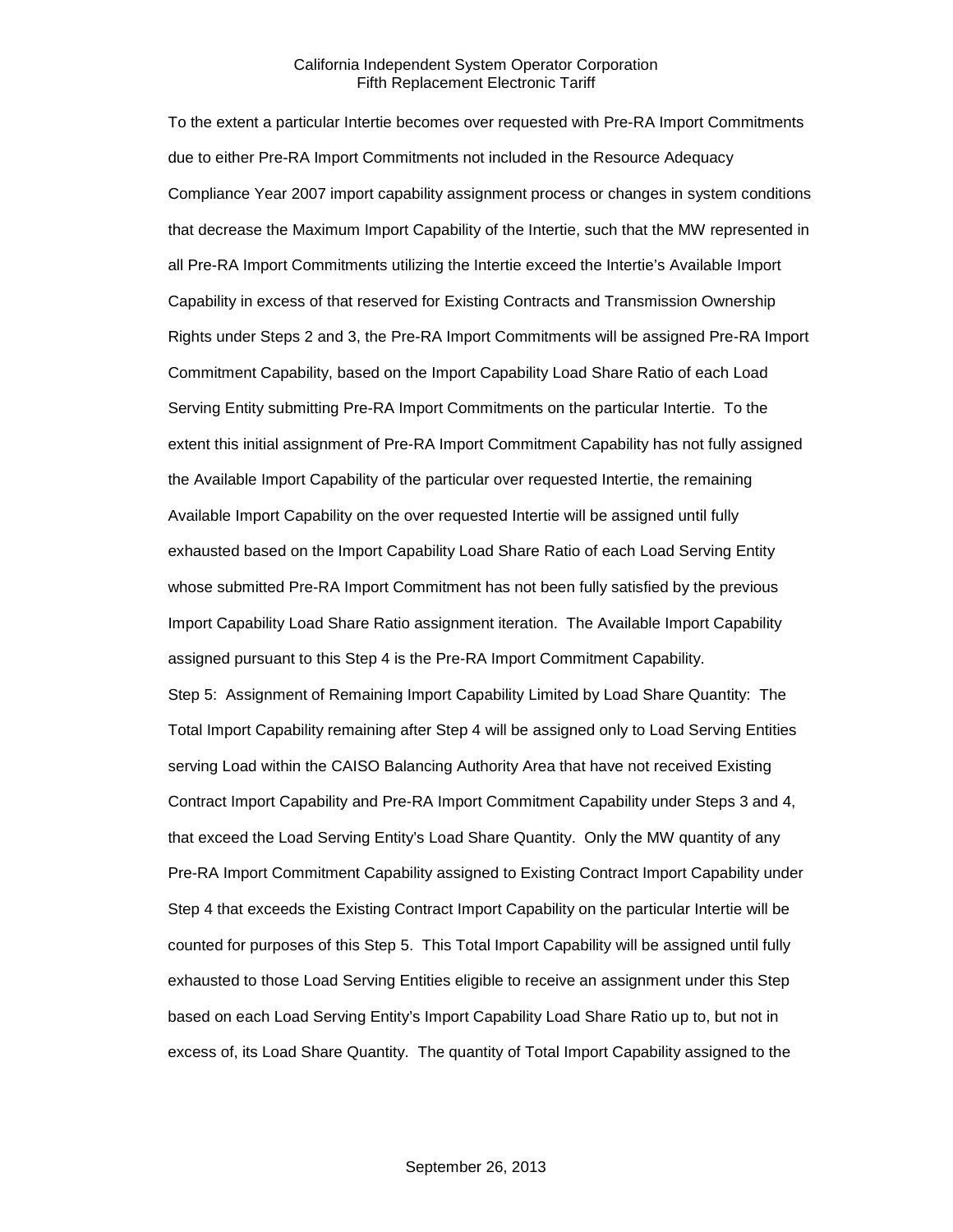Load Serving Entity under this Step is the Load Serving Entity's Remaining Import Capability. This Step 5 does not assign Remaining Import Capability on a specific Intertie. Step 6: CAISO Posting of Assigned and Unassigned Capability: Following the completion of Step 5, the CAISO will post to the CAISO Website, in accordance with the schedule set forth in the Business Practice Manual the following information:

- (a) The Total Import Capability;
- (b) The quantity in MW of Existing Contracts and Transmission Ownership Rights assigned to each Intertie, distinguishing between Existing Contracts and Transmission Ownership Rights held by Load Serving Entities within the CAISO Balancing Authority Area and those held by load serving entities outside the CAISO Balancing Authority Area;
- (c) The aggregate quantity in MW, and identity of the holders, of Pre-RA Import Commitments assigned to each Intertie; and
- (d) The aggregate quantity in MW of Available Import Capability after Step 4, the identity of the Interties with Available Import Capability, and the MW quantity of Available Import Capability on each such Intertie.

Step 7: CAISO Notification of LSE Assignment Information: Following the completion of Step 5, in accordance with the schedule set forth in the Business Practice Manual, the CAISO will notify the Scheduling Coordinator for each Load Serving Entity of:

- (a) The Load Serving Entity's Import Capability Load Share;
- (b) The Load Serving Entity's Load Share Quantity; and
- (c) The amount of, and Intertie on which, the Load Serving Entity's Existing Contract Import Capability and Pre-RA Import Commitment Capability, as applicable, has been assigned; and
- (d) The Load Serving Entity's Remaining Import Capability.

Step 8: Transfer of Import Capability: In accordance with the schedule set forth in the Business Practice Manual, a Load Serving Entity shall be allowed to transfer some or all of its Remaining Import Capability to any other Load Serving Entity or Market Participant. The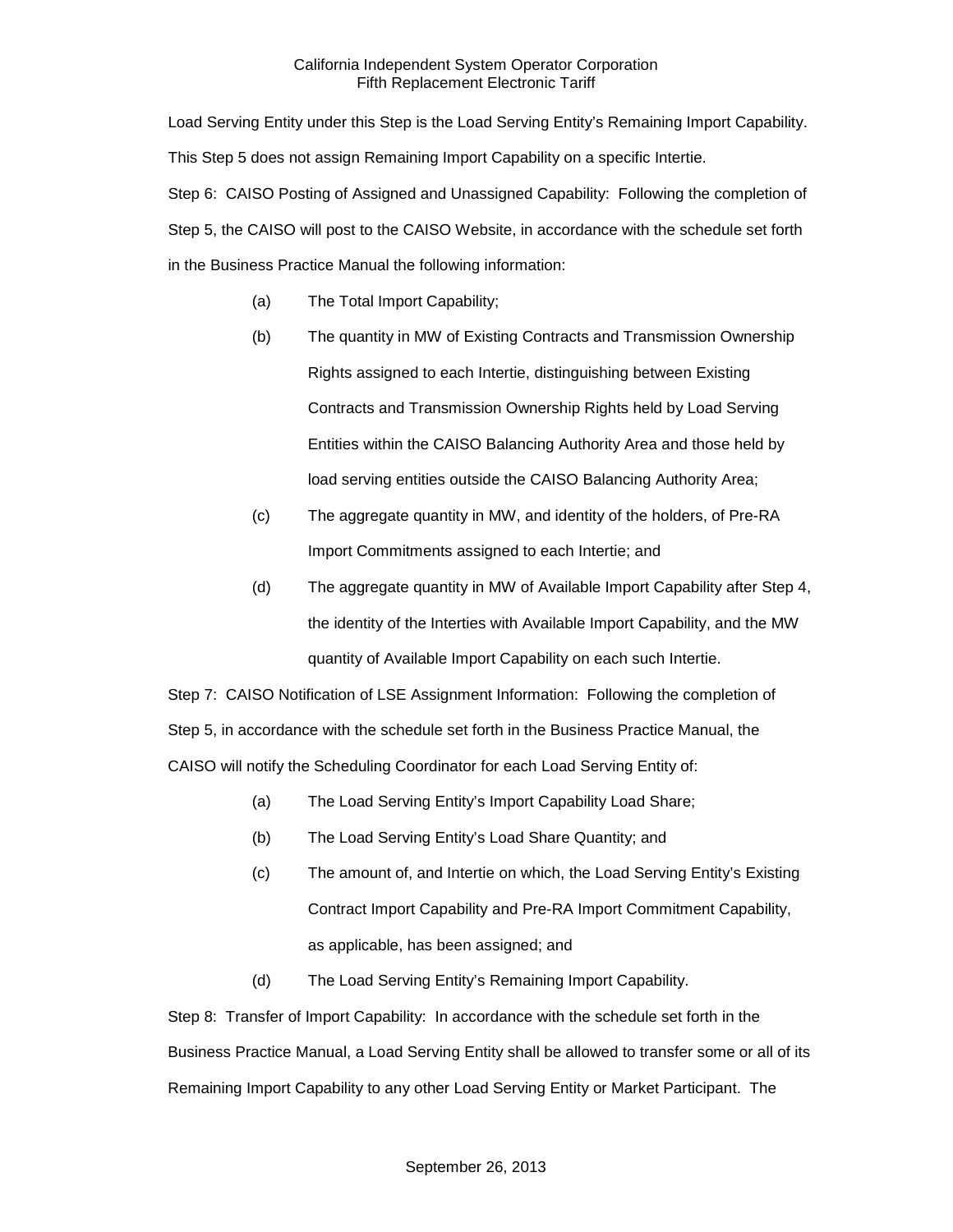CAISO will accept transfers among LSEs and Market Participants only to the extent such transfers are reported to the CAISO, in accordance with the schedule set forth in the Business Practice Manual and through the CAISO's Import Capability Transfer Registration Process, by the entity receiving the Remaining Import Capability who must set forth (1) the name of the counter-parties, (2) the MW quantity, (3) term of transfer, and (4) price on a per MW basis. The CAISO will post to the CAISO Website by August 8, 2007 for Resource Adequacy Compliance Year 2008 and for subsequent Resource Adequacy Compliance Years in accordance with the schedule set forth in the Business Practice Manual the information on transfers of Remaining Import Capability received under this Step 8. Step 9: Initial Scheduling Coordinator Request to Assign Remaining Import Capability by Intertie: In accordance with the schedule set forth in the Business Practice Manual, the Scheduling Coordinator for each Load Serving Entity or Market Participant shall notify the CAISO of its request to assign its post-trading Remaining Import Capability on a MW basis per available Intertie. Total requests for assignment of Remaining Import Capability by a Scheduling Coordinator cannot exceed the sum of the post-traded Remaining Import Capability of its Load Serving Entities. The CAISO will honor the requests to the extent an Intertie has not been over requested. If an Intertie is over requested, the requests for Remaining Import Capability on that Intertie will be assigned based on each Load Serving Entity's Import Capability Load Share Ratio in the same manner as set forth in Step 4. A Market Participant without an Import Capability Load Share will be assigned the Import Capability Load Share equal to the average Import Capability Load Share of those Load Serving Entities from which it received transfers of Remaining Import Capability. Step 10: CAISO Notification of Initial Remaining Import Capability Assignments and Unassigned Capability: In accordance with the schedule set forth in the Business Practice Manual, the CAISO will:

> (a) Notify the Scheduling Coordinator for each Load Serving Entity or Market Participant of the Load Serving Entity or Market Participant's accepted request(s) for assigning Remaining Import Capability under Step 9;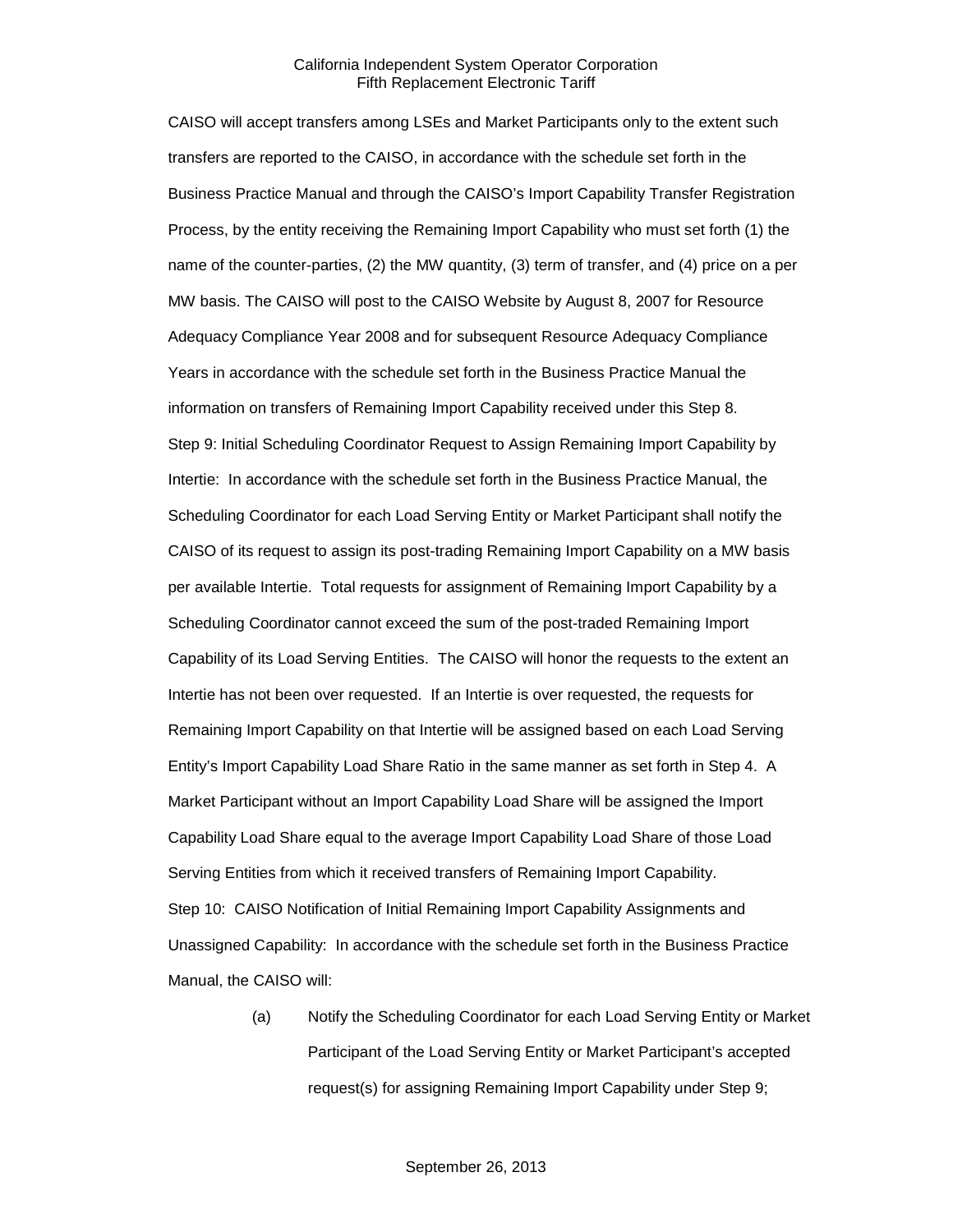- (b) Publish on the CAISO Website aggregate unassigned Available Import Capability, if any, the identity of the Interties with unassigned Available Import Capability, and the MW quantity of Available Import Capability, on each such Intertie; and
- (c) Issue a Market Notice to advise the Scheduling Coordinator for each Load Serving Entity or Market Participant that Step 10 is complete and to specify the time at which the ISO will begin accepting requests for the Remaining Import Capability for Step 11.

Step 11: Secondary Scheduling Coordinator Request to Assign Remaining Import Capability by Intertie: To the extent Remaining Import Capability remains unassigned as disclosed by Step 10, in accordance with the schedule set forth in the Business Practice Manual, Scheduling Coordinators for Load Serving Entities or Market Participants shall notify the CAISO of their requests to assign any Remaining Import Capability on a MW per available Intertie basis. Step 10 must be completed before a Scheduling Coordinator may submit a request under this step for any Remaining Import Capability. Any requests received prior to the time stated in the Market Notice issued at the completion of Step 10 will not be honored by the ISO. The CAISO will honor the timely requests received to the extent an Intertie has not been over requested. If an Intertie is over requested, the requests on that Intertie will be assigned based on each Load Serving Entity or Market Participant's Import Capability Load Share Ratio, as used in Steps 4 and 9.

Step 12: Notification of Secondary Remaining Import Capability Assignments and Unassigned Capability: In accordance with the schedule set forth in the Business Practice Manual, the CAISO will:

- (a) Notify the Scheduling Coordinator for each Load Serving Entity or Market Participant of the Load Serving Entity or Market Participant's accepted request(s) for assigning Remaining Import Capability under Step 11;
- (b) Publish on the CAISO Website unassigned aggregate Available Import Capability, if any, the identity of the Interties with Available Remaining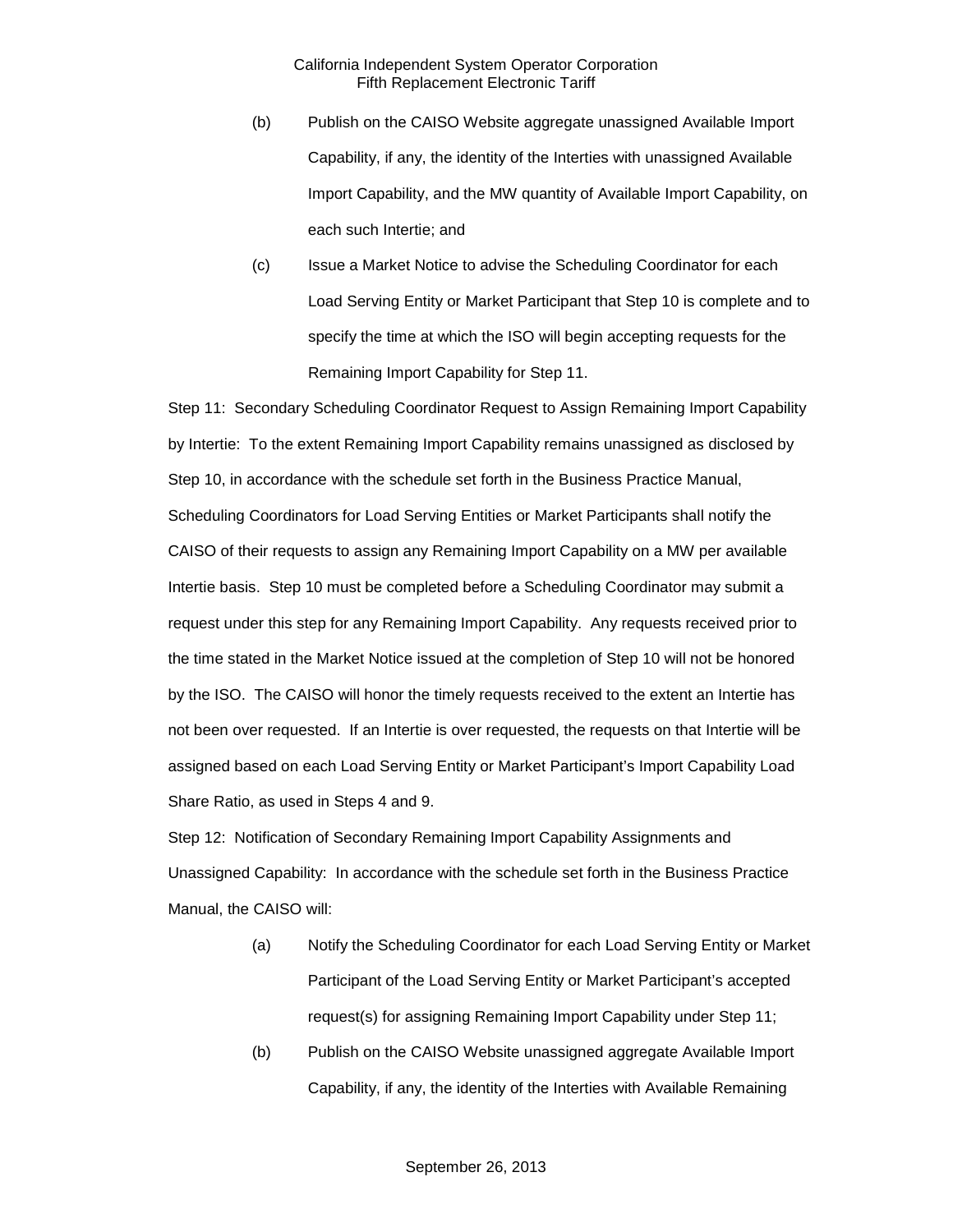Import Capability, and the MW quantity of Availability Import Capability on each such Intertie; and

# (c) Issue a Market Notice to advise the Scheduling Coordinator for each Load Serving Entity or Market Participant that Step 12 is complete and to specify the time at which the ISO will begin accepting requests for the Balance of Year Unassigned Available Import Capability for Step 13.

Step 13: Requests for Balance of Year Unassigned Available Import Capability: To the extent total Available Import Capability remains unassigned as disclosed by Step 12, Scheduling Coordinators for Load Serving Entities or Market Participants may notify the CAISO of a request for unassigned Available Import Capability on a specific Intertie on a per MW basis. Step 12 must be completed before a Scheduling Coordinator may submit a request under this step for any remaining unassigned Import Capability. Any requests received prior to the time stated in the Market Notice issued at the completion of Step 12 will not be honored by the ISO. Each request must include the identity of Load Serving Entity or Market Participant on whose behalf the request is made. The CAISO will accept only two (2) requests per calendar week from any Scheduling Coordinator on behalf of a single Load Serving Entity or other Market Participant. The CAISO will honor timely requests in priority of the time requests from Scheduling Coordinators were received until the Intertie is fully assigned and without regard to any Load Serving Entity's Load Share Quantity. Any honored request shall be for the remainder of the Resource Adequacy Compliance Year; however, any notification by the CAISO of acceptance of the request in accordance with this Section after the 20th calendar day of any month shall not be permitted to be included in the Load Serving Entity's Resource Adequacy Plan submitted in the same month as the acceptance. The CAISO shall provide an electronic means, either through the Import Capability Transfer Registration Process or otherwise, of notifying the Scheduling Coordinator of the time the request was deemed received by the CAISO and, within seven (7) days of receipt of the request, whether the request was honored. If honored, it shall be the responsibility of the Scheduling Coordinator and its Load Serving Entity to notify the CPUC or applicable Local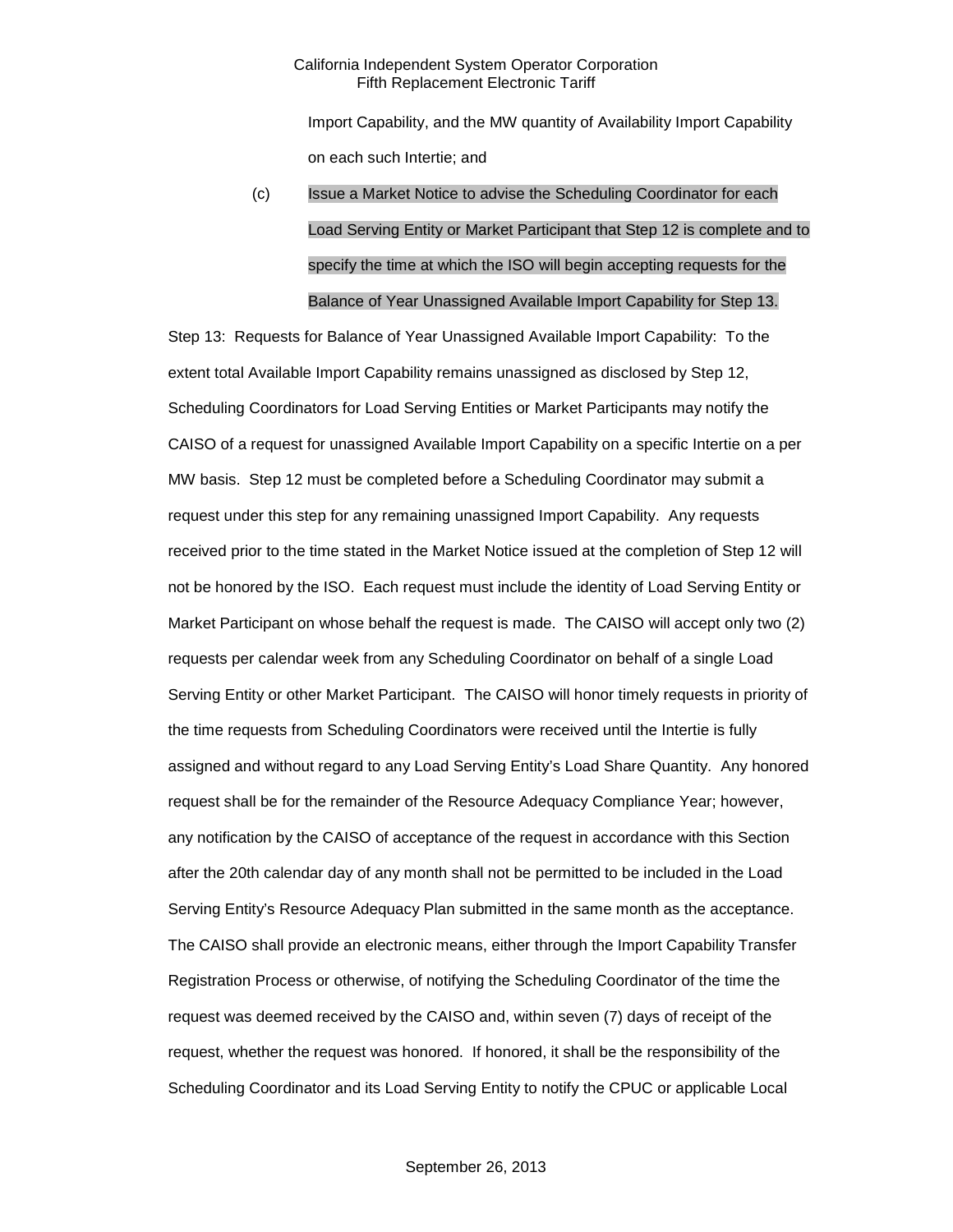Regulatory Authority of the acceptance of the request for unassigned Available Import Capability. If the request is not honored because the Intertie requested was fully assigned, the request will be deemed rejected and the Scheduling Coordinator, if it still seeks to obtain unassigned Available Import Capability, will be required to submit a new request for unassigned Available Import Capability on a different Intertie. The CAISO will update on its website the list of unassigned Available Import Capability by Intertie in accordance with the schedule set forth in the Business Practice Manual.

This multi-step process for assignment of Total Import Capability does not guarantee or result in any actual transmission service being assigned and is only used for determining the import capability that can be credited towards satisfying the Reserve Margin of a Load Serving Entity under this Section 40. Upon the request of the CAISO, Scheduling Coordinators must provide the CAISO with information on Pre-RA Import Commitments and any transfers or sales of assigned Total Import Capability.

#### **40.4.6.2.2 Bilateral Import Capability Transfers and Registration Process**

#### **40.4.6.2.2.1 Eligibility Registration for Bilaterial Import Capability Transfers**

To be eligible to engage in any bilateral assignment, sale, or other transfer of Remaining Import Capability under Step 8 of Section 40.4.6.2.1 or Section 40.4.6.2.2.2 or Existing Contract Import Capability, and Pre-RA Import Commitment Capability under Section 40.6.2.2.2, a Load Serving Entity or other Market Participant must provide the CAISO through the Import Capability Transfer Registration Process the following information:

- (a) Name of the Load Serving Entity or Market Participant
- (b) E-mail contact information

The CAISO will post to the CAISO Website the information received under this Section on a monthly basis in accordance with the schedule set forth in the Business Practice Manual. Any assignment, sale, or other transfer of Existing Contract Import Capability, Pre-RA Import Commitment Capability, or Remaining Import Capability may only be made by or to a Load Serving Entity or Market Participant whose information received under this Section has been posted to the CAISO Website prior to the date of the assignment, sale, or other transfer of the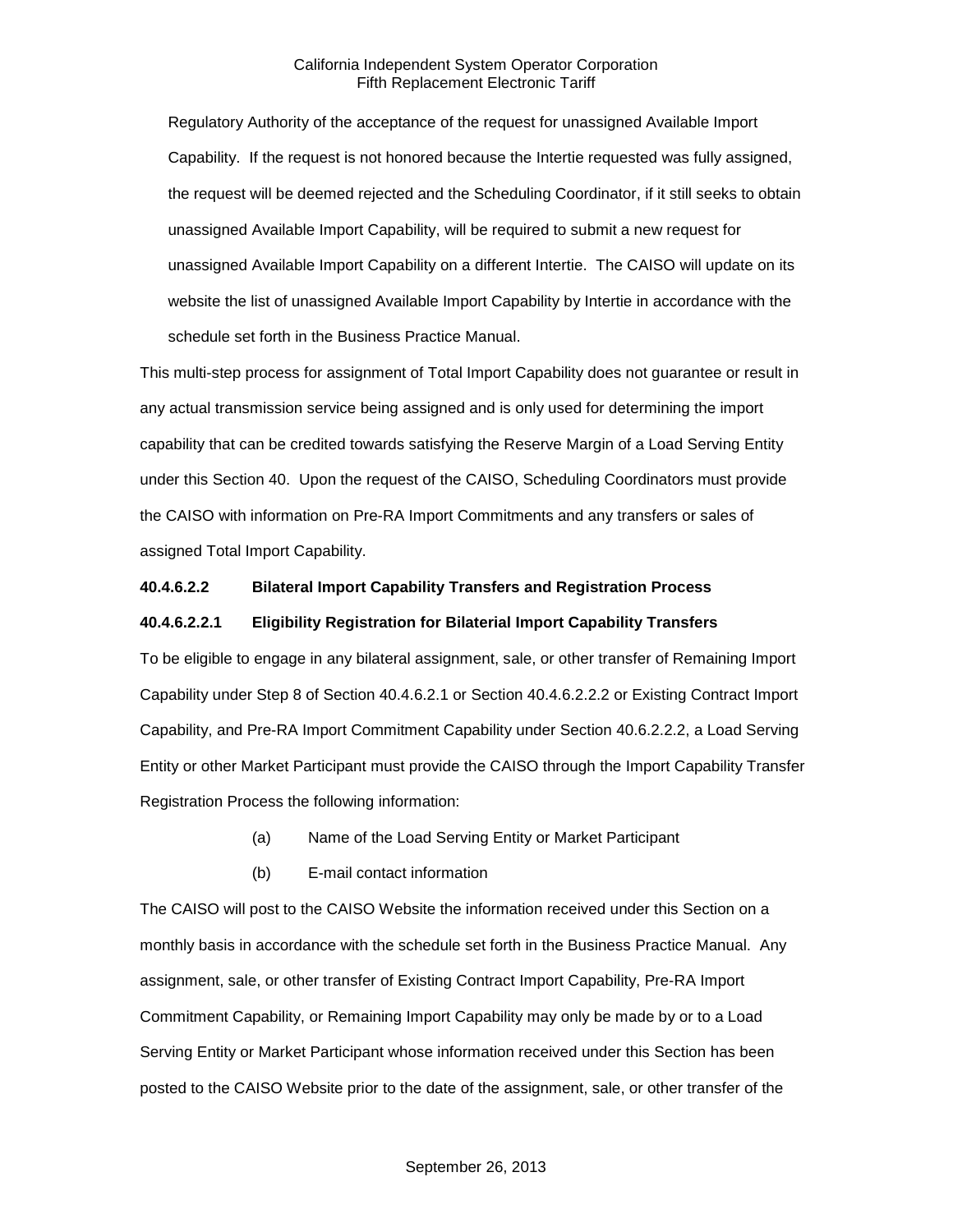Existing Contract Import Capability, Pre-RA Import Commitment Capability, or Remaining Import Capability. It shall be the exclusive responsibility of the Scheduling Coordinator for the Load Serving Entity or Market Participant to ensure that the information posted to the CAISO Website under this Section is accurate and up to date.

#### **40.4.6.2.2.2 Reporting Process for Bilateral Import Capability Transfers**

This Section shall apply to all transfers of Existing Contract Import Capability, Pre-RA Import Commitment Capability, or Remaining Import Capability other than that provided for in Step 8 of Section 40.4.6.2.1. Any Load Serving Entity or other Market Participant that has obtained Existing Contract Import Capability, Pre-RA Import Commitment Capability, or Remaining Import Capability may assign, sell, or otherwise transfer such Existing Contract Import Capability, Pre-RA Import Commitment Capability, or Remaining Import Capability in MW increments. The import capability subject to each transfer shall remain on the Intertie assigned pursuant to Section 40.4.6.2.1.

The Scheduling Coordinator for the Load Serving Entity or Market Participant receiving the transferred Existing Contract Import Capability, Pre-RA Import Commitment Capability, or Remaining Import Capability must report the transfer to the CAISO through the CAISO's Import Capability Transfer Registration Process by providing the following information:

- (a) Identity of the counter-party(ies);
- (b) The MW quantity;
- (c) The Intertie on which the Existing Contract Import Capability, Pre-RA Import Commitment Capability, or Remaining Import Capability was assigned;
- (d) Term of the transfer;
- (e) Price on a per MW basis; and
- (f) Whether the import capability assignment being transferred is Existing Contract Import Capability, Pre-RA Import Commitment Capability, or Remaining Import Capability.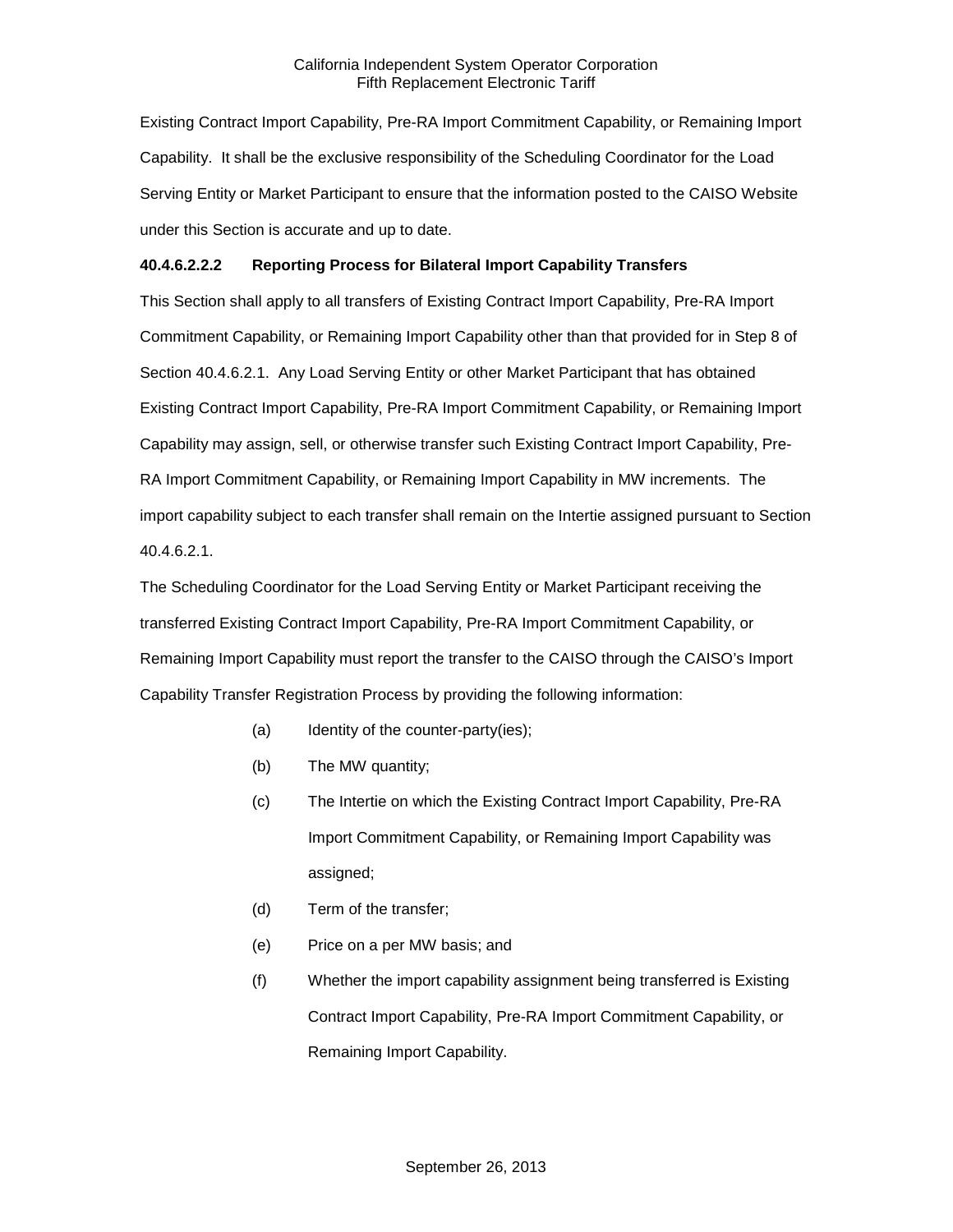The CAISO will promptly post to the CAISO Website the information on transfers received under this Section except for the information received pursuant to subpart (f) of this Section. On a quarterly basis, the CAISO shall also report to FERC the transfer information received under this Section and Step 8 of Section 40.4.6.2.1. Transfer information received in accordance with this Section after the 20th calendar day of any month shall not be permitted to be included in the Load Serving Entity's Resource Adequacy Plan submitted in the same month as the transfer submission.

#### **40.4.6.2.2.3 Other Import Capability Information Postings**

The CAISO will post to the CAISO Website on a monthly basis in accordance with the schedule set forth in the Business Practice Manual, for each Intertie, the holder and that holder's quantity in MW of import capability assigned on the particular Intertie as of the reporting date.

The CAISO will also post to the CAISO Website following submission of the annual Resource Adequacy Plans under Sections 40.2.1.1, 40.2.2.4, 40.2.3.4, and 40.2.4, for each Intertie, by a "yes" or "no" designation, whether each holder of import capability assigned on the particular Intertie has fully included the assigned import capability in the holder's annual Resource Adequacy Plans.

#### **40.4.6.3 Deliverability of Distributed Generation**

The CAISO will perform an annual Deliverability Assessment, as described in Section 40.4.6.3.1, to determine MW quantities of Potential DGD at specific Nodes of the CAISO Controlled Grid for assigning Deliverability Status to Distributed Generation Facilities interconnected or seeking interconnection to the Distribution System of a Utility Distribution Company or a Metered Subsystem pursuant to the interconnection procedures of the Utility Distribution Company or Metered Subsystem, where such interconnection and Potential Deliverability Status can be provided:

- (i) without any additional Delivery Network Upgrades (although Reliability Network Upgrades, Distribution Upgrades or other mitigation may be needed);
- (ii) without the need for the CAISO to conduct any further Deliverability Assessment; and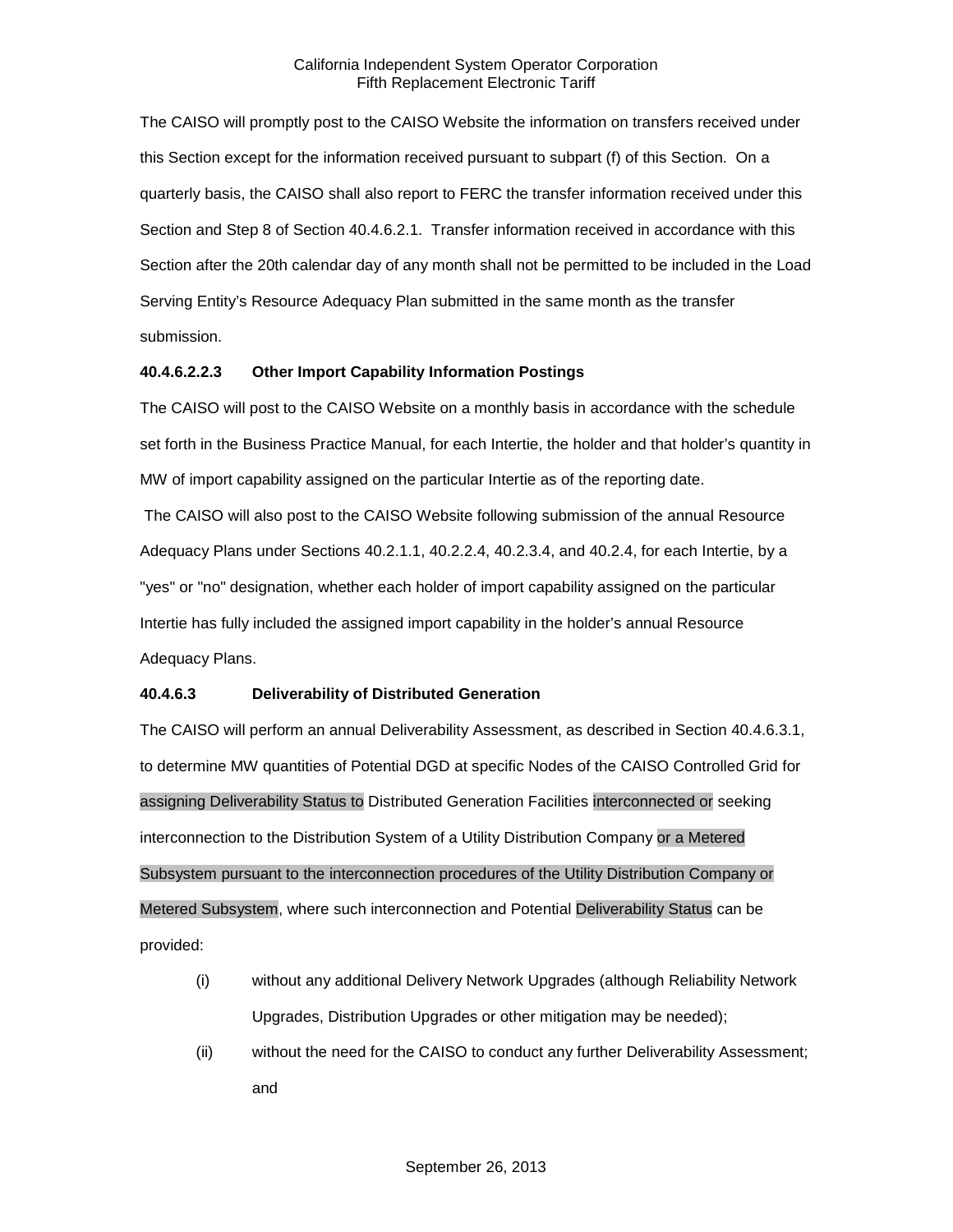(iii) without degrading the Deliverability Status of Generation in Commercial Operation, proposed Generating Facilities in the CAISO Interconnection queue, or the Distributed Generation Facilities of interconnection customers who have previously requested Full Capacity or Partial Capacity Deliverability Status.

Following the CAISO's publication of the nodal Potential DGD quantities resulting from the Deliverability Assessment, applicable Utility Distribution Companies and Metered Subsystems will assign Full Capacity Deliverability Status or Partial Capacity Deliverability Status to specific Distributed Generation Facilities pursuant to the rules set forth in Section 40.4.6.3.2.

This Section 40.4.6.3 is intended to supplement, and not to preclude or limit, the ability of an interconnection customer for a Distributed Generation Facility to seek and receive Full Capacity Deliverability Status or Partial Capacity Deliverability Status through applicable interconnection procedures. Nothing in this Section 40.4.6.3 is intended to relieve the interconnection customer for a Distributed Generation Facility from the requirements to request and achieve interconnection to the Distribution System through the applicable interconnection procedures. In addition, the amount of Resource Adequacy Capacity a Distributed Generation Facility may provide in any given Resource Adequacy Compliance Year is subject to the CAISO's annual Net Qualifying Capacity determination, as specified in Section 40.4.6.1.

#### **40.4.6.3.1 Deliverability Assessment to Determine Potential DGD**

This Section describes the annual DG Deliverability Assessment the CAISO will perform to determine nodal MW amounts of Potential DGD available to Utility Distribution Companies and Metered Subsystems for assigning Deliverability Status to Distributed Generation Facilities in accordance with Section 40.4.6.3.2. The DG Deliverability Assessment and its results will be based on the assumption that the Distributed Generation Facilities that are eventually assigned Deliverability Status under Section 40.4.6.3 complete all requirements for interconnection to the Distribution System under the applicable interconnection process and that these Distributed Generation Facilities will be supported by needed Reliability Network Upgrades, Distribution Upgrades or other mitigation that would be needed to safely and reliably interconnect to the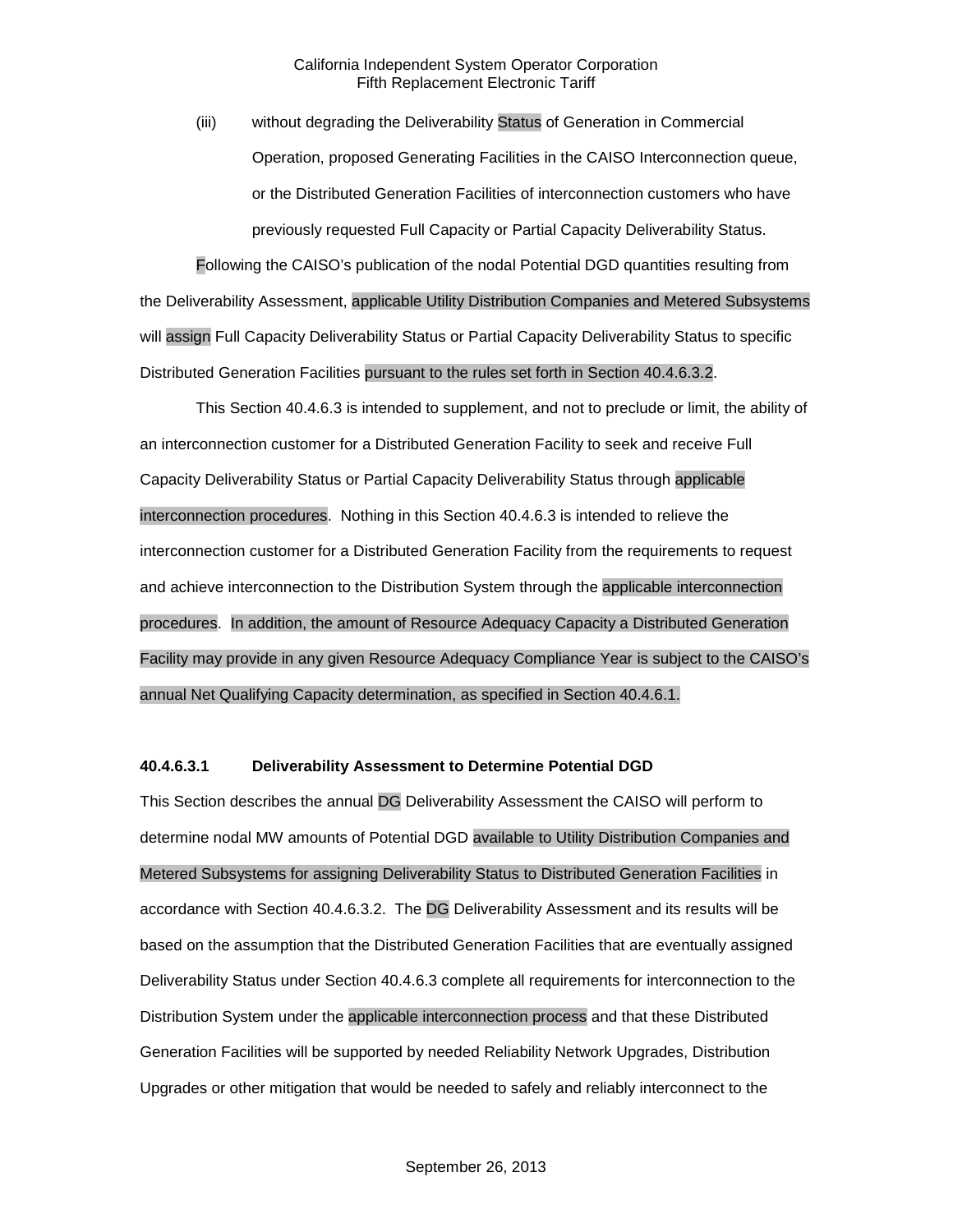Distribution System and deliver Energy from the Distribution System to the appropriate CAISO Controlled Grid Node.

#### **40.4.6.3.1.1 Developing the Assessment Model**

To develop the base case model for the DG Deliverability Assessment, the CAISO will include:

- (i) The most recent GIP or GIDAP Queue Cluster Phase II Interconnection Study deliverability power flow base case, which includes Distributed Generation Facilities of interconnection customers with active interconnection requests who have requested Full Capacity or Partial Capacity Deliverability Status;
- (ii) Those Generating Facilities that have obtained Deliverability using the annual full capacity deliverability option under either Section 8.2 of the GIP, Section 9.2 of the GIDAP, or equivalent process(es) under the applicable Utility Distribution Company tariffs;
- (iii) Transmission additions and upgrades approved in the final comprehensive Transmission Plan for the most recent Transmission Planning Process cycle;
- (iv) Any Generating Facilities in the most recent GIDAP Phase I Interconnection Study that have been determined to be deliverable in accordance with their requested Deliverability Status (including Distributed Generation Facilities of interconnection customers with active interconnection requests who have requested Full Capacity or Partial Capacity Deliverability Status) and were not assigned any Delivery Network Upgrade costs in the Phase I Interconnection Study;
- (v) Delivery Network Upgrades that have received governmental approvals or for which Construction Activities have commenced;
- (vi) The MW amounts of resources interconnected to the Distribution System below specific Nodes of the CAISO Controlled Grid contained in the most recent Transmission Planning Process base portfolio, except that the CAISO will remove each Node (by using a zero MW value) located within electrical areas for which the most recently completed GIP or GIDAP Phase I or Phase II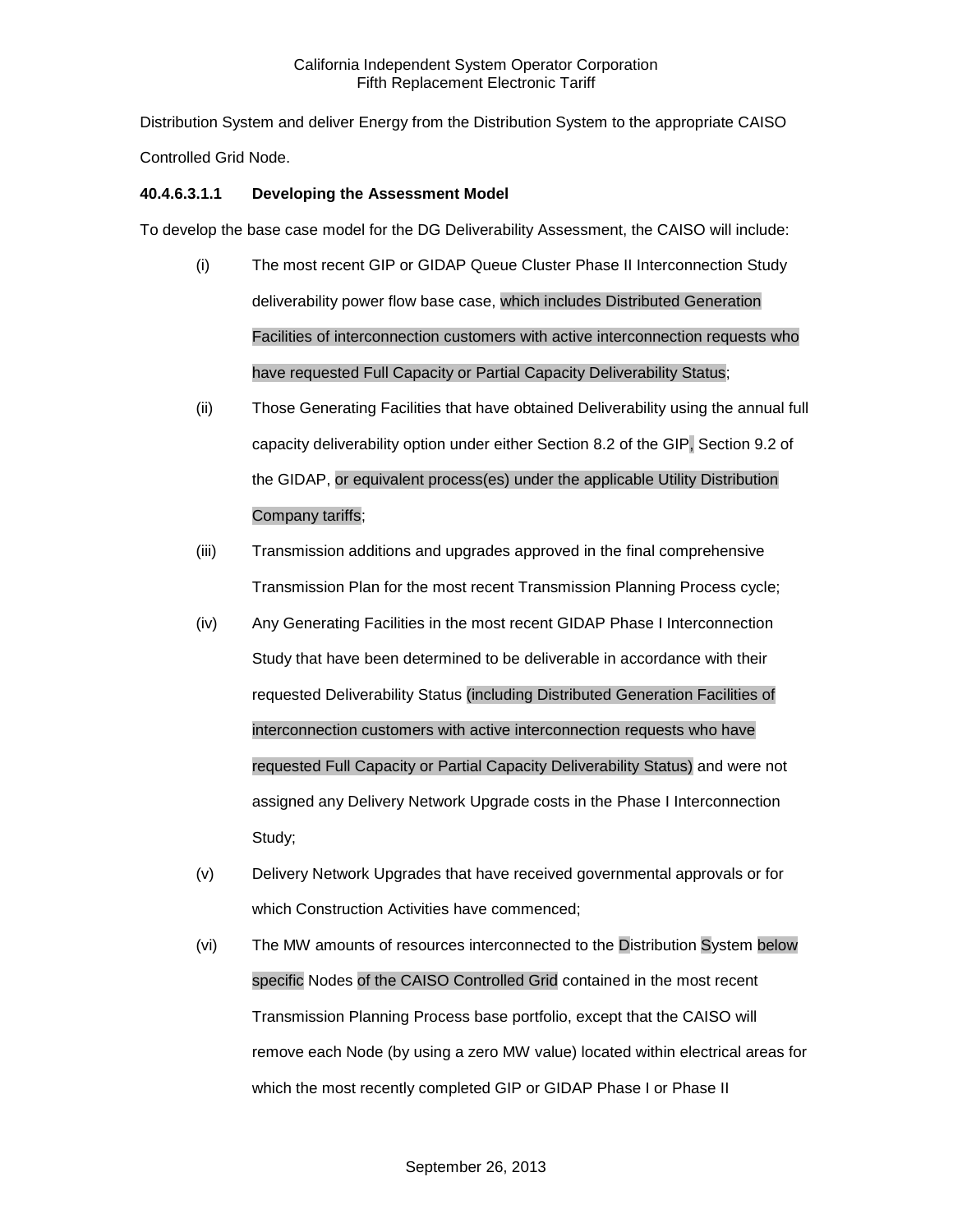Interconnection Study has identified a need for a Delivery Network Upgrade or for which the most recent Phase II Interconnection Study identified and then removed a Delivery Network Upgrade to support Deliverability for MW amounts in the Interconnection queue;

- (vii) Actual distributed generation development based on the MW amount of distributed generation in applicable Utility Distribution Company and Metered Subsystem interconnection queues including non-net-energy-metering resources requesting interconnection through state-jurisdictional interconnection processes;
- (viii) Any additional information provided by each Utility Distribution Company and Metered Subsystem regarding anticipated distributed generation development on its Distribution System; and
- (ix) Other information that the CAISO, in its reasonable discretion, determines is necessary.

#### **40.4.6.3.1.2 Performing the DG Deliverability Assessment**

The CAISO will perform the DG Deliverability Assessment using the Deliverability Assessment procedures described in GIDAP Section 6.3.2 to determine the availability of transmission system capability, as reflected in the study model described above, to provide Deliverability Status for targeted amounts of additional distributed generation at given Nodes of the CAISO Controlled Grid. Except for Nodes that the CAISO removes by assigning a zero MW value pursuant to Section 40.4.6.3.1.1(vi), the targeted amounts of additional distributed generation at each Node shall be at least as large as the maximum of the corresponding nodal MW amounts determined in accordance with Sections 40.4.6.3.1.1(vi), 40.4.6.3.1.1(vii) or 40.4.6.3.1.1(viii). The CAISO may use larger targeted amounts as it deems appropriate to enhance the information provided by the DG Deliverability Assessment. The DG Deliverability Assessment will preserve modeled transmission system capability to provide requested levels of deliverability for the Generating Facilities of Interconnection Customers or the Distributed Generation Facilities of interconnection customers under a wholesale distribution access tariff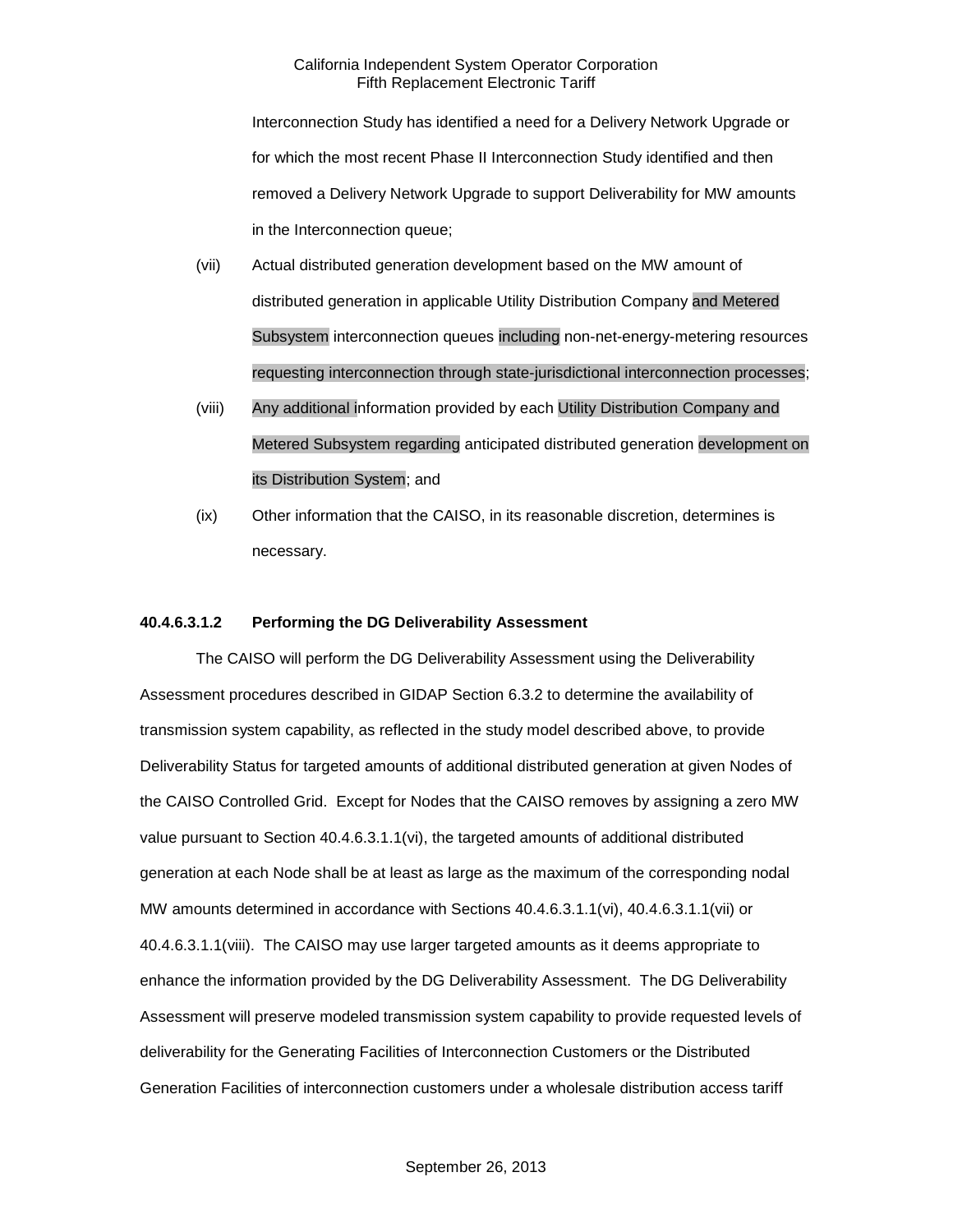who have previously requested Full Capacity or Partial Capacity Deliverability Status. Therefore, at each Node where all modeled Generating Facilities, including the distributed generation target amounts, cannot be simultaneously dispatched to the modeled output levels corresponding to their Full Capacity or Partial Capacity Deliverability Status without violating operating limits of the CAISO Controlled Grid, the CAISO will reduce the modeled distributed generation target amounts as needed to achieve a feasible Dispatch.

#### **40.4.6.3.1.3 Publishing Results of the DG Deliverability Assessment**

The CAISO will publish the results of the DG Deliverability Assessment by posting on the CAISO Website. The results will identify all Nodes modeled in the assessment with the corresponding nodal MW amounts of Potential DGD that (a) were studied as targeted amounts in the DG Deliverability Assessment; (b) were found to be deliverable in the DG Deliverability Assessment; and (c) are available for use by Utility Distribution Companies and Metered Subsystems to assign Deliverability Status to Distributed Generation Facilities in accordance with Section 40.4.6.3.2. The nodal MW amounts of Potential DGD available for assignment of Deliverability Status by Utility Distribution Companies and Metered Subsystems to individual Distributed Generation Facilities will be denominated in 0.01 MW increments and will not exceed the maximum of the corresponding nodal MW amounts determined in accordance with Sections 40.4.6.3.1.1(vi), 40.4.6.3.1.1(vii) or 40.4.6.3.1.1(viii), even though the amounts that were studied and found to be deliverable may be larger.

With respect to those Nodes at which more than one Utility Distribution Company's or Metered Subsystem's Distribution System is connected, the CAISO will publish, at the same time it publishes the results of the DG Deliverability Assessment, each Utility Distribution Company's or Metered Subsystem's respective share of the Potential DGD available to provide Deliverability Status to Distributed Generation Facilities at these Nodes based on the ratio of Load served via the facilities of each affected Utility Distribution Company and Metered Subsystem at such Nodes.

#### **40.4.6.3.1.4 Bilateral Transfers of Potential DGD at Shared Nodes**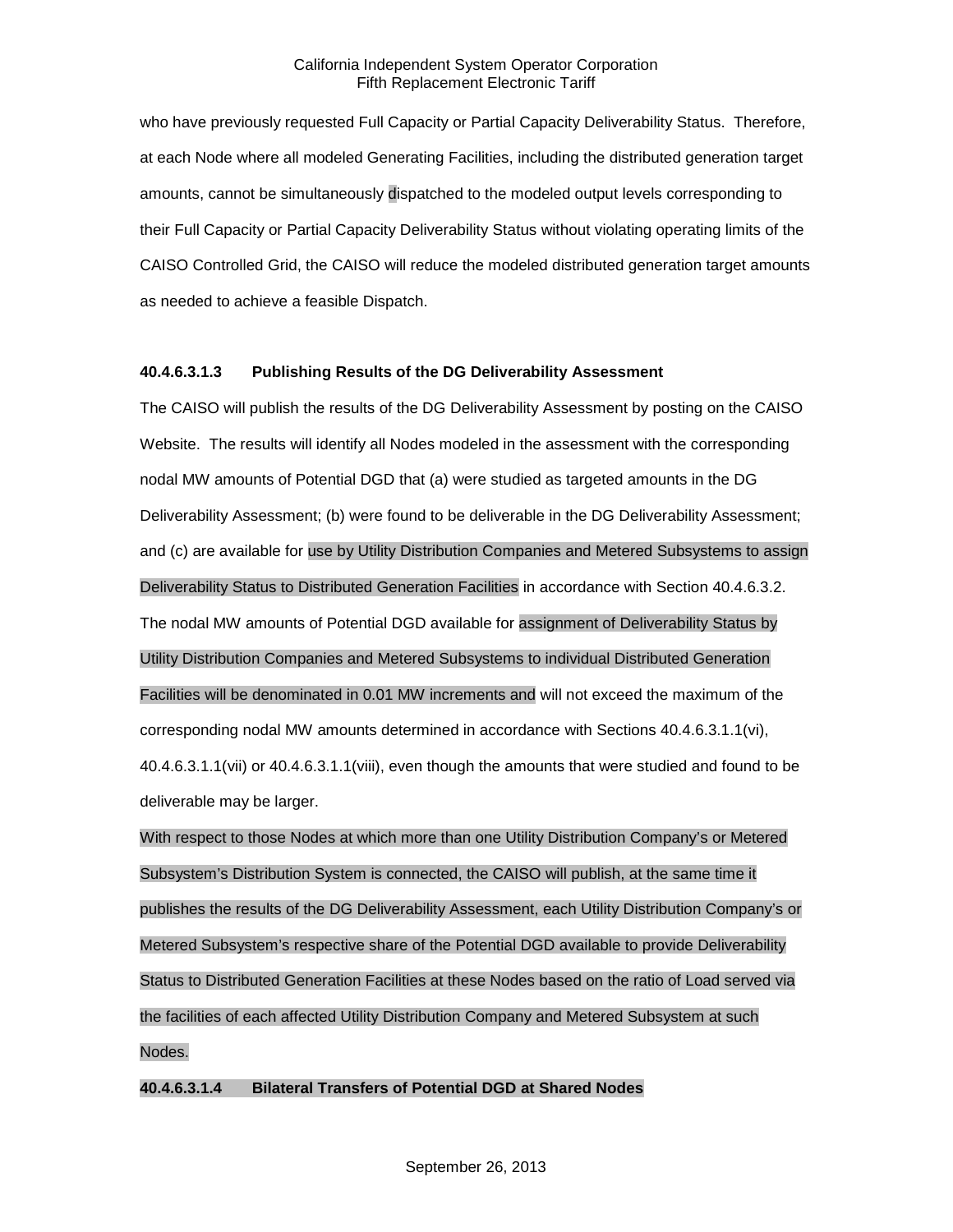A Utility Distribution Company or Metered Subsystem shall be entitled to transfer all or a portion of its MW share of Potential DGD at a Node that is shared with the Distribution System of another Utility Distribution Company or Metered Subsystem, in quantities no smaller than 0.01 MW. A Utility Distribution Company that is also an IOU Participating Transmission Owner shall be entitled to transfer a MW share of Potential DGD to another Utility Distribution Company or Metered Subsystem only to the extent that the total MW quantity associated with Distributed Generation Facilities connected or seeking interconnection to the IOU Participating Transmission Owner's Distribution System at the Node that are eligible to receive Deliverability Assignments pursuant to Section 40.4.6.3.2.2.1 is less than the available Potential DGD for that Node as indicated in the DG Deliverability Assessment for the current cycle. Both Utility Distribution Companies or Metered Subsystems participating in a transfer pursuant to this Section 40.4.6.3.1.4 shall notify the CAISO of the transfer. Utility Distribution Companies and Metered Subsystems may engage in such transfers during the period from the date they received notification of their shares of Potential DGD at shared Nodes under Section 40.4.6.3.1.3 through the date on which Deliverability Status assignments must be provided to the CAISO, pursuant to Section 40.4.6.3.2.

**40.4.6.3.2 Assignment of Deliverability Status to Distributed Generation Facilities** After completion of the DG Deliverability Assessment associated with the current cycle of the process described in Section 40.4.6.3, and in accordance with a Market Notice setting out the schedule for the cycle, each Utility Distribution Company and Metered Subsystem will assign Deliverability Status to individual Distributed Generation Facilities interconnected, or seeking interconnection, to the Distribution System of the Utility Distribution Company or Metered Subsystem below each Node where the CAISO's DG Deliverability Assessment for the current cycle has indicated the availability of Potential DGD, consistent with the rules set forth in this Section 40.4.6.3.2, and will report all such assignments to the CAISO in accordance with the schedule for the cycle.

Upon receipt of this information the CAISO will validate that the Utility Distribution Company's or Metered Subsystem's assignments of Deliverability Status to specific Distributed Generation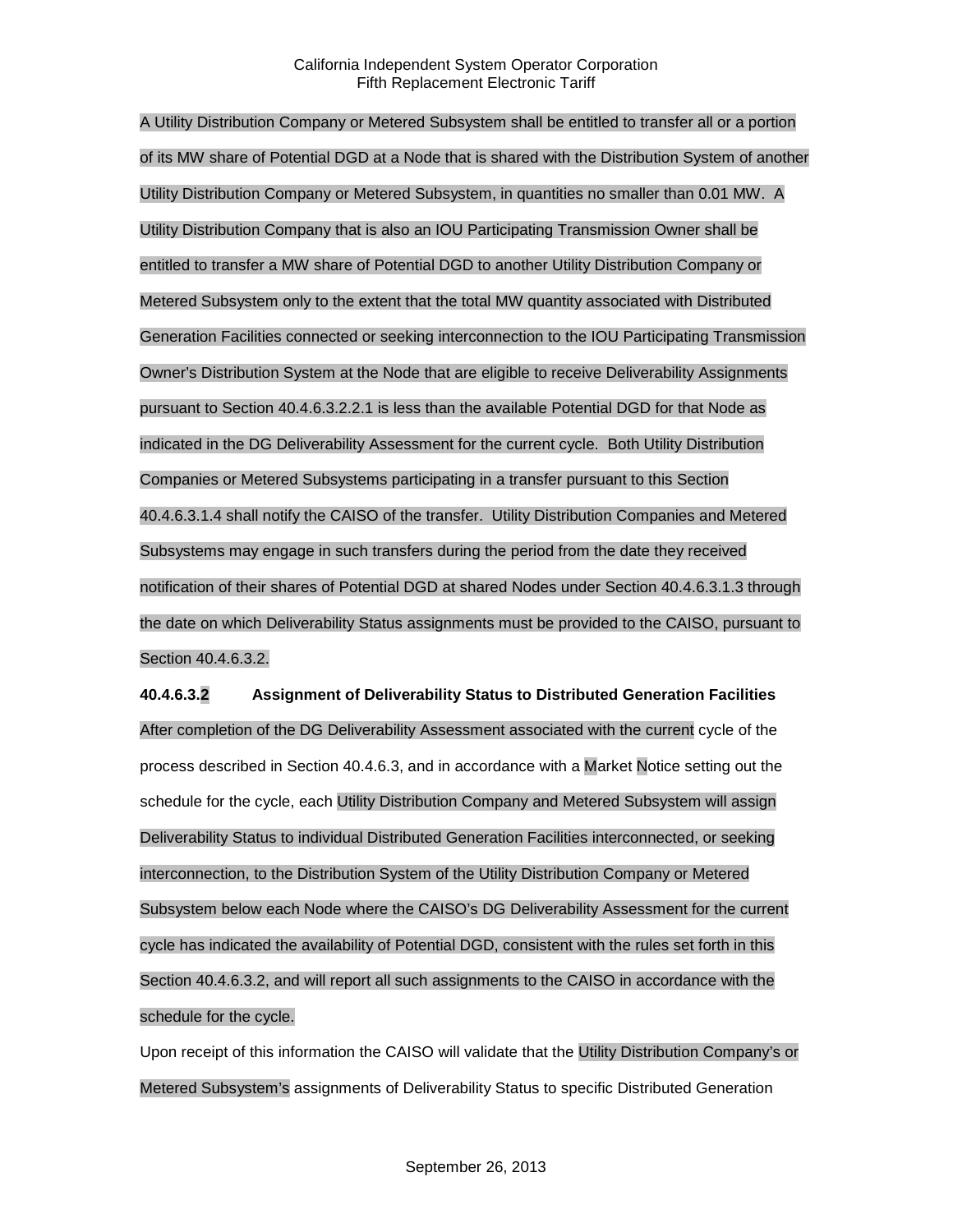Facilities is consistent with (i) the MW quantities of Potential DGD available to that Utility Distribution Company or Metered Subsystem at specific Nodes; the CAISO's methodology for associating the Deliverability Status of a specific generating resource type with a MW quantity of Potential DGD, as set forth in Section 40.4.6.3.2.1; and (iii) the time limit on a Distributed Generation Facility's expected future Commercial Operation date, as set forth in Section 40.4.6.3.2.2. If the CAISO identifies an inconsistency between a Utility Distribution Company's or Metered Subsystem's assignment of Deliverability Status to a Distributed Generation Facility and any of these requirements, the CAISO will notify the Utility Distribution Company or Metered Subsystem, and the Utility Distribution Company or Metered Subsystem in consultation with the CAISO will adjust its assignments of Deliverability Status as needed. The CAISO will then inform the Utility Distribution Company or Metered Subsystem that the validation process has been completed, and the Utility Distribution Company or Metered Subsystem will notify the Distributed Generation Facilities of their Deliverability Status assignments.

## **40.4.6.3.2.1 Associating MW of Potential DGD with Deliverability Status of a Distributed Generation Facility**

As described further in a Business Practice Manual, Utility Distribution Company's or Metered Subsystem's association of a MW quantity of Potential DGD at a specific Node with the Deliverability Status of a specific Distributed Generation Facility shall be commensurate with the MW Energy production level appropriate to the type of generating resource comprising the facility modeled in the Deliverability Assessment, the qualifying capacity determination method for that resource type, the installed capacity of the facility, and the Deliverability Status (Full Capacity or Partial Capacity) to be assigned to the facility, and shall be consistent with the CAISO's methodology for modeling resources in its deliverability studies.

## **40.4.6.3.2.2 Eligibility of Distributed Generation Facilities to Obtain Deliverability Status Assignment**

To be eligible to receive a Deliverability Status assignment, a Distributed Generation Facility must satisfy the requirements of the applicable application process pursuant to this Section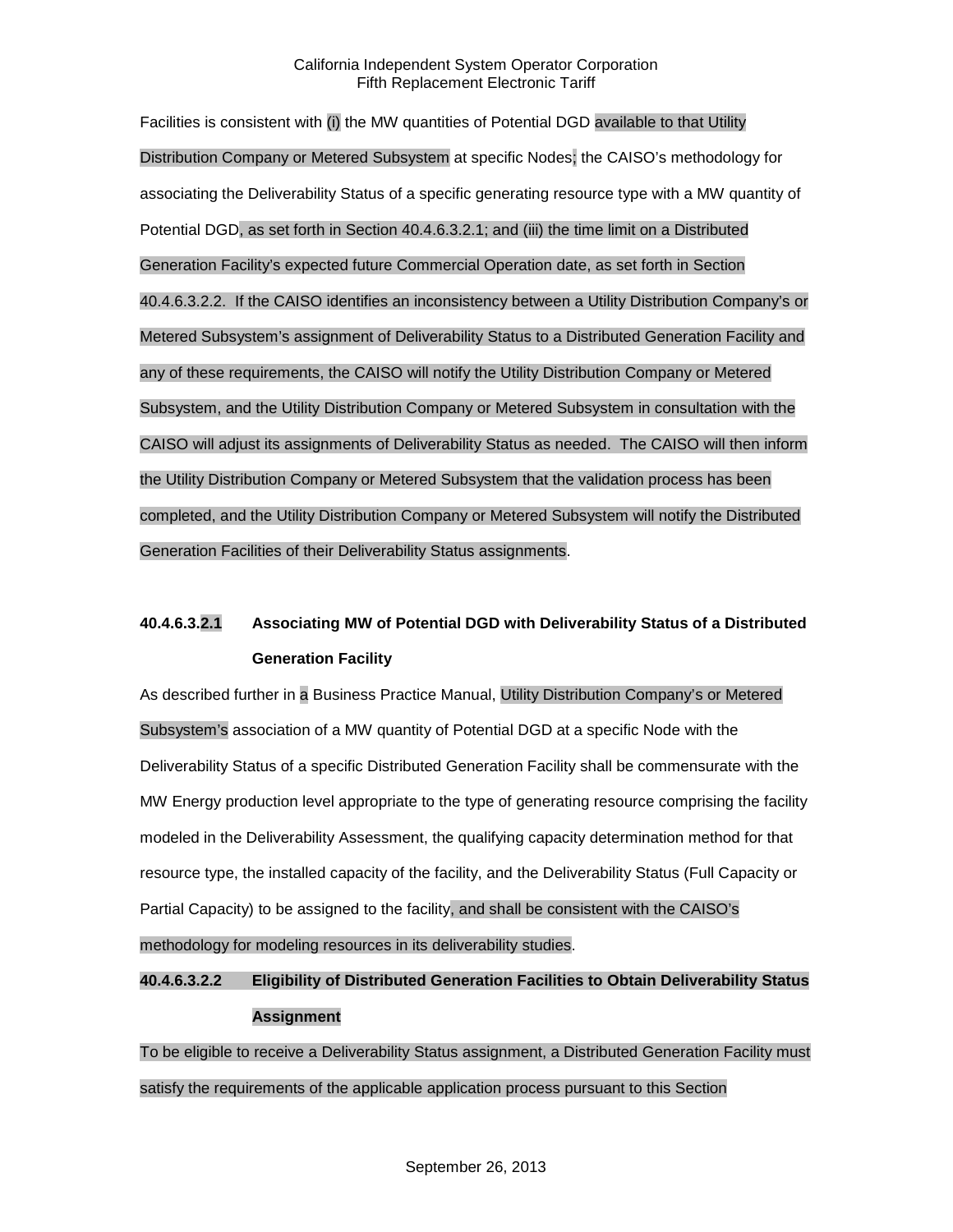40.4.6.3.2.2 and, if the Distributed Generation Facility is not in Commercial Operation, it must have an expected Commercial Operation date set forth in its current interconnection request or interconnection agreement that is no later than three (3) years from the last date on which applications may be submitted for the current DG Deliverability Assessment cycle.

## **40.4.6.3.2.2.1 Eligibility to Obtain Deliverability Status Assignment from IOU Participating Transmission Owners**

Distributed Generation Facilities interconnected, or seeking interconnection, to the Distribution System of an IOU Participating Transmission Owner may apply to the applicable IOU Participating Transmission Owner to be eligible to receive a Deliverability Status assignment in the current DG Deliverability Assessment cycle as follows:

- (i) Distributed Generation Facilities that are already in Commercial Operation and interconnected to the Distribution System of an IOU Participating Transmission Owner that do not have Deliverability Status may submit an application to be eligible for Full or Partial Capacity Deliverability Status, and those that have Partial Capacity Deliverability Status may apply to be eligible for a higher level of Partial Capacity Deliverability Status or Full Capacity Deliverability Status.
- (ii) Distributed Generation Facilities with an active interconnection request in the interconnection queue of an IOU Participating Transmission Owner that have not requested Deliverability Status in the underlying interconnection process but have received their Phase I interconnection study results or the equivalent thereof may submit an application to be eligible to receive Partial Capacity Deliverability Status or Full Capacity Deliverability Status.
- (iii) Distributed Generation Facilities with an active interconnection request in the interconnection queue of an IOU Participating Transmission Owner that have not received their Phase I interconnection study results or the equivalent thereof, irrespective of whether they requested Deliverability Status in their interconnection request, may submit an application to be eligible to receive Partial Capacity Deliverability Status or Full Capacity Deliverability Status.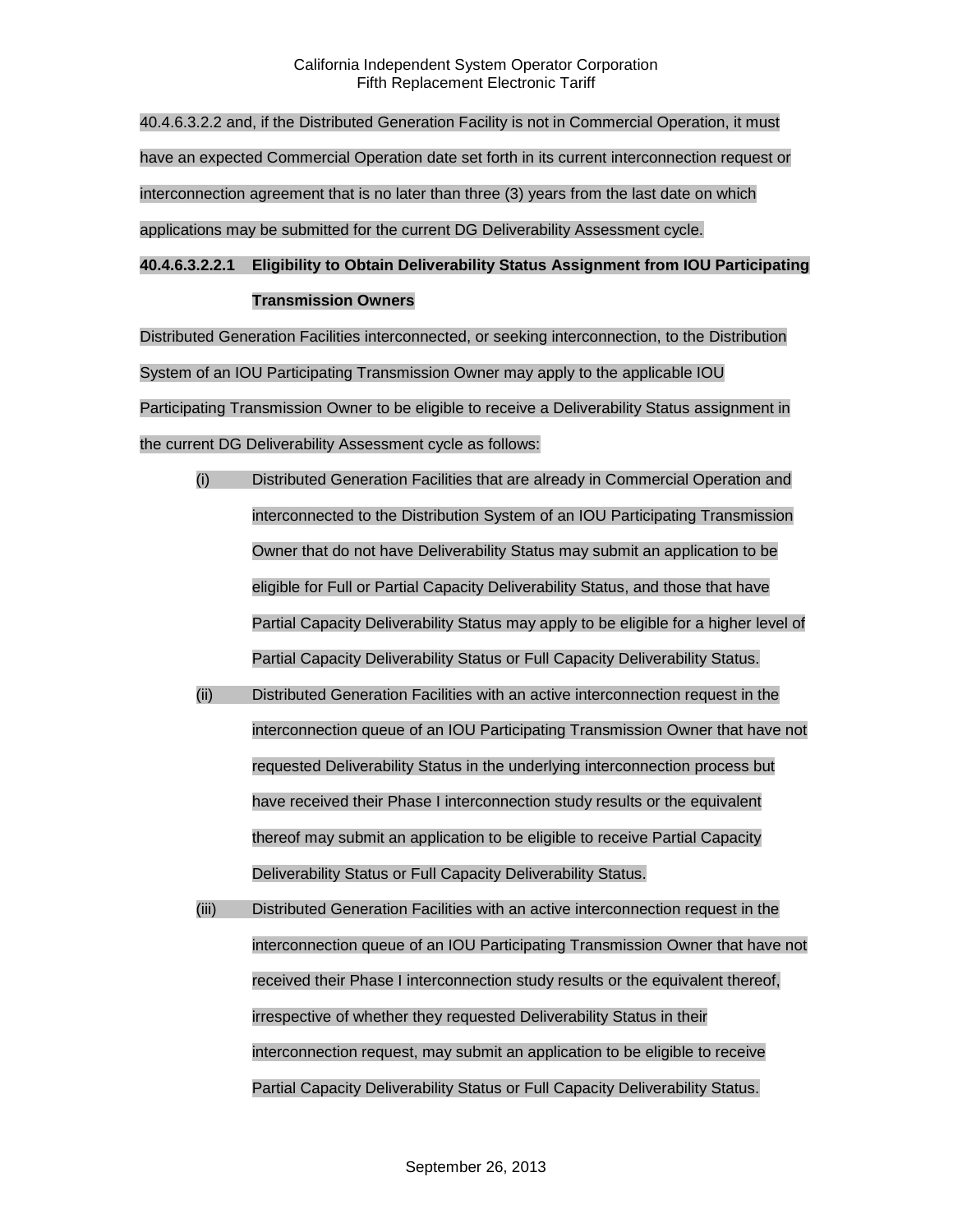Distributed Generation Facilities with an active interconnection request in the interconnection queue of an IOU Participating Transmission Owner that have requested Deliverability Status in the underlying interconnection process and have already received Phase I interconnection study results or the equivalent thereof are not eligible to be assigned Deliverability Status pursuant to Section 40.4.6.3 because their Deliverability Status is protected in accordance with the provisions of Section 40.4.6.3.1 and will be assigned through the applicable IOU Participating Transmission Owner's interconnection process.

Applications from Distributed Generation Facilities in the eligible categories specified above must be submitted by the deadline specified in the schedule for the current DG Deliverability Assessment cycle in order for the Distributed Generation Facility to be treated as eligible to receive a Deliverability Status assignment in the current cycle. Distributed Generation Facilities that fail to apply in a timely manner will be assumed not to be seeking Deliverability Status in the current cycle. The CAISO will issue a Market Notice announcing the deadline for submitting applications. The deadline will be no earlier than thirty (30) days after the CAISO publishes the results of the DG Deliverability Assessment. The form of the application shall be specified in a Business Practice Manual. The application shall be submitted to the applicable Participating Transmission Owner, which shall provide a copy of the application to the CAISO within five (5) Business Days after the application was submitted.

# **40.4.6.3.2.2.2 Eligibility to Obtain Deliverability Status Assignment from Utility Distribution Companies and Metered Subsystems that are Not IOU Participating Transmission Owners**

Distributed Generation Facilities interconnected, or seeking interconnection, to the Distribution System of a Utility Distribution Company or Metered Subsystem that is not an IOU Participating Transmission Owner may apply to the applicable Utility Distribution Company or Metered Subsystem to be eligible to receive a Deliverability Status assignment in the current DG Deliverability Assessment cycle pursuant to individual interconnection procedures of the Utility Distribution Company or Metered Subsystem.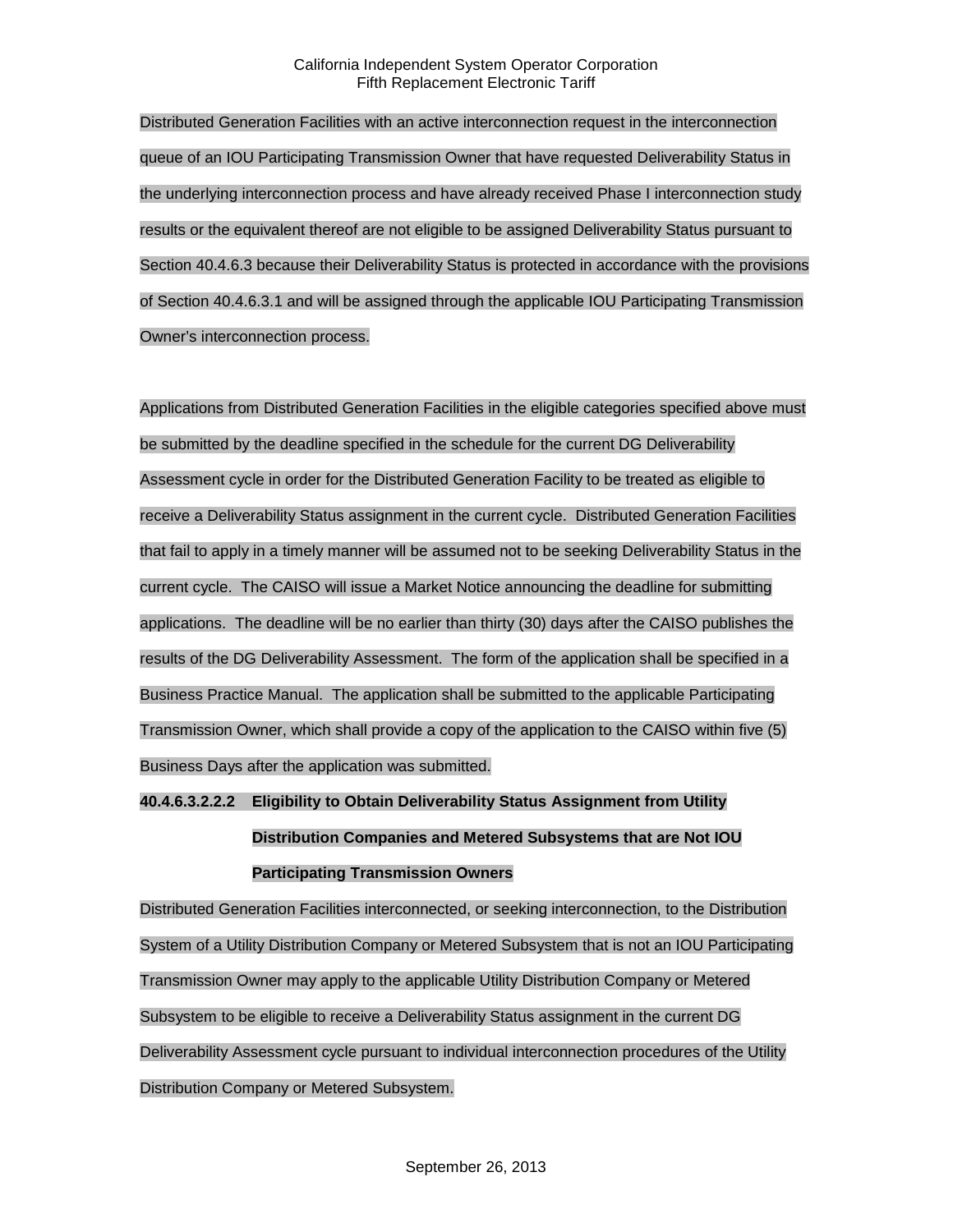## **40.4.6.3.2.3 Assignment of Deliverability Status to Distributed Generation Facilities by IOU Participating Transmission Owners**

Utility Distribution Companies that are also IOU Participating Transmission Owners will assign Deliverability Status on a first-come, first-served basis to those Distributed Generation Facilities either interconnected or seeking interconnection to their Distribution Systems at each applicable Node, and that are eligible for assignment pursuant to Section 40.4.6.3.2.2.1, in the following priority order:

- (1) Distributed Generation Facilities already in Commercial Operation and interconnected to the Distribution System of the applicable IOU Participating Transmission Owner as of the deadline for submitting applications pursuant to Section 40.4.6.3.2.2.1, in order of the date they achieved Commercial Operation, from earliest to most recent. At Nodes where there is insufficient Potential DGD indicated in the DG Deliverability Assessment to fulfill all Deliverability Status applications received during the current cycle from Distributed Generation Facilities already in Commercial Operation, and two or more such Distributed Generation Facilities next in order to obtain the last remaining increment of Potential DGD at a Node have the same Commercial Operation date, each such resource shall receive a pro rata share of the remaining Potential DGD in proportion to its MW Energy production level as modeled by the CAISO for the purpose of the CAISO's Deliverability Assessment methodology, in accordance with the level of Deliverability Status applied for in the current cycle.
- (2) Distributed Generation Facilities with an active interconnection request in the interconnection queue of the applicable IOU Participating Transmission Owner that have submitted an application pursuant to Section 40.4.6.3.2.2.1 to obtain Deliverability Status through the process set forth in Section 40.4.6.3, in order of their queue position in the applicable interconnection process. At Nodes where there is insufficient Potential DGD indicated in the DG Deliverability Assessment to provide Deliverability Status to eligible Distributed Generation Facilities with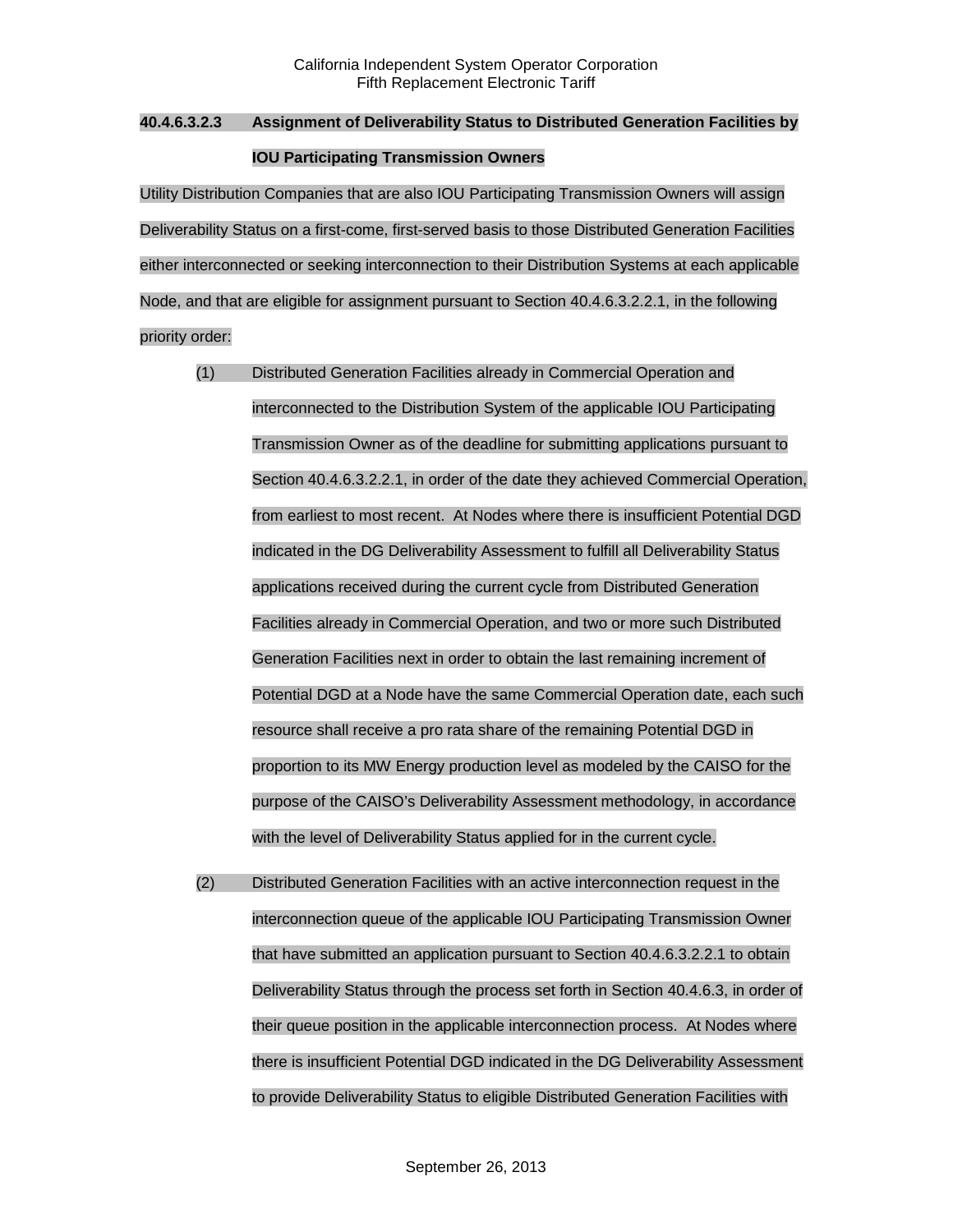active interconnection requests, and two or more such Distributed Generation Facilities next in order to obtain the last remaining increment of Potential DGD have the same interconnection queue position, the remaining amount of Potential DGD will be allocated in order of expected Commercial Operation date, from earliest to furthest in the future. For purposes of this determination, the expected Commercial Operation date shall be the Commercial Operation date specified in the Distributed Generation Facility's interconnection agreement, or if no interconnection agreement has yet been executed, the Distributed Generation Facility's application submitted pursuant to Section 40.4.6.3.2.2.1. If two or more such Distributed Generation Facilities have the same expected Commercial Operation date, each such resource shall receive a pro rata share of the remaining Potential DGD in proportion to its expected MW Energy production level as modeled by the CAISO for the purpose of the CAISO's Deliverability Assessment methodology, in accordance with the level of Deliverability Status requested in the current cycle.

Pursuant to this process, an IOU Participating Transmission Owner shall, during each cycle, fully utilize the maximum amount of Potential DGD available at each Node to provide Deliverability Status to eligible Distributed Generation Resources. If, however, the total MW quantity associated with eligible Distributed Generation Resources at a particular Node is less than the available Potential DGD for that Node as indicated in the DG Deliverability Assessment for the current cycle, then the excess quantity of Potential DGD shall be treated as unassigned Potential DGD in accordance with Section 40.4.6.3.3.

**40.4.6.3.2.4 Assignment of Deliverability Status to Distributed Generation Facilities by Utility Distribution Companies and Metered Subsystems that are not IOU Participating Transmission Owners**

Utility Distribution Companies and Metered Subsystems that are not IOU Participating Transmission Owners will assign Deliverability Status to individual Distributed Generating Facilities interconnected, or seeking interconnection, to the Distribution System of such Utility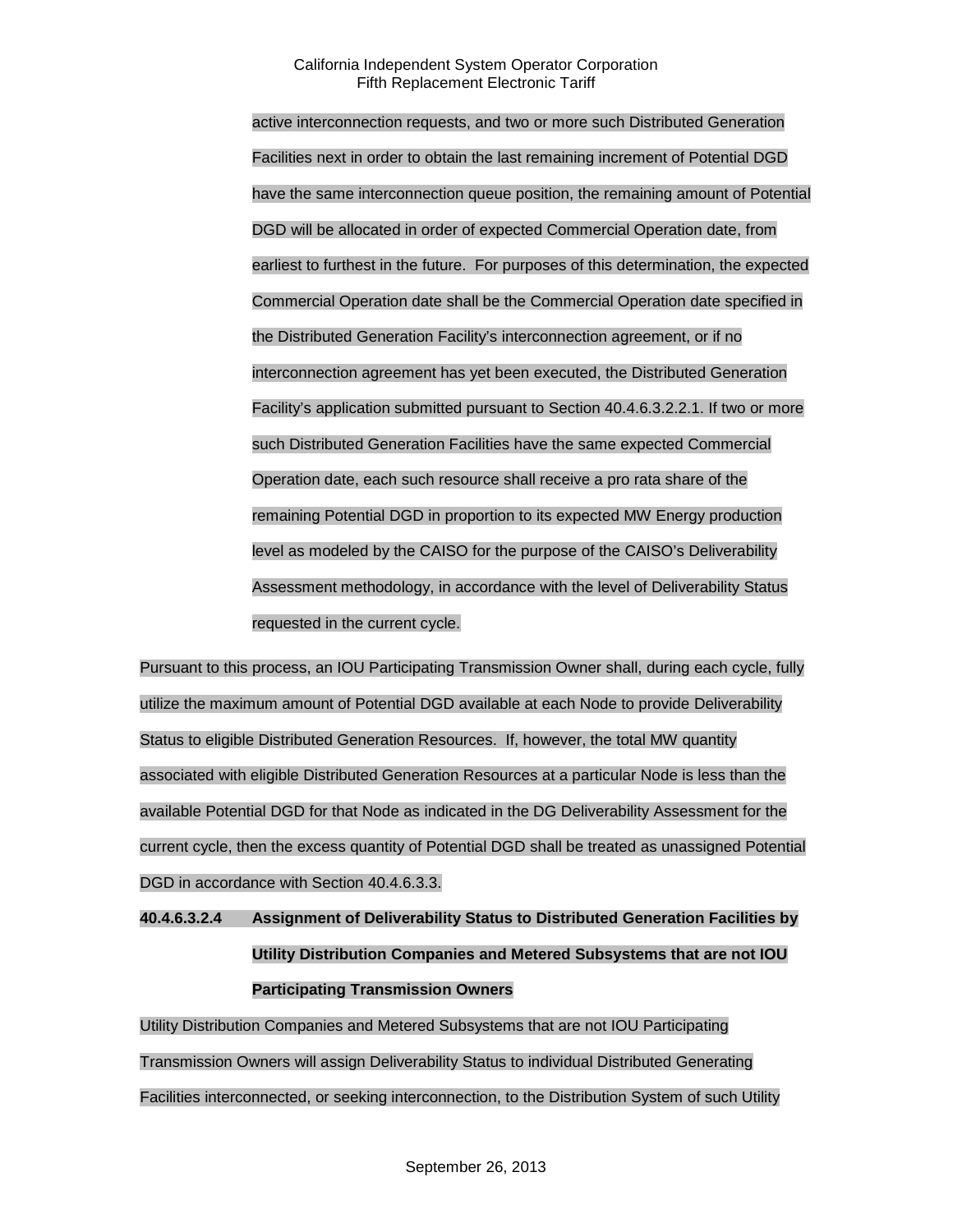Distribution Company or Metered Subsystem based on the Potential DGD available at applicable Nodes pursuant to their individual interconnection procedures. Such Utility Distribution Companies and Metered Subsystems may report assignments of Deliverability Status to the CAISO at any time. However, only those assignments of Deliverability Status that are reported to the CAISO in accordance with the assignment schedule established by the CAISO for the current DG Deliverability Assessment cycle will be eligible for inclusion in the CAISO's annual Net Qualifying Capacity determination as specified in Section 40.4.6.1 and thereby eligible to be designated as Resource Adequacy Resources for the next Resource Adequacy Compliance Year.

# **40.4.6.3.3 Unassigned Potential DGD**

If a Utility Distribution Company or Metered Subsystem does not fully utilize the MW quantity of Potential DGD available to assign Deliverability Status to specific Distributed Generation Facilities during an annual DG Deliverability Assessment cycle, the CAISO will preserve the unassigned Potential DGD for that Utility Distribution Company or Metered Subsystem through the next cycle.

## **40.4.6.3.4 Deliverability Status of Distributed Generation Facilities**

Once a Utility Distribution Company or Metered Subsystem has assigned Deliverability Status to a specific Distributed Generation Facility and reported such assignment to the CAISO, and the CAISO has validated and accepted the reported information as specified under Section 40.4.6.3.2, the Deliverability Status becomes an attribute of the Distributed Generation Facility to which it was assigned. A Distributed Generation Facility assigned Deliverability Status pursuant to an application submitted under Section 40.4.6.3.2.2.1(iii) will be subject to the provisions of Section 40.4.6.3 with regard to its assigned Deliverability Status and will continue through the interconnection process for all other purposes as a request for Energy-Only Deliverability Status. Distributed Generation Facilities that are assigned Deliverability Status pursuant to Section 40.4.6.3 prior to achieving Commercial Operation must, in order to retain such assignment, achieve Commercial Operation no later than six months after the Commercial Operation date specified in the Distributed Generation Facility's interconnection agreement, or if no interconnection agreement had been executed at the time the assignment was made, the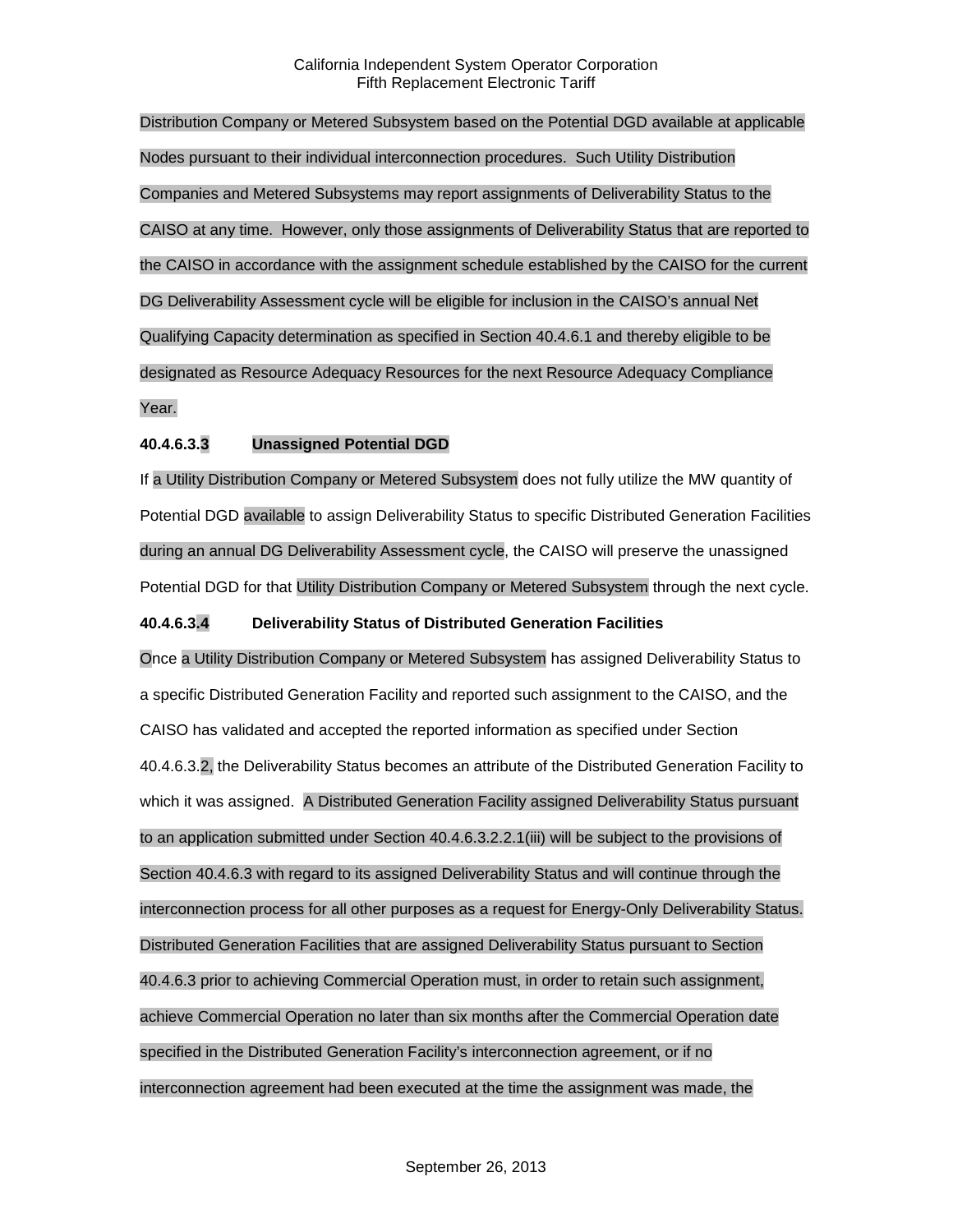Distributed Generation Facility's application submitted pursuant to Section 40.4.6.3.2.2. However, if the Distributed Generation Facility submitted its application pursuant to Section 40.4.6.3.2.2.1(ii), such assignment shall not be revoked if the Distributed Generation Facility's failure to achieve Commercial Operation within six months of its indicated Commercial Operation date is due to a delay in the Utility Distribution Company's or Metered Subsystem's completion of the upgrades necessary for the Distributed Generation Facility's interconnection. The applicable Utility Distribution Company or Metered Subsystem must report any such revocations and delays to the CAISO in accordance with the date set forth in a Business Practice Manual or in a Market Notice establishing the schedule for the annual DG Deliverability Assessment cycle. With respect to a Distributed Generation Facility that meets this retention requirement, once that Distributed Generation Facility has achieved Commercial Operation, it will retain its assigned Deliverability Status for as long it remains in Commercial Operation. This also applies to Distributed Generation Facilities that were already in Commercial Operation at the time the assignment was made.

Any loss of Deliverability Status granted pursuant to Section 40.4.6.3, due to either permanent cessation of commercial operation of a Distributed Generation Facility or revocation due to failure to meet the Commercial Operation date requirement set forth above, will be appropriately modeled by the CAISO in the next DG Deliverability Assessment cycle. Depending on other changes that may have occurred on the CAISO Controlled Grid and connected Distribution Systems, or in associated interconnection queues, additional Potential DGD may be available in the next cycle for assignment of Deliverability Status in accordance with the process set forth in Section 40.4.6.3.

### **40.4.7 Submission Of Supply Plans**

### **40.4.7.1 Schedule for Submission of Supply Plans**

Scheduling Coordinators representing Resource Adequacy Resources supplying Resource Adequacy Capacity shall provide the CAISO with annual and monthly Supply Plans, as follows:

(a) The annual Supply Plan shall be submitted to the CAISO on the schedule set forth in the Business Practice Manual and shall verify their agreement to provide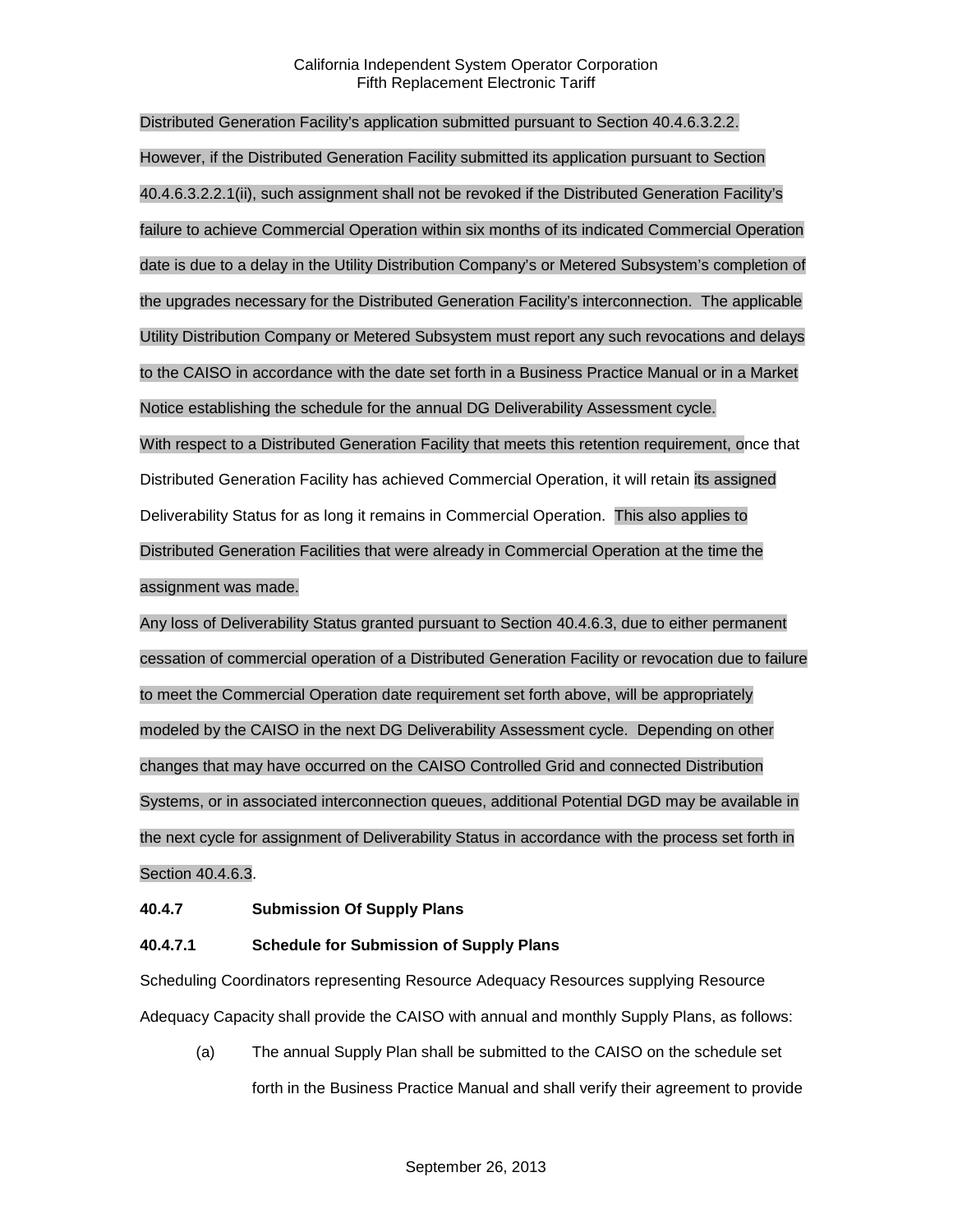Resource Adequacy Capacity during the next Resource Adequacy Compliance Year.

- (b) The monthly Supply Plans or the same information as required to be included in the monthly Supply Plan, plus any other information the CAISO requires as identified in the Business Practice Manual, shall be submitted to the CAISO at least 45 days in advance of the first day of the month covered by the plan, and in accordance with the schedule and in the reporting format(s) set forth in the Business Practice Manual, and shall verify their agreement to provide Resource Adequacy Capacity during that resource adequacy month.
- (c) The Scheduling Coordinator for the Resource Adequacy Resource may submit, at any time from 45 days through 11 days in advance of the relevant month, a revision to its monthly Supply Plan to correct an error in the plan. The CAISO will not accept any revisions to a monthly Supply Plan from 10 days in advance of the relevant month through the end of the month, unless the Scheduling Coordinator for the Resource Adequacy Resource demonstrates good cause for the change and explains why it was not possible to submit the change earlier.
- (d) The monthly Supply Plan may indicate the willingness of the resource to offer capacity for procurement as backstop capacity under the Capacity Procurement Mechanism pursuant to Section 43, and provide the identity of the resource, the available capacity amount, the time periods when the capacity is available, and other information as may be specified in the Business Practice Manual.
- (e) Notwithstanding Section 40.4.7.1(b), for the resource adequacy month of January 2013, the monthly Supply Plans or the same information as required to be included in the monthly Supply Plans, plus any other information the CAISO requires as identified in the Business Practice Manual, shall be submitted to the CAISO no later than November 20, 2012, which is 42 days in advance of the first day of the month. Notwithstanding Section 40.2.2.4(c), for the resource adequacy month of January 2013, the Scheduling Coordinator for the resource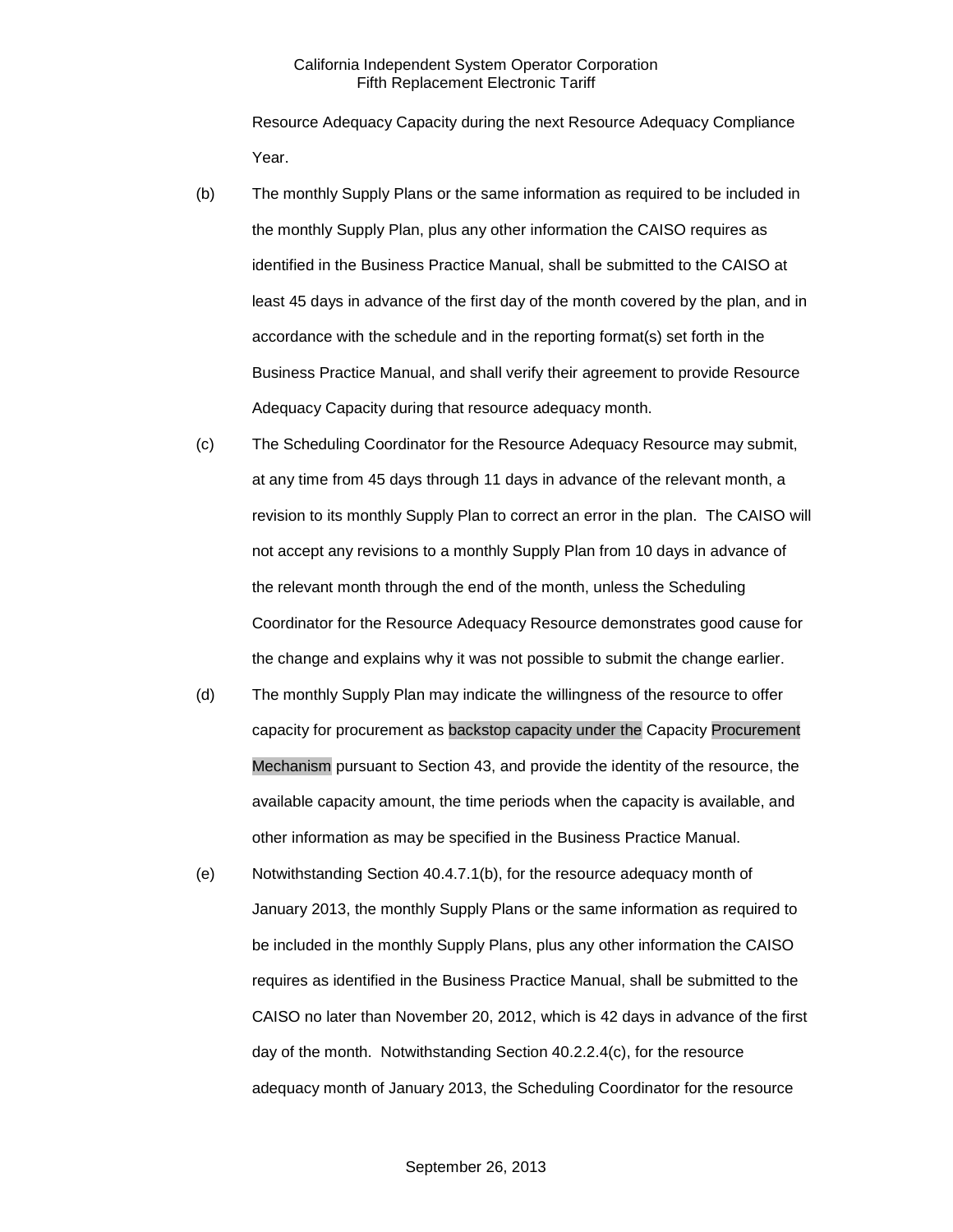adequacy resource may submit at any time from 42 days through 11 days in advance of the relevant month, a revision to its monthly Supply Plan to correct an error in the plan.

# **40.4.7.2 Form of Supply Plans**

The Supply Plan must be in the form of the template provided on the CAISO Website, which shall include an affirmative representation by the Scheduling Coordinator submitting the Supply Plan that the CAISO is entitled to rely on the accuracy of the information provided in the Supply Plan to perform those functions set forth in this Section 40.

# **40.4.7.3 Validation of Supply Plans**

The CAISO shall be entitled to take reasonable measures to validate the accuracy of the information submitted in Supply Plans under this Section. Supply Plan validation measures may include the following:

> (a) The CAISO may compare a Resource Adequacy Resource's Resource Adequacy Capacity against the Resource Adequacy Resource's Net Qualifying Capacity, if applicable. To the extent the Resource Adequacy Capacity of a Resource Adequacy Resource included in a Supply Plan is greater than the Resource Adequacy Resource's Net Qualifying Capacity, the CAISO will notify the respective Scheduling Coordinators for the Resource Adequacy Resource and each Load Serving Entity that has included the Resource Adequacy Resource in its Resource Adequacy Plan that the Resource Adequacy Capacity from the Resource Adequacy Resource shall be reduced to the Resource Adequacy Resource's Net Qualifying Capacity and that it will be considered a mismatch under Section 40.7. If the CAISO is not advised as to how the reduction in Resource Adequacy Capacity to conform with the Resource Adequacy Resource's Net Qualifying Capacity shall be allocated among each Load Serving Entity that included the Resource Adequacy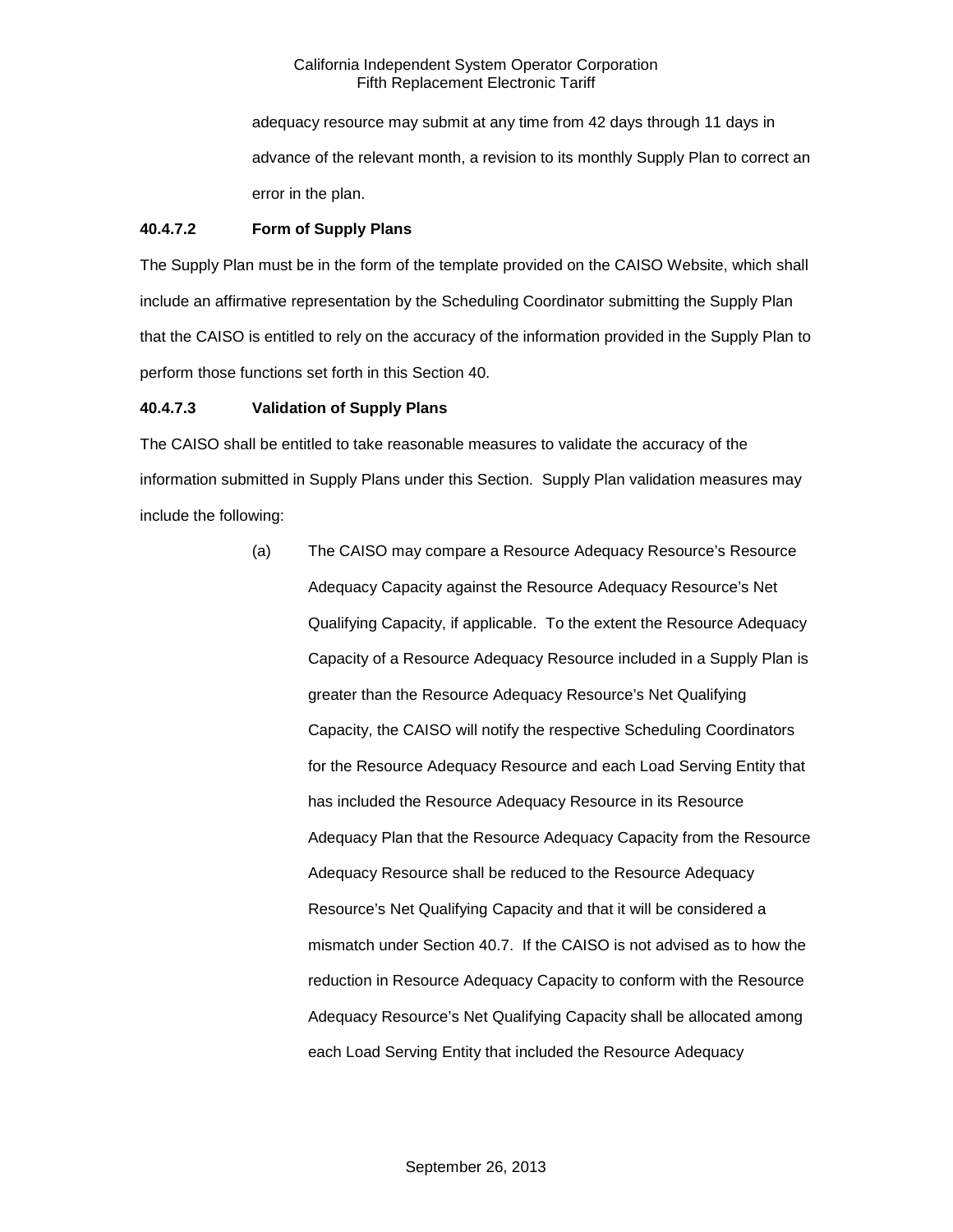Resource on its Resource Adequacy Plan, the CAISO will apply a pro rata reduction based on the Supply Plan.

- (b) The CAISO may verify whether the Resource Adequacy Capacity listed in the monthly Supply Plan is scheduled to take an Approved Maintenance Outage during the month. To the extent the Resource Adequacy Capacity of a Resource Adequacy Resource included in a Supply Plan is greater than the Resource Adequacy Capacity designated for the resource in the Resource Adequacy Plan, or includes Resource Adequacy Capacity that is scheduled to take an Approved Maintenance Outage during the month, the CAISO will notify the Scheduling Coordinator for the Resource Adequacy Resource and the respective Scheduling Coordinators for each Load Serving Entity that has included the Resource Adequacy Resource in its Resource Adequacy Plan that there is a discrepancy, which will be treated as a mismatch under Section 40.7. To the extent the Resource Adequacy Capacity of a Resource Adequacy Resource included in a Supply Plan is less than the Resource Adequacy Capacity designated for the resource in the Resource Adequacy Plan, or includes Resource Adequacy Capacity that is scheduled for an Approved Maintenance Outage during the month, the CAISO will notify the Local Regulatory Authority, the Scheduling Coordinator for the Resource Adequacy Resource, and the respective Scheduling Coordinators for each Load Serving Entity that has included the Resource Adequacy Resource in its Resource Adequacy Plan that there is a discrepancy, which will be treated as a mismatch under Section 40.7.
- (c) Other errors or inaccuracies identified by the CAISO in a Supply Plan shall be treated as a mismatch under Section 40.7.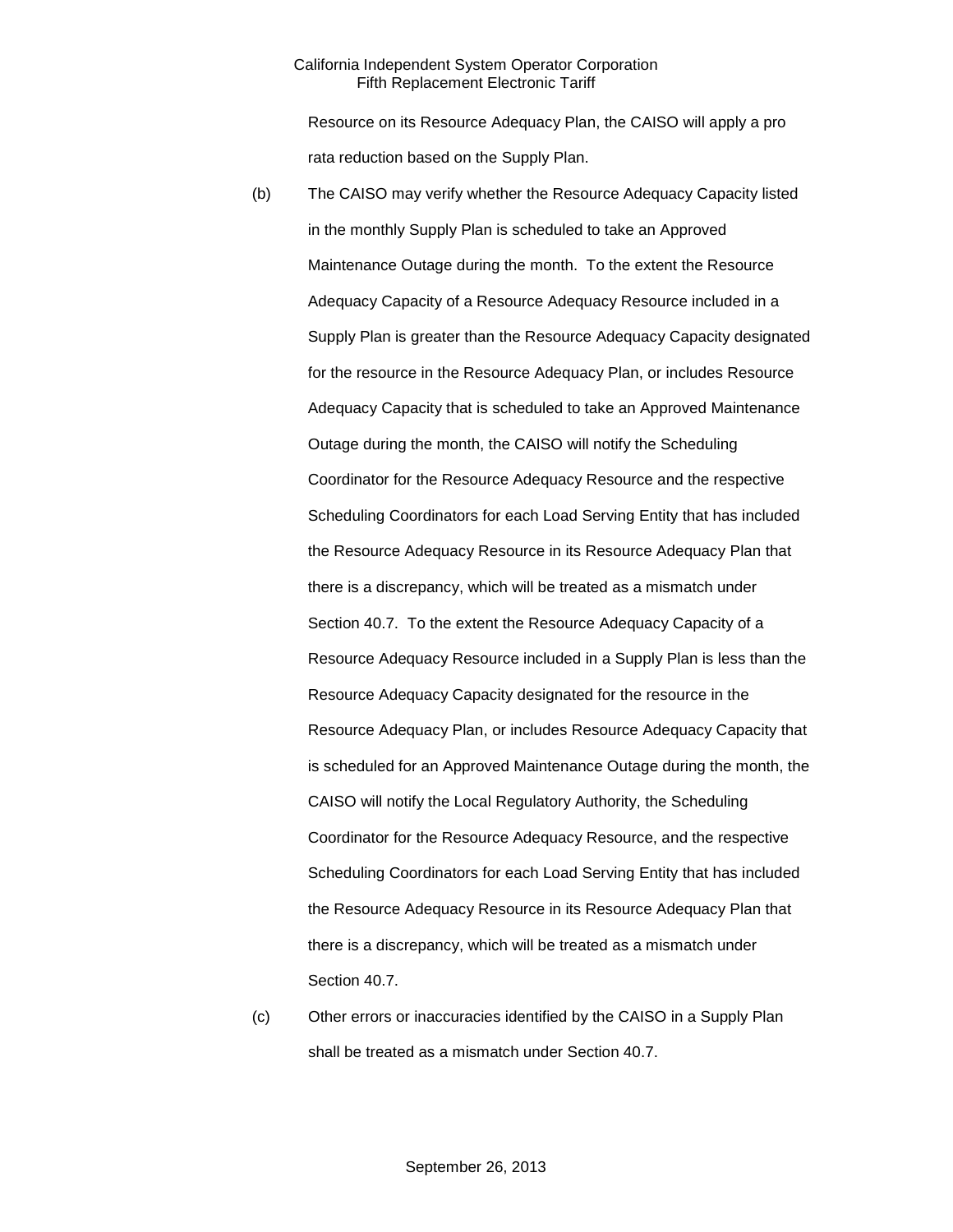Disputes regarding the CAISO's determination of Net Qualifying Capacity shall be subject to Section 40.5.2. The provisions of this Section shall not affect a Resource Adequacy Resource's Net Qualifying Capacity posted by the CAISO under Section 40.5.2.

# **40.5 Requirements Applying To Modified Reserve Sharing LSEs Only**

### **40.5.1 Day Ahead Scheduling And Bidding Requirements**

- (1) Scheduling Coordinators on behalf of Modified Reserve Sharing LSEs serving Load within the CAISO Balancing Authority Area for whom they submit Demand Bids shall submit into the IFM Bids or Self-Schedules for Demand equal to one hundred (100) percent and for Supply equal to one hundred and fifteen (115) percent of the hourly Demand Forecasts for each Modified Reserve Sharing LSE it represents for each Trading Hour for the next Trading Day. Subject to Section 40.5.5, the resources included in a Self-Schedule or a Bid in each Trading Hour to satisfy one hundred and fifteen (115) percent of the Modified Reserve Sharing LSE's hourly Demand Forecasts will be deemed Resource Adequacy Resources and (a) shall be comprised of those resources listed in the Modified Reserve Sharing LSE's monthly Resource Adequacy Plan and (b) shall include all Local Capacity Area Resources listed in the Modified Reserve Sharing LSE's annual Resource Adequacy Plan, if any, except to the extent the Local Capacity Area Resources, if any, are unavailable due to any Outages or reductions in capacity reported to the CAISO in accordance with this CAISO Tariff.
	- (i) Local Capacity Area Resources physically capable of operating must submit: (a) Economic Bids for Energy and/or Self-Schedules for all their Resource Adequacy Capacity and (b) Economic Bids for Ancillary Services and/or a Submission to Self-Provide Ancillary Services for all of their Resource Adequacy Capacity that is certified to provide Ancillary Services.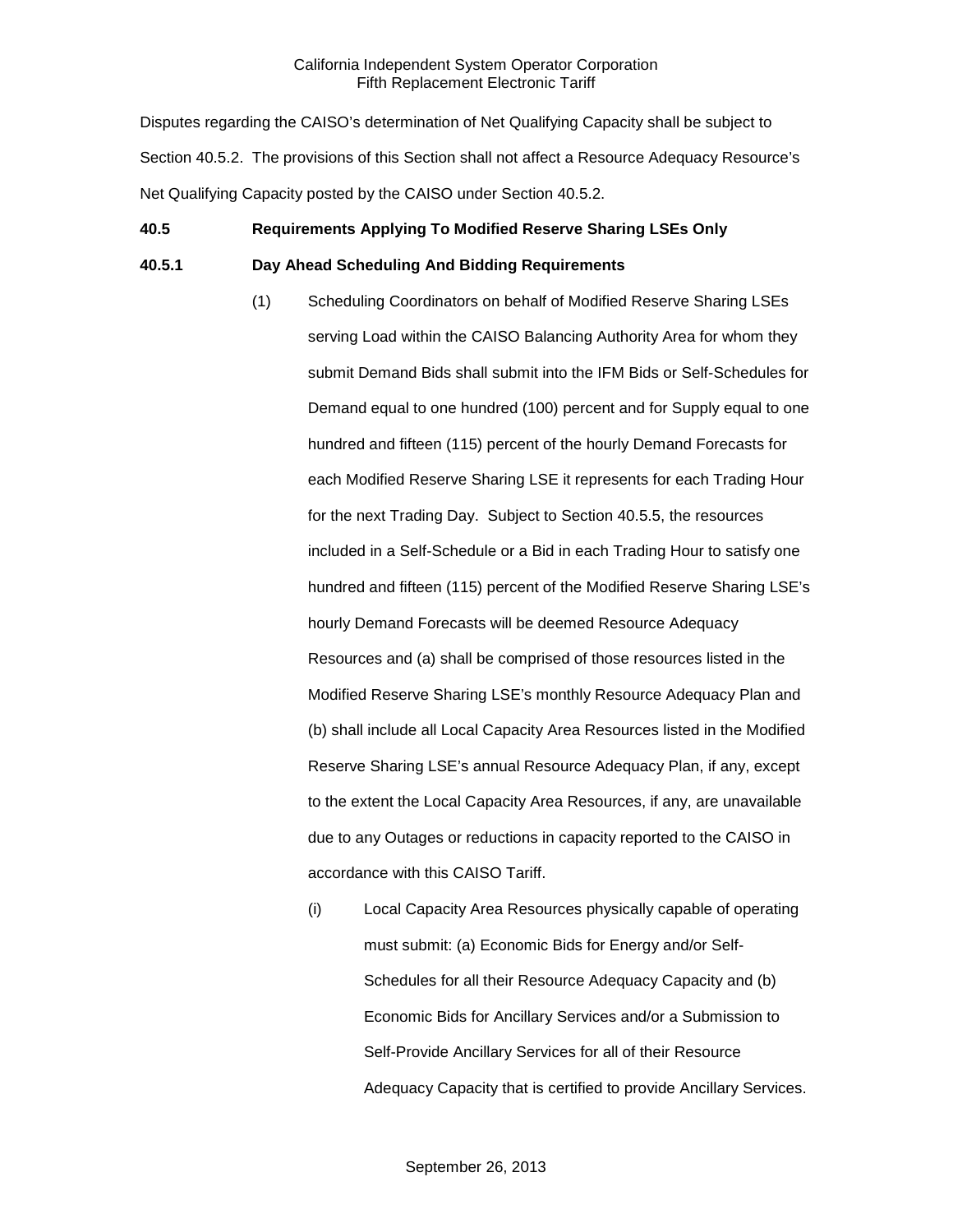For Local Resource Adequacy Capacity that is certified to provide Ancillary Services and is not covered by a Submission to Self-Provide Ancillary Services, the resource must submit Economic Bids for each Ancillary Service for which the resource is certified. For Resource Adequacy Capacity subject to this requirement for which no Economic Energy Bid or Self-Schedule has been submitted, the CAISO shall insert a Generated Bid in accordance with Section 40.6.8. For Resource Adequacy Capacity subject to this requirement for which no Economic Bids for Ancillary Services or Submissions to Self-Provide Ancillary Services have been submitted, the CAISO shall insert a Generated Bid in accordance with Section 40.6.8 for each Ancillary Service the resource is certified to provide. However, to the extent the Generating Unit providing Local Capacity Area Resource capacity constitutes a Use-Limited Resource under Section 40.6.4, the provisions of Section 40.6.4 will apply.

- (ii) Resource Adequacy Resource must participate in the RUC to the extent that the resource has available Resource Adequacy Capacity that was offered into the IFM and is not reflected in an IFM Schedule. Resource Adequacy Capacity participating in RUC will be optimized using zero dollar (\$0/MW-hour) RUC Availability Bid.
- (iii) Capacity from Resource Adequacy Resources selected in RUC will not be eligible to receive a RUC Availability Payment.
- (iv) Through the IFM co-optimization process, the CAISO will utilize available Local Capacity Area Resource Adequacy Capacity to provide Energy or Ancillary Services in the most efficient manner to clear the Energy market, manage congestion and procure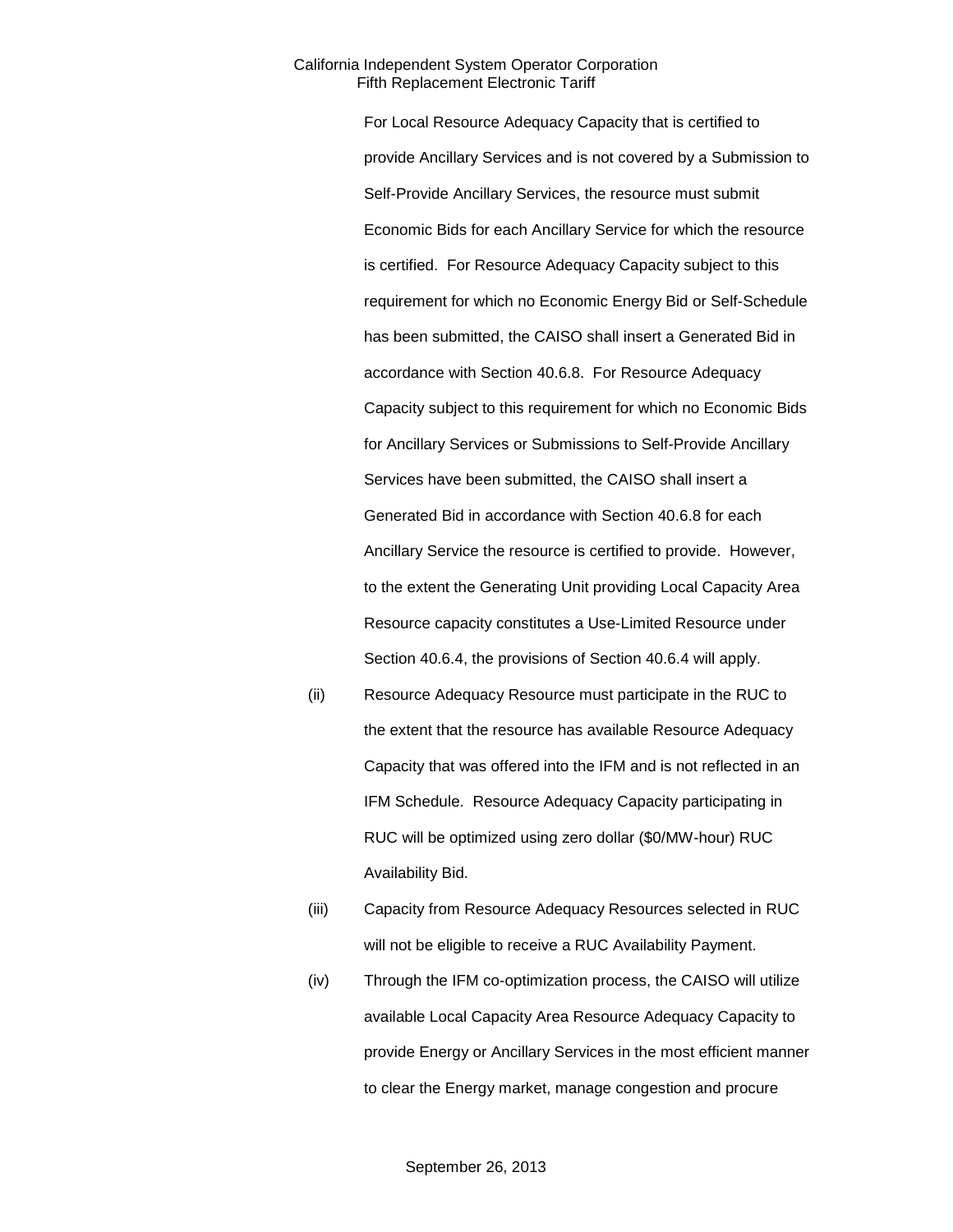required Ancillary Services. In so doing the IFM will honor submitted Energy Self-Schedules of the Local Capacity Area Resource Adequacy Capacity of the Modified Reserve Sharing LSE unless the CAISO is unable to satisfy one hundred (100) percent of the Ancillary Services requirements. In such cases the CAISO may curtail all or a portion of a submitted Energy Self-Schedule to allow Ancillary Service-certified Local Capacity Area Resource Adequacy Capacity to be used to meet the Ancillary Service requirements. The CAISO will not curtail for the purpose of meeting Ancillary Service requirements a Self-Schedule of a resource internal to a Metered Subsystem that was submitted by the Scheduling Coordinator for that Metered Subsystem. If the IFM reduces the Energy Self-Schedule of Resource Adequacy Capacity to provide an Ancillary Service, the Ancillary Service Marginal Price for that Ancillary Service will be calculated in accordance with Section 27.1.2 using the Ancillary Service Bids submitted by the Scheduling Coordinator for the Resource Adequacy Resource or inserted by the CAISO pursuant to this Section 40.5.1, and using the resource's Generated Energy Bid to determine the Resource Adequacy Resource's opportunity cost of Energy. If the Scheduling Coordinator for the Modified Reserve Sharing LSE's Resource Adequacy Resource believes that the opportunity cost of Energy based on the Resource Adequacy Resource's Generated Energy Bid is insufficient to compensate for the resource's actual opportunity cost, the Scheduling Coordinator may submit evidence justifying the increased amount to the CAISO and to the FERC no later than seven (7) days after the end of the month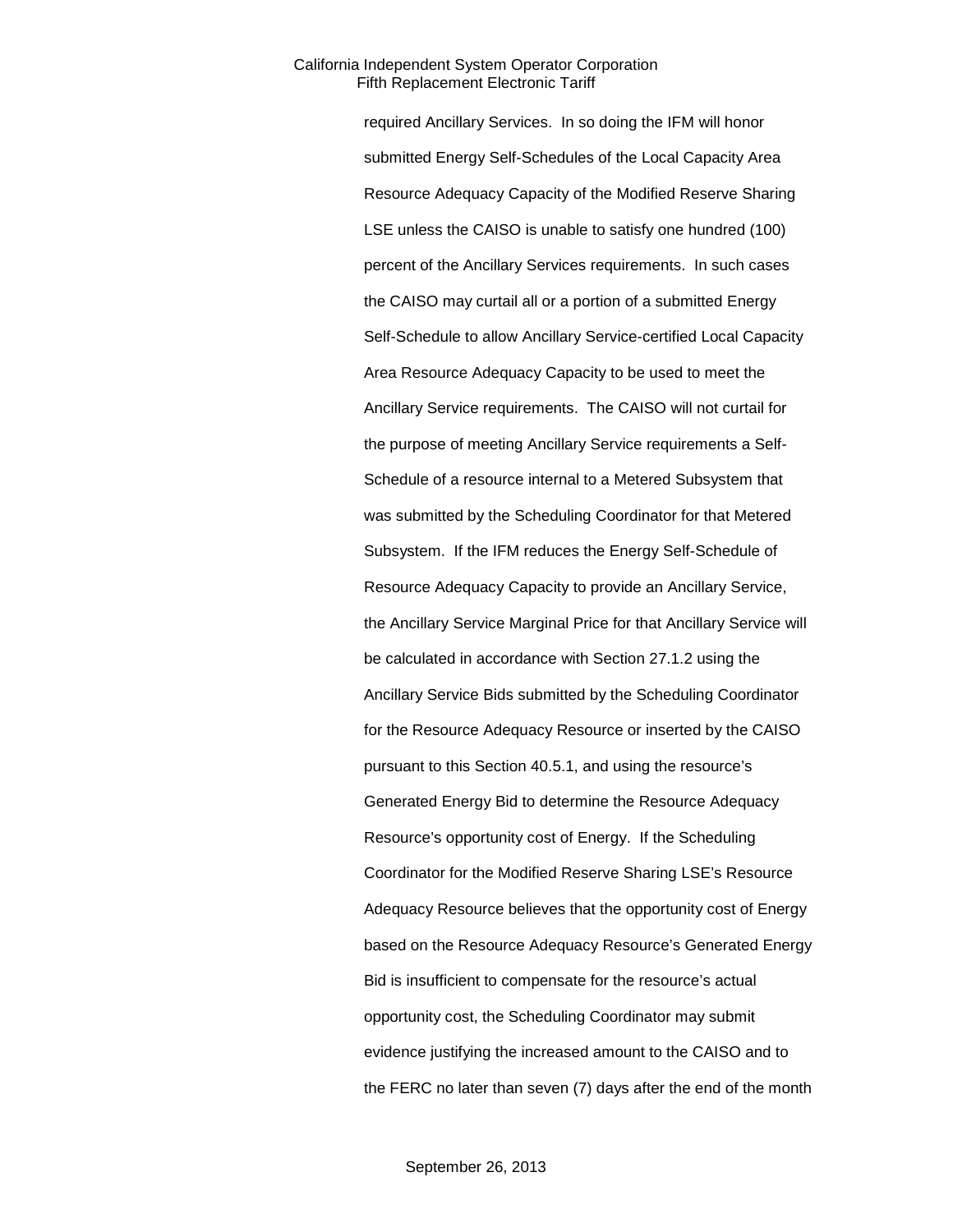in which the submitted Energy Self-Schedule was reduced by the CAISO to provide an Ancillary Service. The CAISO will treat such information as confidential and will apply the procedures in Section 20.4 of this CAISO Tariff with regard to requests for disclosure of such information. The CAISO shall pay the higher opportunity costs after those amounts have been approved by FERC.

- (2) Resource Adequacy Resources of Modified Reserve Sharing LSEs that do not clear in the IFM or are not committed in RUC shall have no further offer requirements in HASP or Real-Time, except under System Emergencies as provided in this CAISO Tariff.
- (3) Resource Adequacy Resources committed by the CAISO must maintain that commitment through Real-Time. In the event of a Forced Outage on a Resource Adequacy Resource committed in the Day-Ahead Market to provide Energy, the Scheduling Coordinator for the Modified Reserve Sharing LSE will have up to the next HASP bidding opportunity, plus one hour, to replace the lesser of: (i) the committed resource suffering the Forced Outage, (ii) the quantity of Energy committed in the Day-Ahead Market, or (iii) one hundred and seven (107) percent of the hourly forecast Demand.

#### **40.5.2 Demand Forecast Accuracy**

On a monthly basis, the CAISO will review Meter Data to evaluate the accuracy or quality of the hourly Day-Ahead Demand Forecasts submitted by the Scheduling Coordinator on behalf of Modified Reserve Sharing LSEs. If the CAISO determines, based on its review, that one or more Demand Forecasts materially under-forecasts the Demand of the Modified Reserve Sharing LSEs for whom the Scheduling Coordinator schedules, after accounting for weather adjustments, the CAISO will notify the Scheduling Coordinator of the deficiency and will cooperate with the Scheduling Coordinator and Modified Reserve Sharing LSE(s) to revise its Demand Forecast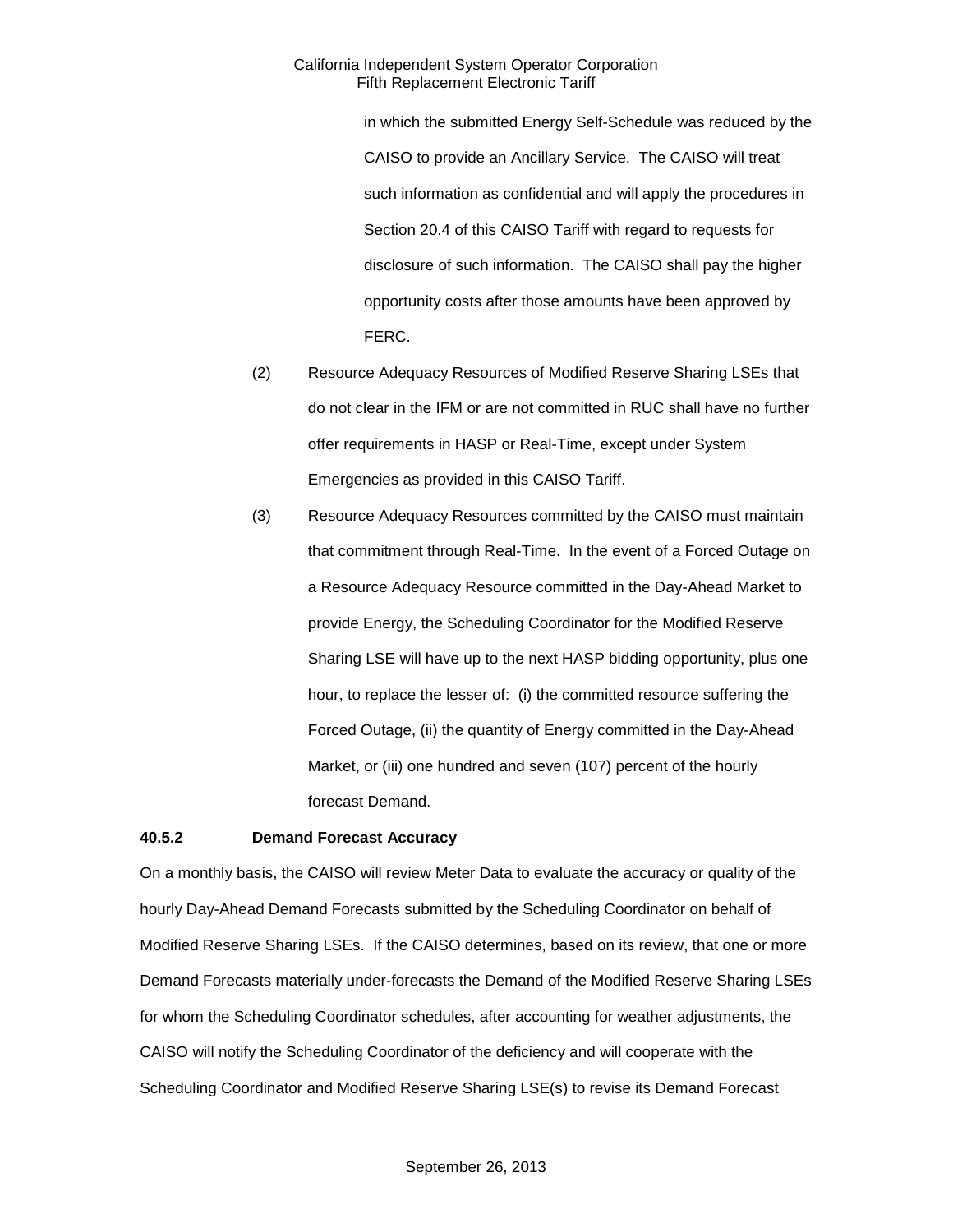protocols or criteria. If the material deficiency affects ten (10) hourly Demand Forecasts over a minimum of two (2) non-consecutive Business Days within a month, the CAISO may: (i) inform State of California authorities including, but not necessarily limited to, the California Legislature, and identify the Modified Reserve Sharing LSE(s) represented by the Scheduling Coordinator and (ii) assign to the Scheduling Coordinator responsibility for all tier 1 RUC charges as specified in Section 11.8.6.5 to address the uncertainty caused by the Scheduling Coordinator's deficient hourly Demand Forecasts until the deficiency is addressed.

#### **40.5.3 Requirement To Make Resources Available In System Emergency**

Scheduling Coordinators for Modified Reserve Sharing LSEs that are MSS Operators shall make resources available to the CAISO during a System Emergency in accordance with the provisions of their Metered Subsystem Agreement. Scheduling Coordinators for all other Modified Reserve Sharing LSEs shall make available to the CAISO upon a warning or emergency notice of an actual or imminent System Emergency all resources that have not submitted a Self-Schedule or Economic Bid in the IFM that were listed in the Modified Reserve Sharing LSE's monthly Resource Adequacy Plan that are physically capable of operating without violation of any applicable law.

#### **40.5.4 Consequence Of Failure To Meet Scheduling Obligation**

(1) If the Scheduling Coordinator for the Modified Reserve Sharing LSE fails to submit a Self-Schedule or submit Bids equal to 115% of its hourly Demand Forecasts for each Trading Hour for the next Trading Day in the IFM and RUC, the Scheduling Coordinator will be charged a capacity surcharge of three times the price of the relevant Day-Ahead Hourly LAP LMP in the amount of the shortfall. To the extent the Scheduling Coordinator for the Modified Reserve Sharing LSE schedules imports on one or more Scheduling Points in an aggregate megawatt amount greater than its aggregate import deliverability allocation under Section 40.4.6.2, the quantity of megawatts in excess of its import deliverability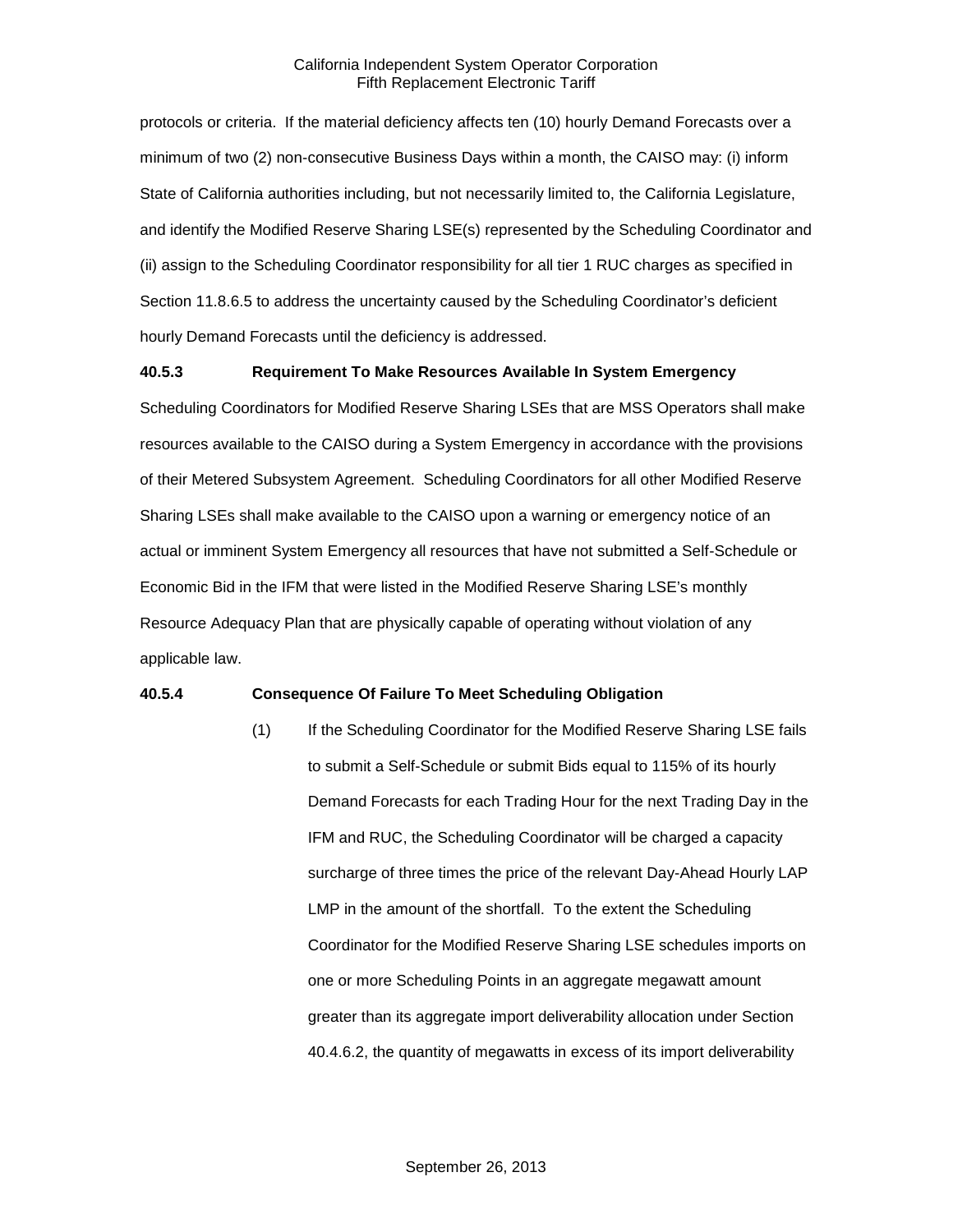allocation will not count toward satisfying the Modified Reserve Sharing LSE's scheduling obligation, unless it clears the Day-Ahead Market.

- (2) If the Scheduling Coordinator for the Modified Reserve Sharing LSE cannot fulfill its obligations under Section 40.5.1(3), the Scheduling Coordinator for the Modified Reserve Sharing LSE will be charged a capacity surcharge of two times the average of the six (6) Settlement Interval LAP prices for the hour in the amount of the shortfall. Energy scheduled in the HASP will not net against, or be used as a credit to correct, any failure to fulfill the Day-Ahead IFM hourly scheduling and RUC obligation in Section 40.5.1(1).
- (3) Any Energy surcharge received by the CAISO pursuant to this Section 40.5.4 shall be allocated to Scheduling Coordinators representing other Load Serving Entities in proportion to each such Scheduling Coordinator's Measured Demand during the relevant Trading Hour(s) to the aggregate CAISO Measured Demand during the relevant Trading Hour(s).

#### **40.5.5 Substitution Of Resources**

Subject to the provisions of this Section 40.5, the Scheduling Coordinator for a Modified Reserve Sharing LSE may substitute for its Resource Adequacy Resources listed in its monthly Resource Adequacy Plan provided:

- (1) Substitutions must occur no later than the close of the IFM; and
- (2) Resources eligible for substitution are either imports or capacity from non-Resource Adequacy Resources or Resource Adequacy Resources with additional available capacity defined as Net Qualifying Capacity in excess of previously sold Resource Adequacy Capacity; however a Local Capacity Area Resource may be substituted only with capacity from non-Resource Adequacy Resources located in the same Local Capacity Area.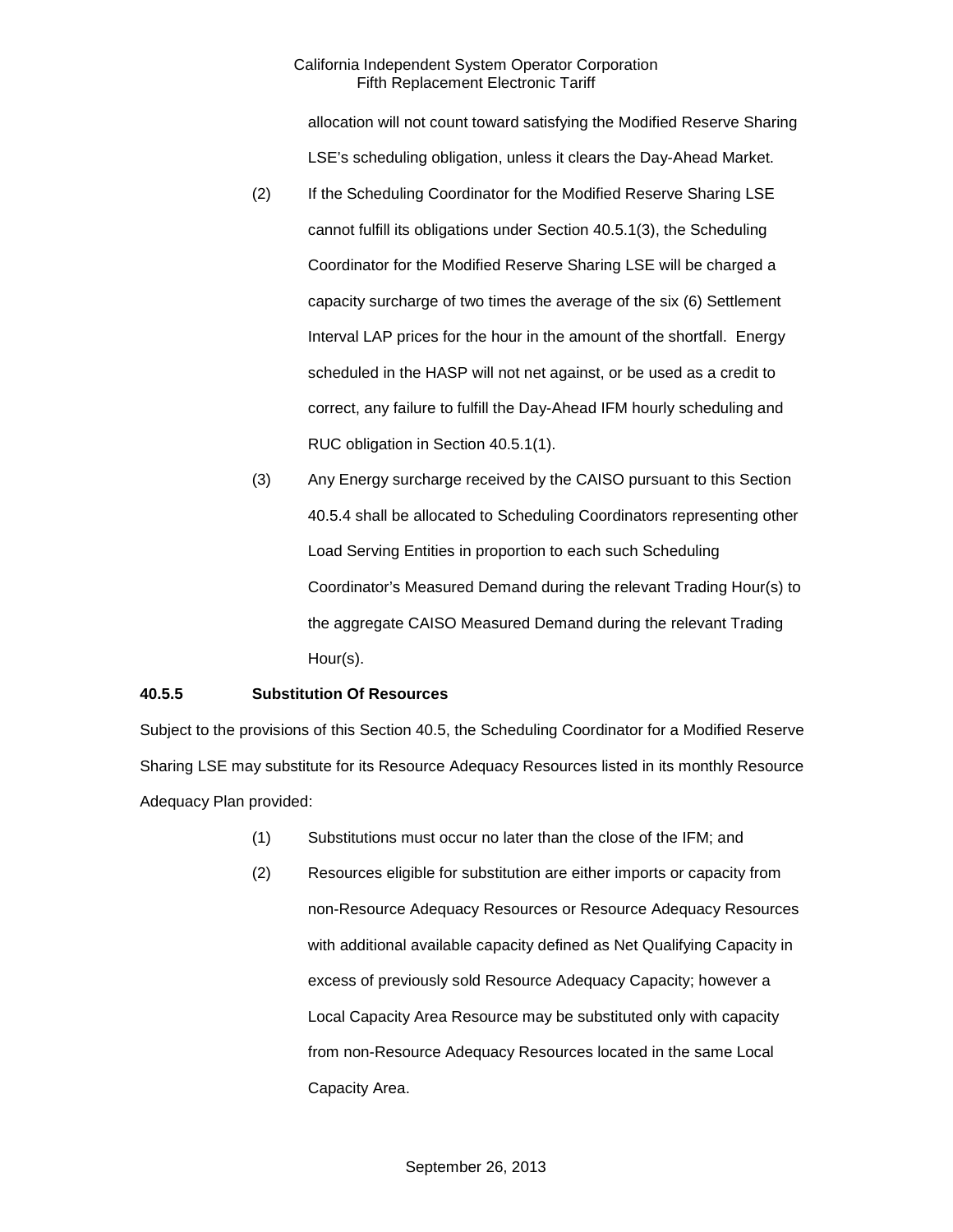# **40.6 Requirements For SCs And Resources For Reserve Sharing LSEs**

This Section 40.6 does not apply to Resource Adequacy Resources of Load following MSSs and those entities that participate in the Modified Reserve Sharing LSE program under Section 40.5. Scheduling Coordinators supplying Resource Adequacy Capacity shall make the Resource Adequacy Capacity listed in the Scheduling Coordinator's monthly Supply Plans under Section 40.4.7 available to the CAISO each hour of each day of the reporting month in accordance with this Section 40.6 and Section 9.3.1.3.

#### **40.6.1 Day-Ahead Availability**

Scheduling Coordinators supplying Resource Adequacy Capacity shall make the Resource Adequacy Capacity, except for that subject to Section 40.6.4, available Day-Ahead to the CAISO as follows:

> (1) Resource Adequacy Resources physically capable of operating must submit: (a) Economic Bids for Energy and/or Self-Schedules for all their Resource Adequacy Capacity and (b) Economic Bids for Ancillary Services and/or a Submission to Self-Provide Ancillary Services in the IFM for all of their Resource Adequacy Capacity that is certified to provide Ancillary Services. For Resource Adequacy Capacity that is certified to provide Ancillary Services and is not covered by a Submission to Self-Provide Ancillary Services, the resource must submit Economic Bids for each Ancillary Service for which the resource is certified. For Resource Adequacy Capacity subject to this requirement for which no Economic Energy Bid or Self-Schedule has been submitted, the CAISO shall insert a Generated Bid in accordance with Section 40.6.8. For Resource Adequacy Capacity subject to this requirement for which no Economic Bids for Ancillary Services or Submissions to Self-Provide Ancillary Services have been submitted, the CAISO shall insert a Generated Bid in accordance with Section 40.6.8 for each Ancillary Service the resource is certified to provide.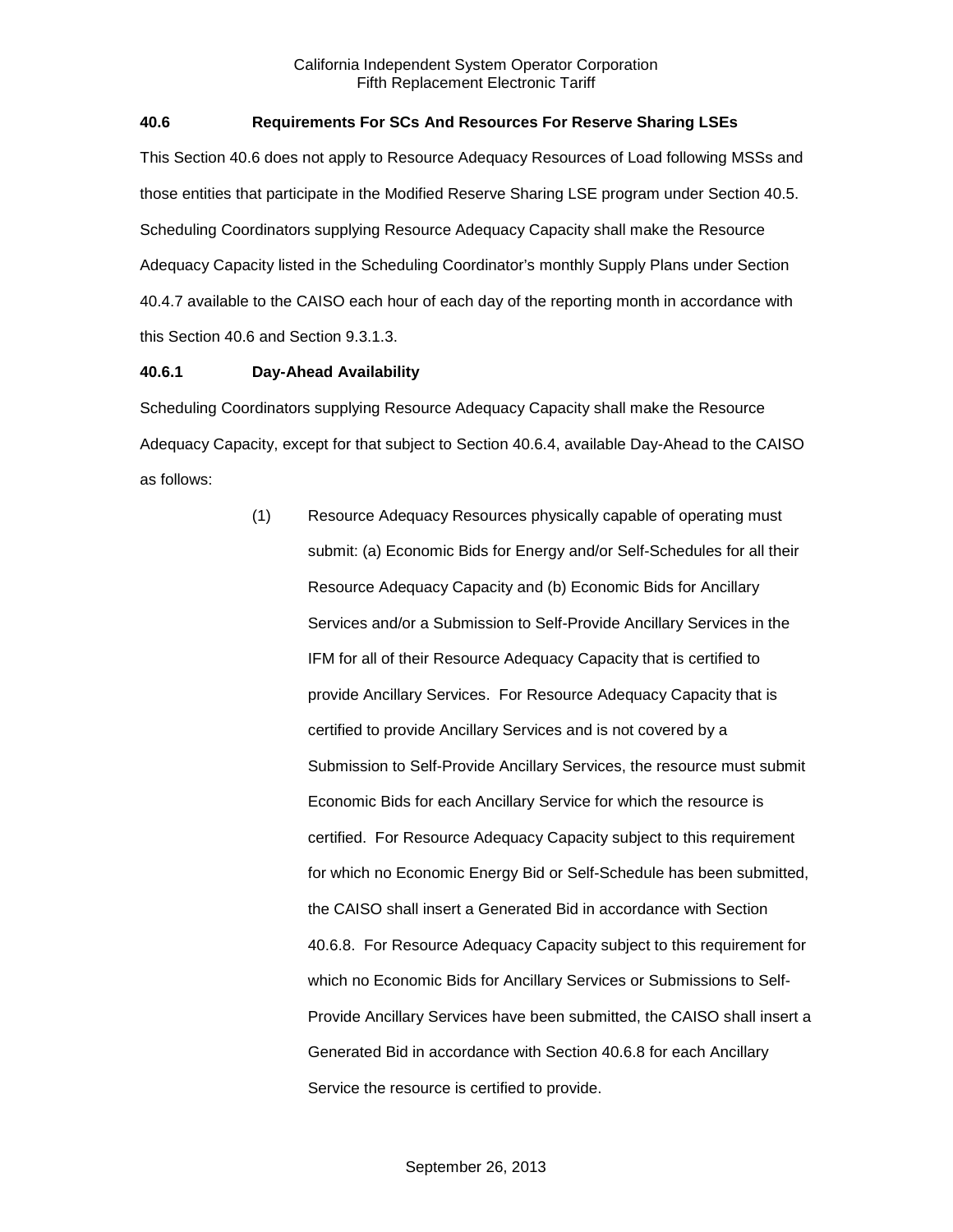- (2) Resource Adequacy Resources that are Extremely Long-Start Resources must make themselves available to the CAISO by complying with the Extremely Long-Start Commitment Process under Section 31.7 or otherwise committing the ELS Resource upon instruction from the CAISO, if physically capable. Once the ELS Resource is committed by the CAISO, it is subject to the provisions of this Section 40.6.1 regarding Day-Ahead Availability and Section 40.6.2 regarding Real-Time Availability for the Trading Days for which it was committed.
- (3) Resource Adequacy Resources must be available except for limitations specified in the Master File, legal or regulatory prohibitions or as otherwise required by this CAISO Tariff or by Good Utility Practice.
- (4) Through the IFM co-optimization process, the CAISO will utilize available Resource Adequacy Capacity to provide Energy or Ancillary Services in the most efficient manner to clear the Energy market, manage congestion and procure required Ancillary Services. In so doing, the IFM will honor submitted Energy Self-Schedules of Resource Adequacy Capacity unless the CAISO is unable to satisfy one hundred percent (100%) of the Ancillary Services requirements. In such cases, the CAISO may curtail all or a portion of a submitted Energy Self-Schedule to allow Ancillary Service-certified Resource Adequacy Capacity to be used to meet the Ancillary Service requirements. The CAISO will not curtail for the purpose of meeting Ancillary Service requirements a Self-Schedule of a resource internal to a Metered Subsystem that was submitted by the Scheduling Coordinator for that Metered Subsystem. If the IFM reduces the Energy Self-Schedule of Resource Adequacy Capacity to provide an Ancillary Service, the Ancillary Service Marginal Price for that Ancillary Service will be calculated in accordance with Section 27.1.2 using the Ancillary Service Bids submitted by the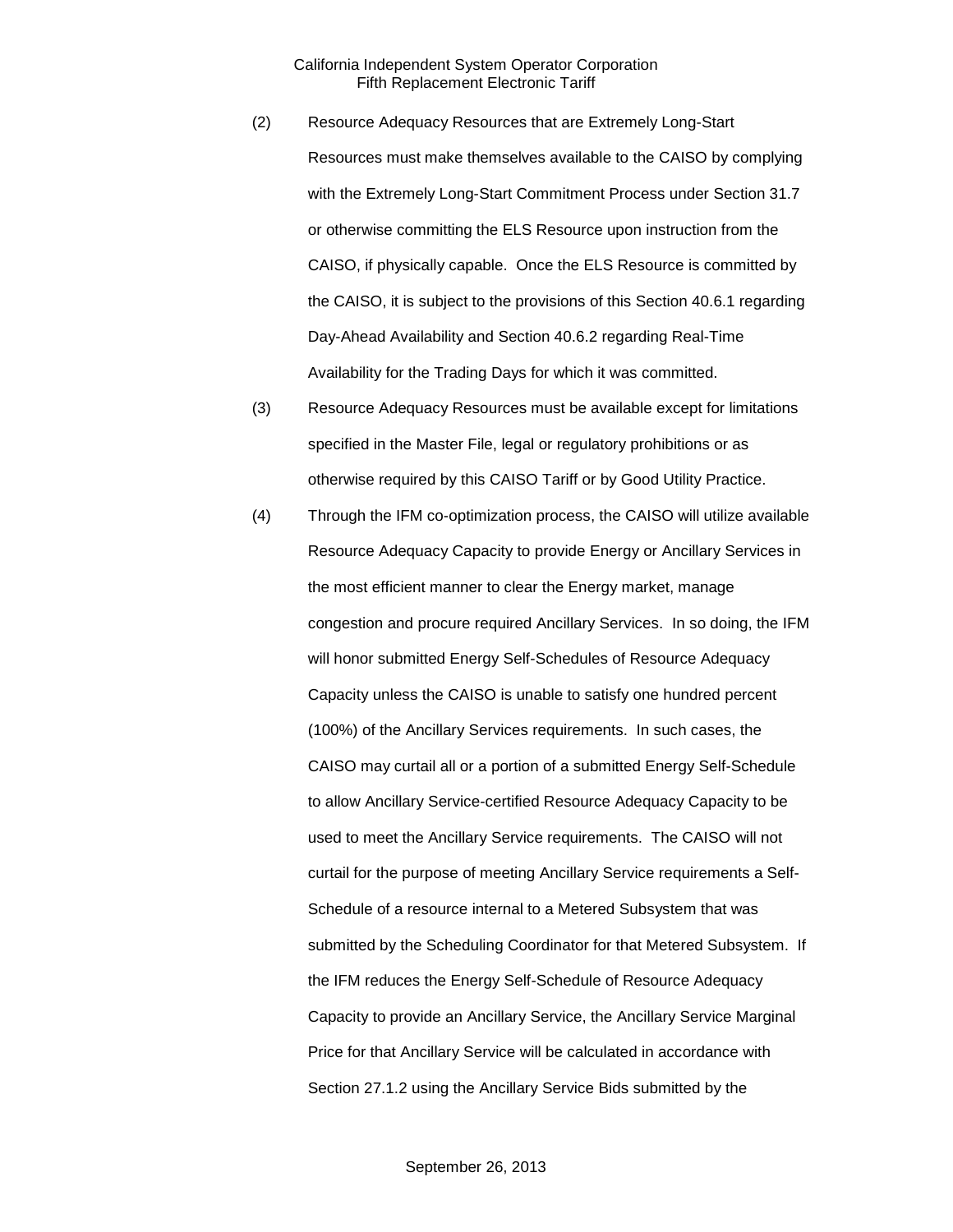Scheduling Coordinator for the Resource Adequacy Resource or inserted by the CAISO pursuant to this Section 40.6.1, and using the resource's Generated Energy Bid to determine the Resource Adequacy Resource's opportunity cost of Energy. If the Scheduling Coordinator for the Resource Adequacy Resource believes that the opportunity cost of Energy based on the Resource Adequacy Resource's Generated Energy Bid is insufficient to compensate for the resource's actual opportunity cost, the Scheduling Coordinator may submit evidence justifying the increased amount to the CAISO and to the FERC no later than seven (7) days after the end of the month in which the submitted Energy Self-Schedule was reduced by the CAISO to provide an Ancillary Service. The CAISO will treat such information as confidential and will apply the procedures in Section 20.4 of this CAISO Tariff with regard to requests for disclosure of such information. The CAISO shall pay any higher opportunity costs approved by FERC.

- (5) A Resource Adequacy Resources must participate in the RUC to the extent that the resource has available Resource Adequacy Capacity that is not reflected in an IFM Schedule. Resource Adequacy Capacity participating in RUC will be optimized using a zero dollar (\$0/MW-hour) RUC Availability Bid.
- (6) Capacity from Resource Adequacy Resources selected in RUC will not be eligible to receive a RUC Availability Payment.

#### **40.6.2 Real-Time Availability**

Resource Adequacy Resources that have received an IFM Schedule for Energy or Ancillary Services or a RUC Schedule for all or part of their Resource Adequacy Capacity must remain available to the CAISO through Real-Time for Trading Hours for which they receive an IFM or RUC Schedule, including any Resource Adequacy Capacity of such resources that is not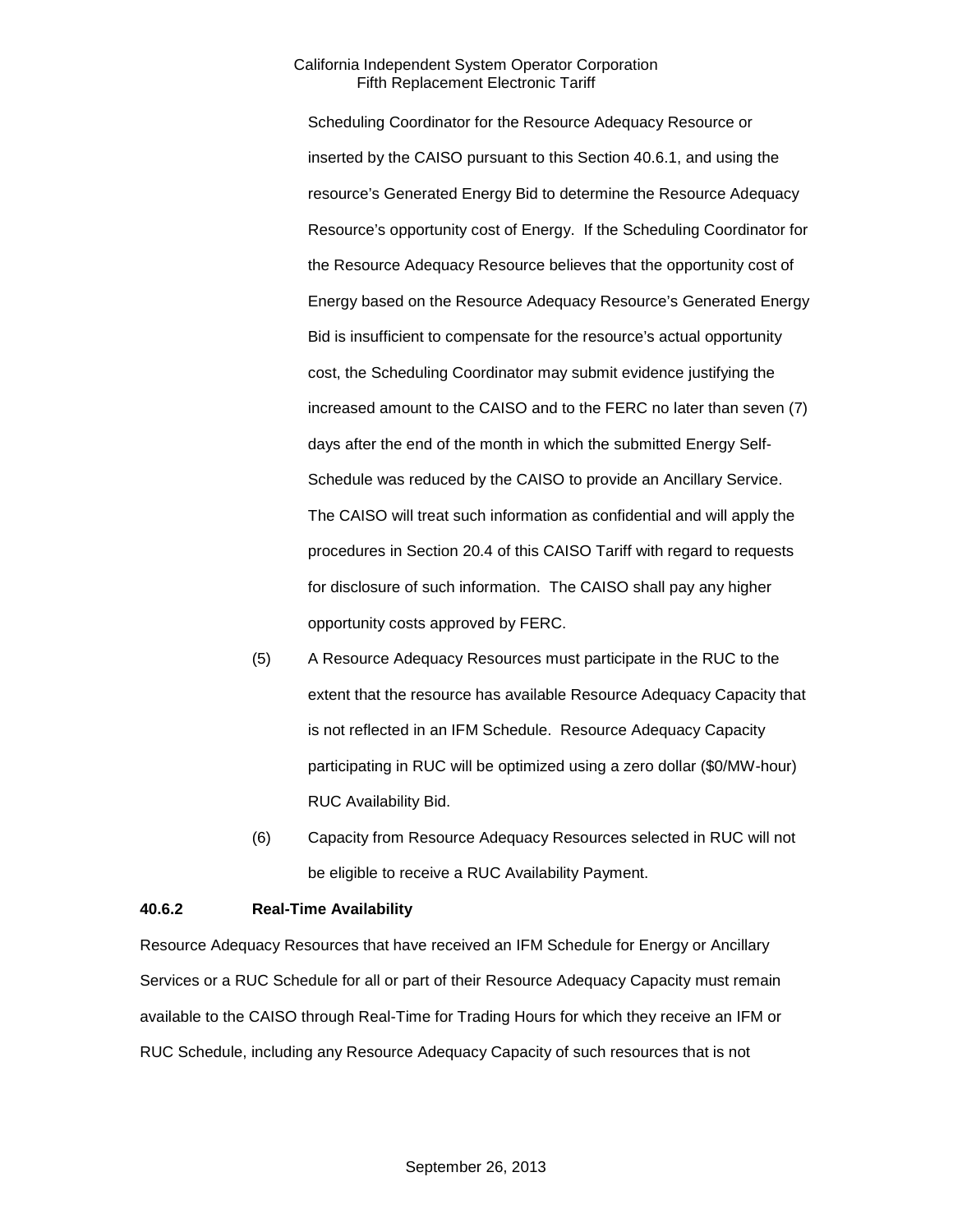included in an IFM Schedule or RUC Schedule, except for Resource Adequacy Capacity that is subject to Section 40.6.4.

Short Start Units or Long Start Units that are Resource Adequacy Resources that do not have an IFM Schedule or a RUC Schedule for any of their Resource Adequacy Capacity for a given Trading Hour may be required to be available to the CAISO through Real-Time as specified in Sections 40.6.3 and 40.6.7. Resource Adequacy Resources with Resource Adequacy Capacity that is required to be available to the CAISO through Real-Time and does not have an IFM Schedule or a RUC Schedule for a given Trading Hour must submit to the RTM for that Trading hour: (a) Energy Bids and Self-Schedules for the full amount of the available Resource Adequacy Capacity, including capacity for which it has submitted Ancillary Services Bids or Submissions to Self-Provide Ancillary Services; and (b) Ancillary Services Bids and Submissions to Self-Provide Ancillary Services for the full amount of the available Ancillary Service-certified Resource Adequacy Capacity and for each Ancillary Service for which the resource is certified, including capacity for which it has submitted Energy Bids and Self-Schedules. The CAISO will insert Generated Bids in accordance with Section 40.6.8 for any Resource Adequacy Capacity subject to the above requirements for which the resource has failed to submit the appropriate bids to the RTM.

The CAISO will honor submitted Energy Self-Schedules of Resource Adequacy Capacity unless the CAISO is unable to satisfy one hundred (100) percent of its Ancillary Services requirements. In such cases, the CAISO may curtail all or a portion of a submitted Energy Self-Schedule to allow Ancillary Service-certified Resource Adequacy Capacity to be used to meet the Ancillary Service requirements, as long as such curtailment does not lead to a real-time shortfall in energy supply. If the CAISO reduces a submitted Real-Time Energy Self-Schedule for Resource Adequacy Capacity when that capacity is needed to meet an Ancillary Services requirement, the Ancillary Service Marginal Price for that capacity will be calculated in accordance with Sections 27.1.2 and 40.6.1.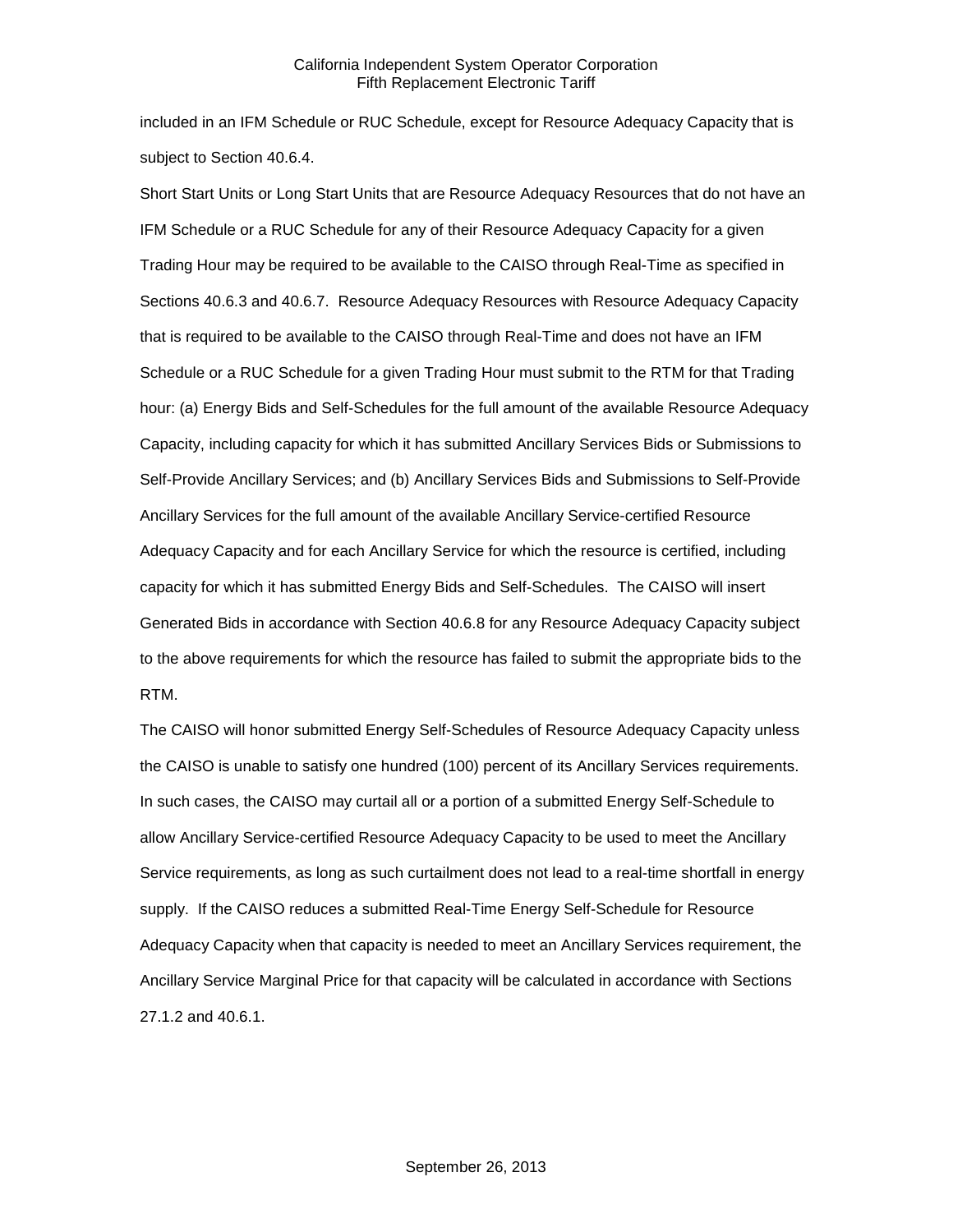### **40.6.3 Additional Availability Requirements For Short Start Units**

A Short Start Unit that is a Resource Adequacy Resource and that does not have an IFM Schedule or a RUC Schedule for any of its capacity for a given Trading Hour is required to participate in the Real Time Market in accordance with Section 40.6.2. Such a resource that is also a Use-Limited Resource subject to Section 40.6.4 is required, consistent with their applicable use plan, to submit Economic Bids or Self Schedules for Resource Adequacy Capacity into the Real Time Market.

The CAISO may waive these availability obligations for a Short Start Unit that does not have an IFM Schedule or a RUC Schedule based on the procedure to be published on the CAISO Website.

# **40.6.4 Use-Limited Resources Additional Availability Requirements**

### **40.6.4.1 Registration of Use-Limited Resources**

Hydroelectric Generating Units, Proxy Demand Resources, and Participating Load, including Pumping Load, are deemed to be Use-Limited Resources for purposes of this Section 40 and are not required to submit the application described in this Section 40.6.4.1. Scheduling Coordinators for other Use-Limited Resources, must provide the CAISO an application in the form specified on the CAISO Website requesting registration of a specifically identified resource as a Use-Limited Resource. This application shall include specific operating data and supporting documentation including, but not limited to:

- (1) a detailed explanation of why the resource is subject to operating limitations;
- (2) historical data to show attainable MWhs for each 24-hour period during the preceding year, including, as applicable, environmental restrictions for NOx, SOx, or other factors; and
- (3) further data or other information as may be requested by the CAISO to understand the operating characteristics of the unit.

Within five (5) Business Days after receipt of the application, the CAISO will respond to the Scheduling Coordinator as to whether or not the CAISO agrees that the facility is eligible to be a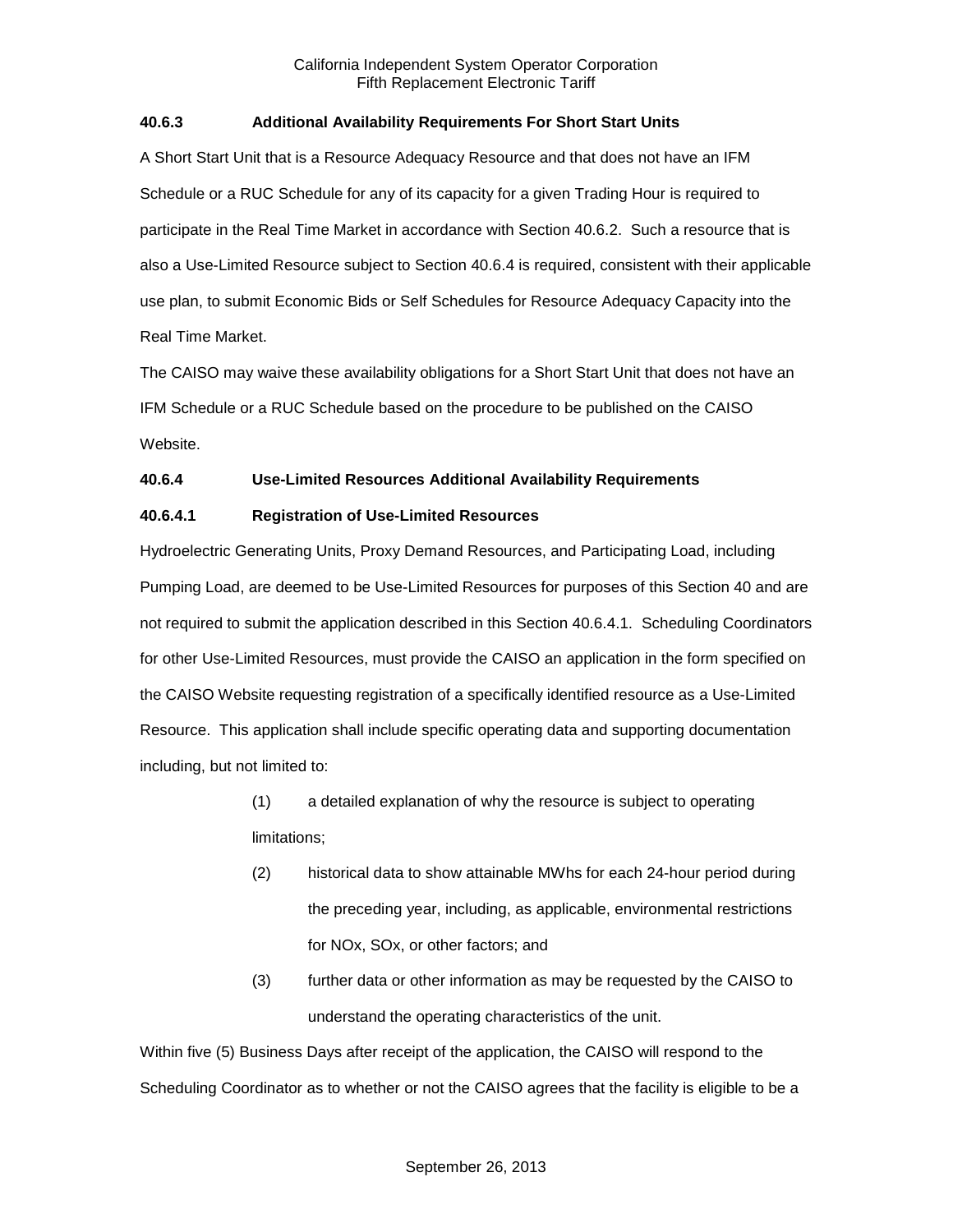Use-Limited Resource. If the CAISO determines the facility is not a Use-Limited Resource, the Scheduling Coordinator may challenge that determination in accordance with the CAISO ADR Procedures.

#### **40.6.4.2 Use Plan**

The Scheduling Coordinator shall provide for the following Resource Adequacy Compliance Year a proposed annual use plan for each Use-Limited Resource that is a Resource Adequacy Resource. The proposed annual use plan will delineate on a month-by-month basis the total MWhs of Generation, total run hours, expected daily supply capability (if greater than four hours) and the daily Energy limit, operating constraints, and the timeframe for each constraint. The CAISO will have an opportunity to discuss the proposed annual use plan with the Scheduling Coordinator and suggest potential revisions to meet reliability needs of the system. The Scheduling Coordinator shall then submit its final annual use plan. Scheduling Coordinators for Use-Limited Resources must submit the proposed and final annual use plans in accordance with the schedule set forth in the Business Practice Manual. The Scheduling Coordinator will be able to update the projections made in the annual use plan in the monthly Resource Adequacy Plans. Hydroelectric Generating Units and Pumping Load will be able to update use plans intra-monthly as necessary to reflect evolving hydrological and meteorological conditions. The annual use plan must reflect the potential operation of the Use-Limited Resource at a level no less than the minimum criteria set forth by the Local Regulatory Authority for qualification of the resource.

### **40.6.4.3 Bidding Requirements on Use-Limited Resources**

#### **40.6.4.3.1 Non-Hydro and Dispatchable Use-Limited Resources**

Use-Limited Resources, other than those subject to the provisions of 40.6.4.3.2, must submit a Supply Bid or Self-Schedule for their Resource Adequacy Capacity in the Day-Ahead Market whenever the Use-Limited Resources are physically capable of operating in accordance with their operating criteria, including environmental or other regulatory requirements. Use-Limited Resources will also provide a daily Energy limit as part of their Day-Ahead Market offer to enable the CAISO to schedule them for the period in which they are capable of providing the Energy. To the extent that the daily Energy limit has been reached through Self-Schedules, no further action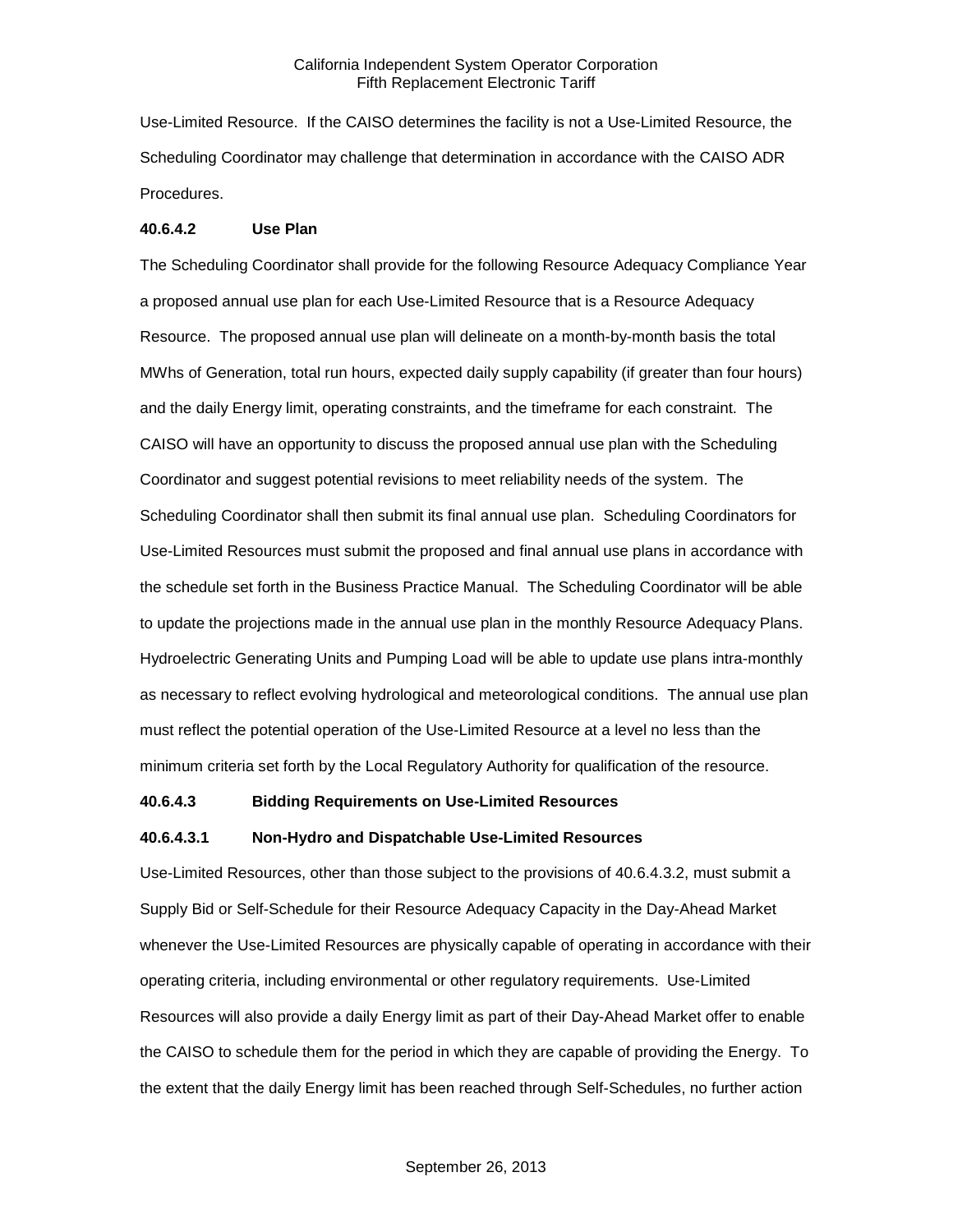will be taken by the CAISO, unless rescheduling of the Energy is necessary for System Reliability. Use-Limited Resources will attempt to reschedule the Energy in recognition of the System Reliability concern, to the extent that the change is possible without violating a Use-Limited Resource's operating criteria.

### **40.6.4.3.2 Hydro and Non-Dispatchable Use-Limited Resources**

Hydroelectric Generating Units, Pumping Load, and Non-Dispatchable Use-Limited Resources shall submit Self-Schedules or Bids in the Day-Ahead Market for their expected available Energy or their expected as-available Energy, as applicable, in the Day-Ahead Market and HASP. Such resources shall also revise their Self-Schedules or submit additional Bids in HASP based on the most current information available regarding expected Energy deliveries. Hydroelectric Generating Units, Pumping Load, and Non-Dispatchable Use-Limited Resources will not be subject to commitment in the RUC process. The CAISO will retain discretion as to whether a particular resource should be considered a Non-Dispatchable Use-Limited Resource, and this decision will be made in accordance with the provisions of Section 40.6.4.1.

#### **40.6.4.3.3 Availability of Use-Limited Resources During System Emergencies**

All Use-Limited Resources remain subject to Section 7.7.2.3 regarding System Emergencies to the extent the Use-Limited Resource is owned or controlled by a Participating Generator.

#### **40.6.4.3.4 Availability of Intermittent Resources**

Any Eligible Intermittent Resource that provides Resource Adequacy Capacity may, but is not required to, submit Bids in the Day-Ahead Market.

### **40.6.5 Additional Availability Requirements For System Resources**

In the IFM, the multi-hour block constraints of a System Resource, other than a System Resource capable of submitting a Dynamic Schedule or a Resource-Specific System Resource, are honored in the optimization. Such a resource that is also a Resource Adequacy Resource must be capable of hourly scheduling by the CAISO in RUC if it is not fully scheduled in the IFM. If such a Resource Adequacy Resource is scheduled in the RUC, the CAISO will schedule the resource in the HASP for each hour of the resource's RUC schedule without regard to the multihour block constraint that was submitted to the IFM. For an existing System Resource that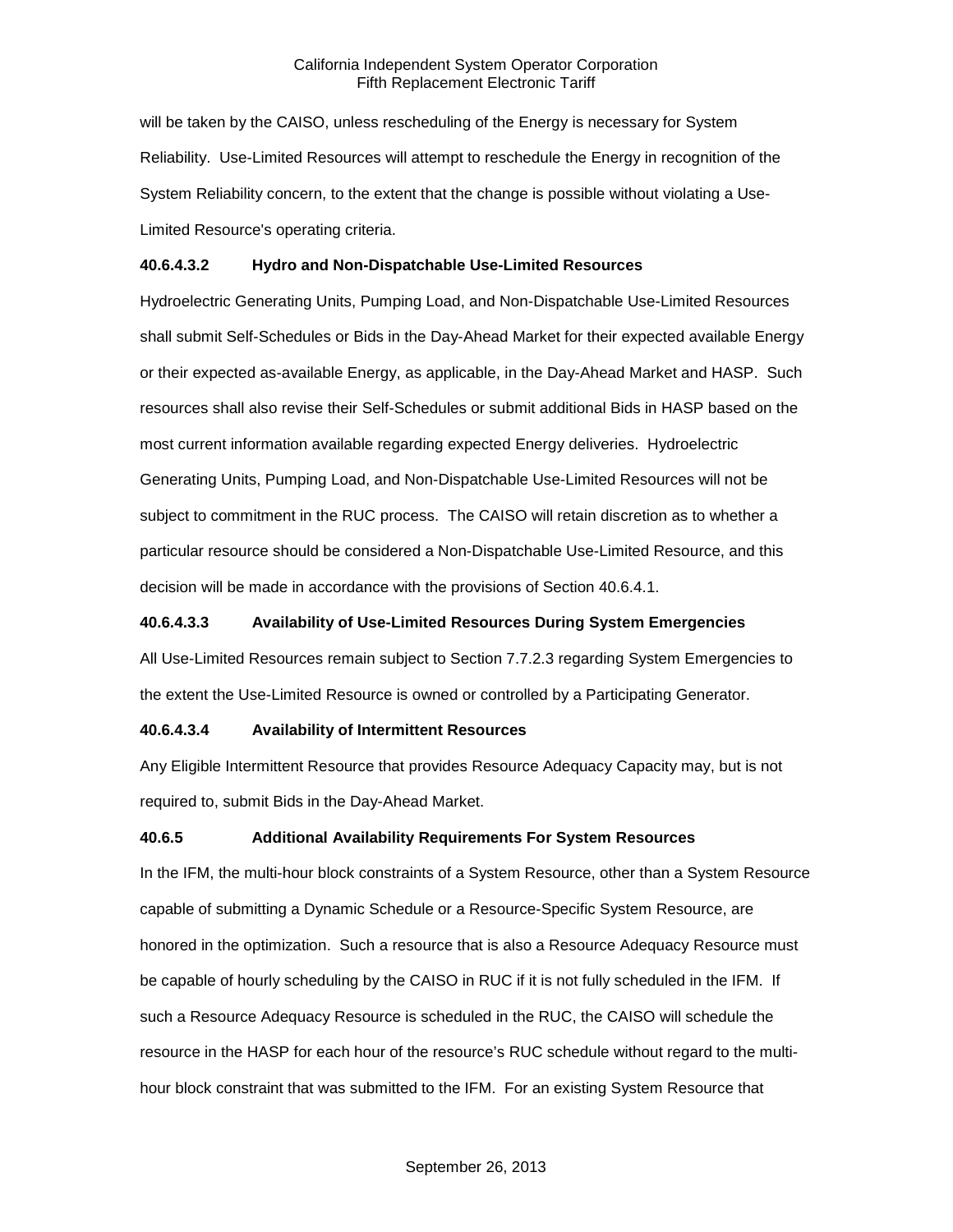provides Resource Adequacy Capacity through a call-option that expires prior to the close of the IFM, such a System Resource listed on a Resource Adequacy Plan must be reported to the CAISO for consideration in the Extremely Long-Start Commitment Process.

# **40.6.5.1 Additional Availability Requirements for Dynamic and Non-Dynamic Resource-Specific System Resources**

A Dynamic or Non-Dynamic Resource-Specific System Resource that supplies Resource Adequacy Capacity, and is not otherwise a Use-Limited Resource under Section 40.6.4, will be subject to the requirements of Sections 40.6.1, 40.6.2 and either Section 40.6.3 as a Short Start Unit or Section 40.6.7 as a Long Start Unit based upon the Dynamic Resource-Specific System Resource's registered physical operating characteristics.

# **40.6.5.2 Dynamic Non-Resource-Specific System Resources**

A Dynamic non-Resource-Specific System Resource that provides Resource Adequacy Capacity will be subject to the provisions of 40.6.1 and 40.6.2.

# **40.6.6 Requirements For Partial Resource Adequacy Resources**

Only that output of a Partial Resource Adequacy Resource that is designated by a Scheduling Coordinator as Resource Adequacy Capacity in its monthly or annual Supply Plan shall have an availability obligation to the CAISO. Exports being supported by non-Resource Adequacy Capacity from a Partial Resource Adequacy Resource that becomes unavailable or unusable shall be considered as an export of non-Resource Adequacy Capacity based on the pro-rata allocation of derated capacity of the Partial Resource Adequacy Resource as follows:

- (a) Resource Adequacy Capacity [(Resource Adequacy Capacity/PMax Capacity of Resource Adequacy Resource) x MW Derate or Outage]; or
- (b) [1- (Resource Adequacy Capacity/PMax Capacity of Resource Adequacy Resource)] x De-rated PMax].

# **40.6.7 Release Of Long Start Units**

Long Start Units not committed in the Day-Ahead Market will be released from any further obligation to submit Self-Schedules or Bids for the relevant Operating Day. Scheduling Coordinators for Long Start Units are not precluded from self-committing the unit after the Day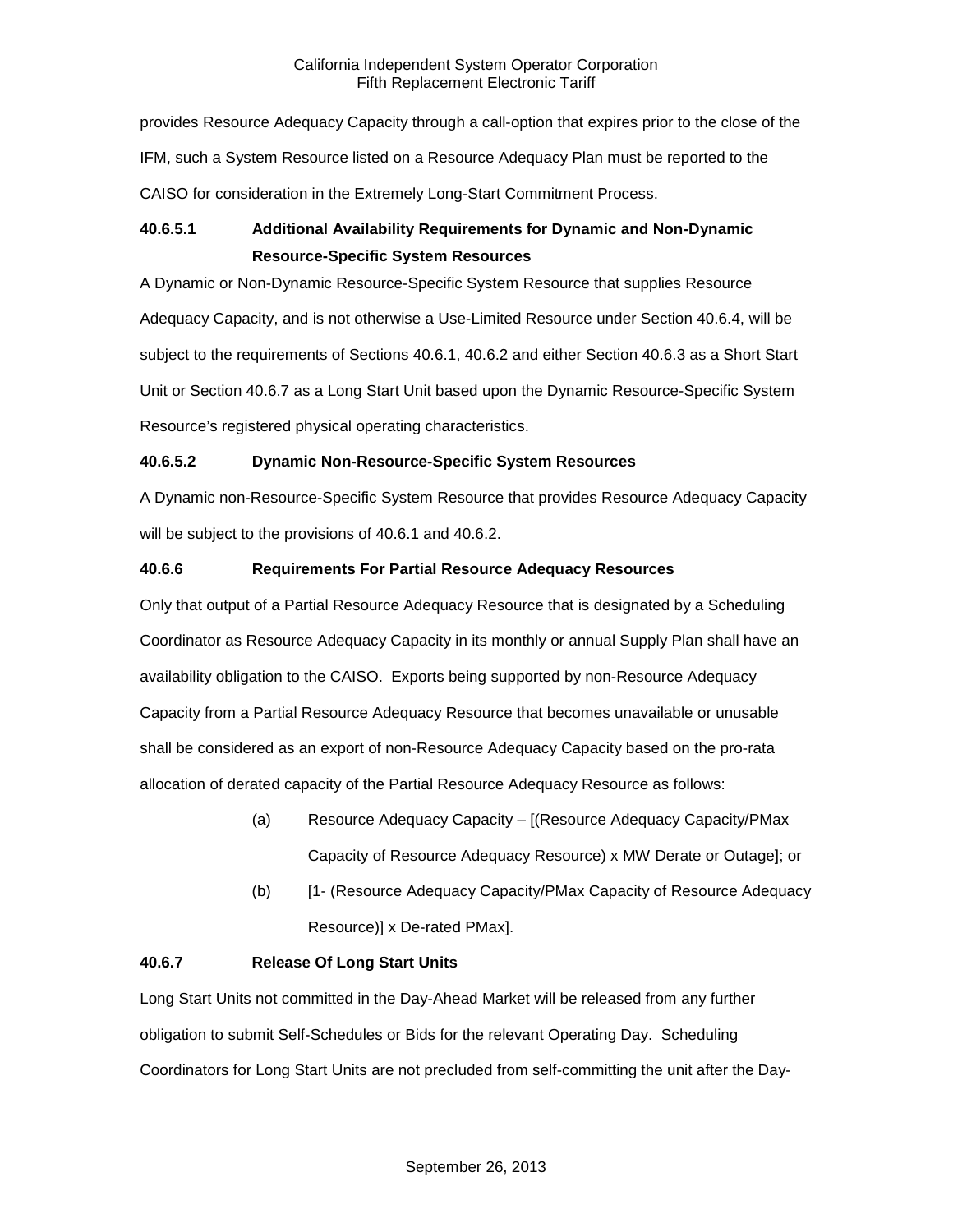Ahead Market and submitting a Self-Schedule for Wheeling-Out in the HASP, unless precluded by terms of their contracts.

### **40.6.8 Use Of Generated Bids**

Prior to completion of the Day-Ahead Market, the CAISO will determine if Resource Adequacy Capacity subject to the requirements of Sections 40.5.1 or 40.6.1 and for which the CAISO has not received notification of an Outage has not been reflected in a Bid and will insert a Generated Bid for such capacity into the CAISO Day-Ahead Market. Prior to running the Real-Time Market, the CAISO will determine if Resource Adequacy Capacity subject to the requirements of Section 40.6.2 and for which the CAISO has not received notification of an Outage has not been reflected in a Bid and will insert a Generated Bid for such capacity into the Real-Time Market. If a Scheduling Coordinator for an RA Resource submits a partial bid for the resource's RA Capacity, the CAISO will insert a Generated Bid only for the remaining RA Capacity. In addition, the CAISO will determine if all dispatchable Resource Adequacy Capacity from Short Start Units, not otherwise selected in the IFM or RUC, is reflected in a Bid into the Real-Time Market and will insert a Generated Bid for any remaining dispatchable Resource Adequacy Capacity for which the CAISO has not received notification of an Outage. As provided in the Business Practice Manuals, a Generated Bid for Energy will be calculated and will include a greenhouse gas cost adder for a resource registered with the California Air Resources Board as having a greenhouse gas compliance obligation. A Generated Bid for Ancillary Services will equal zero dollars (\$0/MW-hour). Notwithstanding any of the provisions of Section 40.6.8 set forth above, the CAISO will not insert any Bid in the Real-Time Market required under this Section 40 for a Resource Adequacy Resource that is a Use-Limited Resource unless the resource submits an Energy Bid and fails to submit an Ancillary Service Bid.

### **40.6.8.1 Generated Bids for NRS-RA Resources**

Generated Bids to be submitted by the CAISO pursuant to Section 40.6.8 for non-Resource-Specific System Resources that provide Resource Adequacy capacity shall be calculated in accordance with this Section.

### **40.6.8.1.1 Calculation Options for Generated Bids**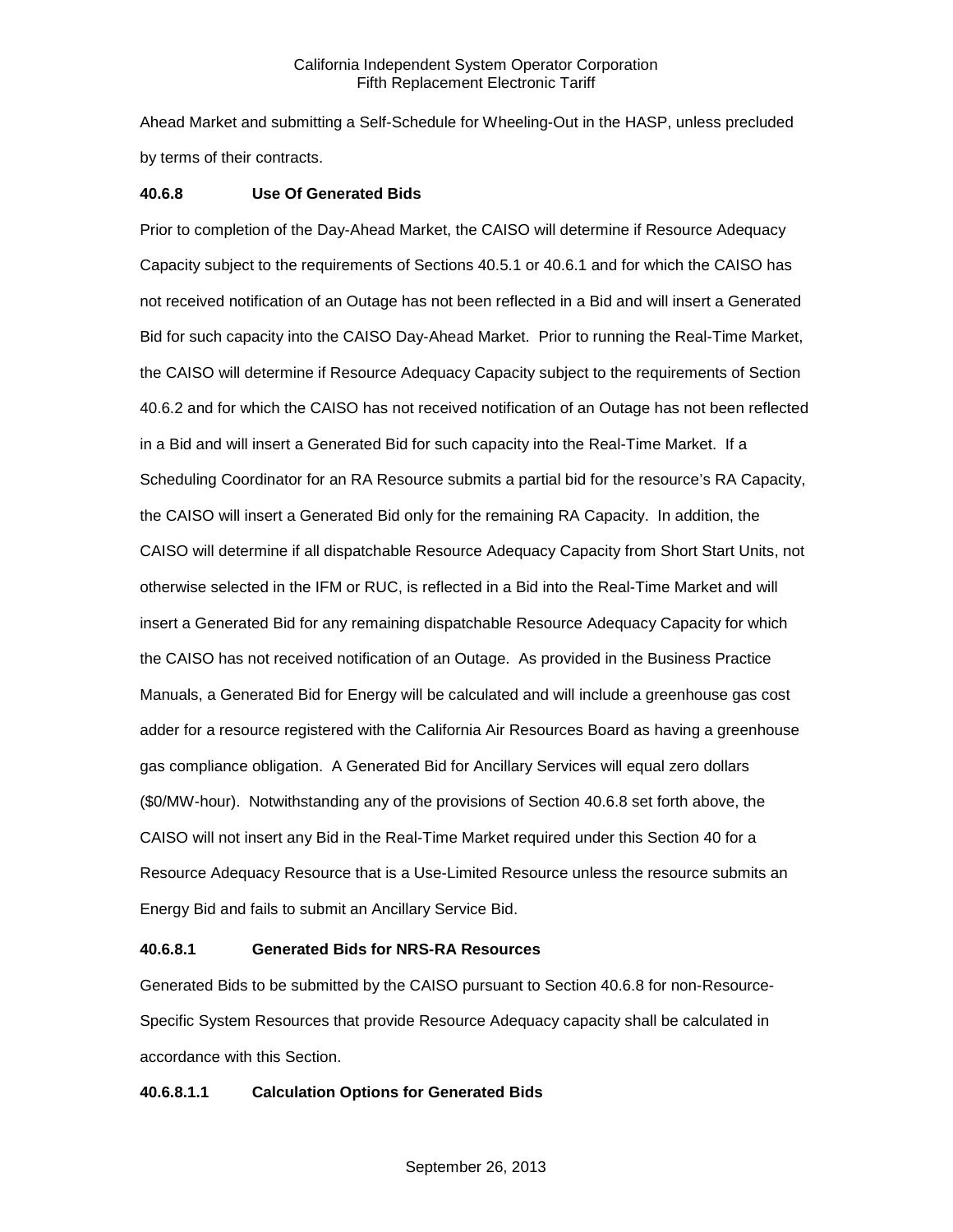The Scheduling Coordinator for each non-Resource Specific System Resource that provides Resource Adequacy Capacity shall select the price taker option, LMP-based option, or negotiated price option as the methodology for calculating the Generated Bids to be submitted by the CAISO under Section 40.6.8 for both the DAM and RTMs. If no selection is made, the CAISO will apply the price taker option to calculate the Generated Bids. For the first ninety (90) days after a resource becomes a non-Resource-Specific System Resource, the calculation of Generated Bids for Resource Adequacy capacity is limited to the price taker option or negotiated price option.

#### **40.6.8.1.2 Price Taker Option**

The price taker option is a Generated Bid of \$0/MWh plus the CAISO's estimate of the applicable grid management charge per MWh based on the gross amount of MWh scheduled in the DAM and HASP.

#### **40.6.8.1.3 LMP-Based Option**

The LMP-based option calculates the Generated Bid as the weighted average of the lowest quartile of LMPs, at the Intertie point designated for the non-Resource-Specific System Resource's Resource Adequacy Capacity in the Supply Plan, during periods in which the resource was dispatched in the preceding ninety (90) days for which LMPs that have passed the price validation and correction process set forth in Section 35 are available. The weighted average will be calculated based on the quantities Dispatched within each segment of the Generated Bid curve. Each Bid segment created under the LMP-based option for Generated Bids will be subject to a feasibility test, as set forth in a Business Practice Manual, to determine whether there are a sufficient number of data points to allow for the calculation of an LMP-based Generated Bid. The feasibility test is designed to avoid excessive volatility of the Generated Bid under the LMP-based option that could result when calculated based on a relatively small number of prices. If the Scheduling Coordinator for the non-Resource Specific System Resource elects the LMP-based method, it must additionally select either the price-taker method or the negotiated-rate method as the alternative calculation method for the Generated Bids in the event that the feasibility test fails for the LMP-based method.

### **40.6.8.1.4 Negotiated Price Option**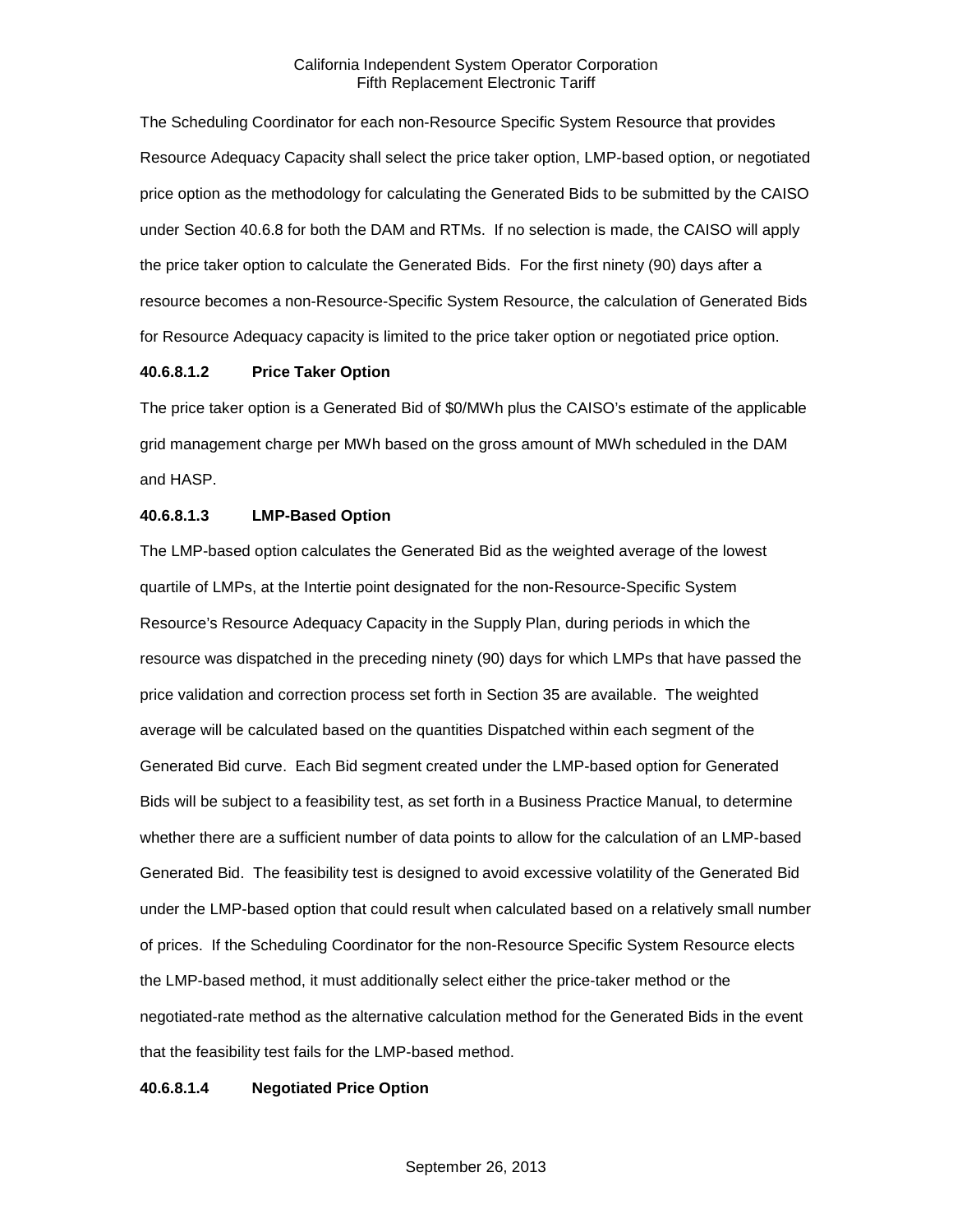Under the negotiated price option, a Scheduling Coordinator shall submit a proposed Generated Bid along with supporting information and documentation as described in a Business Practice Manual. Within ten (10) Business Days of receipt, the CAISO or an Independent Entity selected by the CAISO will provide a written response. If the CAISO or Independent Entity accepts the proposed Generated Bid, it will become effective within three (3) Business Days from the date of acceptance by the CAISO and remain in effect until: (1) the Generated Bid is modified by FERC; (2) the Generated Bid is modified by mutual agreement of the CAISO and the Scheduling Coordinator; or (3) the Generated Bid expires, is terminated or is modified pursuant to any agreed upon term or condition or pertinent FERC order.

If the CAISO or Independent Entity selected by the CAISO does not accept the proposed Generated Bid, the CAISO or Independent Entity selected by the CAISO and the Scheduling Coordinator shall enter a period of good faith negotiations that terminates sixty (60) days following the date of submission of a proposed Generated Bid by a Scheduling Coordinator. If at any time during this period, the CAISO or Independent Entity selected by the CAISO and the Scheduling Coordinator agree upon the Generated Bid, it will be become effective within three (3) Business Days of the date of agreement and remain in effect until: (1) the Generated Bid is modified by FERC; (2) the Generated Bid is modified by mutual agreement of the CAISO and the Scheduling Coordinator; or (3) the Generated Bid expires, is terminated or is modified pursuant to any agreed upon term or condition or pertinent FERC order.

If by the end of the sixty (60) day period the CAISO or Independent Entity selected by the CAISO and the Scheduling Coordinator fail to agree on the Generated Bid to be used under the negotiated price option, the Scheduling Coordinator has the right to file a proposed Generated Bid with FERC pursuant to Section 205 of the Federal Power Act.

During the sixty (60) day period following the submission of a proposed negotiated Generated Bid by a Scheduling Coordinator, and pending FERC's acceptance in cases where the CAISO or Independent Entity selected by the CAISO fail to agree on the Generated Bid for use under the negotiated price option and the Scheduling Coordinator filed a proposed Generated Bid with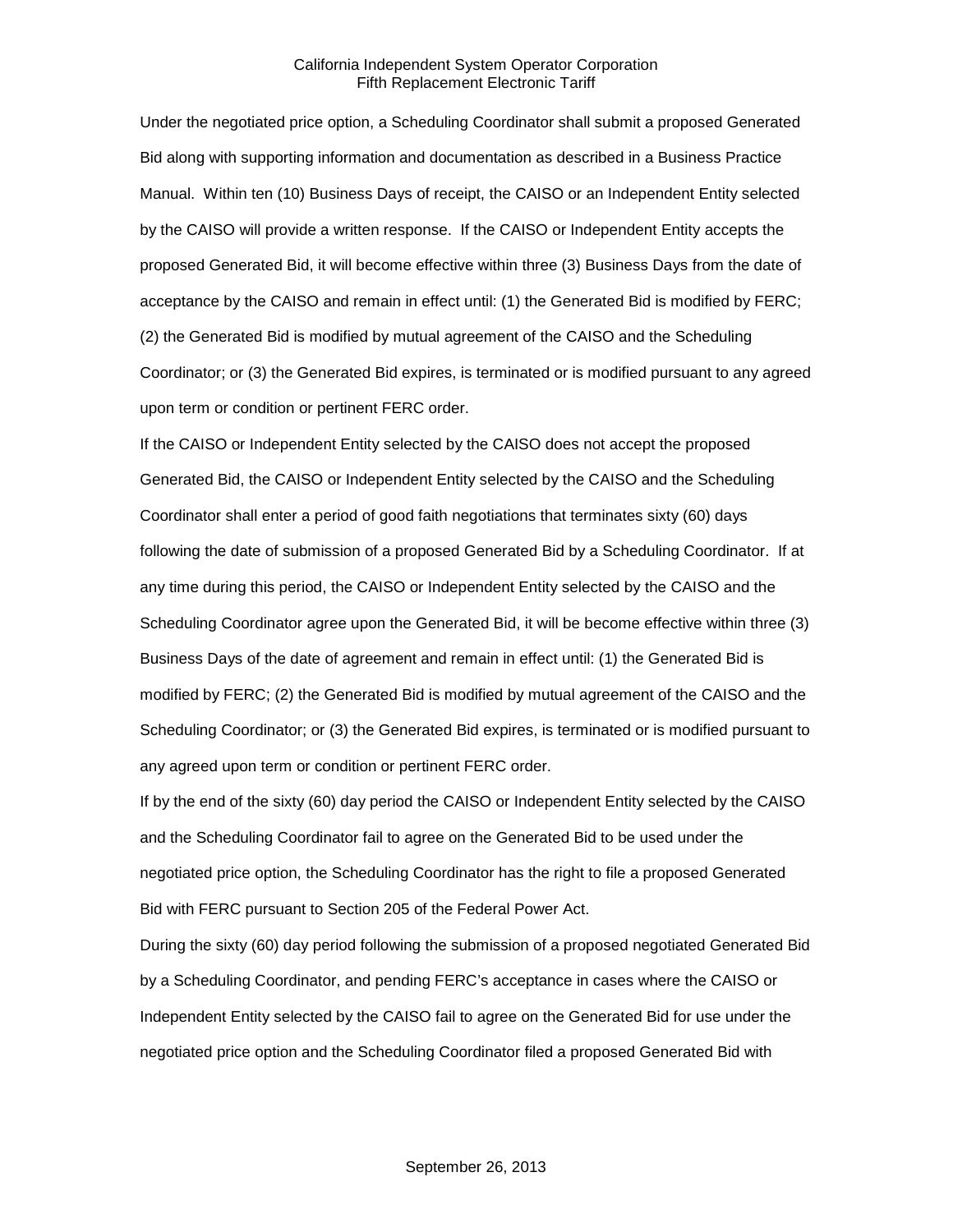FERC pursuant to Section 205 of the Federal Power Act, the Scheduling Coordinator has the option of electing to use any of the other options available pursuant to this Section. The CAISO shall make an informational filing with FERC of any Generated Bids negotiated pursuant to this Section no later than seven (7) days after the end of the month in which the Generated Bids were established.

#### **40.6.8.1.5 Partial Bids**

If a Scheduling Coordinator for a non-Resource-Specific System Resource that provides Resource Adequacy Capacity submits a bid for a MW quantity less than the Resource Adequacy Capacity identified in the resource's Supply Plan, the CAISO will insert a Generated Bid only for the remaining Resource Adequacy Capacity by extending the last segment of the resource's bid curve to the full quantity (MWh) of the Resource Adequacy obligation.

### **40.6.8.1.6 Subset-of-Hours Contracts**

The CAISO will submit Generated Bids for non-Resource-Specific System Resources that provide Resource Adequacy Capacity subject to a Subset-of-Hours Contract during only those hours in which the resource is contractually obligated to make the Resource Adequacy Capacity available and the CAISO has not received either notification of an Outage or a Bid for such capacity. If the Scheduling Coordinator for the non-Resource Specific System Resource submits a Bid for part of the Resource Adequacy Capacity subject to a Subset-of-Hours Contract for any hour the resource is contractually obligated to provide the Resource Adequacy Capacity, the CAISO will insert a Generated Bid only for the remaining Resource Adequacy Capacity. Non-Resource-Specific System Resources that provide Resource Adequacy Capacity subject to a Subset-of-Hours Contract must meet the technical interface specifications and submit contractual information as required by a Business Practice Manual.

### **40.6.9 Grandfathered Firm Liquidated Damages Contracts Requirements**

Resource Adequacy Capacity represented by a Firm Liquidated Damages Contract and relied upon by a Scheduling Coordinator in a monthly or annual Resource Adequacy Plan shall be submitted as a Self-Schedule or Bid in the Day-Ahead IFM to the extent such scheduling right exists under the Firm Liquidated Damages Contract.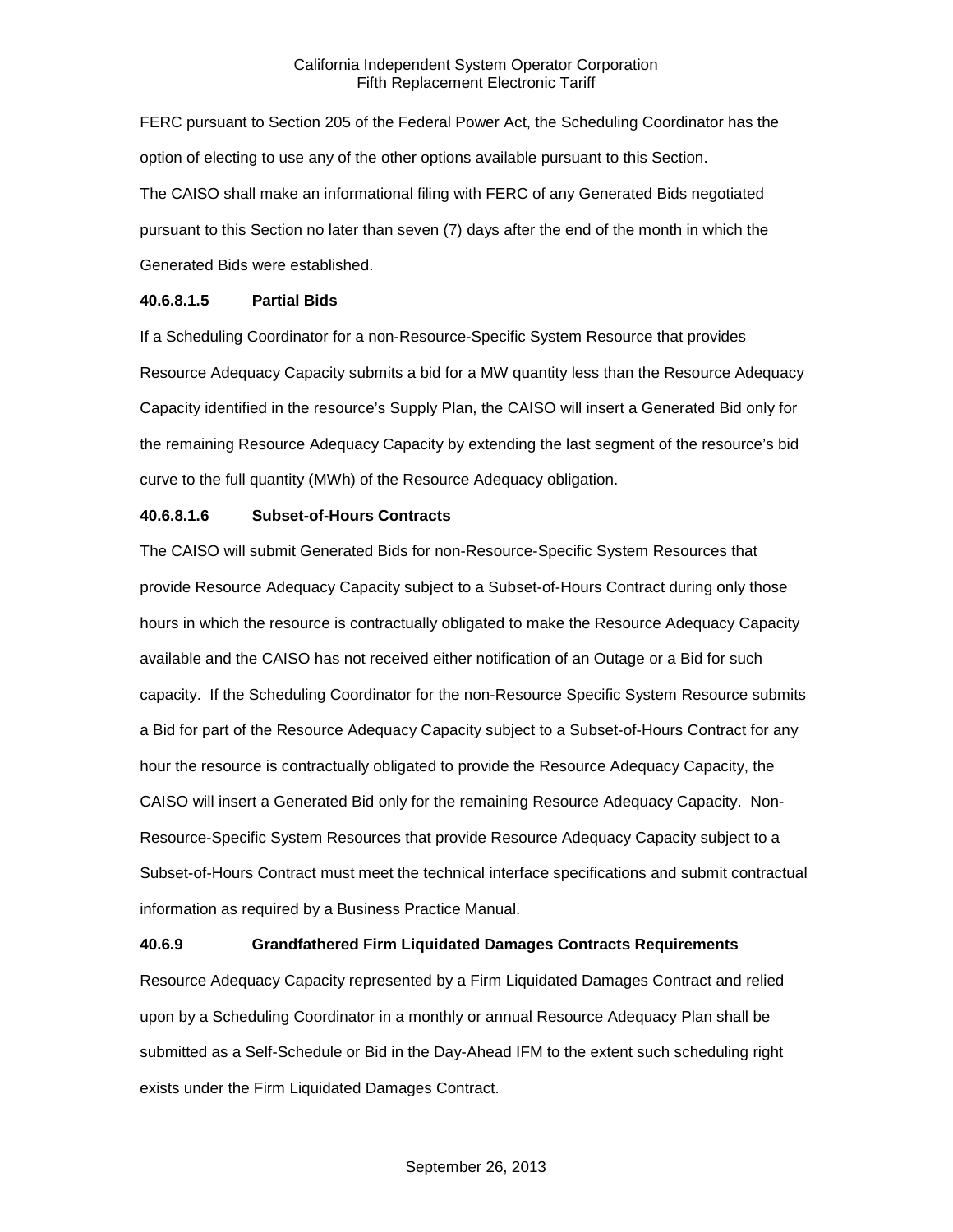# **40.6.10 Exports Of Energy From Resource Adequacy Capacity**

Resource Adequacy Capacity may be utilized to serve an Export Bid. An Export Bid may be submitted into the CAISO Markets and be cleared by the Energy being provided by Resource Adequacy Capacity.

# **40.6.11 Curtailment Of Exports In Emergency Situations**

At its sole discretion, the CAISO may curtail exports from Resource Adequacy Capacity to prevent or alleviate a System Emergency. An Export Bid or a Self-Schedule to provide exports included in a binding Schedule accepted in the IFM or HASP will not be distinguished from a Demand Bid or Self-Schedule to serve Load within the CAISO Balancing Authority Area included in a binding Schedule accepted in the IFM or HASP for purposes of curtailment under this Section, except as consistent with Good Utility Practice.

# **40.6.12 Participating Loads and Proxy Demand Resources**

Participating Loads or Proxy Demand Resources that are included in a Resource Adequacy Plan and Supply Plan, if the Scheduling Coordinator for the Participating Loads or Proxy Demand Resources is not the same as that for the Load Serving Entity, will be administered by the CAISO in accordance with the terms and conditions established by the CPUC or the Local Regulatory Authority.

### **40.7 Compliance**

The CAISO will evaluate Resource Adequacy Plans and Supply Plans as follows:

(a) The CAISO will evaluate whether each annual and monthly Resource Adequacy Plan submitted by a Scheduling Coordinator on behalf of a Load Serving Entity demonstrates Resource Adequacy Capacity sufficient to satisfy the Load Serving Entity's (i) allocated responsibility for Local Capacity Area Resources under Section 40.3.2 and (ii) applicable Demand and Reserve Margin requirements. If the CAISO determines that a Resource Adequacy Plan does not demonstrate Local Capacity Area Resources sufficient to meet its allocated responsibility under Section 40.3.2, compliance with applicable Demand and Reserve Margin requirements, or compliance with any other resource adequacy requirement in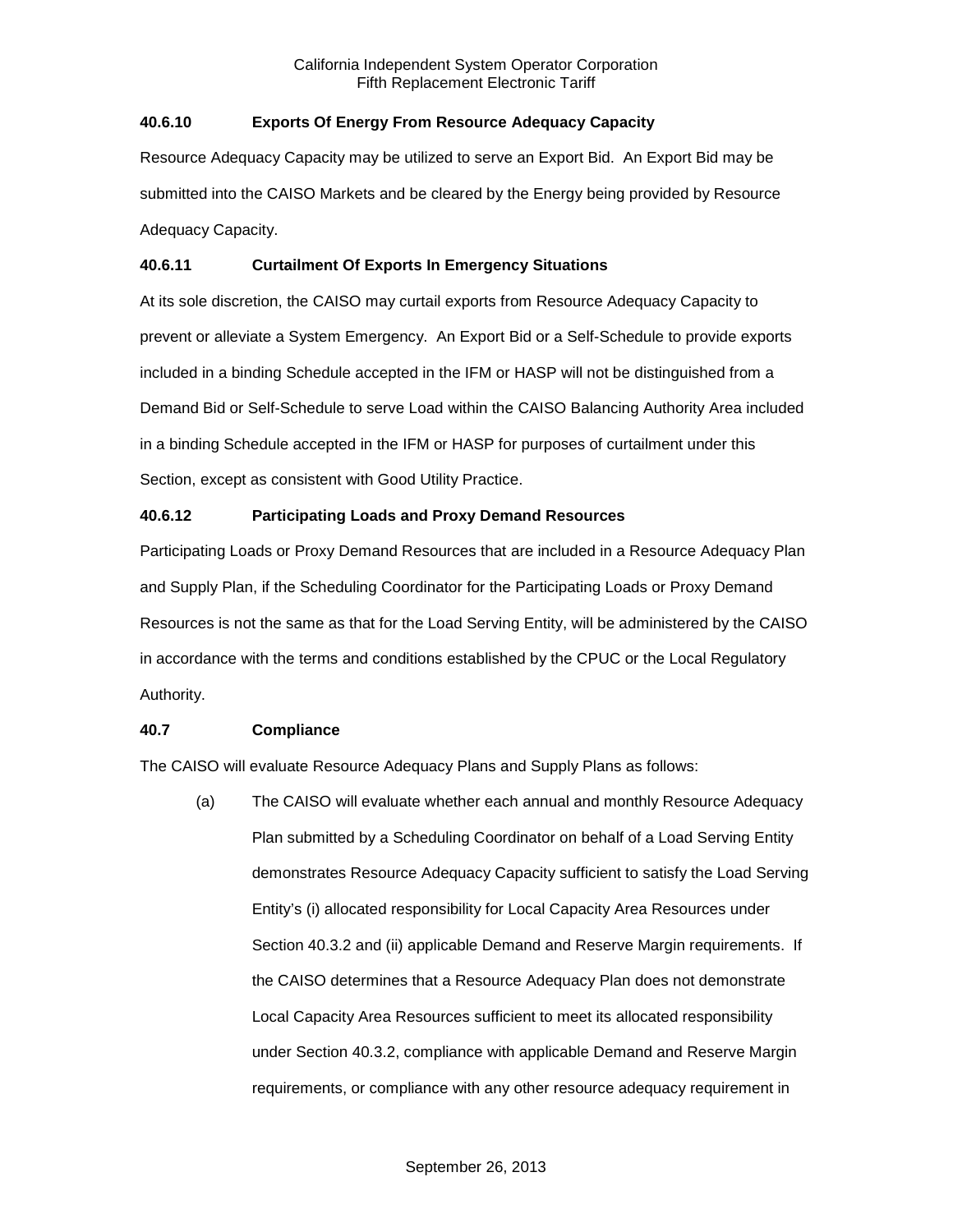this Section 40 or adopted by the CPUC, Local Regulatory Authority, or federal agency, as applicable, the CAISO will notify the relevant Scheduling Coordinator, CPUC, Local Regulatory Authority, or federal agency with jurisdiction over the relevant Load Serving Entity, or in the case of a mismatch between Resource Adequacy Plan(s) and Supply Plan(s), the relevant Scheduling Coordinators, in an attempt to resolve any deficiency in accordance with the procedures set forth in the Business Practice Manual. The notification will be made at least 25 days in advance of the first day of the month covered by the plan and will include the reasons the CAISO believes a deficiency exists. If the deficiency relates to the demonstration of Local Capacity Area Resources in a Load Serving Entity's annual Resource Adequacy Plan, and the CAISO does not provide a written notice of resolution of the deficiency as set forth in the Business Practice Manual, the Scheduling Coordinator for the Load Serving Entity may demonstrate that the identified deficiency is cured by submitting a revised annual Resource Adequacy Plan within thirty (30) days of the beginning of the Resource Adequacy Compliance Year. For all other identified deficiencies, at least ten (10) days prior the effective month of the relevant Resource Adequacy Plan, the Scheduling Coordinator for the Load Serving Entity shall (i) demonstrate that the identified deficiency is cured by submitting a revised Resource Adequacy Plan or (ii) advise the CAISO that the CPUC, Local Regulatory Authority, or federal agency, as appropriate, has determined that no deficiency exists.

(b) The CAISO will evaluate whether each monthly Resource Adequacy Plan submitted by a Scheduling Coordinator on behalf of a Load Serving Entity demonstrates operationally available Resource Adequacy Capacity, excluding capacity scheduled to take an Approved Maintenance Outage during the resource adequacy month, that is equal to or greater than the Load Serving Entity's applicable forecasted monthly Demand and Reserve Margin. For each day of the month where the CAISO determines that the criteria set forth in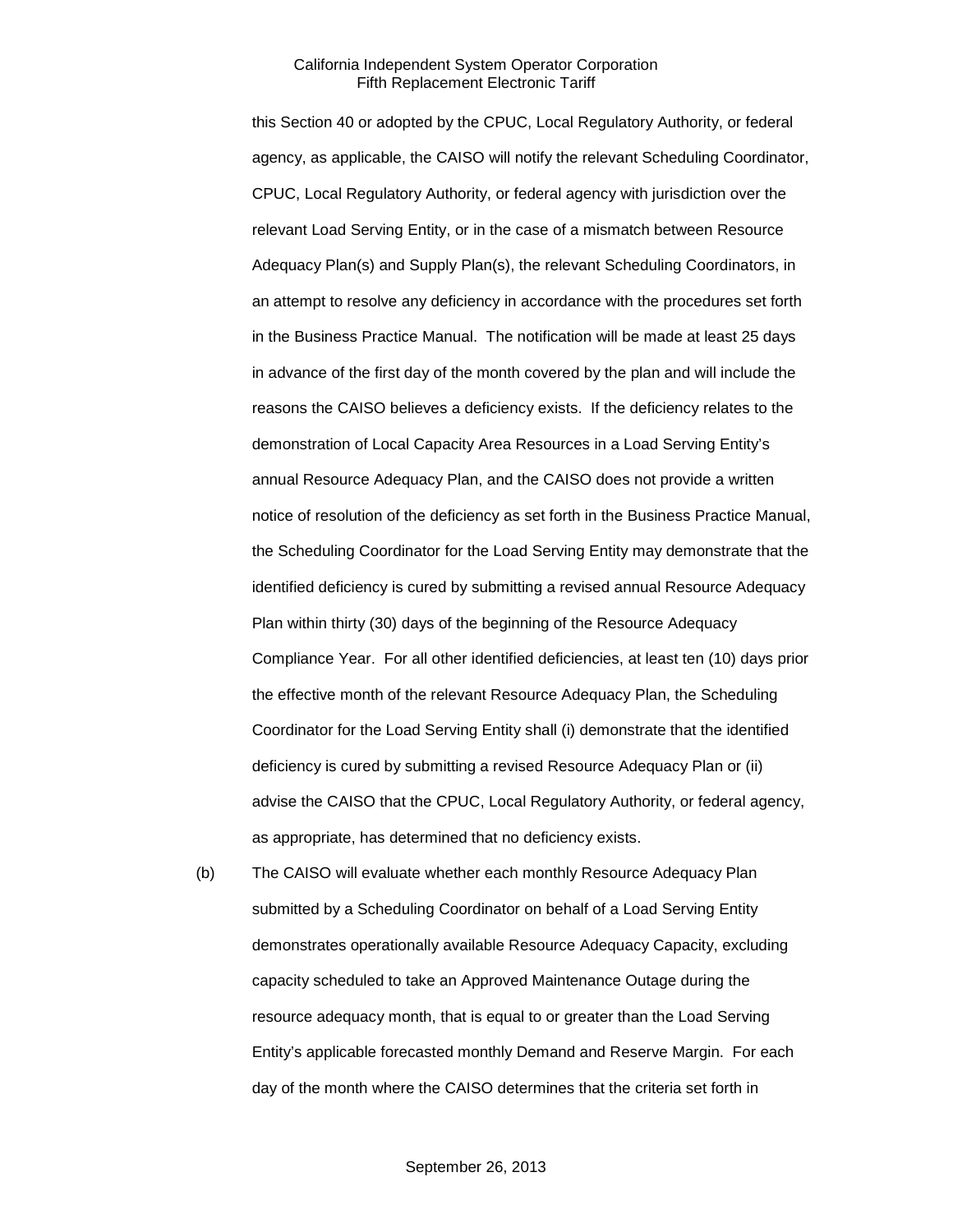Section 9.3.1.3.2.3(b) is not met, if a monthly Resource Adequacy Plan (i) includes capacity scheduled to take an Approved Maintenance Outage on that day that has not been replaced pursuant to Sections 9.3.1.3.1, or 9.3.1.3.2, and (ii) does not demonstrate operationally available Resource Adequacy Capacity equal to or greater than the Load Serving Entity's applicable forecasted monthly Demand and Reserve Margin, the CAISO will require outage replacement and will provide notice of the outage replacement requirement to the Local Regulatory Authority, the Scheduling Coordinator for the Load Serving Entity, and the Scheduling Coordinator for the Resource Adequacy Resource scheduled to take the Approved Maintenance Outage. The notification will be made at least 25 days in advance of the first day of the month covered by the plan and will include the reasons why the CAISO believes an outage replacement requirement exists. At least eleven (11) days prior to the resource adequacy month, the Scheduling Coordinator for either the Load Serving Entity or the Resource Adequacy Resource may demonstrate that the identified outage replacement requirement is cured by submitting to the CAISO a revision or update to the monthly Resource Adequacy Plan or Supply Plan, as applicable. If neither the Scheduling Coordinator for the Load Serving Entity nor the Scheduling Coordinator for the Resource Adequacy Resource timely advises the CAISO that the identified outage replacement requirement is cured, the CAISO may exercise its authority to procure backstop capacity under the Capacity Procurement Mechanism pursuant to Section 43.

(c) In the case of a mismatch between Resource Adequacy Plan(s) and Supply Plan(s), if resolved, the relevant Scheduling Coordinator(s) must provide the CAISO with revised Resource Adequacy Plan(s) or Supply Plans, as applicable, at least ten (10) days prior to the effective month. If the CAISO is not advised that the deficiency or mismatch is resolved at least ten (10) days prior to the effective month, the CAISO will use the information contained in the Supply Plan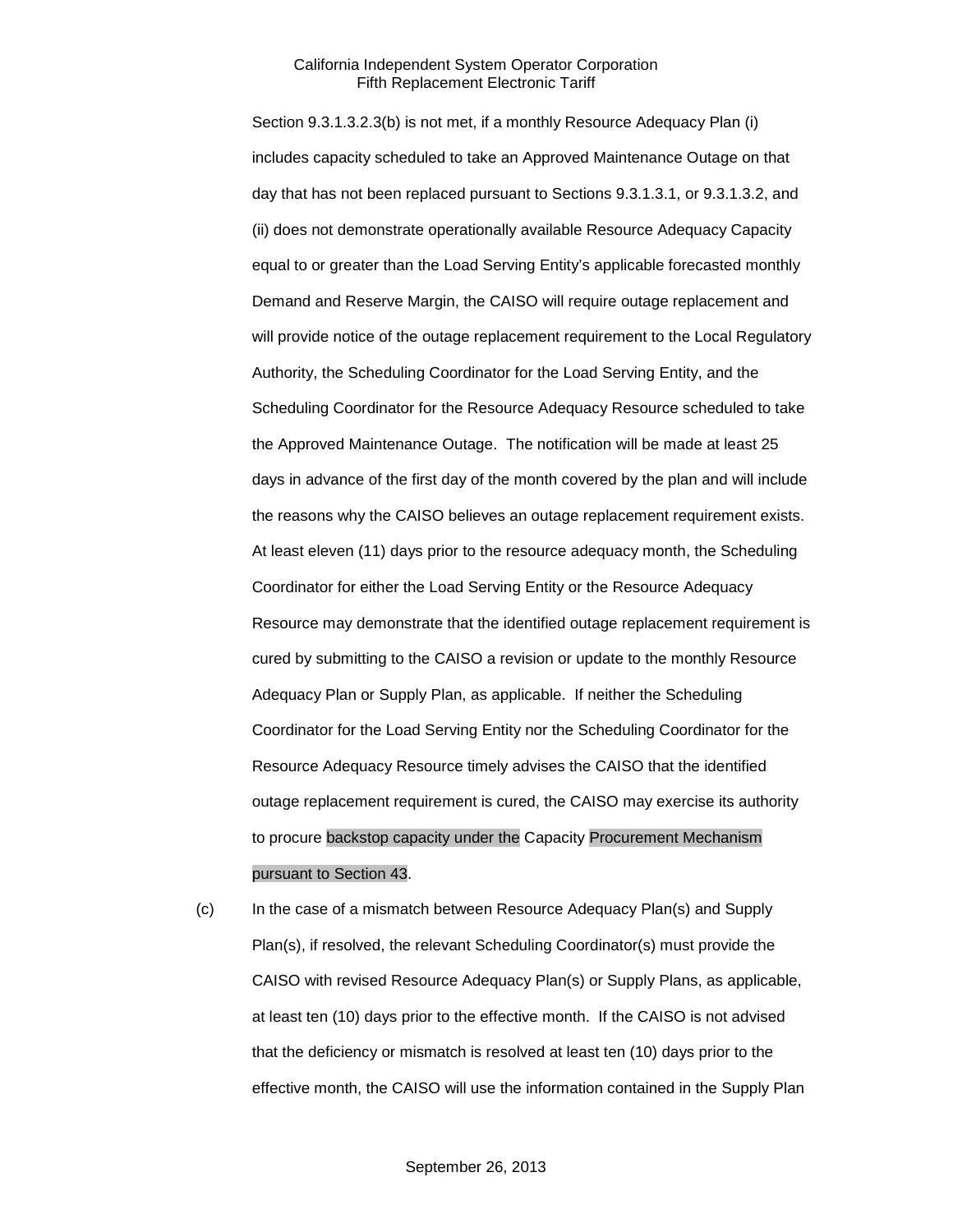to set the obligations of Resource Adequacy Resources under this Section 40 and/or to assign any costs incurred under this Section 40 and Section 43.

#### **40.7.1 Other Compliance Issues**

Scheduling Coordinators representing Generating Units, System Units or System Resources supplying Resource Adequacy Capacity that fail to provide the CAISO with an annual or monthly Supply Plan, as applicable, as set forth in Section 40.7, shall be subject to Section 37.6.1. Further, Scheduling Coordinators representing Generating Units, System Units or System Resources supplying Resource Adequacy Capacity that fail to provide the CAISO with information required for the CAISO to determine Net Qualifying Capacity shall not be eligible for inclusion in the Net Qualifying Capacity annual report under Section 40.4.2 for the next Resource Adequacy Compliance Year and shall be subject to any applicable Sanctions under Section 37.6.1.

### **40.7.2 Penalties For Non-Compliance**

The failure of a Resource Adequacy Resource or Resource Adequacy Capacity to be available to the CAISO in accordance with the requirements of this Section 40 or Section 9.3.1.3, and the failure to operate a Resource Adequacy Resource by placing it online or in a manner consistent with a submitted Bid or Generated Bid shall be subject to the applicable Sanctions set forth in Section 37.2.4. However, any failure of the Resource Adequacy Resource to satisfy any obligations prescribed under this Section 40 or Section 9.3.1.3 during a Resource Adequacy Compliance Year for which Resource Adequacy Capacity has been committed to a Load Serving Entity shall not limit in any way, except as otherwise established under Section 40.4.5 or requirements of the CPUC, Local Regulatory Authority, or federal agency, as applicable, the ability of the Load Serving Entity to whom the Resource Adequacy Capacity has been committed to use such Resource Adequacy Capacity for purposes of satisfying the resource adequacy requirements of the CPUC, Local Regulatory Authority, or federal agency, as applicable. In addition, a Reserve Sharing LSE shall not be subject to any sanctions, penalties, or other compensatory obligations under this Section 40 on account of a Resource Adequacy Resource's satisfaction or failure to satisfy its obligations under this Section 40 or Section 9.3.1.3.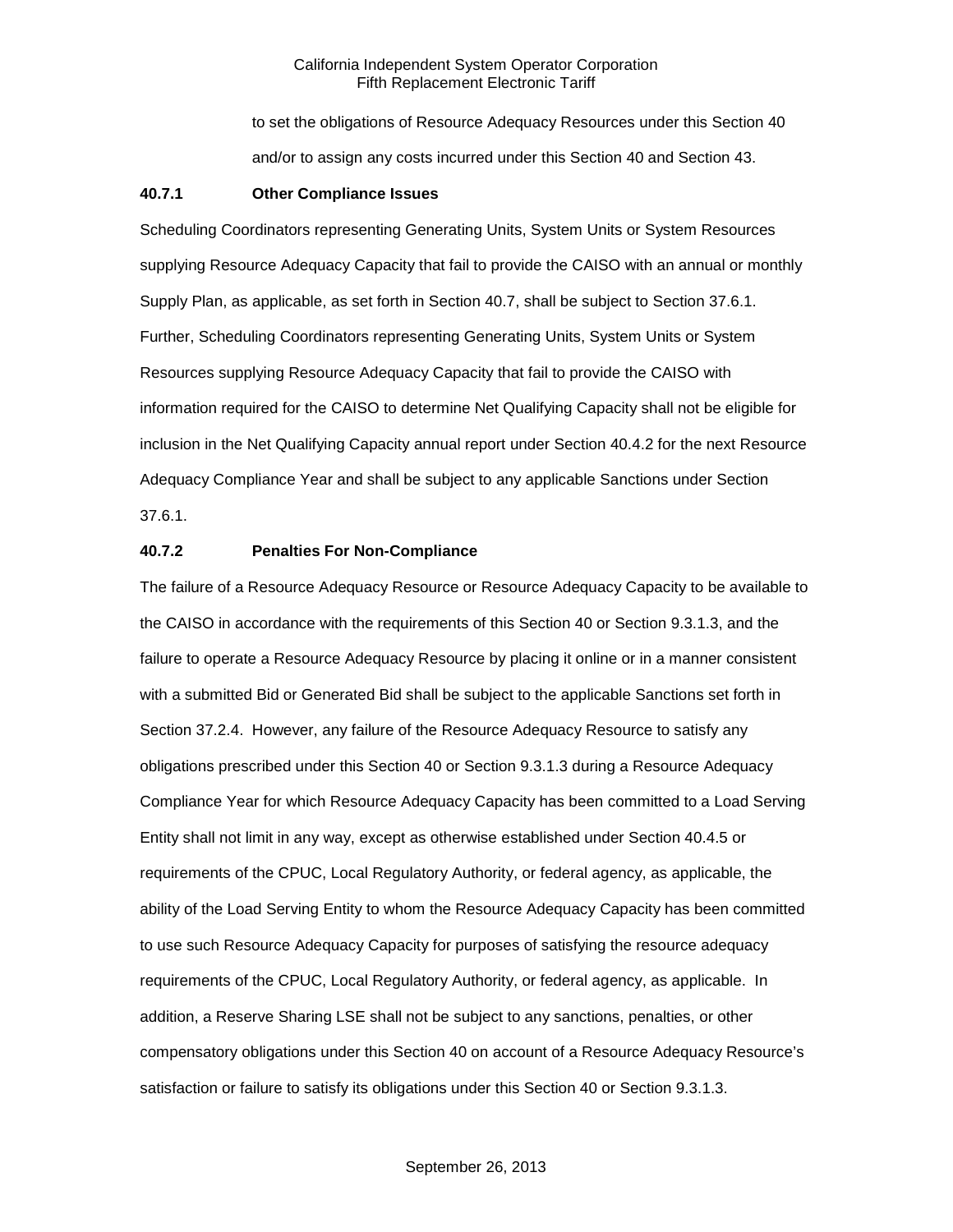# **40.8 CAISO Default Qualifying Capacity Criteria**

### **40.8.1 Applicability**

The criteria in this Section 40.8 shall apply only: (i) where the CPUC or Local Regulatory Authority has not established and provided to the CAISO criteria to determine the types of resources that may be eligible to provide Qualifying Capacity and for calculating Qualifying Capacity for such eligible resource types and (ii) until the CAISO has been notified in writing by the CPUC of its intent to overturn, reject or fundamentally modify the capacity-based framework in CPUC Decisions 04-01-050 (Jan. 10, 2004), 04-10-035 (Oct. 28, 2004), and 05-10-042 (Oct. 31, 2005). The types of resources specified in this Section 40.8.1 will be eligible to provide Qualifying Capacity to the extent they meet the criteria for each type of resource set forth in this Section 40.8.1.

### **40.8.1.2 Nuclear and Thermal**

Nuclear and thermal Generating Units, other than Qualifying Facilities with Existing QF Contracts addressed in Section 40.8.1.8 below, must be a Participating Generator or a System Unit. The Qualifying Capacity of nuclear and thermal units, other than Qualifying Facilities addressed in Section 40.8.1.8, will be based on net dependable capacity defined by NERC Generating Availability Data System information.

### **40.8.1.3 Hydro**

Hydroelectric Generating Units, other than Qualifying Facilities with Existing QF Contracts, must be either Participating Generators or System Units. The Qualifying Capacity of a pond or Pumped-Storage Hydro Unit, other than a QF, will be determined based on net dependable capacity defined by NERC GADS minus variable head derate based on an average dry year reservoir level. The Qualifying Capacity of a pond or Pumped-Storage Hydro Unit that is a QF will be determined based on historic performance during the hours of noon to 6:00 p.m., using a three-year rolling average.

The Qualifying Capacity of all run-of-river hydro units, including Qualifying Facilities, will be based on net dependable capacity defined by NERC GADS minus an average dry year conveyance flow, stream flow, or canal head derate. As used in this section, average dry year reflects a one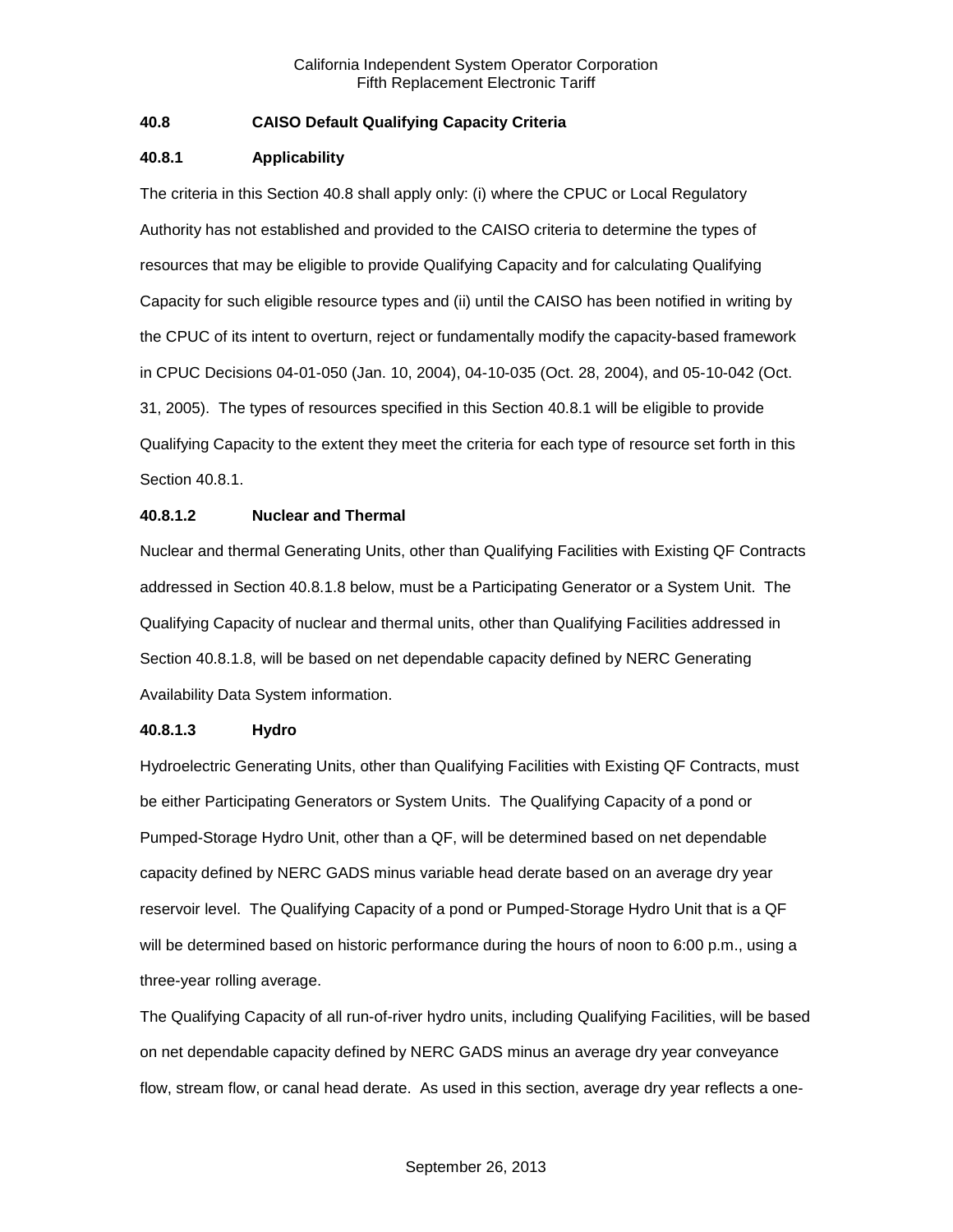in-five year dry hydro scenario (for example, using the 4th driest year from the last 20 years on record).

# **40.8.1.4 Unit-Specific Contracts**

Unit-specific contracts with Participating Generators or System Units will qualify as Resource Adequacy Capacity subject to the verification that the total MW quantity of all contracts from a specific unit do not exceed the total Net Qualifying Capacity (MW) consistent with the Net Qualifying Capacity determination for that unit.

# **40.8.1.5 Contracts with Liquidated Damage Provisions**

Firm Energy contracts with liquidated damages provisions, as generally reflected in Service Schedule C of the Western Systems Power Pool Agreement or the Firm LD product of the Edison Electric Institute pro forma agreement, or any other similar firm Energy contract that does not require the seller to source the Energy from a particular unit, and specifies a delivery point internal to the CAISO Balancing Authority Area entered into before October 27, 2005 shall be eligible to count as Qualifying Capacity until the end of 2008. A Scheduling Coordinator, however, cannot have more than twenty-five percent (25%) of its portfolio of Qualifying Capacity met by contracts with liquidated damage provisions for 2008.

### **40.8.1.6 Wind and Solar**

As used in this Section, wind units are those wind Generating Units without backup sources of Generation and solar units are those solar Generating Units without backup sources of Generation. Wind and solar units, other than Qualifying Facilities with Existing QF Contracts, must be Participating Intermittent Resources or subject to availability provisions of Section 40.6.4.3.4.

The Qualifying Capacity of all wind or solar units, including Qualifying Facilities, for each month will be based on their monthly historic performance during that same month during the hours of noon to 6:00 p.m., using a three-year rolling average. For wind or solar units with less than three years operating history, all months for which there is no historic performance data will utilize the monthly average production factor of all units (wind or solar, as applicable) within the TAC Area,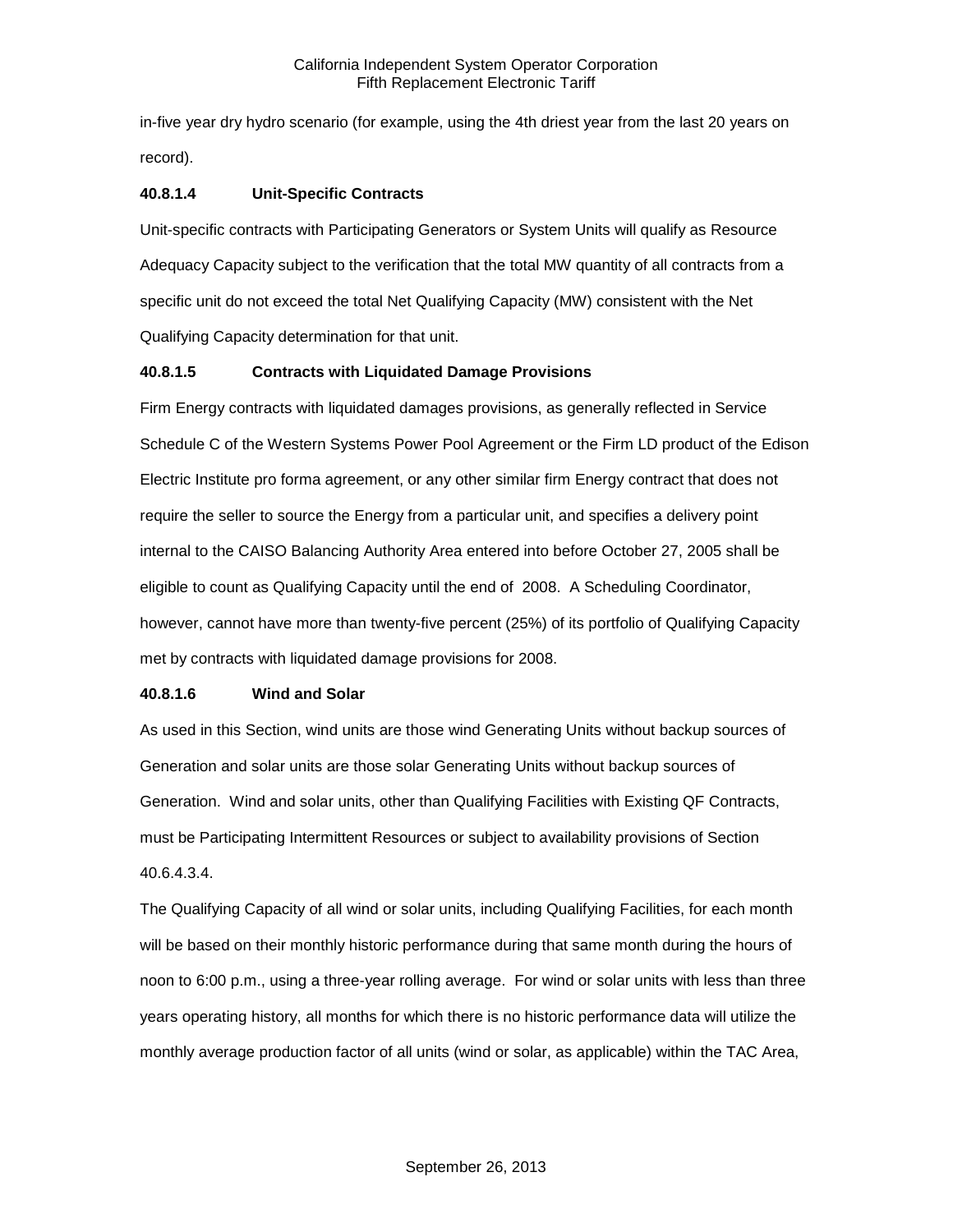or other production data from another area determined by the CAISO to be appropriate if the unit is not within a TAC Area, in which the Generating Unit is located.

## **40.8.1.7 Geothermal**

Geothermal Generating Units, other than Qualifying Facilities with Existing QF Contracts addressed in Section 40.8.1.8, must be Participating Generators or System Units. The Qualifying Capacity of geothermal units, other than Qualifying Facilities addressed in Section 40.8.1.8, will be based on NERC GADS net dependable capacity minus a derate for steam field degradation.

# **40.8.1.8 Treatment of Qualifying Capacity for Qualifying Facilities**

Qualifying Facilities must be subject to an effective Participating Generator Agreement or Net Scheduled Participating Generator Agreement or must be System Units, unless they have an Existing QF Contract. Except for hydro, wind, and solar Qualifying Facilities addressed pursuant to Sections 40.8.1.3 and 40.8.1.6, the Qualifying Capacity of Qualifying Facilities under Existing QF Contracts, will be based on historic monthly Generation output during the hours of noon to 6:00 p.m. (net of Self-provided Load) during a three-year rolling average.

# **40.8.1.9 Participating Loads**

The Qualifying Capacity of Participating Loads shall be the average reduction in Demand over a three-year period on a per Dispatch basis or, if the Load does not have three years of performance history, based on comparable evaluation data using similar programs. Loads of Participating Loads must be available at least 48 hours, and if the Loads can only be dispatched for a maximum of two hours per event, then only 0.89 percent of a Scheduling Coordinator's portfolio may be made up of such Loads.

# **40.8.1.10 Jointly-Owned Facilities**

A jointly-owned facility must be either a Participating Generator or a System Unit. The Qualifying Capacity for the entire facility will be determined based on the type of resource as described elsewhere in this Section 40.8.1. In addition, the Scheduling Coordinator must provide the CAISO with a demonstration of its entitlement to the output of the jointly-owned facility's Qualified Capacity and an explanation of how that entitlement may change if the facility's output is restricted.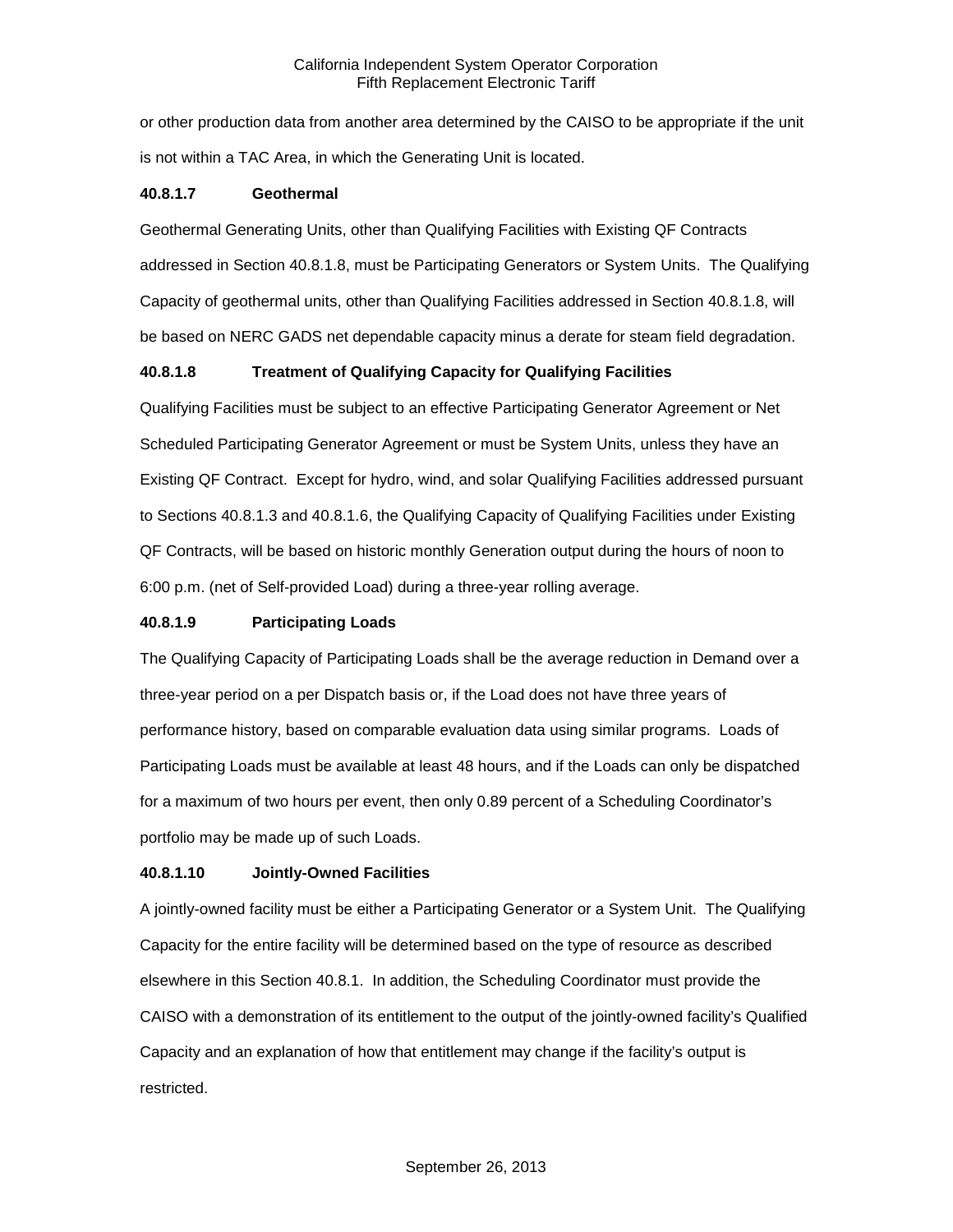### **40.8.1.11 Facilities under Construction**

The Qualifying Capacity for facilities under construction will be determined based on the type of resource as described elsewhere in this Section 40.8. In addition, the facility must have been in commercial operation for no less than one month to be eligible to be included as a Resource Adequacy Resource in a Scheduling Coordinator's monthly Resource Adequacy Plan.

### **40.8.1.12 System Resources and Pseudo-Ties**

### **40.8.1.12.1 Dynamic System Resources and Pseudo-Ties**

Dynamic System Resources and Pseudo-Ties of Generating Units to the CAISO Balancing Authority Area shall be treated similar to resources within the CAISO Balancing Authority Area, except with respect to the deliverability screen under Section 40.4.6.1 and with respect to the limitation on the Qualifying Capacity of wind and solar resources set forth in Section 40.8.1.6. However, eligibility as a Resource Adequacy Resource is contingent upon a showing by the Scheduling Coordinator that the Dynamic System Resource or Pseudo-Tie of a Generating Unit to the CAISO Balancing Authority Area has secured transmission through any intervening Balancing Authority Areas for the Operating Hours that cannot be curtailed for economic reasons or bumped by higher priority transmission and that the Load Serving Entity for which the Scheduling Coordinator is submitting Demand Bids has an allocation of import capacity at the import Scheduling Point under Section 40.4.6.2 that is not less than the Resource Adequacy Capacity provided by the Dynamic System Resource or Pseudo-Tie of a Generating Unit to the CAISO Balancing Authority Area.

### **40.8.1.12.2 Non-Dynamic System Resources**

For Non-Dynamic System Resources, the Scheduling Coordinator must demonstrate that the Load Serving Entity for which the Scheduling Coordinator is scheduling Demand has an allocation of import capacity at the import Scheduling Point under Section 40.4.6.2 that is not less than the Resource Adequacy Capacity from the Non-Dynamic System Resource. The Scheduling Coordinator must also demonstrate that the Non-Dynamic System Resource is covered by Operating Reserves, unless unit contingent, in the sending Balancing Authority Area. Eligibility as Resource Adequacy Capacity is contingent upon a showing by the Scheduling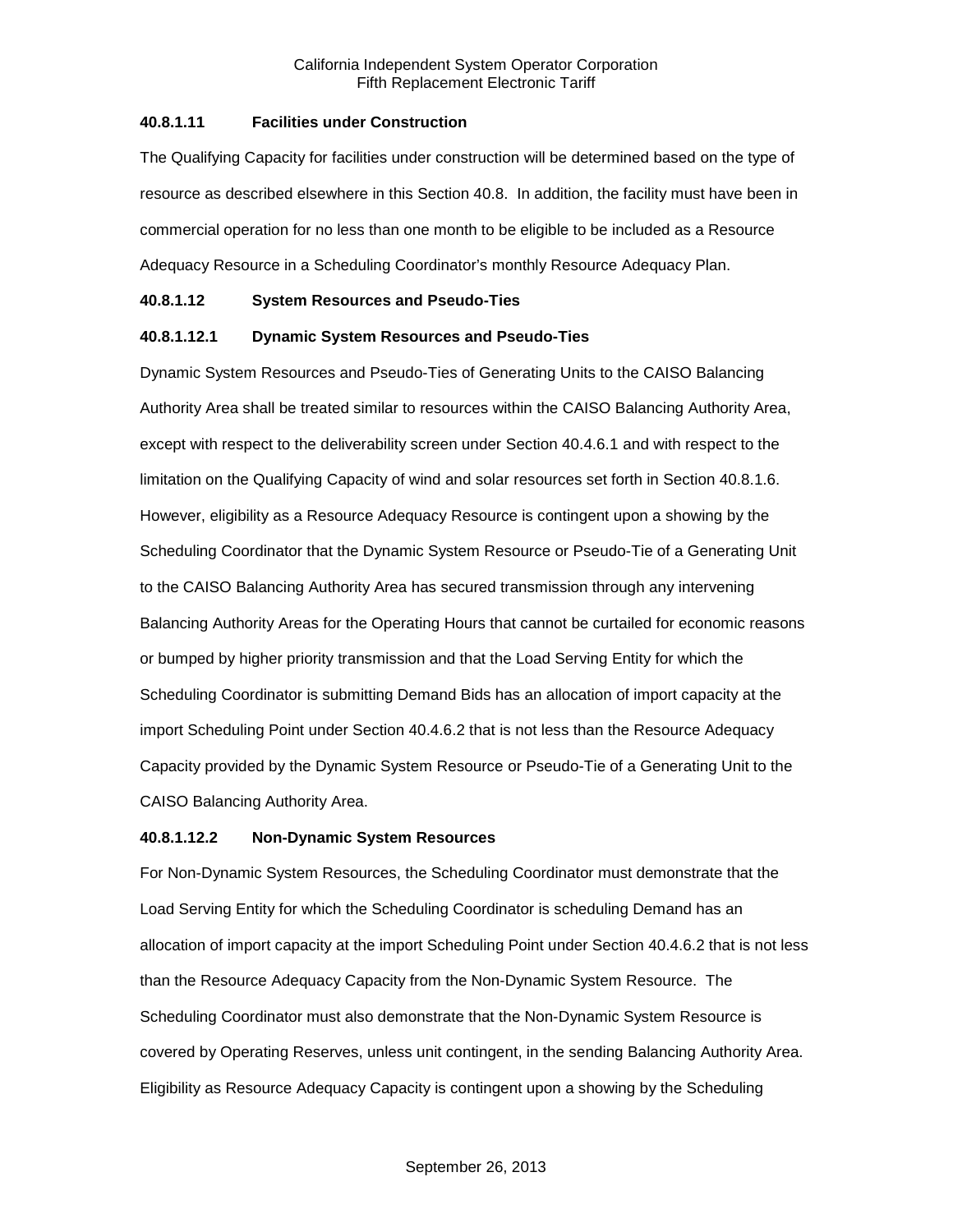Coordinator of the System Resource that it has secured transmission through any intervening Balancing Authority Areas for the Operating Hours that cannot be curtailed for economic reasons or bumped by higher priority transmission. With respect to Non-Dynamic System Resources, any inter-temporal constraints, such as multi-hour run blocks, must be explicitly identified in the monthly Resource Adequacy Plan, and no constraints may be imposed beyond those explicitly stated in the plan.

#### **40.8.1.13 Proxy Demand Resources**

The Qualifying Capacity of a Proxy Demand Resource, for each month, will be based on the resource's average monthly historic demand reduction performance during that same month during the Availability Assessment Hours, as described in Section 40.9.3, using a three-year rolling average. For a Proxy Demand Resource with fewer than three years of performance history, for all months for which there is no historic data, the CAISO will utilize a monthly megawatt value as certified and reported to the CAISO by the Demand Response Provider; otherwise, where available, the CAISO will use the average of historic demand reduction performance data available, by month, for a Proxy Demand Resource. Proxy Demand Resources must be available at least four (4) hours per month in which they are eligible to provide RA Capacity and must be dispatchable for a minimum of thirty (30) minutes per event within each of those months.

## **40.9. Availability Standards And Payment; Non-Availability Charges**

#### **40.9.1 General**

Except for the exemptions specified in Section 40.9.2, the CAISO will track the availability of Resource Adequacy Capacity during the Availability Assessment Hours of each month, as specified in Section 40.9.3, in order to determine the amount of Resource Adequacy Capacity that was available to the CAISO. Each non-exempt Resource Adequacy Resource will be subject to the Availability Standards determined in accordance with either Section 40.9.4 or 40.9.7, whichever is applicable, for each month during each Resource Adequacy Compliance Year, starting with the 2010 Resource Adequacy Compliance Year. Scheduling Coordinators for Resource Adequacy Resources will be subject to Non-Availability Charges or Availability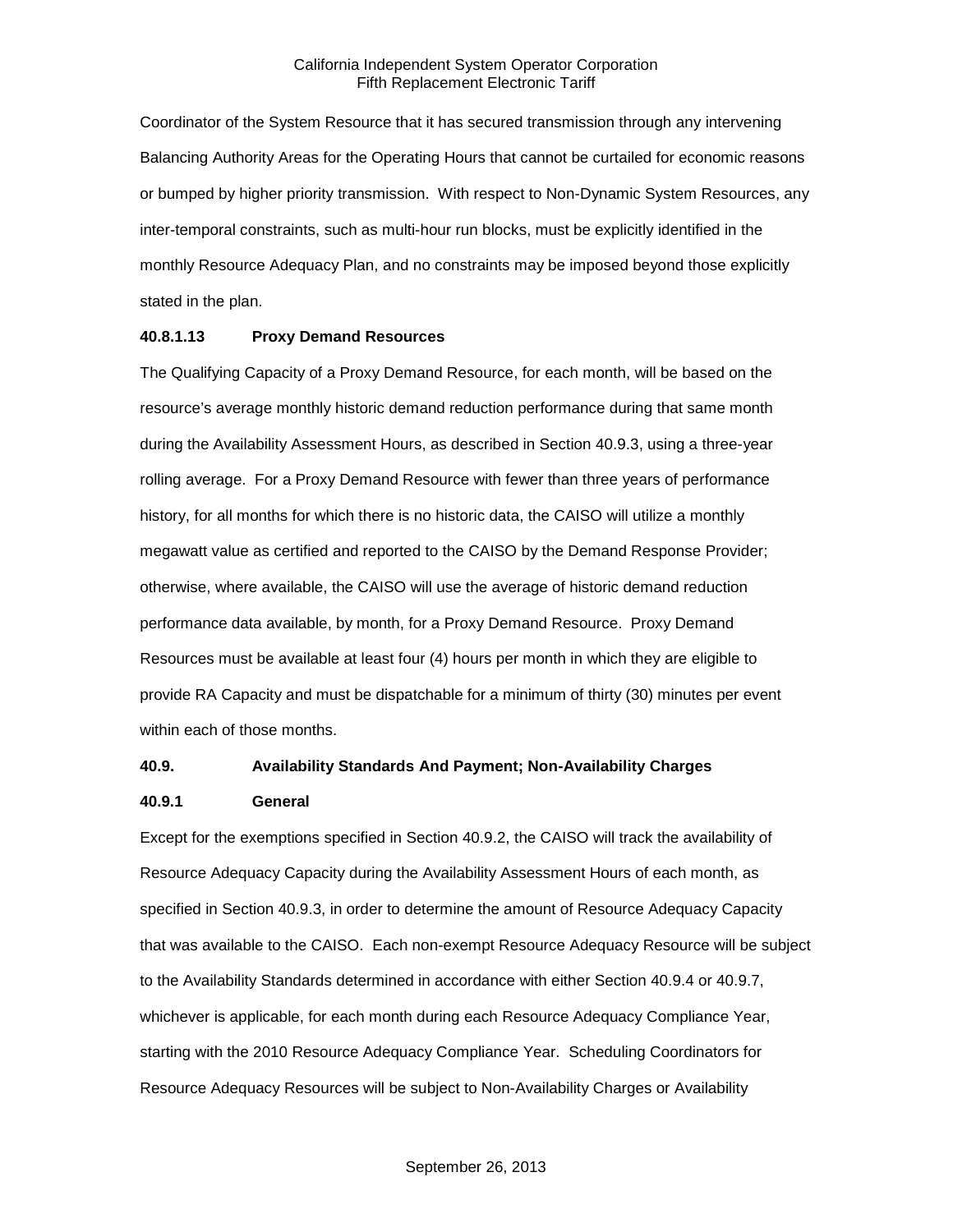Incentive Payments as specified in either Section 40.9.4 or Section 40.9.7, whichever is applicable. MW values or percentages used by the CAISO in this Section 40.9 will be calculated to no less than two decimal places.

#### **40.9.2 Exemptions**

The following exemptions apply to the CAISO's Availability Standards program of this Section 40.9:

- (1) Resources with a PMax less than one (1.0) MW will not be used to determine Availability Standards, will not be subject to Non-Availability Charges or Availability Incentive Payments, and will not be subject to the additional Outage reporting requirements of this Section 40.9.
- (2) Capacity under a resource specific power supply contract that existed prior to June 28, 2009 and Resource Adequacy Capacity that was procured under a contract that was either executed or submitted to the applicable Local Regulatory Authority for approval prior to June 28, 2009, and is associated with specific Generating Units or System Resources, will not be subject to Non-Availability Charges or Availability Incentive Payments. Such contracted Resource Adequacy Capacity, except for non Resource-Specific System Resources, will be included in the development of Availability Standards and will be subject to any Outage reporting requirements necessary for this purpose. The exemption will apply only for the initial term of the contract and to the MW capacity quantity and Resource Adequacy Resources specified in the contract prior to June 28, 2009. The exemption shall terminate upon the conclusion of the initial contract term. Exempt contracts may be re-assigned or undergo novation on or after June 28, 2009, but the exemption shall not apply for any extended contract term, increased capacity quantity or additional resource(s) beyond those specified in the contract prior to June 28, 2009, except as provided in Section 40.9.2(7) or 40.9.2(8). Scheduling Coordinators for Resource Adequacy Resources subject to these contracts will be required to certify the start date of the contract, the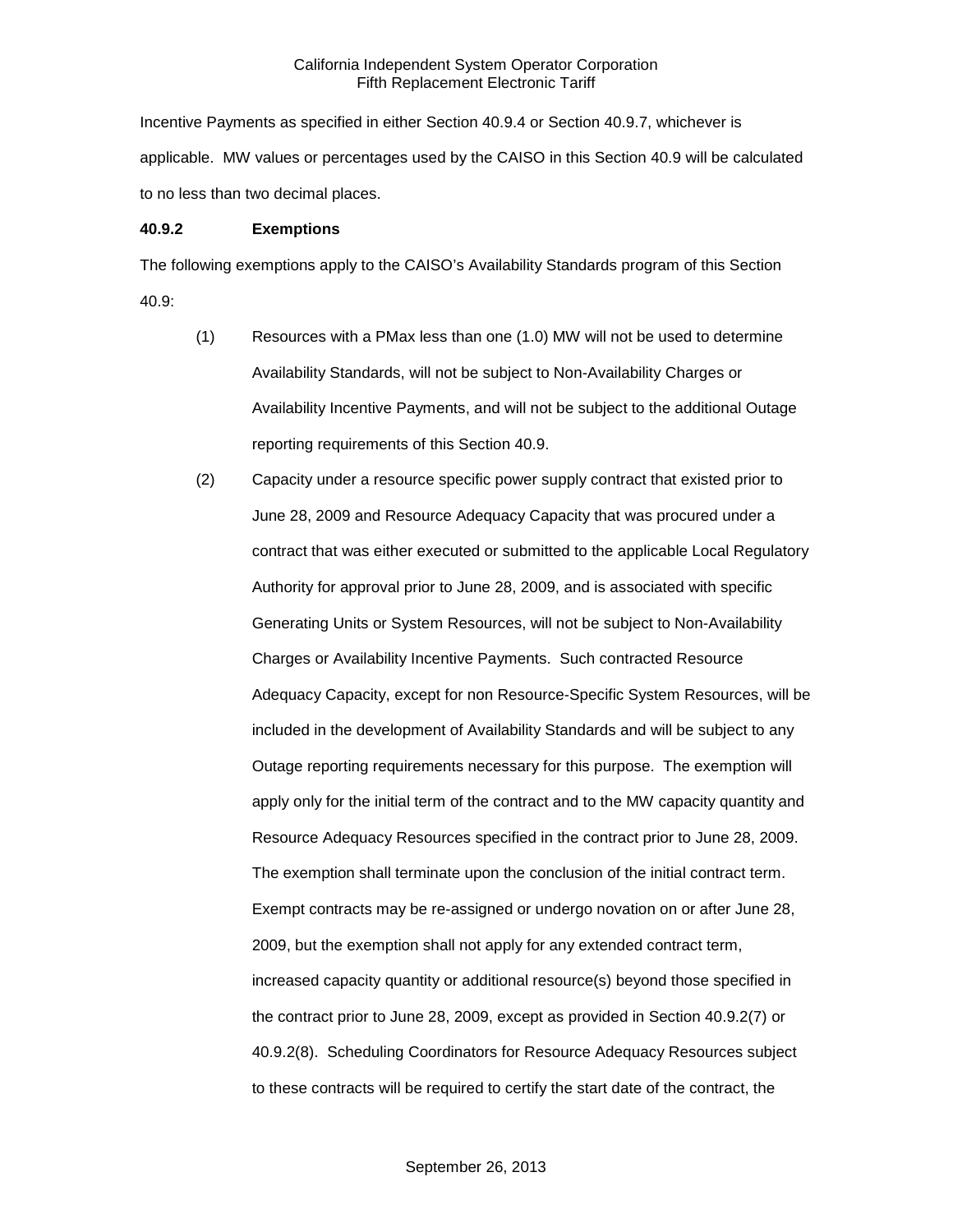expiration date, the Resource ID(s), and the amount of Resource Adequacy Capacity associated with each Resource ID included in the contract. For Resource Adequacy Resources whose Qualifying Capacity value is determined by historical output, the capacity under a resource specific power supply contract or Resource Adequacy Capacity that was procured under a contract that was either executed or submitted to the applicable Local Regulatory Authority for approval that meets the requirements in this subsection (2) will not be subject to Non-Availability Charges or Availability Incentive Payments, except that the deadline date for either type of contract shall be August 22, 2010 instead of June 28, 2009.

(3) For a contract entered into prior to June 28, 2009 that provides for the amount of Resource Adequacy Capacity to increase during the original term of the contract, based on a ratio of the Resource Adequacy Resource's output or due to an addition of capacity, the exemption provided in subsection (2) of this Section 40.9.2 will apply to the additional capacity allowed under the contract; provided that the capacity increase (i) is expressly contained in the provisions of the contract, (ii) occurs during the primary term of the contract; and (iii) does not result from contract extensions or other amendments to the original terms and conditions of the contract, except as provided in Section 40.9.2(7) or 40.9.2(8). Scheduling Coordinators for Resource Adequacy Resources subject to contracts that provide for such capacity increases or additions must include in their certification, in addition to the requirements of subsection (2) of this Section 40.9.2, (i) the citation to any contract provisions that might entitle them to increased exempt Resource Adequacy Capacity from the contracted resources during the primary term of the contract; (ii) the amount of additional capacity to which they might be entitled; and (iii) the actual effective date of the capacity increase. If the actual amount of capacity and/or the actual effective date of the capacity increase is not known at the time of the initial certification, the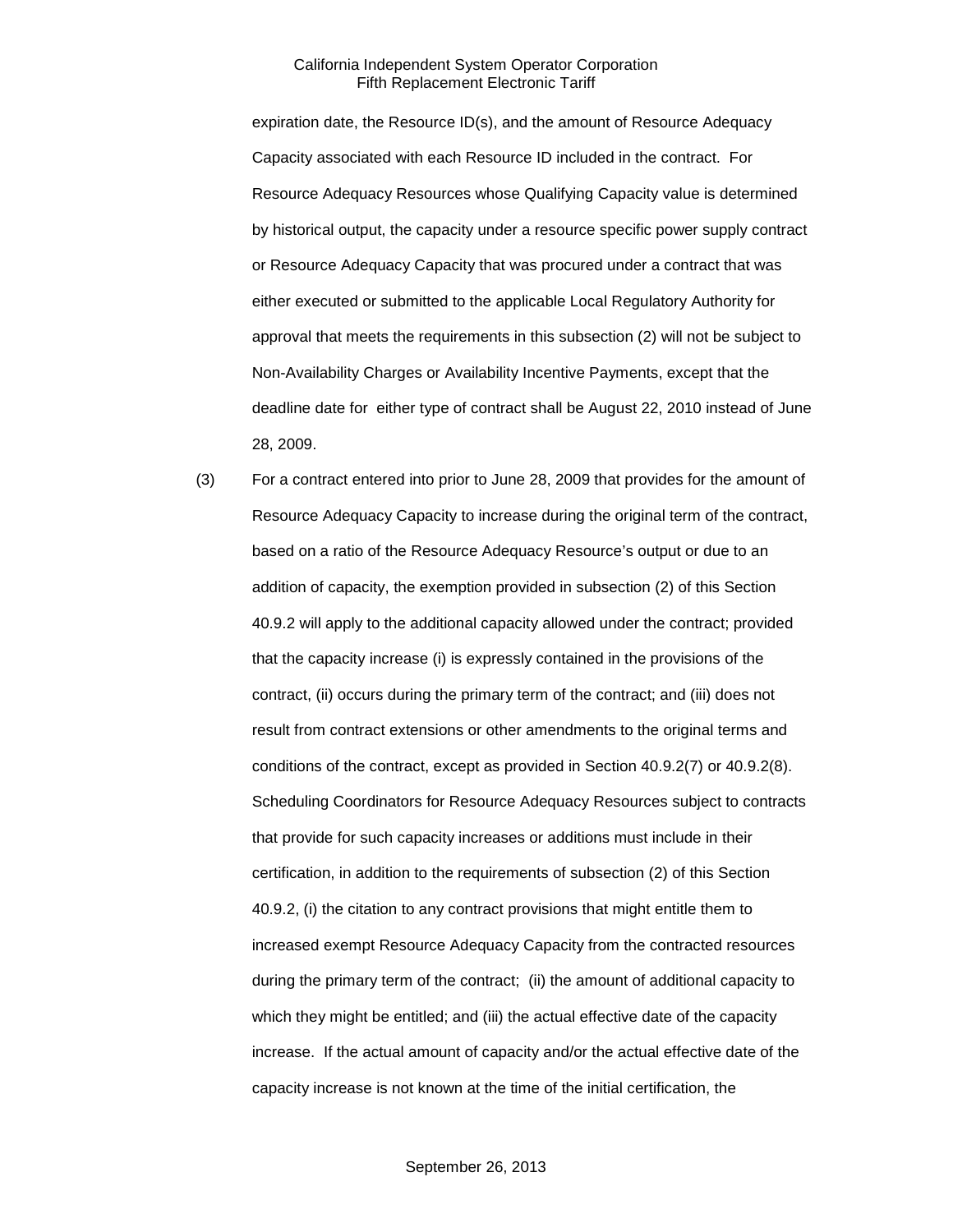Scheduling Coordinator shall provide a supplemental certification(s) when this information becomes known. For Resource Adequacy Resources whose Qualifying Capacity value is determined by historical output the exemption provided in subsection (2) of this Section 40.9.2 will apply to an increase in the capacity under a resource specific power supply contract or Resource Adequacy Capacity that was procured under a contract that was either executed or submitted to the applicable Local Regulatory Authority for approval that meets the requirements in this subsection (3), except that the deadline date for either type of contract to be exempt shall be August 22, 2010 instead of June 28, 2009.

- (4) Demand response resources will not be used to determine Availability Standards, will not be subject to Non-Availability Charges or Availability Incentive Payments, and will not be subject to the additional Outage reporting requirements of this Section 40.9.
- (5) Resource Adequacy Capacity provided through contracts for Energy from nonspecified resources delivered within the CAISO Balancing Authority Area will not be used to determine Availability Standards, will not be subject to Non-Availability Charges or Availability Incentive Payments, and will not be subject to the additional Outage reporting requirements of this Section 40.9.
- (6) Resource Adequacy Resources of a Modified Reserve Sharing LSE or a Load following MSS will be used to determine the Availability Standards and will be subject to any Outage reporting requirements necessary for this purpose. Non-Local Capacity Area Resource Adequacy Resources of a Modified Reserve Sharing LSE or a Load following MSS will not be subject to Non-Availability Charges or Availability Incentive Payments, but those entities shall remain responsible for any other applicable deficiency payments under this CAISO Tariff or the applicable MSS Agreement.
- (7) Scheduling Coordinators for resources with Existing QF Contracts or Amended QF Contracts that are Resource Adequacy Resources shall be exempt from the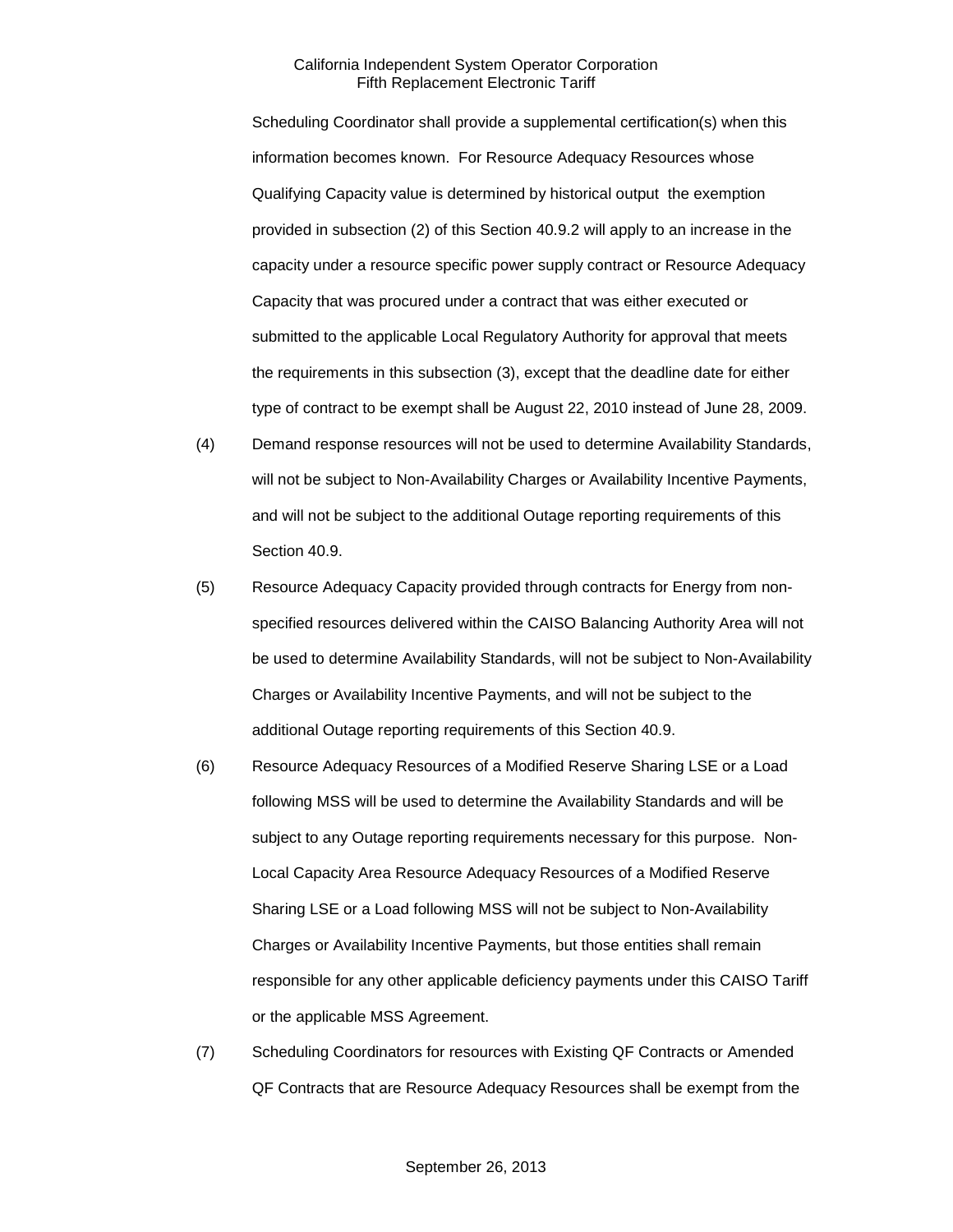Outage reporting requirements of Section 40.9 if the resource previously provided Resource Adequacy Capacity under an Existing QF Contract that was exempt from the application of Non-Availability Charges and Availability Incentive Payments pursuant to Section 40.9.2(2) or 40.9.2(3). This exemption from the Outage reporting requirements of Section 40.9 shall end for each resource when the Existing QF Contract or Amended QF Contract terminates or it is no longer eligible for exemption under Section 40.9.2(2) or 40.9.2(3), or if requested by the Scheduling Coordinator for the resource, whichever is earlier.

(8) Scheduling Coordinators for resources with Existing QF Contracts or Amended QF Contracts that are Resource Adequacy Resources shall be exempt from the Outage reporting requirements of Section 40.9, and will not be subject to Non-Availability Charges or Availability Incentive Payments, if the QF resource previously provided Resource Adequacy Capacity pursuant to an Existing QF Contract that was executed prior to the August 22, 2010 deadline for exemption under Section 40.9.2(2), and remained in effect pursuant to California Public Utilities Commission Decision 07-09-040 that extended the term of expiring contracts until such time as the new contracts resulting from that decision are available. This exemption from the Outage reporting requirements of Section 40.9, and the Availability Incentive Payments and Non-Availability Charges, shall end for each resource when its Existing QF Contract or Amended QF Contract terminates or if requested by the Scheduling Coordinator for the resource, whichever is earlier.

Exclusions from the Availability Standards and Outage reporting requirements established in this Section 40.9 are for this Section 40.9 alone and do not affect any other obligation arising under the CAISO Tariff.

### **40.9.3 Availability Assessment Hours**

The CAISO shall establish Availability Assessment Hours applicable for each month of each Resource Adequacy Compliance Year, which shall be applied starting with Resource Adequacy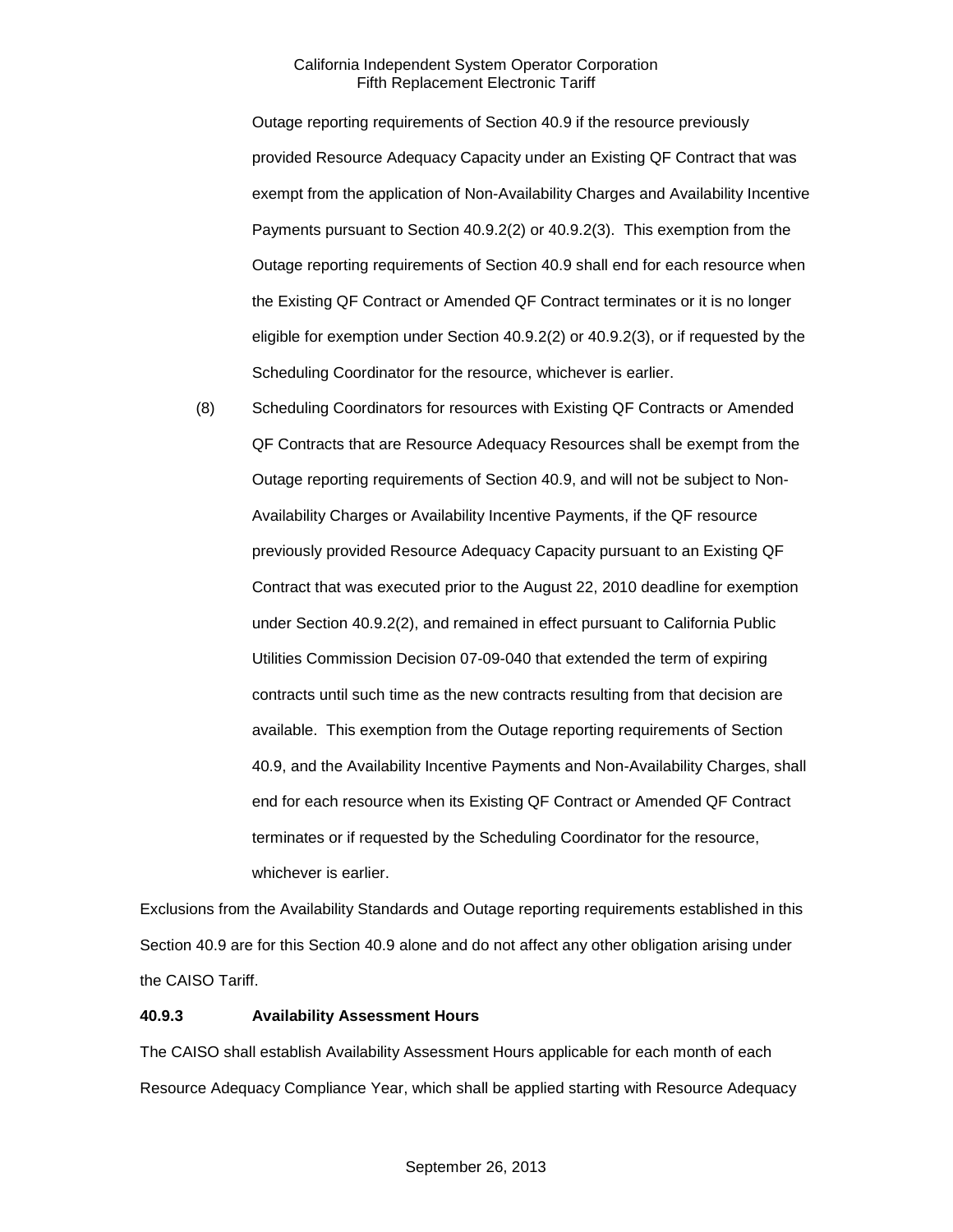Compliance Year 2010, in order to assess the extent to which each Resource Adequacy Resource has met the Availability Standards of this Section 40.9. The Availability Assessment Hours shall be a pre-defined set of hours in each month corresponding to the operating periods when high demand conditions typically occur and when the availability of Resource Adequacy Capacity is most critical to maintaining system reliability. The Availability Assessment Hours shall be comprised of five consecutive hours of each non-weekend, non-federal holiday day. The five hour period will vary by season as necessary such that, based on historical actual load data, the coincident peak load hour typically falls within the five-hour range each day during the month. The CAISO shall annually determine the five hour range for the Availability Assessment Hours for each month of the next Resource Adequacy Compliance year prior to the start of each Resource Adequacy Compliance Year and shall specify them in the Business Practice Manual.

### **40.9.4 Availability Determinations**

This Section 40.9.4 addresses availability assessment for all Resource Adequacy Capacity, including the Resource Adequacy Capacity of Resource-Specific System Resources, subject to the Section 40.9 Availability Standards program; however, this Section 40.9.4 does not apply to Resource Adequacy Capacity provided by non-Resource-Specific System Resources which are addressed in Section 40.9.7.

### **40.9.4.1 Availability Standard**

The CAISO shall calculate and publish the monthly Availability Standards for Resource Adequacy Compliance Year 2010 no later than forty five (45) days after a FERC order approving this section and by July 1 prior to each Resource Adequacy Compliance Year thereafter. For Resource Adequacy Compliance Year 2010, the monthly Availability Standards applicable to Resource Adequacy Resources subject to this Section 40.9.4 will be based on the historical availability of Resource Adequacy Resources during the Availability Assessment Hours of the corresponding months during the period from June 2006 through December 2008. For subsequent years, the monthly Availability Standards will be based on historical availability for the Availability Assessment Hours over the previous three years. Each monthly Availability Standard will be calculated as the sum of the available Resource Adequacy Capacity of the included Resource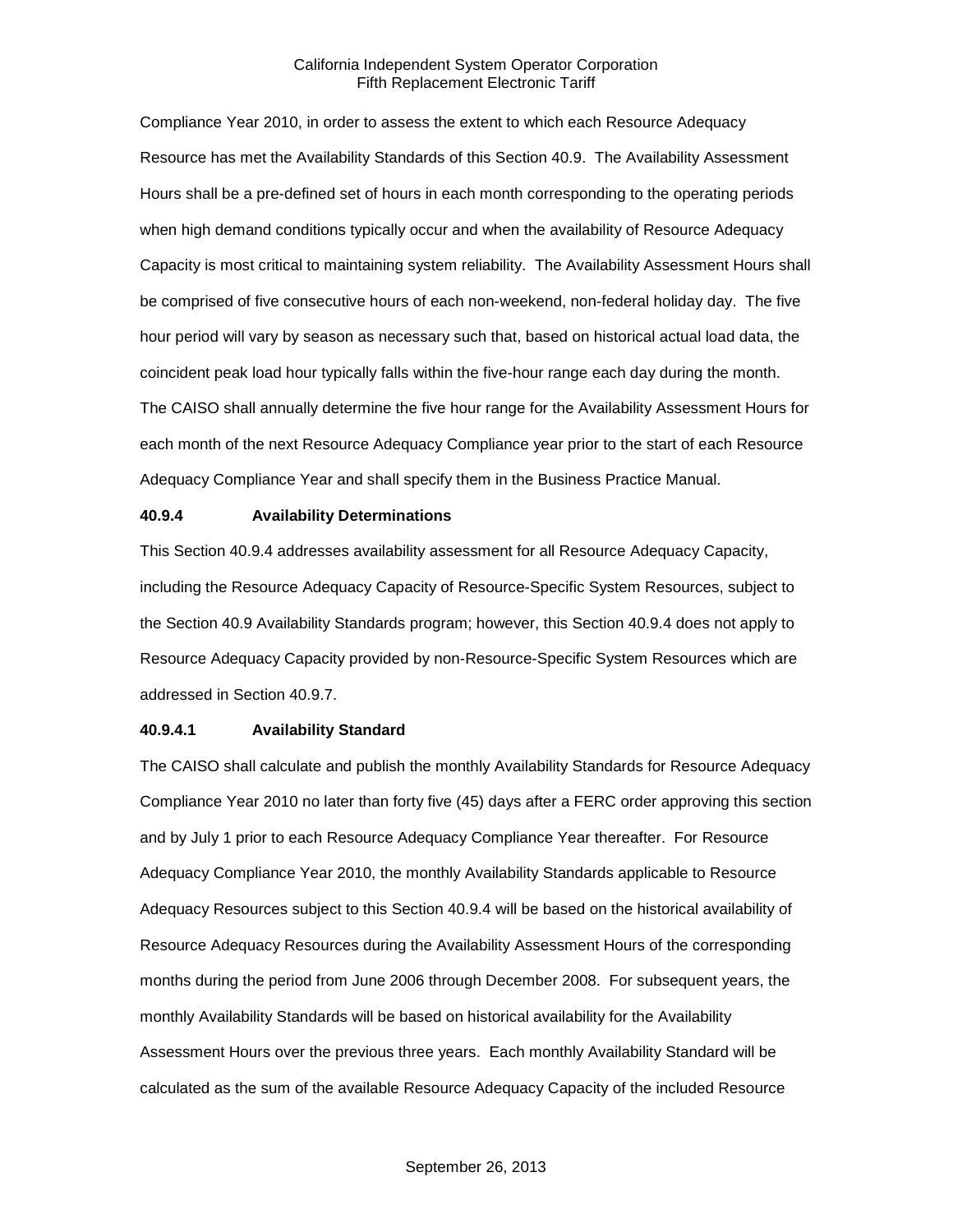Adequacy Resources across all the Availability Assessment Hours of the month, divided by the sum of the designated Resource Adequacy Capacity for the same set of hours and resources, and multiplied by 100 to obtain a number between zero (0) and one hundred percent (100%). For the purpose of determining the available Resource Adequacy Capacity in each month, the CAISO will use the Outage information reported in SLIC and, when available, the Outage reports submitted pursuant to Section 40.9.5. To ensure consistency between the calculation of the monthly Availability Standard and the calculation of each resource's monthly availability, the data utilized for both calculations will be in accordance with the provisions of Sections 40.9.4.2. All Resource Adequacy Resources except for the following will be included in the calculation of the Availability Standards:

- (1) Resource Adequacy Resources exempted in Section 40.9.2;
- (2) Non-Resource-Specific System Resources;
- (3) Resources between one (1) MW and ten (10) MW subject to the reporting requirements of Section 40.9.5, until such time that the CAISO has received the outage reports and can begin to utilize the data; and
- (4) Use-Limited Resources for Compliance Year 2010 and 2011.

# **40.9.4.2 Availability Calculation for a Resource Adequacy Resource**

The CAISO will calculate the monthly availability for each Resource Adequacy Resource subject to this Section 40.9.4 as follows:

The sum of the hourly available Resource Adequacy Capacity of the resource over all Availability Assessment Hours of the month, divided by the sum of the hourly Resource Adequacy Capacity of the resource as designated in the Supply Plan for the resource for those hours, and multiplied by 100 to obtain a number between zero percent (0%) and one hundred percent (100%).

(c) A Resource Adequacy Resource will be determined to be less than one hundred percent (100%) available in a given month if it has any Forced Outages or temperature-related ambient de-rates that impact the availability of its designated Resource Adequacy Capacity during the Availability Assessment Hours of that month.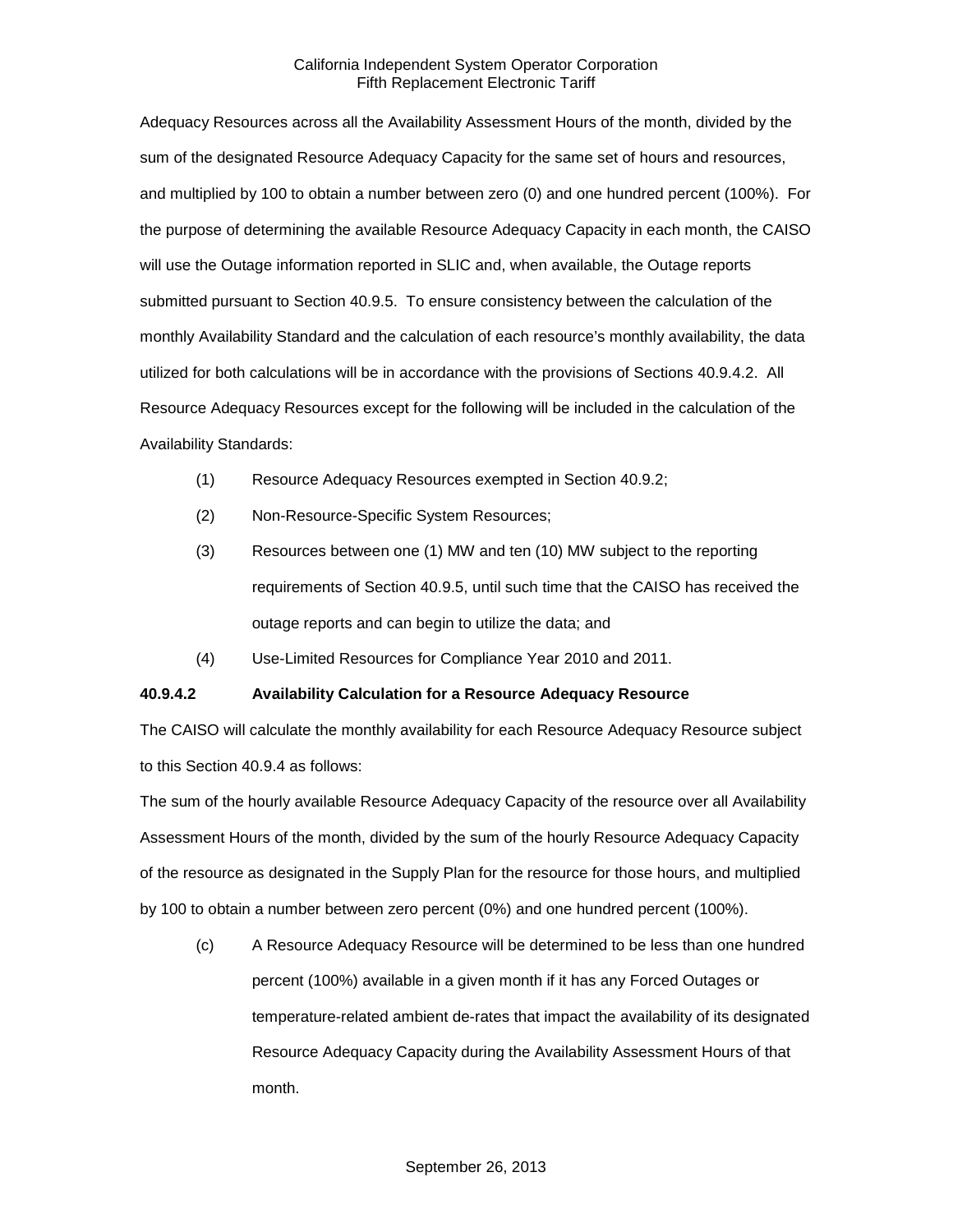(d) For Resource Adequacy Resources whose Qualifying Capacity value is determined by historical output, its hourly available Resource Adequacy Capacity for each Availability Assessment Hour will be determined from three components: the total actual amount of Energy the resource delivered during that hour; Resource Adequacy Capacity of the resource as designated in its Supply Plan; and the resource's Net Qualifying Capacity as reduced for that hour by the same percentage by which any Forced Outages or temperature-related ambient derates reduced the resource's capacity from its PMax capacity. If the total actual amount of Energy delivered by the resource in an Availability Assessment Hour is greater than or equal to the amount of Resource Adequacy Capacity designated in the Supply Plan, the hourly available Resource Adequacy Capacity for the hour will equal the resource's Resource Adequacy Capacity as designated in its Supply Plan. If the total actual amount of Energy delivered by the resource in an Availability Assessment Hour is less than the amount of Resource Adequacy Capacity designated in the Supply Plan, the available Resource Adequacy Capacity of the resource for that hour will be the higher of the total actual Energy the resource delivered in that hour or the resource's Net Qualifying Capacity as reduced for that hour by the same percentage by which any Forced Outages or temperature-related ambient de-rates reduced the resource's capacity from its PMax capacity. The Resource Adequacy Capacity for each resource will be determined in accordance with the following formula:

Hourly Available Resource Adequacy Capacity = Min (RA Capacity, Max (Actual Energy, Proportional Derated Capacity))

Where:

RA Capacity = Resource Adequacy Capacity designated in the Supply Plan

Actual Energy = Total actual Energy delivered by the resource in the Availability Assessment Hour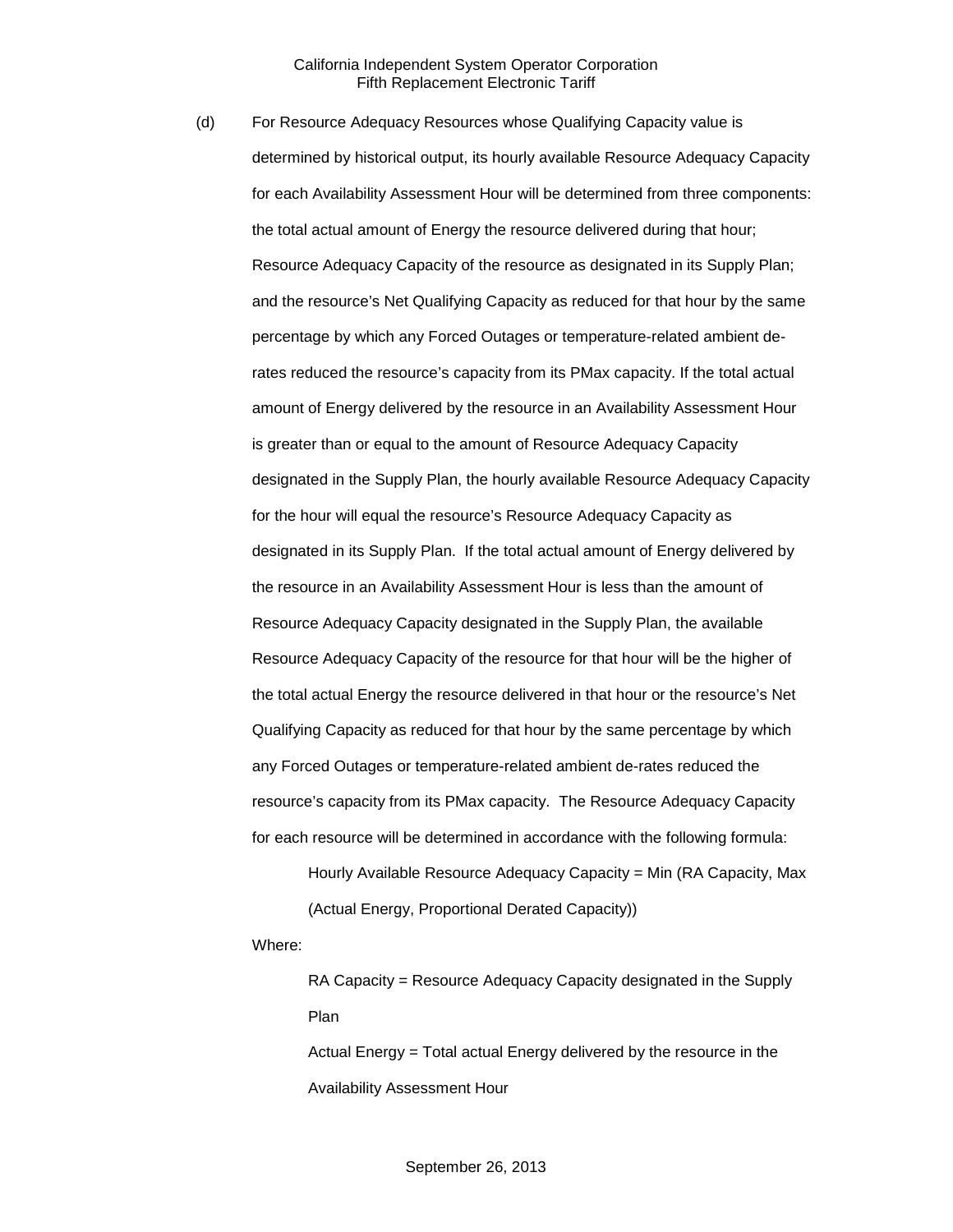Proportional Derated Capacity = Resource's Net Qualifying Capacity as reduced for that hour by the same percentage by which any Forced Outages or temperature-related ambient de-rates reduced the resource's capacity from its PMax capacity

If the SC for the Resource Adequacy Resource requests to convert from a Forced Outage to a Maintenance Outage in accordance with Section 9.3.3, the SC must terminate the existing Forced Outage and submit a new request for a Maintenance Outage. In the event the CAISO rejects the request to convert from a Forced Outage to a Maintenance Outage due to reliability criteria, the Outage will not be converted and the Forced Outage will continue. Outages properly submitted for temperature-related ambient derates for a Use Limited Resource will be counted against its availability only until such time as the Use Limited Resource reaches its energy limit constraint, at which time such Outages or derates will no longer count against the availability of the Use Limited Resource for the relevant month.

The start and end times used in calculating the availability of each resource each month will be the Outage time reported in the SLIC system or through the alternative reporting process of Section 40.9.5 for resources not included in the SLIC system.

# **40.9.4.2.1 Substitute Capacity**

A Scheduling Coordinator may substitute capacity that is not Resource Adequacy Capacity for its Resource Adequacy Capacity that is on a Forced Outage or de-rate in order to mitigate the impact of the Forced Outage or de-rate on its availability calculation. Such substitution will be accepted by the CAISO in accordance with the following procedures.

(1) For Local Capacity Area Resources. A Scheduling Coordinator providing Resource Adequacy Capacity to satisfy a Local Capacity Area requirement may prequalify alternate resources by providing a prequalification request in accordance with the form and schedule specified in the Business Practice Manual. If the alternate resource is located at the same bus as the Resource Adequacy Resource it would replace and has similar operational characteristics, the CAISO will approve the pre-qualification request as a substitute resource for use in the subsequent Resource Adequacy Compliance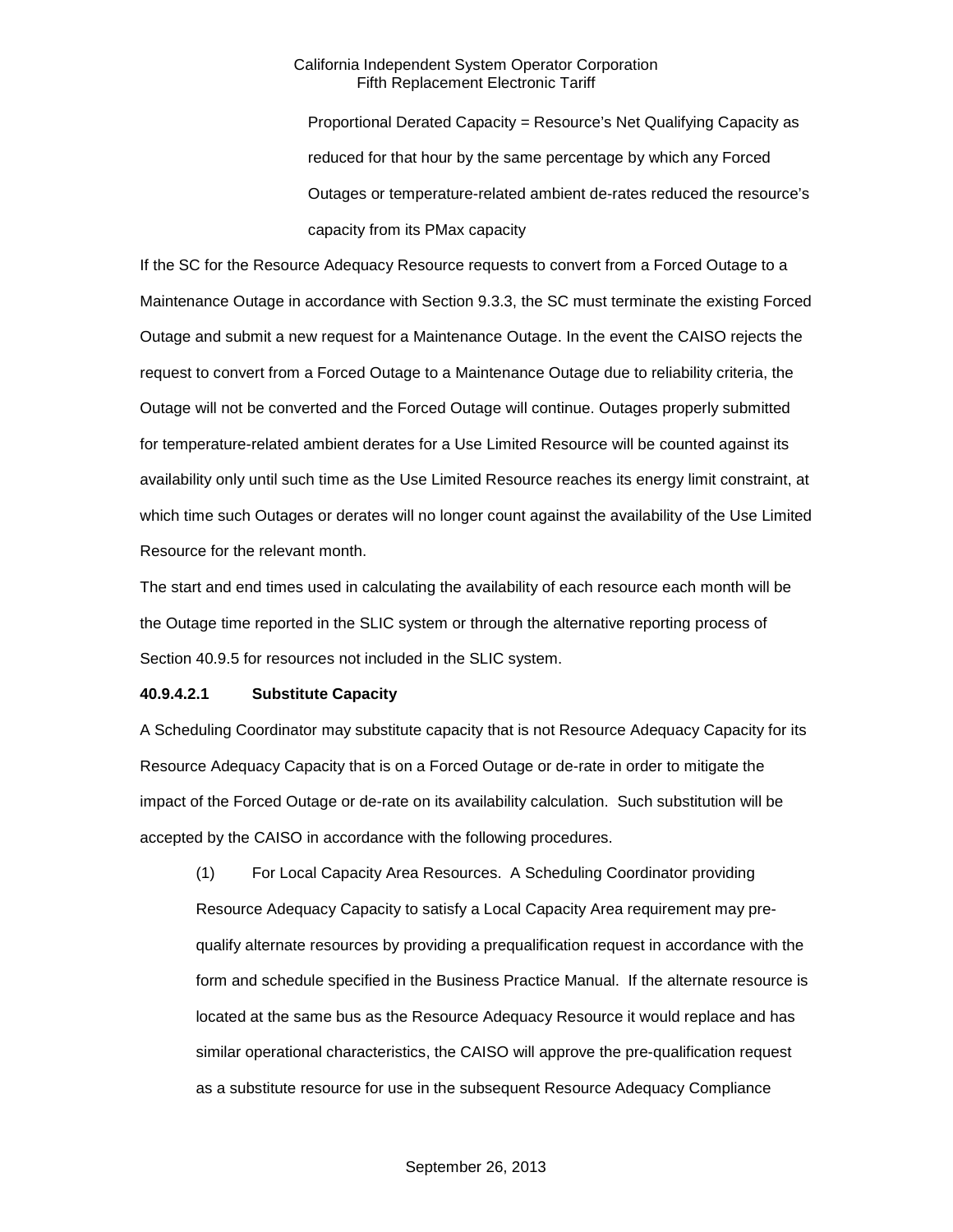Year. Additionally, when a Local Capacity Area Resource Adequacy Resource subsequently has a Forced Outage or de-rate, the Scheduling Coordinator may, prior to the close of IFM, request to substitute a non-pre-qualified resource. The CAISO will grant the request if the alternate resource is (i) located at the same bus and meets the CAISO's operational needs, or (ii) if not located at the same bus, is located in the same Local Capacity Area, and which meets the CAISO's effectiveness and operational needs, including size of resource, as determined by the CAISO in its reasonable discretion.

(2) Non-Local Capacity Area Resources (Resource Adequacy Resources designated to meet system requirements). If a Resource Adequacy Resource that is not also a Local Capacity Area Resource has an outage that would count against its availability, the Scheduling Coordinator for that resource may, prior to the close of the IFM, request to substitute a non-Resource Adequacy Resource to be used in the place of the original resource. A Scheduling Coordinator for a non-Resource Specific System Resource that has an outage that would count against its availability may, prior to the close of the IFM, request to substitute a non-Resource Adequacy Resource that is internal to the CAISO Balancing Area Authority (which does not include a Pseudo-Tie of a Generating Unit to the CAISO Balancing Authority Area) to be used in the place of the original resource. The CAISO shall approve the request if the substitute resource provides the same MW quantity of deliverable capacity as the original Resource Adequacy Resource.

### **40.9.4.2.2 Accounting for De-Rates**

In accounting for a de-rate of a unit that has not committed one hundred percent (100%) of its Net Qualified Capacity in its Monthly Supply Plan, the CAISO will follow the following principles:

- (1) Any de-rate will be applied first to any non Resource Adequacy Capacity of the resource; and
- (2) Any de-rate to Resource Adequacy Capacity will be applied pro-rata to any contract capacity exempt under Section 40.9.2(2) and any non-exempt Resource Adequacy Capacity commitment from that resource.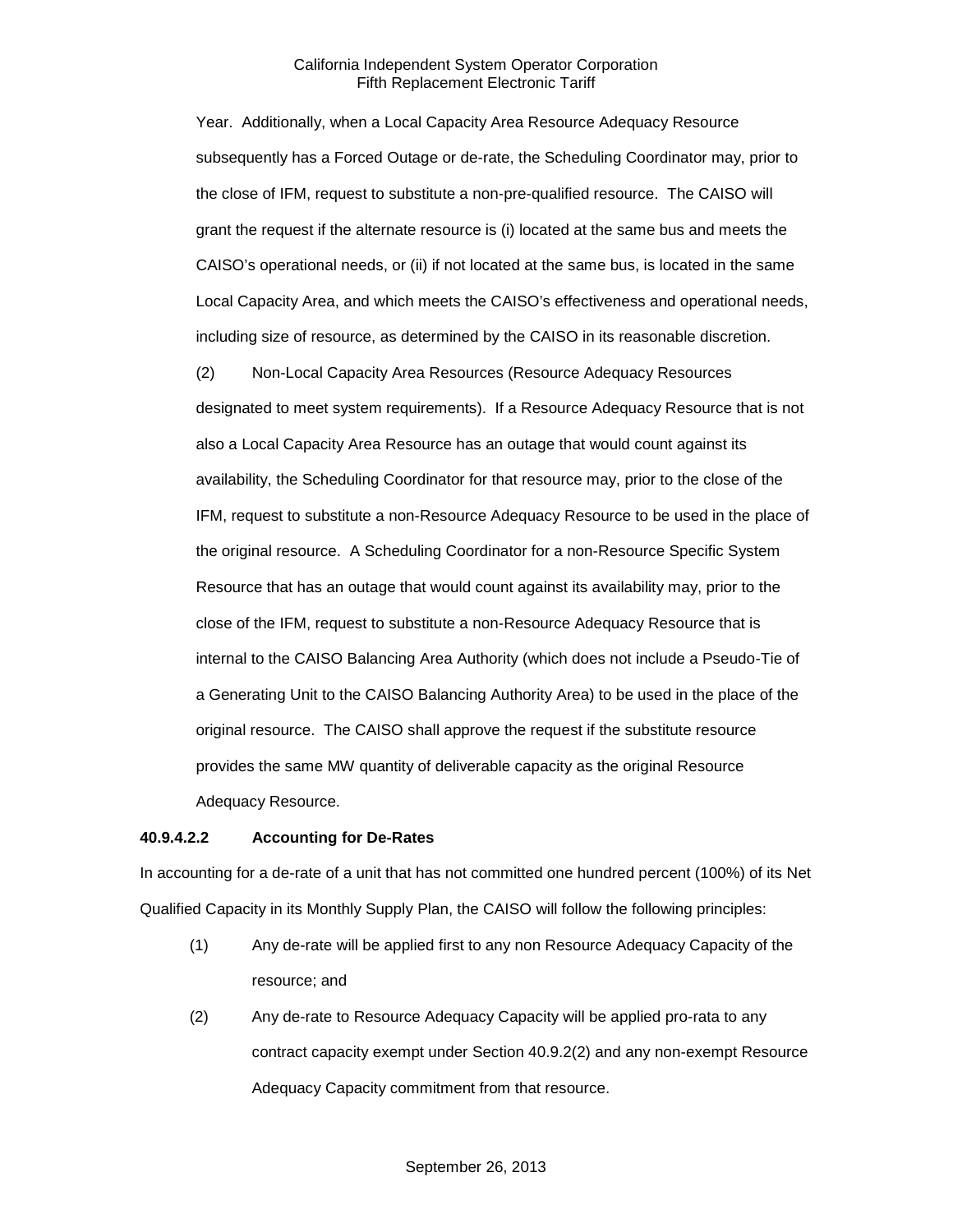### **40.9.5 Outage Reporting**

Scheduling Coordinators for Generating Units or Resource-Specific System Resources that are also Resource Adequacy Resources with a maximum output capability of one (1) MW or more, but which do not meet the requirement to provide information on Forced Outages in accordance with Section 9.3.10, shall provide equivalent availability-related information in the form and on the schedule specified in the Business Practice Manuals. This information shall identify all Forced Outages and temperature-related ambient de-rates that have occurred over the previous calendar month and shall contain all relevant details needed to enable the CAISO to perform the availability calculation for the resource in accordance with Section 40.9.4, including: the start and end times of any Outages or de-rates, the MW availability in all Availability Assessment Hours, and the causes of any Forced Outages or de-rates. Scheduling Coordinators for Resource Adequacy Resources whose maximum output capability is ten (10) MW or more shall report Outage-related information in accordance with the reporting obligations in Section 9.3.10.

### **40.9.6 Non-Availability Charges And Availability Incentive Payments**

A Resource Adequacy Resource that is subject to the availability assessment in accordance with Section 40.9.4 and whose monthly availability calculation under Section 40.9.4.2 is more than two and a half percent (2.5%) below the monthly Availability Standard will be subject to a Non-Availability Charge for the month. A Resource Adequacy Resource subject to Section 40.9.4 whose availability calculation under Section 40.9.4.2 is more than two and a half percent (2.5%) above the monthly Availability Standard will be eligible for an Availability Incentive Payment for the month. For Resources whose Qualifying Capacity is determined by their historical output, the CAISO will calculate but not apply through the settlements process the Non-Availability Charges or Availability Incentive Payments to Trading Days within the three months of January, February, and March 2011.

# **40.9.6.1 Determination of Resource Adequacy Capacity Subject to Non-Availability Charge**

The amount of Resource Adequacy Capacity of a Resource Adequacy Resource subject to the Non-Availability Charge will be determined as follows: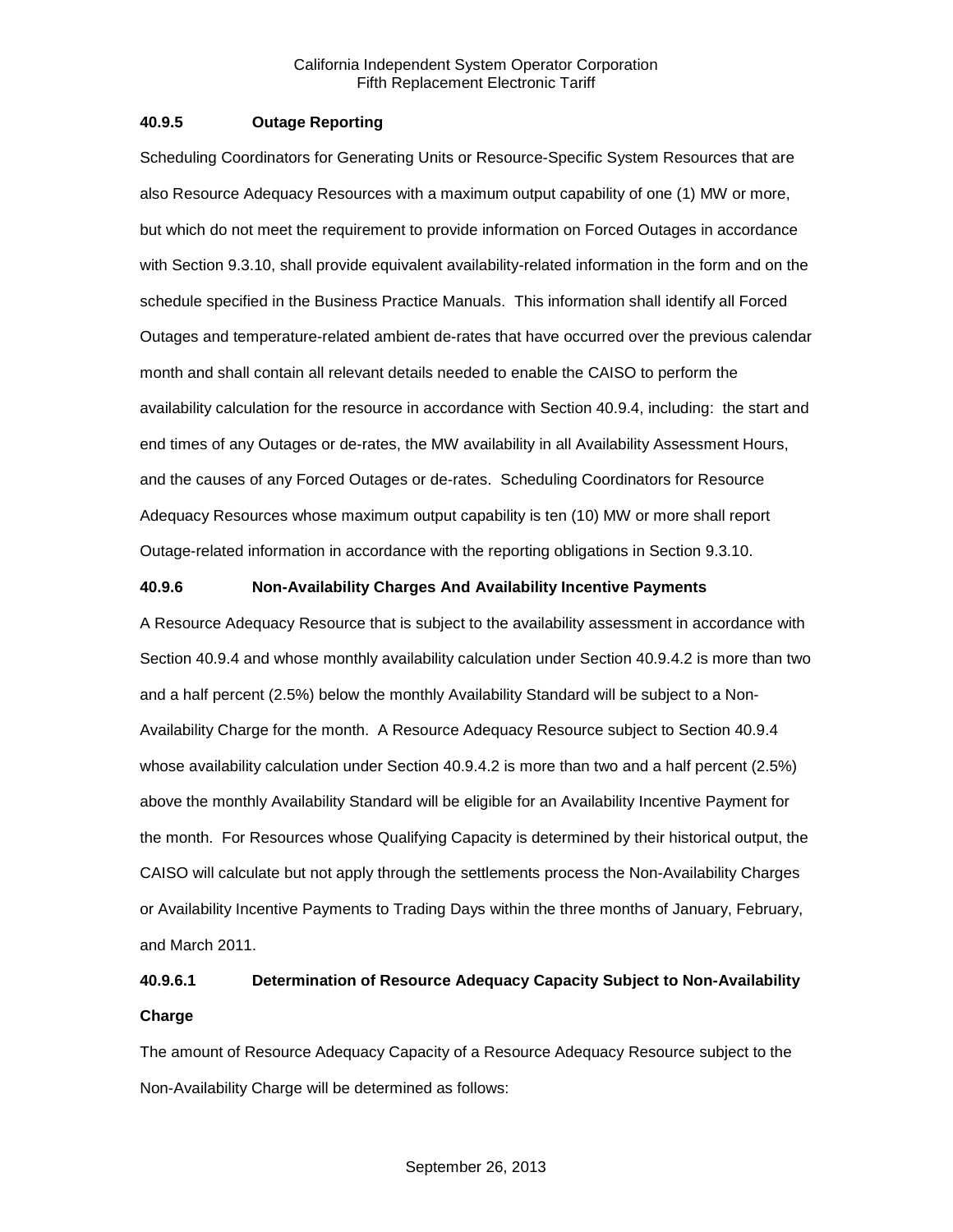(1) A Resource Adequacy Resource with actual availability calculated in accordance with Section 40.9.4.2 that is less than the Availability Standard minus the tolerance band of two and a half percent (2.5%) for a given month will have the Non-Availability Charge assessed to that portion of its non-exempt Resource Adequacy Capacity determined in accordance with the following formula:

 $P = RA*(S - .025) - X$ 

Where:

- P = The RA Resource's RA Capacity subject to Non-Availability Charge
- $S =$  Monthly Availability Standard as a fraction, so that  $0 < S < 1.0$
- RA = The RA Resource's RA Capacity (MW) {as designated in its Supply Plan, less any exempt capacity}
- $X =$  The {mean of the} RA Resource's {hourly available RC Capacity over all Availability Assessment Hours of the month (MW).}
- (2) No Non-Availability Charge will be applied when a Resource Adequacy Resource's actual availability, calculated in accordance with Section 40.9.4.2 for a given month, is equal to or greater than the Availability Standard less two and a half percent (2.5%).
- (3) Any Forced Outage or temperature-related ambient de-rates of a resource that the CAISO has accepted as a substitute for a Resource Adequacy Resource in accordance with Section 40.9.4.2.1 will be applied in calculating the availability of the Resource Adequacy Resource for which it is substituting.

# **40.9.6.2 Determination of the Non-Availability Charge**

The per-MW Non-Availability Charge rate will be the Monthly CPM Capacity Payment price as specified in Schedule 6 of Appendix F of this CAISO Tariff. The Non-Availability Charge for a Resource Adequacy Resource shall be determined by multiplying the resource's capacity subject to the Non-Availability Charge calculated in accordance with Section 40.9.6.1 by the Non-Availability Charge rate.

### **40.9.6.3 Availability Incentive Payment**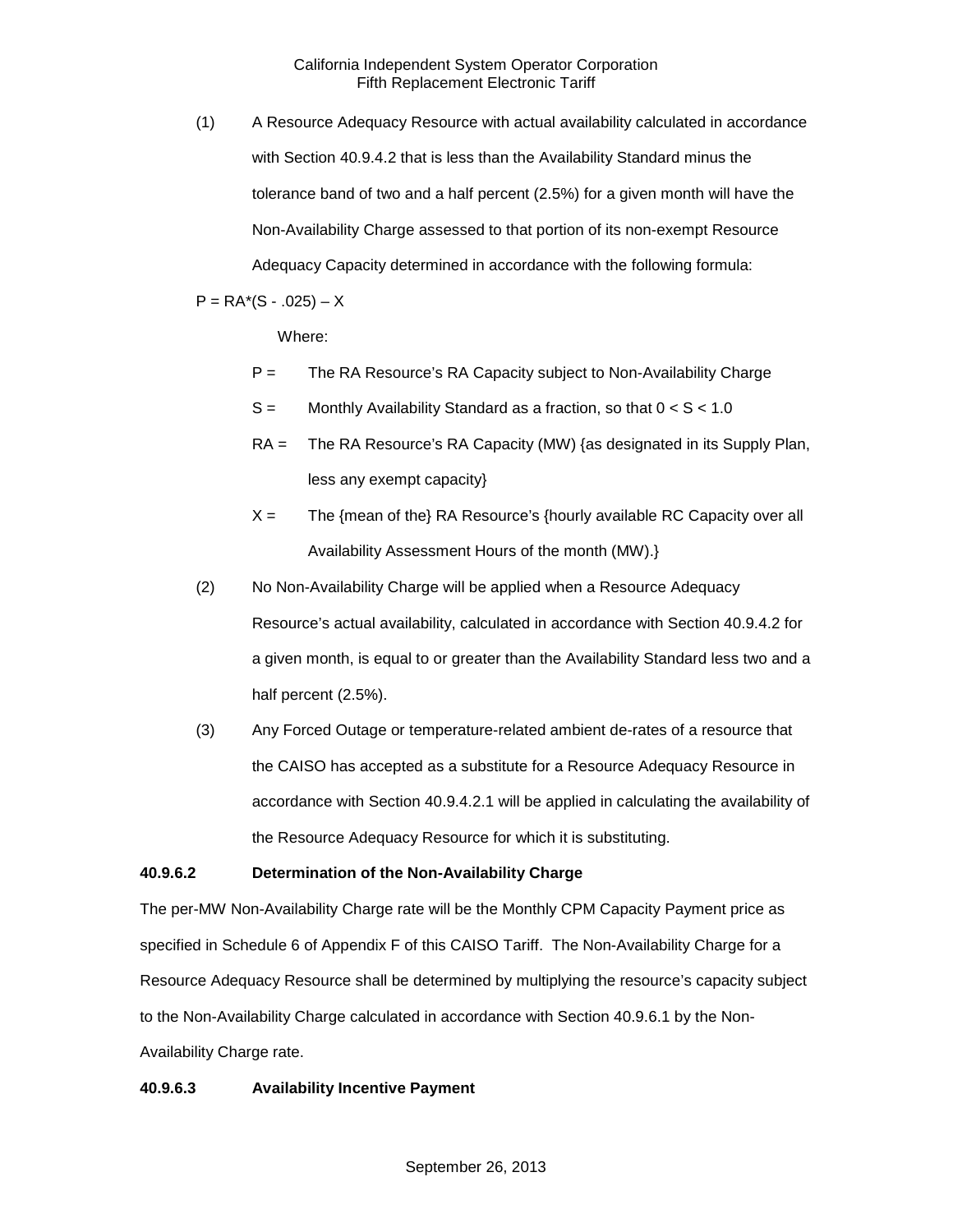Scheduling Coordinators for Resource Adequacy Resources that achieve monthly availability that is more than two and a half percent (2.5%) above the monthly Availability Standard are eligible to receive the monthly Availability Incentive Payment. This payment will be funded entirely through the monthly Non-Availability Charges assessed for the same month. For each resource eligible for the Availability Incentive Payment, its eligible capacity will be that portion of its designated Resource Adequacy Capacity equal to its actual availability calculated in accordance with Section 40.9.4.2 minus the Availability Standard percent minus two and a half percent (2.5%). The monthly Availability Incentive Payment rate will equal the total Non-Availability Charges assessed for the month divided by the total Resource Adequacy Capacity eligible to receive the Availability Incentive Payment that month, provided that the Availability Incentive Payment rate shall not exceed three times the Non-Availability Charge rate. The Availability Incentive Payment the CAISO shall pay to each eligible resource will equal the product of its eligible capacity and the Availability Incentive Payment rate. Any remaining Non-Availability Charge funds that are not distributed to eligible Resource Adequacy Resources will be credited against the Real-Time neutrality charge to metered CAISO Demand for that Trade Month.

### **40.9.6.4 Monthly Settlement**

The CAISO shall calculate and settle Non-Availability Charges and Availability Incentive Payments on a Trade Month basis so that all Non-Availability Charges collected for a Trade Month are allocated in accordance with Section 40.9.6.3 for that same Trade Month.

### **40.9.7 Assessment For NRS-RA Resources**

Non-Resource-Specific System Resources that provide Resource Adequacy Capacity will comprise a distinct category for purposes of the CAISO's Availability Standards program. This category will utilize the same Availability Standard determined for other Resource Adequacy Resources in accordance with Section 40.9.4.1, but will have its own availability calculations, as well as a separate account for settling Non-Availability Charges and Availability Incentive Payments.

# **40.9.7.1 Availability Standard for NRS-RA Resources**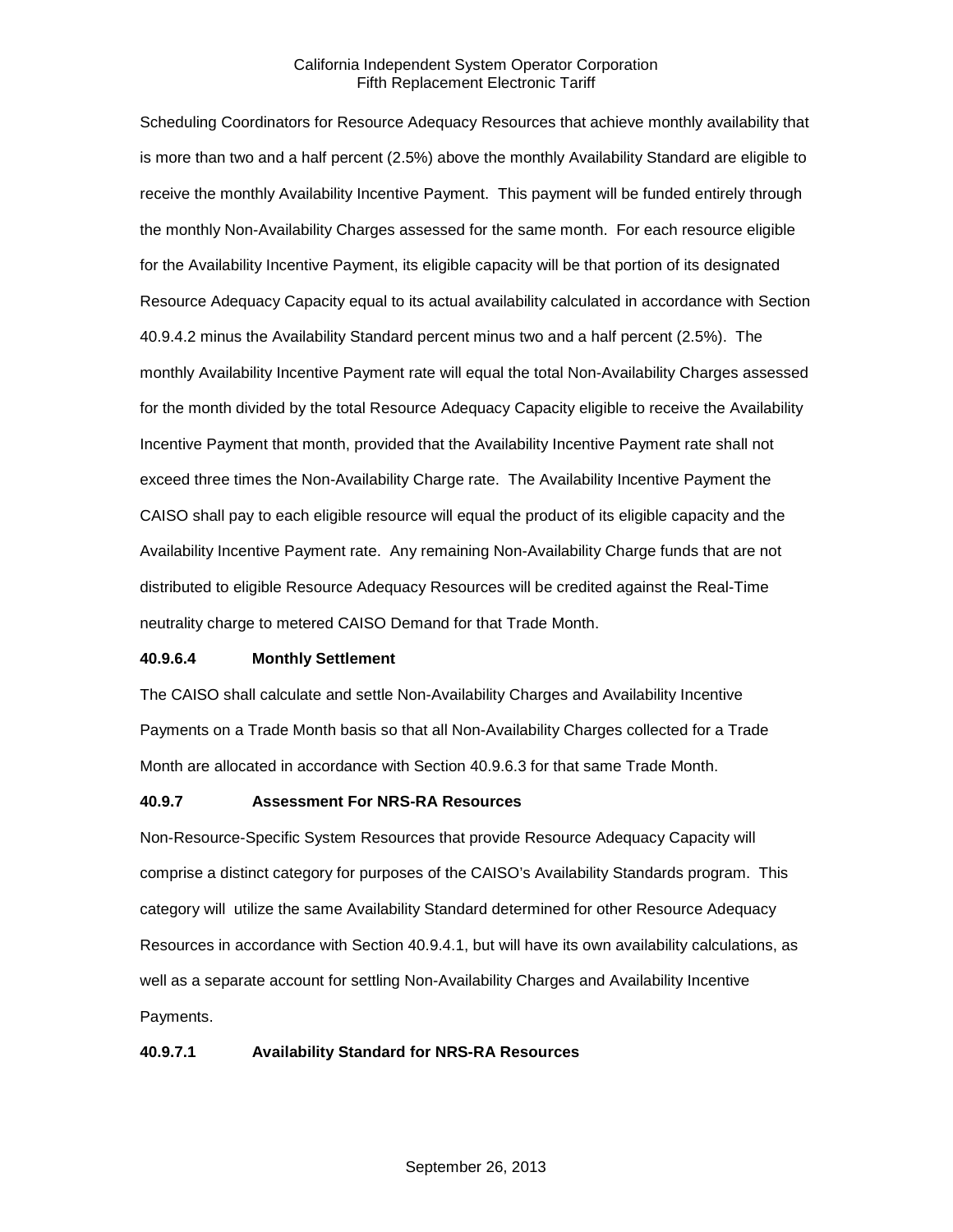Through Resource Adequacy Compliance Year 2015, the monthly Availability Standard for the non-Resource-Specific System Resources that provide Resource Adequacy Capacity will be the Availability Standard determined in accordance with Section 40.9.4.1. Beginning with Resource Adequacy Compliance year 2016, the monthly Availability Standard for the non-Resource-Specific System Resources that provide Resource Adequacy Capacity will be based on historical availability for the Availability Assessment Hours over the previous three years. Each monthly Availability Standard will be calculated as the sum of the available Resource Adequacy Capacity of the included non-Resource-Specific System Resources across all Availability Assessment Hours of the month, divided by the sum of the designated Resource Adequacy Capacity for the same set of hours and resources, and multiplied by one hundred (100) to obtain a number between zero (0) and one hundred (100) percent. For non-Resource-Specific System Resources that provide Resource Adequacy Capacity subject to a Subset-of-Hours Contract, the sum of the available Resource Adequacy Capacity will be based on the Availability Assessment Hours of the month that overlap the hours during which the resource is contractually obligated to make the Resource Adequacy Capacity available to the CAISO. The Availability Standard applicable to a non-Resource Specific System Resource shall not include any hours in which the resource was prohibited by Section 30.8 from bidding across an out-of-service transmission path at its designated Scheduling Point. A non-Resource Specific System Resource providing Resource Adequacy Capacity whose monthly availability calculation under Section 40.9.7.2 is more than two and a half (2.5) percent below the monthly Availability Standard will be subject to a Non-Availability Charge for the month. A non-Resource Specific System Resource providing Resource Adequacy Capacity whose monthly availability calculation under Section 40.9.7.2 is more than two and a half (2.5) percent above the monthly Availability Standard will be eligible for Availability Incentive Payments. Non-Resource-Specific System Resources will not be included in the calculation of the Availability Standards for other Resource Adequacy Resources as determined in Section 40.9.4.

**40.9.7.2 Availability Calculation for NRS-RA Resources**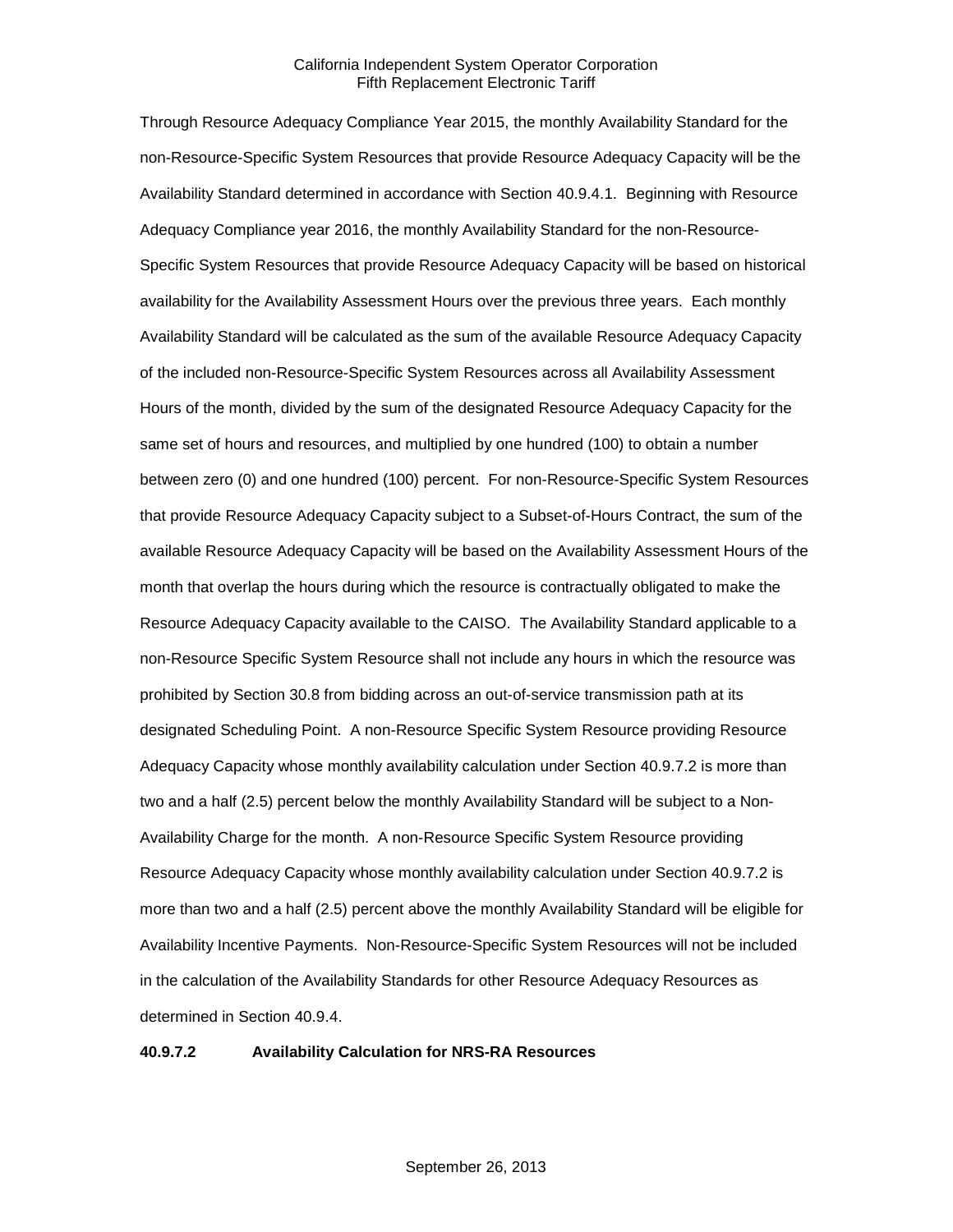The availability of Resource Adequacy Capacity provided by a non-Resource-Specific System Resource will be calculated as the sum of the MW-hours of the resource's available Resource Adequacy Capacity over all Availability Assessment Hours of the month, divided by the sum of the resource's designated non-exempt hourly Resource Adequacy Capacity for all Availability Assessment Hours, times one hundred (100) to obtain a number between zero (0) and one hundred (100) percent. For non-Resource-Specific System Resources that provide Resource Adequacy Capacity subject to a Subset-of-Hours Contract, the sum of the available Resource Adequacy Capacity will be based on the Availability Assessment Hours of the month that overlap the hours during which the resource is contractually obligated to make the Resource Adequacy Capacity available to the CAISO. The Scheduling Coordinator for Resource Adequacy Capacity provided by non-Resource-Specific System Resources is expected to secure sufficient transmission rights to deliver the Resource Adequacy Capacity to its designated CAISO Scheduling Point. In determining monthly availability of a non-Resource-Specific System Resource under Section 40.9.7.2, any hours in which the resource was prohibited by Section 30.8 from bidding across an out-of-service transmission path at its designated Scheduling Point will be excluded from the calculation. Scheduling Coordinators for non-Resource-Specific System Resources must submit a monthly report of such hours occurring under Section 30.8, in the format and manner described in the Business Practice Manual for Reliability Requirements.

# **40.9.7.3 Determination of Non-Availability Charges and Availability Incentive Payments for NRS-RA Resources**

A Non-Resource-Specific System Resource that provides Resource Adequacy Capacity and whose actual availability calculated in accordance with Section 40.9.7.2 is less than the Availability Standard defined in Section 40.9.7.1 minus the tolerance band of two and one-half (2.5) percent for a given month shall be assessed a Non-Availability Charge. This charge for such a resource shall apply to that portion of the resource's designated non-exempt Resource Adequacy Capacity equal to one hundred (100) percent minus the ratio of its actual availability calculated in accordance with Section 40.9.7.2 to the Availability Standard minus two and onehalf (2.5) percent. The Non-Availability Charge will then equal the resource's applicable capacity that is subject to Non-Availability Charges multiplied by the a Non-Availability Charge rate equal